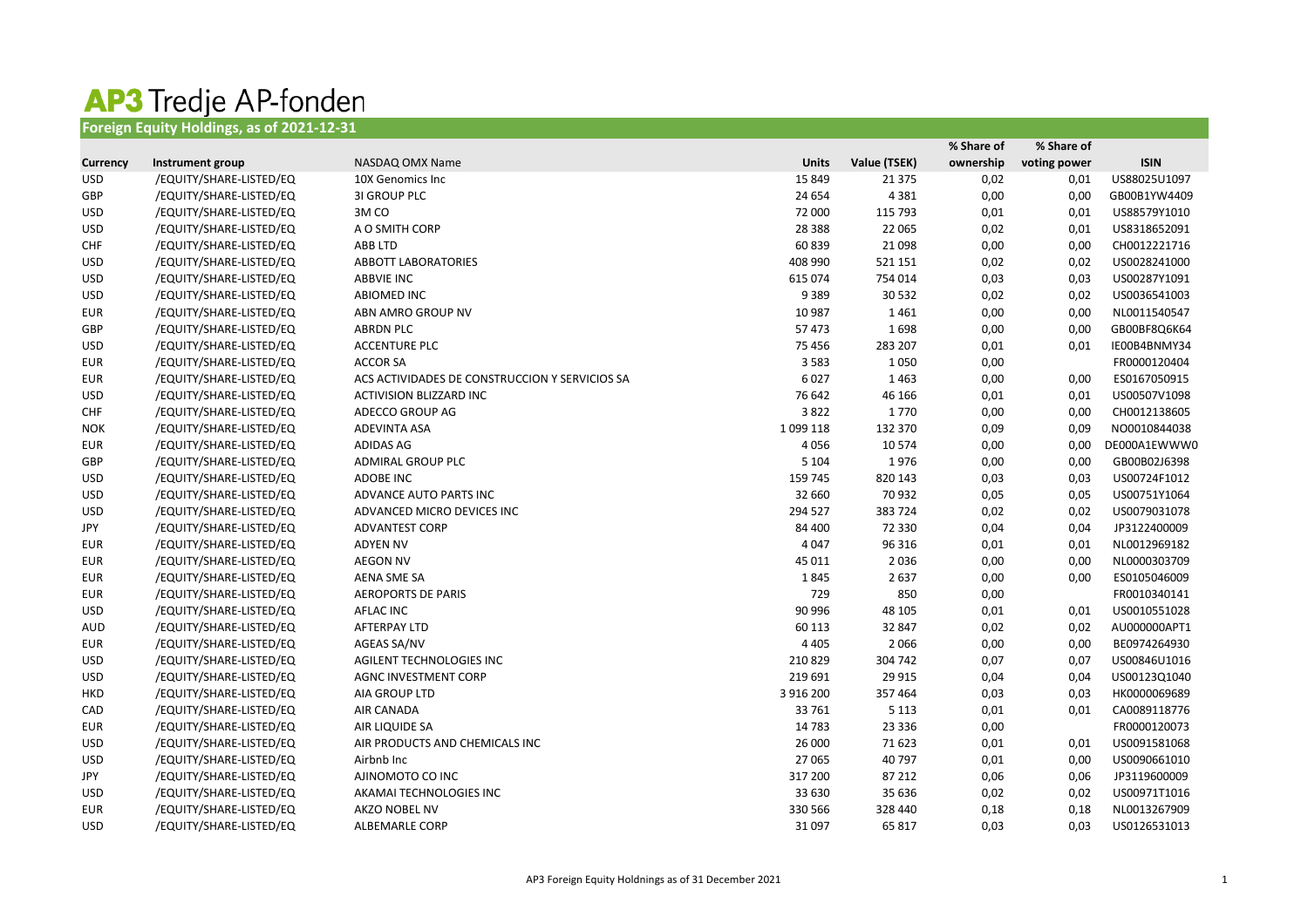|                 |                         |                                     |              |               | % Share of | % Share of   |              |
|-----------------|-------------------------|-------------------------------------|--------------|---------------|------------|--------------|--------------|
| <b>Currency</b> | Instrument group        | NASDAQ OMX Name                     | <b>Units</b> | Value (TSEK)  | ownership  | voting power | <b>ISIN</b>  |
| <b>CHF</b>      | /EQUITY/SHARE-LISTED/EQ | <b>ALCON INC</b>                    | 13 9 30      | 11 176        | 0,00       | 0,00         | CH0432492467 |
| <b>USD</b>      | /EQUITY/SHARE-LISTED/EQ | ALEXANDRIA REAL ESTATE EQUITIES INC | 29 7 88      | 60 131        | 0,02       | 0,02         | US0152711091 |
| CAD             | /EQUITY/SHARE-LISTED/EQ | ALGONQUIN POWER & UTILITIES CORP    | 244 150      | 31972         | 0,04       | 0,04         | CA0158571053 |
| <b>USD</b>      | /EQUITY/SHARE-LISTED/EQ | ALIBABA GROUP HOLDING LTD           | 8 0 0 0      | 8 6 0 4       | 0,00       | 0,00         | US01609W1027 |
| <b>USD</b>      | /EQUITY/SHARE-LISTED/EQ | ALIGN TECHNOLOGY INC                | 8 0 0 7      | 47 642        | 0,01       | 0,01         | US0162551016 |
| CAD             | /EQUITY/SHARE-LISTED/EQ | ALIMENTATION COUCHE-TARD INC        | 40 000       | 15 195        | 0,00       | 0,00         | CA01626P3043 |
| <b>USD</b>      | /EQUITY/SHARE-LISTED/EQ | <b>ALLEGHANY CORP</b>               | 2 8 1 3      | 17 003        | 0,02       | 0,02         | US0171751003 |
| <b>USD</b>      | /EQUITY/SHARE-LISTED/EQ | <b>ALLEGION PLC</b>                 | 18 24 3      | 21875         | 0,02       | 0,02         | IE00BFRT3W74 |
| <b>EUR</b>      | /EQUITY/SHARE-LISTED/EQ | <b>ALLIANZ SE</b>                   | 10 4 12      | 22 261        | 0,00       | 0,00         | DE0008404005 |
| <b>USD</b>      | /EQUITY/SHARE-LISTED/EQ | ALLY FINANCIAL INC                  | 553 256      | 238 483       | 0,16       | 0,16         | US02005N1000 |
| <b>USD</b>      | /EQUITY/SHARE-LISTED/EQ | ALNYLAM PHARMACEUTICALS INC         | 24 4 58      | 37 552        | 0,02       | 0,02         | US02043Q1076 |
| <b>USD</b>      | /EQUITY/SHARE-LISTED/EQ | <b>ALPHABET INC</b>                 | 54 431       | 1425990       | 0,01       |              | US02079K1079 |
| <b>USD</b>      | /EQUITY/SHARE-LISTED/EQ | <b>ALPHABET INC</b>                 | 95 207       | 2 497 219     | 0,02       | 0,01         | US02079K3059 |
| <b>EUR</b>      | /EQUITY/SHARE-LISTED/EQ | <b>ALSTOM SA</b>                    | 579 288      | 186 208       | 0,16       |              | FR0010220475 |
| CAD             | /EQUITY/SHARE-LISTED/EQ | <b>ALTAGAS LTD</b>                  | 374 930      | 73 392        | 0,13       | 0,13         | CA0213611001 |
| <b>USD</b>      | /EQUITY/SHARE-LISTED/EQ | ALTICE USA INC                      | 15 3 46      | 2 2 4 8       | 0,01       | 0,00         | US02156K1034 |
| JPY             | /EQUITY/SHARE-LISTED/EQ | AMADA CO LTD                        | 115 500      | 10 343        | 0,03       | 0,03         | JP3122800000 |
| <b>EUR</b>      | /EQUITY/SHARE-LISTED/EQ | <b>AMADEUS IT GROUP SA</b>          | 12 3 73      | 7598          | 0,00       | 0,00         | ES0109067019 |
| <b>USD</b>      | /EQUITY/SHARE-LISTED/EQ | AMAZON.COM INC                      | 111 603      | 3 3 6 9 1 4 0 | 0,02       | 0,02         | US0231351067 |
| <b>DKK</b>      | /EQUITY/SHARE-LISTED/EQ | AMBU A/S                            | 4 6 6 4      | 1 1 1 7       | 0,00       | 0,00         | DK0060946788 |
| <b>USD</b>      | /EQUITY/SHARE-LISTED/EQ | AMC ENTERTAINMENT HOLDINGS INC      | 132 424      | 32 611        | 0,03       | 0,03         | US00165C1045 |
| <b>USD</b>      | /EQUITY/SHARE-LISTED/EQ | AMCOR PLC                           | 324 376      | 35 27 2       | 0,01       | 0,02         | JE00BJ1F3079 |
| <b>USD</b>      | /EQUITY/SHARE-LISTED/EQ | AMERCO                              | 2 0 6 5      | 13 5 78       | 0,01       | 0,01         | US0235861004 |
| <b>USD</b>      | /EQUITY/SHARE-LISTED/EQ | AMERICAN EAGLE OUTFITTERS INC       | 90 876       | 20833         | 0,05       | 0,05         | US02553E1064 |
| <b>USD</b>      | /EQUITY/SHARE-LISTED/EQ | AMERICAN EXPRESS CO                 | 216 435      | 320 586       | 0,03       | 0,03         | US0258161092 |
| <b>USD</b>      | /EQUITY/SHARE-LISTED/EQ | AMERICAN FINANCIAL GROUP INC/OH     | 18 2 54      | 22 695        | 0,02       | 0,02         | US0259321042 |
| <b>USD</b>      | /EQUITY/SHARE-LISTED/EQ | AMERICAN INTERNATIONAL GROUP INC    | 79832        | 41 098        | 0,01       | 0,01         | US0268747849 |
| <b>USD</b>      | /EQUITY/SHARE-LISTED/EQ | AMERICAN TOWER CORP                 | 10 5 52      | 27 944        | 0,00       | 0,00         | US03027X1000 |
| <b>USD</b>      | /EQUITY/SHARE-LISTED/EQ | AMERIPRISE FINANCIAL INC            | 28 5 29      | 77918         | 0,03       | 0,03         | US03076C1062 |
| <b>USD</b>      | /EQUITY/SHARE-LISTED/EQ | AMERISOURCEBERGEN CORP              | 7 5 9 7      | 9 140         | 0,00       | 0,00         | US03073E1055 |
| <b>USD</b>      | /EQUITY/SHARE-LISTED/EQ | AMGEN INC                           | 182 435      | 371 592       | 0,03       | 0,03         | US0311621009 |
| <b>USD</b>      | /EQUITY/SHARE-LISTED/EQ | <b>AMPHENOL CORP</b>                | 50 000       | 39 5 92       | 0,01       | 0,01         | US0320951017 |
| <b>EUR</b>      | /EQUITY/SHARE-LISTED/EQ | <b>AMPLIFON SPA</b>                 | 3638         | 1777          | 0,00       |              | IT0004056880 |
| <b>EUR</b>      | /EQUITY/SHARE-LISTED/EQ | <b>AMUNDI SA</b>                    | 1522         | 2 6 1 9       | 0,00       | 0,00         | DE0008402215 |
| <b>USD</b>      | /EQUITY/SHARE-LISTED/EQ | ANALOG DEVICES INC                  | 183 380      | 291 830       | 0,03       | 0,03         | US0326541051 |
| GBP             | /EQUITY/SHARE-LISTED/EQ | ANGLO AMERICAN PLC                  | 36 146       | 13 3 69       | 0,00       | 0,00         | GB00B1XZS820 |
| <b>USD</b>      | /EQUITY/SHARE-LISTED/EQ | ANNALY CAPITAL MANAGEMENT INC       | 594 462      | 42 089        | 0,04       | 0,04         | US0357104092 |
| JPY             | /EQUITY/SHARE-LISTED/EQ | <b>ANRITSU CORP</b>                 | 185 600      | 25 9 31       | 0,13       | 0,13         | JP3128800004 |
| <b>USD</b>      | /EQUITY/SHARE-LISTED/EQ | ANSYS INC                           | 19 603       | 71 192        | 0,02       | 0,02         | US03662Q1058 |
| <b>USD</b>      | /EQUITY/SHARE-LISTED/EQ | ANTERO RESOURCES CORP               | 140 204      | 22 2 14       | 0,04       | 0,04         | US03674X1063 |
| <b>USD</b>      | /EQUITY/SHARE-LISTED/EQ | <b>ANTHEM INC</b>                   | 51 511       | 216 182       | 0,02       | 0,02         | US0367521038 |
| GBP             | /EQUITY/SHARE-LISTED/EQ | ANTOFAGASTA PLC                     | 10 9 84      | 1803          | 0,00       | 0,00         | GB0000456144 |
| <b>USD</b>      | /EQUITY/SHARE-LISTED/EQ | AON PLC                             | 20 976       | 57 080        | 0,01       | 0,01         | IE00BLP1HW54 |
|                 |                         |                                     |              |               |            |              |              |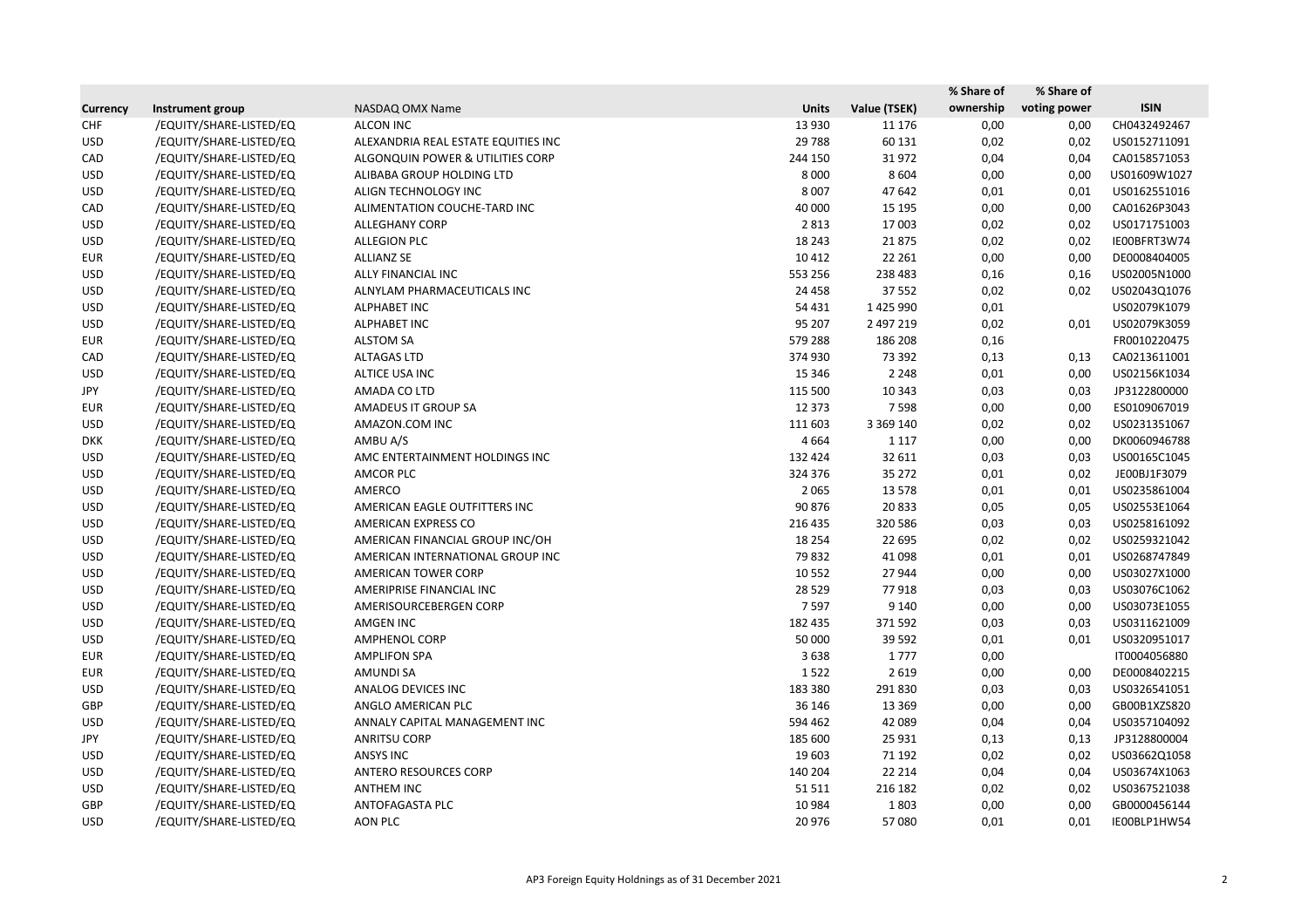|                 |                         |                                       |              |               | % Share of | % Share of   |              |
|-----------------|-------------------------|---------------------------------------|--------------|---------------|------------|--------------|--------------|
| <b>Currency</b> | Instrument group        | NASDAQ OMX Name                       | <b>Units</b> | Value (TSEK)  | ownership  | voting power | <b>ISIN</b>  |
| <b>DKK</b>      | /EQUITY/SHARE-LISTED/EQ | AP MOLLER - MAERSK A/S                | 77           | 2 3 2 2       | 0,00       | 0,00         | DK0010244425 |
| <b>DKK</b>      | /EQUITY/SHARE-LISTED/EQ | AP MOLLER - MAERSK A/S                | 143          | 4642          | 0,00       | 0,00         | DK0010244508 |
| <b>AUD</b>      | /EQUITY/SHARE-LISTED/EQ | <b>APA GROUP</b>                      | 326 002      | 21 5 88       | 0,03       | 0,03         | AU000000APA1 |
| <b>USD</b>      | /EQUITY/SHARE-LISTED/EQ | APOLLO GLOBAL MANAGEMENT INC          | 83 969       | 55 064        | 0,01       | 0,03         | US03769M1062 |
| <b>USD</b>      | /EQUITY/SHARE-LISTED/EQ | <b>APPLE INC</b>                      | 3 403 275    | 5 471 418     | 0,02       | 0,02         | US0378331005 |
| <b>USD</b>      | /EQUITY/SHARE-LISTED/EQ | APPLIED MATERIALS INC                 | 388 141      | 552 990       | 0,04       | 0,04         | US0382221051 |
| <b>USD</b>      | /EQUITY/SHARE-LISTED/EQ | <b>APTIV PLC</b>                      | 42 3 2 7     | 63 213        | 0,02       | 0,02         | JE00B783TY65 |
| <b>USD</b>      | /EQUITY/SHARE-LISTED/EQ | ARAMARK                               | 69880        | 23 3 14       | 0,03       | 0,03         | US03852U1060 |
| CAD             | /EQUITY/SHARE-LISTED/EQ | ARC RESOURCES LTD                     | 405 073      | 33 389        | 0,06       | 0,06         | CA00208D4084 |
| EUR             | /EQUITY/SHARE-LISTED/EQ | ARCELORMITTAL SA                      | 19 7 14      | 5 7 1 3       | 0,00       | 0,00         | LU1598757687 |
| <b>USD</b>      | /EQUITY/SHARE-LISTED/EQ | ARCH CAPITAL GROUP LTD                | 81 194       | 32 676        | 0,02       | 0,02         | BMG0450A1053 |
| <b>USD</b>      | /EQUITY/SHARE-LISTED/EQ | ARCHER-DANIELS-MIDLAND CO             | 66 171       | 40 4 93       | 0,01       | 0,01         | US0394831020 |
| <b>EUR</b>      | /EQUITY/SHARE-LISTED/EQ | <b>ARGENX SE</b>                      | 1 2 7 0      | 4 1 2 3       | 0,00       | 0,00         | NL0010832176 |
| <b>USD</b>      | /EQUITY/SHARE-LISTED/EQ | ARISTA NETWORKS INC                   | 84 30 6      | 109 723       | 0,02       | 0,03         | US0404131064 |
| AUD             | /EQUITY/SHARE-LISTED/EQ | ARISTOCRAT LEISURE LTD                | 182 407      | 52 315        | 0,03       | 0,03         | AU000000ALL7 |
| <b>EUR</b>      | /EQUITY/SHARE-LISTED/EQ | ARKEMA SA                             | 1728         | 2 2 0 3       | 0,00       |              | FR0010313833 |
| <b>EUR</b>      | /EQUITY/SHARE-LISTED/EQ | AROUNDTOWN SA                         | 27712        | 1518          | 0,00       | 0,00         | LU1673108939 |
| <b>USD</b>      | /EQUITY/SHARE-LISTED/EQ | <b>ARROW ELECTRONICS INC</b>          | 16 240       | 19 742        | 0,02       | 0,02         | US0427351004 |
| <b>USD</b>      | /EQUITY/SHARE-LISTED/EQ | ARTHUR J GALLAGHER & CO               | 88 867       | 136 515       | 0,04       | 0,04         | US3635761097 |
| JPY             | /EQUITY/SHARE-LISTED/EQ | ASAHI GROUP HOLDINGS LTD              | 101 200      | 35 5 98       | 0,02       | 0,02         | JP3116000005 |
| JPY             | /EQUITY/SHARE-LISTED/EQ | <b>ASAHI KASEI CORP</b>               | 1 537 500    | 130 674       | 0,11       | 0,11         | JP3111200006 |
| <b>USD</b>      | /EQUITY/SHARE-LISTED/EQ | <b>ASANA INC</b>                      | 16 3 19      | 11 0 15       | 0,02       | 0,00         | US04342Y1047 |
| SGD             | /EQUITY/SHARE-LISTED/EQ | ASCENDAS REAL ESTATE INVESTMENT TRUST | 925 992      | 18 3 45       | 0,02       | 0,02         | SG1M77906915 |
| GBP             | /EQUITY/SHARE-LISTED/EQ | <b>ASHTEAD GROUP PLC</b>              | 11 131       | 8 1 1 1       | 0,00       | 0,00         | GB0000536739 |
| JPY             | /EQUITY/SHARE-LISTED/EQ | <b>ASICS CORP</b>                     | 8700         | 1744          | 0,00       | 0,00         | JP3118000003 |
| JPY             | /EQUITY/SHARE-LISTED/EQ | <b>ASKUL CORP</b>                     | 181 200      | 21854         | 0,18       | 0,18         | JP3119920001 |
| EUR             | /EQUITY/SHARE-LISTED/EQ | ASM INTERNATIONAL NV                  | 1 3 6 1      | 5 4 4 7       | 0,00       | 0,00         | NL0000334118 |
| EUR             | /EQUITY/SHARE-LISTED/EQ | ASML HOLDING NV                       | 166 314      | 1 2 1 0 1 3 6 | 0,02       | 0,04         | NL0010273215 |
| <b>EUR</b>      | /EQUITY/SHARE-LISTED/EQ | ASSICURAZIONI GENERALI SPA            | 27818        | 5 3 3 6       | 0,00       | 0,00         | IT0000062072 |
| GBP             | /EQUITY/SHARE-LISTED/EQ | ASSOCIATED BRITISH FOODS PLC          | 8 1 2 3      | 2 0 0 0       | 0,00       | 0,00         | GB0006731235 |
| <b>USD</b>      | /EQUITY/SHARE-LISTED/EQ | <b>ASSURANT INC</b>                   | 11 643       | 16 4 30       | 0,02       | 0,02         | US04621X1081 |
| JPY             | /EQUITY/SHARE-LISTED/EQ | ASTELLAS PHARMA INC                   | 699 461      | 102 865       | 0,04       | 0,04         | JP3942400007 |
| GBP             | /EQUITY/SHARE-LISTED/EQ | ASTRAZENECA PLC                       | 863 300      | 918 701       | 0,06       | 0,06         | GB0009895292 |
| <b>AUD</b>      | /EQUITY/SHARE-LISTED/EQ | <b>ASX LTD</b>                        | 53 490       | 32 710        | 0,03       | 0,03         | AU000000ASX7 |
| <b>USD</b>      | /EQUITY/SHARE-LISTED/EQ | AT&T INC                              | 1 390 585    | 309 718       | 0,02       | 0,02         | US00206R1023 |
| CAD             | /EQUITY/SHARE-LISTED/EQ | ATCO LTD/CANADA                       | 12           | 4             | 0,00       |              | CA0467894006 |
| CAD             | /EQUITY/SHARE-LISTED/EQ | ATCO LTD/CANADA                       | 82 255       | 21 632        | 0,04       |              | CA1367178326 |
| <b>EUR</b>      | /EQUITY/SHARE-LISTED/EQ | <b>ATLANTIA SPA</b>                   | 12 202       | 2 1 9 3       | 0,00       | 0,00         | IT0003506190 |
| <b>USD</b>      | /EQUITY/SHARE-LISTED/EQ | ATLASSIAN CORP PLC                    | 4828         | 16 667        | 0,00       | 0,00         | GB00BZ09BD16 |
| <b>USD</b>      | /EQUITY/SHARE-LISTED/EQ | <b>ATMOS ENERGY CORP</b>              | 110 651      | 104 960       | 0,08       | 0,08         | US0495601058 |
| <b>EUR</b>      | /EQUITY/SHARE-LISTED/EQ | ATOS SE                               | 2 7 5 2      | 1059          | 0,00       | 0,00         | FR0000051732 |
| NZD             | /EQUITY/SHARE-LISTED/EQ | AUCKLAND INTERNATIONAL AIRPORT LTD    | 345 856      | 16 507        | 0,02       | 0,02         | NZAIAE0002S6 |
| AUD             | /EQUITY/SHARE-LISTED/EQ | <b>AURIZON HOLDINGS LTD</b>           | 514 147      | 11812         | 0,03       | 0,03         | AU000000AZJ1 |
|                 |                         |                                       |              |               |            |              |              |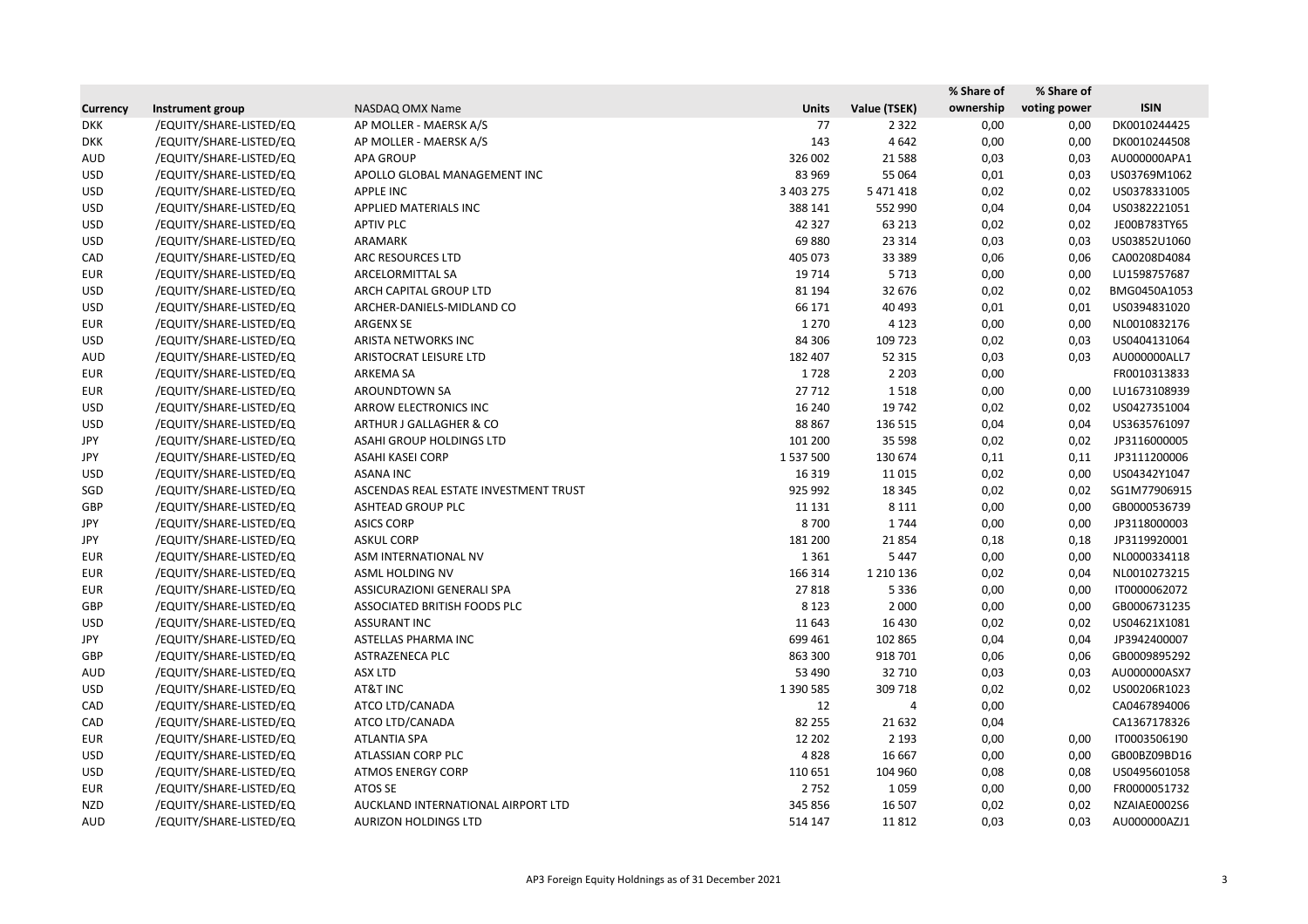|                 |                         |                                           |               |              | % Share of | % Share of   |              |
|-----------------|-------------------------|-------------------------------------------|---------------|--------------|------------|--------------|--------------|
| <b>Currency</b> | Instrument group        | NASDAQ OMX Name                           | <b>Units</b>  | Value (TSEK) | ownership  | voting power | <b>ISIN</b>  |
| <b>AUD</b>      | /EQUITY/SHARE-LISTED/EQ | <b>AUSNET SERVICES LTD</b>                | 530 881       | 8981         | 0,01       | 0,01         | AU000000AST5 |
| <b>AUD</b>      | /EQUITY/SHARE-LISTED/EQ | AUSTRALIA & NEW ZEALAND BANKING GROUP LTD | 803 597       | 145 520      | 0,03       | 0,03         | AU000000ANZ3 |
| GBP             | /EQUITY/SHARE-LISTED/EQ | AUTO TRADER GROUP PLC                     | 26 858        | 2 4 3 7      | 0,00       | 0,00         | GB00BVYVFW23 |
| <b>USD</b>      | /EQUITY/SHARE-LISTED/EQ | <b>AUTODESK INC</b>                       | 45 099        | 114 815      | 0,02       | 0,02         | US0527691069 |
| <b>USD</b>      | /EQUITY/SHARE-LISTED/EQ | AUTOMATIC DATA PROCESSING INC             | 114 204       | 254 960      | 0,03       | 0,03         | US0530151036 |
| <b>USD</b>      | /EQUITY/SHARE-LISTED/EQ | <b>AUTOZONE INC</b>                       | 2 500         | 47 451       | 0,01       | 0,01         | US0533321024 |
| <b>USD</b>      | /EQUITY/SHARE-LISTED/EQ | <b>AVALARA INC</b>                        | 17811         | 20 8 20      | 0,02       | 0,02         | US05338G1067 |
| <b>USD</b>      | /EQUITY/SHARE-LISTED/EQ | AVALONBAY COMMUNITIES INC                 | 6738          | 15 4 09      | 0,00       | 0,00         | US0534841012 |
| <b>USD</b>      | /EQUITY/SHARE-LISTED/EQ | <b>AVANTOR INC</b>                        | 156 119       | 59 564       | 0,03       | 0,03         | US05352A1007 |
| <b>USD</b>      | /EQUITY/SHARE-LISTED/EQ | <b>AVERY DENNISON CORP</b>                | 17 111        | 33 5 5 1     | 0,02       | 0,02         | US0536111091 |
| GBP             | /EQUITY/SHARE-LISTED/EQ | AVEVA GROUP PLC                           | 3 3 5 6       | 1 4 0 1      | 0,00       | 0,00         | GB00BBG9VN75 |
| GBP             | /EQUITY/SHARE-LISTED/EQ | <b>AVIVA PLC</b>                          | 101 150       | 5 0 9 1      | 0,00       | 0,00         | GB0002162385 |
| <b>EUR</b>      | /EQUITY/SHARE-LISTED/EQ | AXA SA                                    | 48 848        | 13 170       | 0,00       |              | FR0000120628 |
| <b>USD</b>      | /EQUITY/SHARE-LISTED/EQ | AXON ENTERPRISE INC                       | 26 617        | 37835        | 0,04       | 0,04         | US05464C1018 |
| JPY             | /EQUITY/SHARE-LISTED/EQ | Azbil Corp                                | 48 200        | 19858        | 0,03       | 0,03         | JP3937200008 |
| <b>USD</b>      | /EQUITY/SHARE-LISTED/EQ | <b>BALL CORP</b>                          | 67 523        | 58 854       | 0,02       | 0,02         | US0584981064 |
| CAD             | /EQUITY/SHARE-LISTED/EQ | <b>BALLARD POWER SYSTEMS INC</b>          | 47 082        | 5 3 6 2      | 0,02       | 0,02         | CA0585861085 |
| <b>CHF</b>      | /EQUITY/SHARE-LISTED/EQ | <b>BALOISE HOLDING AG</b>                 | 1 1 6 8       | 1730         | 0,00       | 0,00         | CH0012410517 |
| <b>EUR</b>      | /EQUITY/SHARE-LISTED/EQ | <b>BANCA CARIGE SPA</b>                   | 4797          | 37           | 0,00       | 0,00         | IT0005428195 |
| <b>EUR</b>      | /EQUITY/SHARE-LISTED/EQ | BANCO BILBAO VIZCAYA ARGENTARIA SA        | 165 467       | 8944         | 0,00       | 0,00         | ES0113211835 |
| <b>EUR</b>      | /EQUITY/SHARE-LISTED/EQ | <b>BANCO ESPIRITO SANTO SA</b>            | 1 2 2 3 8 6 7 | -1           |            |              | PTBES0AM0007 |
| <b>EUR</b>      | /EQUITY/SHARE-LISTED/EQ | <b>BANCO SANTANDER SA</b>                 | 11 613 021    | 351 590      | 0,07       | 0,07         | ES0113900J37 |
| <b>USD</b>      | /EQUITY/SHARE-LISTED/EQ | <b>BANK OF AMERICA CORP</b>               | 1617888       | 651 695      | 0,02       | 0,02         | US0605051046 |
| CAD             | /EQUITY/SHARE-LISTED/EQ | <b>BANK OF MONTREAL</b>                   | 171 475       | 167 388      | 0,03       | 0,03         | CA0636711016 |
| <b>USD</b>      | /EQUITY/SHARE-LISTED/EQ | <b>BANK OF NEW YORK MELLON CORP</b>       | 70 417        | 37029        | 0,01       | 0,01         | US0640581007 |
| CAD             | /EQUITY/SHARE-LISTED/EQ | <b>BANK OF NOVA SCOTIA/THE</b>            | 46 367        | 29 761       | 0,00       | 0,00         | CA0641491075 |
| <b>CHF</b>      | /EQUITY/SHARE-LISTED/EQ | <b>BANQUE CANTONALE VAUDOISE</b>          | 762           | 536          | 0,00       | 0,00         | CH0531751755 |
| GBP             | /EQUITY/SHARE-LISTED/EQ | <b>BARCLAYS PLC</b>                       | 9 0 69 4 77   | 207 978      | 0,05       | 0,05         | GB0031348658 |
| <b>GBP</b>      | /EQUITY/SHARE-LISTED/EQ | BARRATT DEVELOPMENTS PLC                  | 22 347        | 2 0 5 0      | 0,00       | 0,00         | GB0000811801 |
| CAD             | /EQUITY/SHARE-LISTED/EQ | <b>BARRICK GOLD CORP</b>                  | 94 285        | 16 253       | 0,01       | 0,01         | CA0679011084 |
| <b>CHF</b>      | /EQUITY/SHARE-LISTED/EQ | <b>BARRY CALLEBAUT AG</b>                 | 81            | 1784         | 0,00       | 0,00         | CH0009002962 |
| EUR             | /EQUITY/SHARE-LISTED/EQ | <b>BASF SE</b>                            | 402 242       | 255 862      | 0,02       | 0,04         | DE000BASF111 |
| <b>USD</b>      | /EQUITY/SHARE-LISTED/EQ | <b>BATH &amp; BODY WORKS INC</b>          | 61 535        | 38 8 82      | 0,02       | 0,02         | US0708301041 |
| CAD             | /EQUITY/SHARE-LISTED/EQ | <b>BAUSCH HEALTH COS INC</b>              | 110 727       | 27 730       | 0,02       | 0,03         | CA0717341071 |
| <b>USD</b>      | /EQUITY/SHARE-LISTED/EQ | BAXTER INTERNATIONAL INC                  | 42 3 98       | 32 951       | 0,01       | 0,01         | US0718131099 |
| <b>EUR</b>      | /EQUITY/SHARE-LISTED/EQ | <b>BAYER AG</b>                           | 27 215        | 13 170       | 0,00       | 0,00         | DE000BAY0017 |
| EUR             | /EQUITY/SHARE-LISTED/EQ | BAYERISCHE MOTOREN WERKE AG               | 7022          | 6 3 9 8      | 0,00       | 0,00         | DE0005190003 |
| <b>EUR</b>      | /EQUITY/SHARE-LISTED/EQ | BAYERISCHE MOTOREN WERKE AG               | 1 2 2 5       | 925          | 0,00       |              | DE0005190037 |
| CAD             | /EQUITY/SHARE-LISTED/EQ | <b>BCE INC</b>                            | 27 627        | 13 0 32      | 0,00       | 0,00         | CA05534B7604 |
| <b>EUR</b>      | /EQUITY/SHARE-LISTED/EQ | <b>BECHTLE AG</b>                         | 2 3 9 2       | 1550         | 0,00       | 0,00         | DE0005158703 |
| <b>USD</b>      | /EQUITY/SHARE-LISTED/EQ | BECTON DICKINSON AND CO                   | 21857         | 49 765       | 0,01       | 0,01         | US0758871091 |
| EUR             | /EQUITY/SHARE-LISTED/EQ | BEIERSDORF AG                             | 2 2 9 6       | 2 1 3 7      | 0,00       | 0,00         | DE0005200000 |
| EUR             | /EQUITY/SHARE-LISTED/EQ | <b>BELGACOM SA</b>                        | 4 1 9 2       | 740          | 0,00       | 0,00         | BE0003810273 |
|                 |                         |                                           |               |              |            |              |              |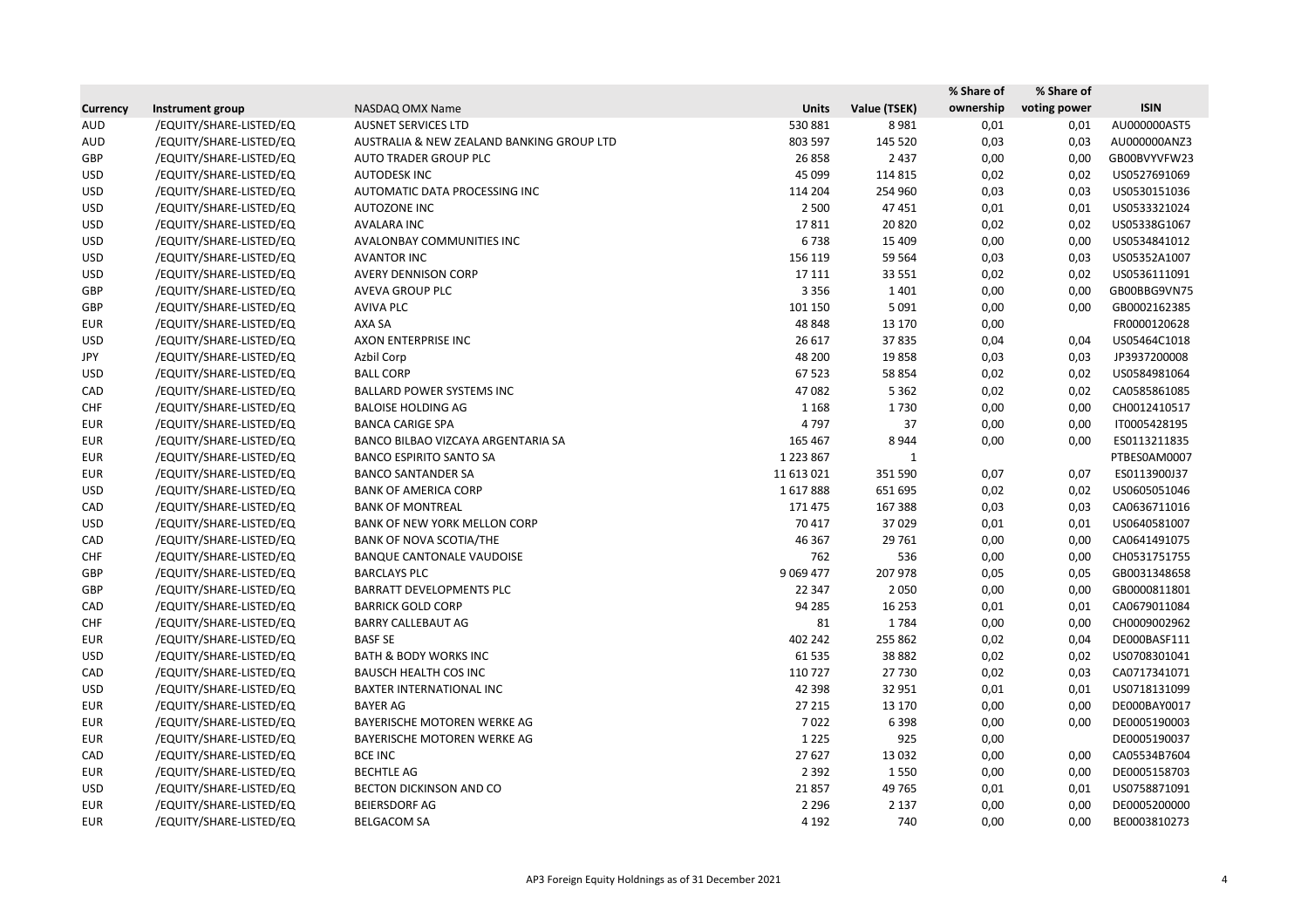|                 |                         |                                      |              |              | % Share of | % Share of   |              |
|-----------------|-------------------------|--------------------------------------|--------------|--------------|------------|--------------|--------------|
| <b>Currency</b> | Instrument group        | NASDAQ OMX Name                      | <b>Units</b> | Value (TSEK) | ownership  | voting power | <b>ISIN</b>  |
| JPY             | /EQUITY/SHARE-LISTED/EQ | <b>BENEFIT ONE INC</b>               | 9 9 0 0      | 3841         | 0,01       | 0,01         | JP3835630009 |
| JPY             | /EQUITY/SHARE-LISTED/EQ | <b>BENESSE HOLDINGS INC</b>          | 61 500       | 10923        | 0,06       | 0,06         | JP3835620000 |
| <b>USD</b>      | /EQUITY/SHARE-LISTED/EQ | <b>BENTLEY SYSTEMS INC</b>           | 40 590       | 17761        | 0,01       | 0,01         | US08265T2087 |
| GBP             | /EQUITY/SHARE-LISTED/EQ | BERKELEY GROUP HOLDINGS PLC          | 2 3 9 2      | 1 4 0 1      | 0,00       | 0,00         | GB00BLJNXL82 |
| <b>USD</b>      | /EQUITY/SHARE-LISTED/EQ | BERKSHIRE HATHAWAY INC               | 193 459      | 523 713      | 0,01       | 0,00         | US0846707026 |
| <b>USD</b>      | /EQUITY/SHARE-LISTED/EQ | BEST BUY CO INC                      | 46 391       | 42 674       | 0,02       | 0,02         | US0865161014 |
| <b>NOK</b>      | /EQUITY/SHARE-LISTED/EQ | <b>BEWI AS</b>                       | 2 000 000    | 154 007      | 1,28       | 1,28         | NO0010890965 |
| <b>AUD</b>      | /EQUITY/SHARE-LISTED/EQ | <b>BHP GROUP LTD</b>                 | 830 170      | 226 782      | 0,03       | 0,02         | AU000000BHP4 |
| GBP             | /EQUITY/SHARE-LISTED/EQ | <b>BHP GROUP PLC</b>                 | 281 703      | 75 982       | 0,01       | 0,01         | GB00BH0P3Z91 |
| <b>USD</b>      | /EQUITY/SHARE-LISTED/EQ | <b>BILL.COM HOLDINGS INC</b>         | 16 4 32      | 37 067       | 0,02       | 0,02         | US0900431000 |
| <b>USD</b>      | /EQUITY/SHARE-LISTED/EQ | <b>BIOGEN INC</b>                    | 44 603       | 96 887       | 0,03       | 0,03         | US09062X1037 |
| <b>USD</b>      | /EQUITY/SHARE-LISTED/EQ | BIOMARIN PHARMACEUTICAL INC          | 37733        | 30 183       | 0,02       | 0,02         | US09061G1013 |
| <b>EUR</b>      | /EQUITY/SHARE-LISTED/EQ | <b>BIOMERIEUX</b>                    | 1 1 5 1      | 1480         | 0,00       |              | FR0013280286 |
| <b>USD</b>      | /EQUITY/SHARE-LISTED/EQ | <b>BIO-RAD LABORATORIES INC</b>      | 4610         | 31 5 36      | 0,02       | 0,01         | US0905722072 |
| <b>USD</b>      | /EQUITY/SHARE-LISTED/EQ | <b>BIO-TECHNE CORP</b>               | 8 2 7 7      | 38 769       | 0,02       | 0,02         | US09073M1045 |
| <b>USD</b>      | /EQUITY/SHARE-LISTED/EQ | <b>BLACK KNIGHT INC</b>              | 32 670       | 24 5 18      | 0,02       | 0,02         | US09215C1053 |
| CAD             | /EQUITY/SHARE-LISTED/EQ | <b>BLACKBERRY LTD</b>                | 112 268      | 9512         | 0,01       | 0,02         | CA09228F1036 |
| <b>USD</b>      | /EQUITY/SHARE-LISTED/EQ | <b>BLACKROCK INC</b>                 | 15 000       | 124 340      | 0,01       | 0,01         | US09247X1019 |
| <b>USD</b>      | /EQUITY/SHARE-LISTED/EQ | <b>BLACKSTONE INC</b>                | 106 967      | 125 309      | 0,02       |              | US09260D1072 |
| <b>USD</b>      | /EQUITY/SHARE-LISTED/EQ | <b>BLOCK INC</b>                     | 34 191       | 49 997       | 0,01       | 0,00         | US8522341036 |
| <b>AUD</b>      | /EQUITY/SHARE-LISTED/EQ | <b>BLUESCOPE STEEL LTD</b>           | 139 201      | 19 15 1      | 0,03       | 0,03         | AU000000BSL0 |
| <b>EUR</b>      | /EQUITY/SHARE-LISTED/EQ | <b>BNP PARIBAS SA</b>                | 1037066      | 648 882      | 0,08       |              | FR0000131104 |
| <b>HKD</b>      | /EQUITY/SHARE-LISTED/EQ | <b>BOC HONG KONG HOLDINGS LTD</b>    | 1022500      | 30 339       | 0,01       | 0,01         | HK2388011192 |
| <b>EUR</b>      | /EQUITY/SHARE-LISTED/EQ | <b>BOLLORE SA</b>                    | 24 4 62      | 1 2 3 9      | 0,00       |              | FR0000039299 |
| <b>USD</b>      | /EQUITY/SHARE-LISTED/EQ | <b>BOOKING HOLDINGS INC</b>          | 15 908       | 345 558      | 0,04       | 0,04         | US09857L1089 |
| <b>USD</b>      | /EQUITY/SHARE-LISTED/EQ | <b>BORGWARNER INC</b>                | 547 703      | 223 494      | 0,23       | 0,23         | US0997241064 |
| <b>USD</b>      | /EQUITY/SHARE-LISTED/EQ | <b>BOSTON PROPERTIES INC</b>         | 44 618       | 46 5 29      | 0,03       | 0,03         | US1011211018 |
| <b>USD</b>      | /EQUITY/SHARE-LISTED/EQ | <b>BOSTON SCIENTIFIC CORP</b>        | 256 742      | 98 745       | 0,02       | 0,02         | US1011371077 |
| <b>EUR</b>      | /EQUITY/SHARE-LISTED/EQ | <b>BOUYGUES SA</b>                   | 5 6 4 2      | 1829         | 0,00       |              | FR0000120503 |
| AUD             | /EQUITY/SHARE-LISTED/EQ | <b>BRAMBLES LTD</b>                  | 396 771      | 27 763       | 0,03       | 0,03         | AU000000BXB1 |
| <b>EUR</b>      | /EQUITY/SHARE-LISTED/EQ | <b>BRENNTAG SE</b>                   | 3814         | 3 1 2 5      | 0,00       | 0,00         | DE000A1DAHH0 |
| JPY             | /EQUITY/SHARE-LISTED/EQ | <b>BRIDGESTONE CORP</b>              | 407 988      | 158 749      | 0,06       | 0,06         | JP3830800003 |
| <b>USD</b>      | /EQUITY/SHARE-LISTED/EQ | <b>BRISTOL-MYERS SQUIBB CO</b>       | 313 890      | 177 193      | 0,01       | 0,01         | US1101221083 |
| GBP             | /EQUITY/SHARE-LISTED/EQ | BRITISH LAND CO PLC/THE              | 24 199       | 1576         | 0,00       | 0,00         | GB0001367019 |
| <b>USD</b>      | /EQUITY/SHARE-LISTED/EQ | <b>BROADCOM INC</b>                  | 64 238       | 387 003      | 0,02       | 0,02         | US11135F1012 |
| <b>USD</b>      | /EQUITY/SHARE-LISTED/EQ | BROADRIDGE FINANCIAL SOLUTIONS INC   | 23 907       | 39 571       | 0,02       | 0,02         | US11133T1034 |
| CAD             | /EQUITY/SHARE-LISTED/EQ | BROOKFIELD ASSET MANAGEMENT INC      | 80 000       | 43 803       | 0,01       | 0,01         | CA1125851040 |
| <b>USD</b>      | /EQUITY/SHARE-LISTED/EQ | BROOKFIELD RENEWABLE PARTNERS LP     | 20 090       | 6699         | 0,01       | 0,01         | CA11284V1058 |
| <b>USD</b>      | /EQUITY/SHARE-LISTED/EQ | <b>BROWN &amp; BROWN INC</b>         | 51 097       | 32 513       | 0,02       | 0,02         | US1152361010 |
| <b>USD</b>      | /EQUITY/SHARE-LISTED/EQ | <b>BRUKER CORP</b>                   | 11 343       | 8617         | 0,01       | 0,01         | US1167941087 |
| GBP             | /EQUITY/SHARE-LISTED/EQ | <b>BT GROUP PLC</b>                  | 246 065      | 5 1 1 6      | 0,00       | 0,00         | GB0030913577 |
| <b>HKD</b>      | /EQUITY/SHARE-LISTED/EQ | <b>BUDWEISER BREWING CO APAC LTD</b> | 480 900      | 11 4 21      | 0,00       | 0,00         | KYG1674K1013 |
| <b>USD</b>      | /EQUITY/SHARE-LISTED/EQ | <b>BUILDERS FIRSTSOURCE INC</b>      | 16 801       | 13 0 38      | 0,01       | 0,01         | US12008R1077 |
|                 |                         |                                      |              |              |            |              |              |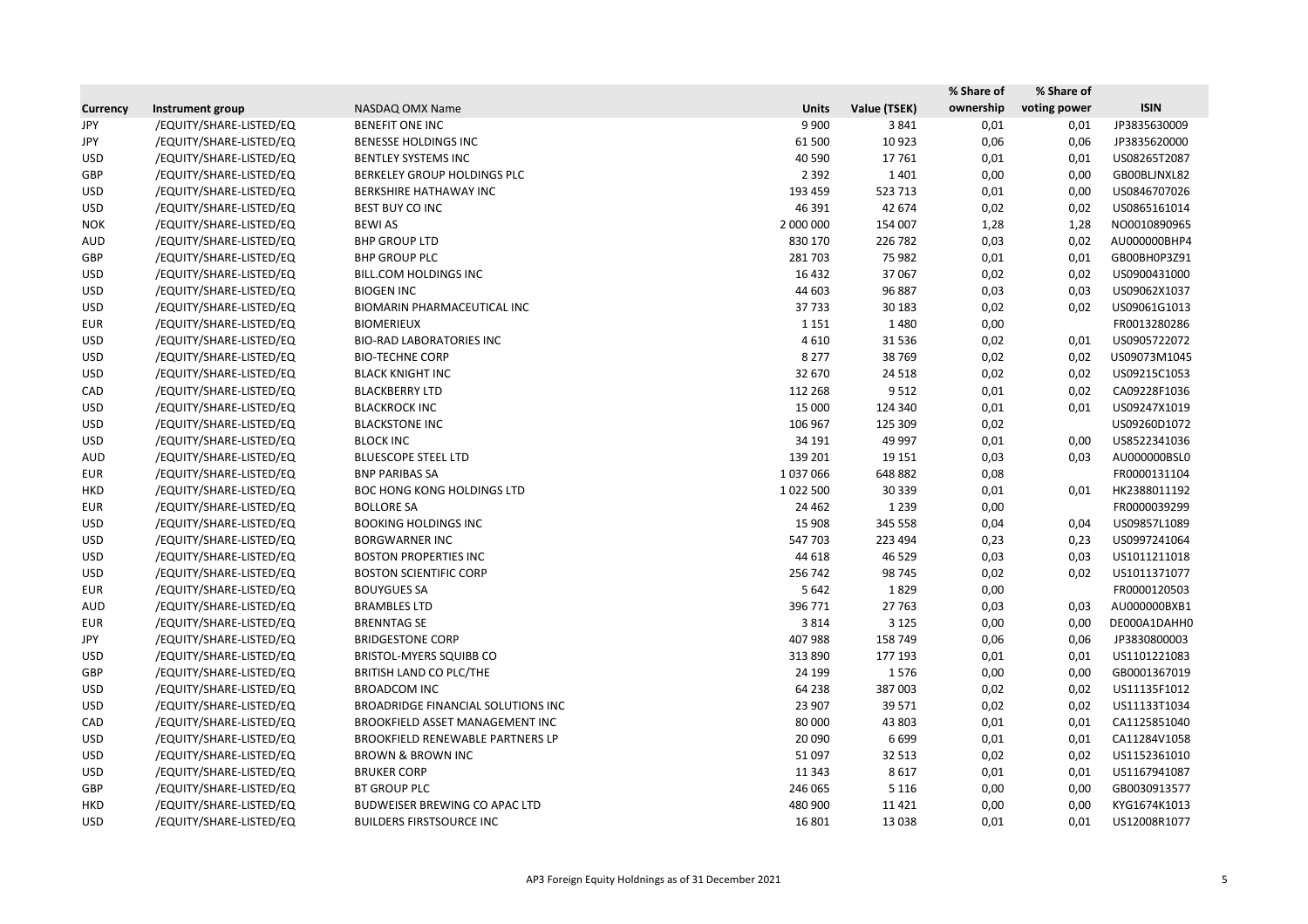|                 |                         |                                        |              |              | % Share of | % Share of   |              |
|-----------------|-------------------------|----------------------------------------|--------------|--------------|------------|--------------|--------------|
| <b>Currency</b> | Instrument group        | NASDAQ OMX Name                        | <b>Units</b> | Value (TSEK) | ownership  | voting power | <b>ISIN</b>  |
| <b>USD</b>      | /EQUITY/SHARE-LISTED/EQ | <b>BUNGE LTD</b>                       | 35 783       | 30 246       | 0,03       | 0,03         | BMG169621056 |
| GBP             | /EQUITY/SHARE-LISTED/EQ | <b>BUNZL PLC</b>                       | 8 3 4 7      | 2 9 5 3      | 0,00       | 0,00         | GB00B0744B38 |
| GBP             | /EQUITY/SHARE-LISTED/EQ | <b>BURBERRY GROUP PLC</b>              | 8499         | 1894         | 0,00       | 0,00         | GB0031743007 |
| <b>EUR</b>      | /EQUITY/SHARE-LISTED/EQ | <b>BUREAU VERITAS SA</b>               | 7 2 7 5      | 2 1 8 6      | 0,00       |              | FR0006174348 |
| <b>USD</b>      | /EQUITY/SHARE-LISTED/EQ | <b>BURLINGTON STORES INC</b>           | 13732        | 36 243       | 0,02       | 0,02         | US1220171060 |
| <b>USD</b>      | /EQUITY/SHARE-LISTED/EQ | <b>BWX TECHNOLOGIES INC</b>            | 138 806      | 60 172       | 0,15       | 0,15         | US05605H1005 |
| <b>USD</b>      | /EQUITY/SHARE-LISTED/EQ | CABLE ONE INC                          | 1 1 3 1      | 18 0 58      | 0,02       | 0,02         | US12685J1051 |
| <b>USD</b>      | /EQUITY/SHARE-LISTED/EQ | CADENCE DESIGN SYSTEMS INC             | 67 519       | 113 917      | 0,02       | 0,02         | US1273871087 |
| CAD             | /EQUITY/SHARE-LISTED/EQ | <b>CAE INC</b>                         | 65 186       | 14 909       | 0,02       | 0,02         | CA1247651088 |
| <b>USD</b>      | /EQUITY/SHARE-LISTED/EQ | CAESARS ENTERTAINMENT INC              | 50 071       | 42 400       | 0,02       | 0,02         | US12769G1004 |
| <b>EUR</b>      | /EQUITY/SHARE-LISTED/EQ | <b>CAIXABANK SA</b>                    | 110 246      | 2 740        | 0,00       | 0,00         | ES0140609019 |
| <b>USD</b>      | /EQUITY/SHARE-LISTED/EQ | <b>CAMDEN PROPERTY TRUST</b>           | 20 698       | 33 4 84      | 0,02       | 0,02         | US1331311027 |
| <b>USD</b>      | /EQUITY/SHARE-LISTED/EQ | CAMPBELL SOUP CO                       | 40 887       | 16 088       | 0,01       | 0,01         | US1344291091 |
| CAD             | /EQUITY/SHARE-LISTED/EQ | CANADA GOOSE HOLDINGS INC              | 9868         | 3 3 1 6      | 0,02       | 0,00         | CA1350861060 |
| CAD             | /EQUITY/SHARE-LISTED/EQ | CANADIAN APARTMENT PROPERTIES REIT     | 14 4 01      | 6 1 8 9      | 0,01       | 0,01         | CA1349211054 |
| CAD             | /EQUITY/SHARE-LISTED/EQ | CANADIAN IMPERIAL BANK OF COMMERCE     | 59 247       | 62 617       | 0,01       | 0,01         | CA1360691010 |
| CAD             | /EQUITY/SHARE-LISTED/EQ | CANADIAN NATIONAL RAILWAY CO           | 58 158       | 64 771       | 0,01       | 0,01         | CA1363751027 |
| CAD             | /EQUITY/SHARE-LISTED/EQ | CANADIAN PACIFIC RAILWAY LTD           | 5932         | 3864         | 0,00       | 0,00         | CA13645T1003 |
| <b>USD</b>      | /EQUITY/SHARE-LISTED/EQ | CANADIAN PACIFIC RAILWAY LTD           | 58 552       | 38 183       | 0,00       | 0,01         | CA13645T1003 |
| CAD             | /EQUITY/SHARE-LISTED/EQ | <b>CANADIAN TIRE CORP LTD</b>          | 11831        | 15 3 8 6     | 0,02       |              | CA1366812024 |
| JPY             | /EQUITY/SHARE-LISTED/EQ | <b>CANON INC</b>                       | 257 410      | 56 687       | 0,02       | 0,02         | JP3242800005 |
| JPY             | /EQUITY/SHARE-LISTED/EQ | CAPCOM CO LTD                          | 13 800       | 2938         | 0,01       | 0,01         | JP3218900003 |
| <b>EUR</b>      | /EQUITY/SHARE-LISTED/EQ | <b>CAPGEMINI SE</b>                    | 4 4 7 9      | 9938         | 0,00       | 0,00         | FR0000125338 |
| <b>USD</b>      | /EQUITY/SHARE-LISTED/EQ | CAPITAL ONE FINANCIAL CORP             | 62 251       | 81774        | 0,01       | 0,01         | US14040H1059 |
| SGD             | /EQUITY/SHARE-LISTED/EQ | CAPITALAND INTEGRATED COMMERCIAL TRUST | 1 342 533    | 18 3 93      | 0,02       | 0,02         | SG1M51904654 |
| SGD             | /EQUITY/SHARE-LISTED/EQ | CAPITALAND INVESTMENT LTD              | 717000       | 16 4 20      | 0,01       | 0,01         | SGXE62145532 |
| <b>USD</b>      | /EQUITY/SHARE-LISTED/EQ | CARDINAL HEALTH INC                    | 115 199      | 53 704       | 0,04       | 0,04         | US14149Y1082 |
| <b>EUR</b>      | /EQUITY/SHARE-LISTED/EQ | CARL ZEISS AG                          | 1 1 2 3      | 2 1 3 7      | 0,00       | 0,00         | DE0005313704 |
| <b>DKK</b>      | /EQUITY/SHARE-LISTED/EQ | <b>CARLSBERG AS</b>                    | 2 2 9 0      | 3581         | 0,00       | 0,00         | DK0010181759 |
| <b>USD</b>      | /EQUITY/SHARE-LISTED/EQ | CARLYLE GROUP INC/THE                  | 34 802       | 17 299       | 0,01       | 0,01         | US14316J1088 |
| <b>USD</b>      | /EQUITY/SHARE-LISTED/EQ | <b>CARMAX INC</b>                      | 37 389       | 44 085       | 0,02       | 0,02         | US1431301027 |
| <b>EUR</b>      | /EQUITY/SHARE-LISTED/EQ | <b>CARREFOUR SA</b>                    | 14 2 8 2     | 2 3 6 8      | 0,00       |              | FR0000120172 |
| <b>USD</b>      | /EQUITY/SHARE-LISTED/EQ | <b>CARRIER GLOBAL CORP</b>             | 239 300      | 117 516      | 0,03       | 0,03         | US14448C1045 |
| <b>USD</b>      | /EQUITY/SHARE-LISTED/EQ | CARVANA CO                             | 16 25 2      | 34 106       | 0,02       | 0,00         | US1468691027 |
| JPY             | /EQUITY/SHARE-LISTED/EQ | <b>CASIO COMPUTER CO LTD</b>           | 6 5 0 0      | 756          | 0,00       | 0,00         | JP3209000003 |
| <b>USD</b>      | /EQUITY/SHARE-LISTED/EQ | <b>CATALENT INC</b>                    | 38 212       | 44 294       | 0,02       | 0,02         | US1488061029 |
| <b>USD</b>      | /EQUITY/SHARE-LISTED/EQ | <b>CATERPILLAR INC</b>                 | 164 468      | 307 850      | 0,03       | 0,03         | US1491231015 |
| <b>USD</b>      | /EQUITY/SHARE-LISTED/EQ | <b>CBOE GLOBAL MARKETS INC</b>         | 22 303       | 26 3 31      | 0,02       | 0,02         | US12503M1080 |
| <b>USD</b>      | /EQUITY/SHARE-LISTED/EQ | <b>CBRE GROUP INC</b>                  | 121 508      | 119 374      | 0,04       | 0,04         | US12504L1098 |
| <b>USD</b>      | /EQUITY/SHARE-LISTED/EQ | <b>CCHILLC</b>                         | 12872        | 75 981       | 0,01       | 0,01         | US16119P1084 |
| CAD             | /EQUITY/SHARE-LISTED/EQ | <b>CCL INDUSTRIES INC</b>              | 31922        | 15 5 20      | 0,02       |              | CA1249003098 |
| <b>USD</b>      | /EQUITY/SHARE-LISTED/EQ | CDW CORP/DE                            | 36 237       | 67 185       | 0,03       | 0,03         | US12514G1085 |
| <b>USD</b>      | /EQUITY/SHARE-LISTED/EQ | <b>CELANESE CORP</b>                   | 30 384       | 46 232       | 0,03       | 0,03         | US1508701034 |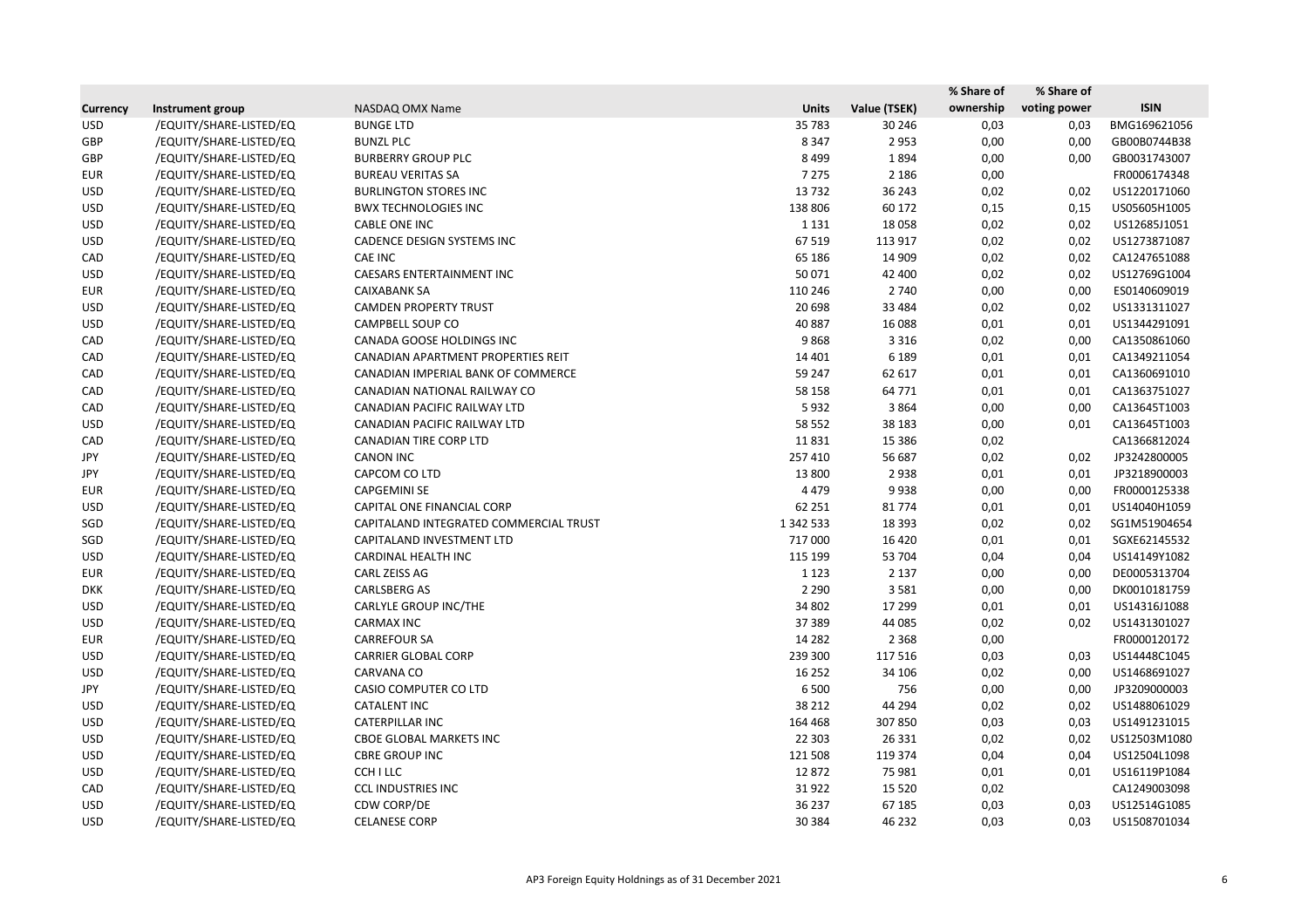|                 |                         |                                              |               |              | % Share of | % Share of   |              |
|-----------------|-------------------------|----------------------------------------------|---------------|--------------|------------|--------------|--------------|
| <b>Currency</b> | Instrument group        | NASDAQ OMX Name                              | <b>Units</b>  | Value (TSEK) | ownership  | voting power | <b>ISIN</b>  |
| <b>EUR</b>      | /EQUITY/SHARE-LISTED/EQ | <b>CELLNEX TELECOM SA</b>                    | 14 10 5       | 7433         | 0,00       | 0,00         | ES0105066007 |
| <b>USD</b>      | /EQUITY/SHARE-LISTED/EQ | <b>CENTENE CORP</b>                          | 113 072       | 84 3 56      | 0,02       | 0,02         | US15135B1017 |
| <b>USD</b>      | /EQUITY/SHARE-LISTED/EQ | <b>CENTERPOINT ENERGY INC</b>                | 144 708       | 36 567       | 0,02       | 0,02         | US15189T1079 |
| <b>USD</b>      | /EQUITY/SHARE-LISTED/EQ | CERIDIAN HCM HOLDING INC                     | 29 9 55       | 28 3 30      | 0,02       | 0,02         | US15677J1088 |
| <b>USD</b>      | /EQUITY/SHARE-LISTED/EQ | <b>CERNER CORP</b>                           | 76 310        | 64 164       | 0,03       | 0,03         | US1567821046 |
| <b>USD</b>      | /EQUITY/SHARE-LISTED/EQ | CH ROBINSON WORLDWIDE INC                    | 246 974       | 240 668      | 0,19       | 0,19         | US12541W2098 |
| <b>USD</b>      | /EQUITY/SHARE-LISTED/EQ | CHARLES RIVER LABORATORIES INTERNATIONAL INC | 13751         | 46 909       | 0,03       | 0,03         | US1598641074 |
| <b>USD</b>      | /EQUITY/SHARE-LISTED/EQ | <b>CHARLES SCHWAB CORP</b>                   | 200 764       | 152 867      | 0,01       | 0,01         | US8085131055 |
| <b>HKD</b>      | /EQUITY/SHARE-LISTED/EQ | CHEUNG KONG INFRASTRUCTURE HOLDINGS LTD      | 185 000       | 10 667       | 0,01       | 0,01         | BMG2178K1009 |
| <b>USD</b>      | /EQUITY/SHARE-LISTED/EQ | <b>CHEWY INC</b>                             | 13 5 83       | 7 2 5 2      | 0,01       | 0,00         | US16679L1098 |
| <b>USD</b>      | /EQUITY/SHARE-LISTED/EQ | CHIPOTLE MEXICAN GRILL INC                   | 4 4 8 7       | 71 0 22      | 0,02       | 0,02         | US1696561059 |
| HKD             | /EQUITY/SHARE-LISTED/EQ | CHOW TAI FOOK JEWELLERY GROUP LTD            | 558 600       | 9095         | 0,01       | 0,01         | KYG211461085 |
| <b>DKK</b>      | /EQUITY/SHARE-LISTED/EQ | CHR HANSEN HOLDING A/S                       | 2936          | 2 0 9 5      | 0,00       | 0,00         | DK0060227585 |
| <b>USD</b>      | /EQUITY/SHARE-LISTED/EQ | <b>CHUBB LTD</b>                             | 64 50 6       | 112 898      | 0,01       | 0,01         | CH0044328745 |
| JPY             | /EQUITY/SHARE-LISTED/EQ | CHUGAI PHARMACEUTICAL CO LTD                 | 287 900       | 84 543       | 0,02       | 0,02         | JP3519400000 |
| <b>USD</b>      | /EQUITY/SHARE-LISTED/EQ | <b>CHURCH &amp; DWIGHT CO INC</b>            | 50 532        | 46 895       | 0,02       | 0,02         | US1713401024 |
| <b>EUR</b>      | /EQUITY/SHARE-LISTED/EQ | CIE DE SAINT-GOBAIN                          | 778 481       | 495 905      | 0,15       |              | FR0000125007 |
| <b>CHF</b>      | /EQUITY/SHARE-LISTED/EQ | CIE FINANCIERE RICHEMONT SA                  | 11 0 27       | 15 006       | 0,00       | 0,00         | CH0210483332 |
| <b>EUR</b>      | /EQUITY/SHARE-LISTED/EQ | CIE GENERALE DES ETABLISSEMENTS MICHELIN SCA | 229823        | 341 097      | 0,13       |              | FR0000121261 |
| <b>USD</b>      | /EQUITY/SHARE-LISTED/EQ | CINCINNATI FINANCIAL CORP                    | 31 609        | 32 605       | 0,02       | 0,02         | US1720621010 |
| <b>USD</b>      | /EQUITY/SHARE-LISTED/EQ | <b>CINTAS CORP</b>                           | 15 000        | 60 186       | 0,01       | 0,01         | US1729081059 |
| <b>USD</b>      | /EQUITY/SHARE-LISTED/EQ | CIRRUS LOGIC INC                             | 31 103        | 25 913       | 0,05       | 0,05         | US1727551004 |
| <b>USD</b>      | /EQUITY/SHARE-LISTED/EQ | <b>CISCO SYSTEMS INC</b>                     | 701 169       | 402 290      | 0,02       | 0,02         | US17275R1023 |
| <b>USD</b>      | /EQUITY/SHARE-LISTED/EQ | <b>CITIGROUP INC</b>                         | 545 481       | 298 248      | 0,03       | 0,03         | US1729674242 |
| <b>USD</b>      | /EQUITY/SHARE-LISTED/EQ | CITIZENS FINANCIAL GROUP INC                 | 141 231       | 60 418       | 0,03       | 0,03         | US1746101054 |
| <b>USD</b>      | /EQUITY/SHARE-LISTED/EQ | <b>CITRIX SYSTEMS INC</b>                    | 25 7 26       | 22 0 32      | 0,02       | 0,02         | US1773761002 |
| SGD             | /EQUITY/SHARE-LISTED/EQ | <b>CITY DEVELOPMENTS LTD</b>                 | 138 300       | 6 3 2 5      | 0,02       | 0,02         | SG1R89002252 |
| <b>HKD</b>      | /EQUITY/SHARE-LISTED/EQ | CK ASSET HOLDINGS LTD                        | 553 832       | 31 612       | 0,02       | 0,02         | KYG2177B1014 |
| <b>CHF</b>      | /EQUITY/SHARE-LISTED/EQ | <b>CLARIANT AG</b>                           | 6044          | 1 1 4 1      | 0,00       | 0,00         | CH0012142631 |
| <b>USD</b>      | /EQUITY/SHARE-LISTED/EQ | CLARIVATE PLC                                | 34 039        | 7 248        | 0,00       | 0,00         | JE00BJJN4441 |
| <b>USD</b>      | /EQUITY/SHARE-LISTED/EQ | <b>CME GROUP INC</b>                         | 72 686        | 150 347      | 0,02       | 0,02         | US12572Q1058 |
| EUR             | /EQUITY/SHARE-LISTED/EQ | CNH INDUSTRIAL NV                            | 25 2 34       | 4 4 3 5      | 0,00       | 0,00         | NL0010545661 |
| <b>EUR</b>      | /EQUITY/SHARE-LISTED/EQ | <b>CNP ASSURANCES</b>                        | 4 2 9 8       | 962          | 0,00       |              | FR0000120222 |
| <b>USD</b>      | /EQUITY/SHARE-LISTED/EQ | COCA-COLA CO                                 | 516 104       | 276 672      | 0,01       | 0,01         | US1912161007 |
| <b>USD</b>      | /EQUITY/SHARE-LISTED/EQ | COCA-COLA EUROPACIFIC PARTNERS PLC           | 123 487       | 62 532       | 0,01       | 0,03         | GB00BDCPN049 |
| GBP             | /EQUITY/SHARE-LISTED/EQ | COCA-COLA HBC AG                             | 4 5 6 2       | 1429         | 0,00       | 0,00         | CH0198251305 |
| AUD             | /EQUITY/SHARE-LISTED/EQ | <b>COCHLEAR LTD</b>                          | 34 973        | 49 753       | 0,05       | 0,05         | AU000000COH5 |
| <b>USD</b>      | /EQUITY/SHARE-LISTED/EQ | <b>COGNEX CORP</b>                           | 36 651        | 25 803       | 0,02       | 0,02         | US1924221039 |
| <b>USD</b>      | /EQUITY/SHARE-LISTED/EQ | COGNIZANT TECHNOLOGY SOLUTIONS CORP          | 19 142        | 15 3 7 6     | 0,00       | 0,00         | US1924461023 |
| AUD             | /EQUITY/SHARE-LISTED/EQ | <b>COLES GROUP LTD</b>                       | 368 562       | 43 5 24      | 0,03       | 0,03         | AU0000030678 |
| <b>USD</b>      | /EQUITY/SHARE-LISTED/EQ | COLGATE-PALMOLIVE CO                         | 577 152       | 445 940      | 0,07       | 0,07         | US1941621039 |
| <b>DKK</b>      | /EQUITY/SHARE-LISTED/EQ | COLOPLAST A/S                                | 3 3 0 8       | 5 2 7 1      | 0,00       | 0,00         | DK0060448595 |
| <b>USD</b>      | /EQUITY/SHARE-LISTED/EQ | <b>COMCAST CORP</b>                          | 1 1 8 4 8 7 5 | 539 924      | 0,02       | 0,02         | US20030N1019 |
|                 |                         |                                              |               |              |            |              |              |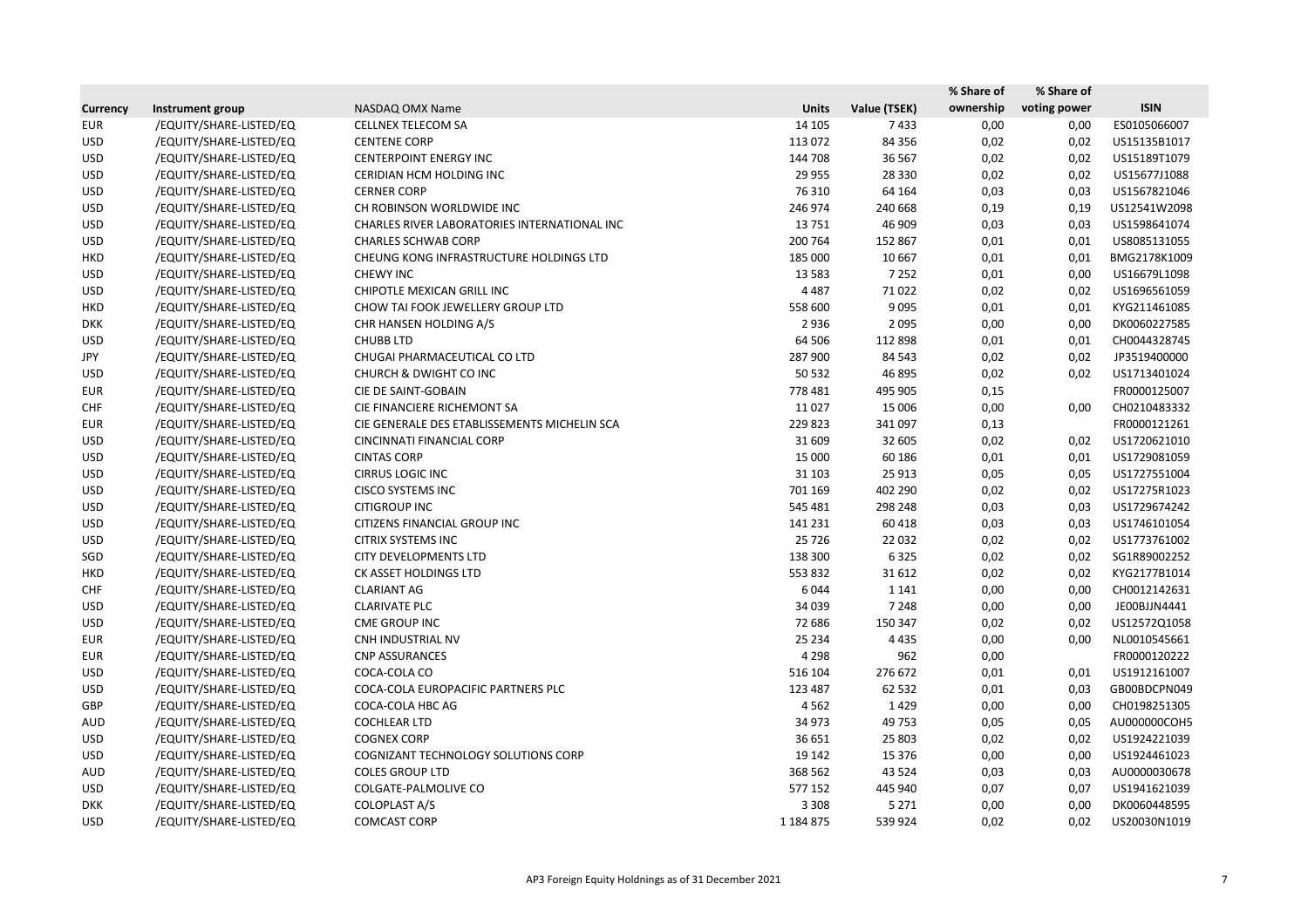|                 |                         |                                   |              |              | % Share of | % Share of   |              |
|-----------------|-------------------------|-----------------------------------|--------------|--------------|------------|--------------|--------------|
| <b>Currency</b> | Instrument group        | NASDAQ OMX Name                   | <b>Units</b> | Value (TSEK) | ownership  | voting power | <b>ISIN</b>  |
| <b>EUR</b>      | /EQUITY/SHARE-LISTED/EQ | <b>COMMERZBANK AG</b>             | 24 9 39      | 1718         | 0,00       | 0,00         | DE000CBK1001 |
| AUD             | /EQUITY/SHARE-LISTED/EQ | COMMONWEALTH BANK OF AUSTRALIA    | 497 825      | 330 973      | 0,03       | 0,03         | AU000000CBA7 |
| GBP             | /EQUITY/SHARE-LISTED/EQ | <b>COMPASS GROUP PLC</b>          | 967 741      | 195 929      | 0,05       | 0,05         | GB00BD6K4575 |
| AUD             | /EQUITY/SHARE-LISTED/EQ | <b>COMPUTERSHARE LTD</b>          | 150 128      | 19 7 64      | 0,02       | 0,02         | AU000000CPU5 |
| JPY             | /EQUITY/SHARE-LISTED/EQ | <b>COMSYS HOLDINGS CORP</b>       | 116 000      | 23 3 5 7     | 0,08       | 0,08         | JP3305530002 |
| <b>USD</b>      | /EQUITY/SHARE-LISTED/EQ | <b>CONAGRA BRANDS INC</b>         | 335 029      | 103 587      | 0,07       | 0,07         | US2058871029 |
| <b>USD</b>      | /EQUITY/SHARE-LISTED/EQ | <b>CONSTELLATION BRANDS INC</b>   | 19672        | 44 700       | 0,01       | 0,00         | US21036P1084 |
| CAD             | /EQUITY/SHARE-LISTED/EQ | CONSTELLATION SOFTWARE INC/CANADA | 468          | 7873         | 0,00       | 0,00         | CA21037X1006 |
| EUR             | /EQUITY/SHARE-LISTED/EQ | CONTINENTAL AG                    | 2 3 3 7      | 2 2 4 0      | 0,00       | 0,00         | DE0005439004 |
| <b>USD</b>      | /EQUITY/SHARE-LISTED/EQ | COOPER COS INC/THE                | 10 135       | 38 442       | 0,02       | 0,02         | US2166484020 |
| <b>USD</b>      | /EQUITY/SHARE-LISTED/EQ | <b>COPART INC</b>                 | 66 454       | 91 2 2 4     | 0,03       | 0,03         | US2172041061 |
| <b>USD</b>      | /EQUITY/SHARE-LISTED/EQ | <b>CORNING INC</b>                | 40 055       | 13 502       | 0,00       | 0,00         | US2193501051 |
| JPY             | /EQUITY/SHARE-LISTED/EQ | COSMO ENERGY HOLDINGS CO LTD      | 44 000       | 7777         | 0,05       | 0,05         | JP3298000005 |
| <b>USD</b>      | /EQUITY/SHARE-LISTED/EQ | <b>COSTAR GROUP INC</b>           | 126 238      | 90 327       | 0,03       | 0,03         | US22160N1090 |
| <b>USD</b>      | /EQUITY/SHARE-LISTED/EQ | <b>COSTCO WHOLESALE CORP</b>      | 125 187      | 643 445      | 0,03       | 0,03         | US22160K1051 |
| <b>USD</b>      | /EQUITY/SHARE-LISTED/EQ | <b>COUPA SOFTWARE INC</b>         | 15 131       | 21 6 52      | 0,02       | 0,02         | US22266L1061 |
| <b>EUR</b>      | /EQUITY/SHARE-LISTED/EQ | COVESTRO AG                       | 5 3 9 0      | 3 0 0 8      | 0,00       | 0,00         | DE0006062144 |
| <b>EUR</b>      | /EQUITY/SHARE-LISTED/EQ | <b>COVIVIO</b>                    | 1448         | 1076         | 0,00       | 0,00         | FR0000064578 |
| <b>EUR</b>      | /EQUITY/SHARE-LISTED/EQ | <b>CREDIT AGRICOLE GROUP</b>      | 1527         | 1 1 4 1      | 0,00       | 0,00         | FR0004125920 |
| <b>EUR</b>      | /EQUITY/SHARE-LISTED/EQ | <b>CREDIT AGRICOLE SA</b>         | 29 204       | 3774         | 0,00       | 0,00         | FR0000045072 |
| <b>CHF</b>      | /EQUITY/SHARE-LISTED/EQ | <b>CREDIT SUISSE GROUP AG</b>     | 64 127       | 5 6 5 3      | 0,00       | 0,00         | CH0012138530 |
| CAD             | /EQUITY/SHARE-LISTED/EQ | <b>CRESCENT POINT ENERGY CORP</b> | 242 896      | 11 752       | 0,04       | 0,04         | CA22576C1014 |
| <b>EUR</b>      | /EQUITY/SHARE-LISTED/EQ | <b>CRH PLC</b>                    | 716 908      | 343 379      | 0,09       | 0,09         | IE0001827041 |
| GBP             | /EQUITY/SHARE-LISTED/EQ | CRODA INTERNATIONAL PLC           | 23 702       | 29 4 14      | 0,02       | 0,02         | GB00BJFFLV09 |
| <b>USD</b>      | /EQUITY/SHARE-LISTED/EQ | <b>CROWDSTRIKE HOLDINGS INC</b>   | 26 29 5      | 48745        | 0,01       | 0,01         | US22788C1053 |
| <b>USD</b>      | /EQUITY/SHARE-LISTED/EQ | CROWN CASTLE INTERNATIONAL CORP   | 23 4 10      | 44 243       | 0,01       | 0,01         | US22822V1017 |
| <b>USD</b>      | /EQUITY/SHARE-LISTED/EQ | <b>CROWN HOLDINGS INC</b>         | 27 019       | 27 061       | 0,02       | 0,02         | US2283681060 |
| AUD             | /EQUITY/SHARE-LISTED/EQ | <b>CROWN RESORTS LTD</b>          | 104 029      | 8 1 9 0      | 0,02       | 0,02         | AU000000CWN6 |
| AUD             | /EQUITY/SHARE-LISTED/EQ | <b>CSL LTD</b>                    | 159 512      | 305 255      | 0,03       | 0,03         | AU000000CSL8 |
| <b>USD</b>      | /EQUITY/SHARE-LISTED/EQ | <b>CSX CORP</b>                   | 210 635      | 71 705       | 0,01       | 0,01         | US1264081035 |
| <b>USD</b>      | /EQUITY/SHARE-LISTED/EQ | CUBESMART                         | 244 218      | 125 834      | 0,11       | 0,11         | US2296631094 |
| <b>USD</b>      | /EQUITY/SHARE-LISTED/EQ | <b>CUMMINS INC</b>                | 24 000       | 47 400       | 0,02       | 0,02         | US2310211063 |
| <b>USD</b>      | /EQUITY/SHARE-LISTED/EQ | <b>CURTISS-WRIGHT CORP</b>        | 64 650       | 81 168       | 0,16       | 0,16         | US2315611010 |
| <b>USD</b>      | /EQUITY/SHARE-LISTED/EQ | <b>CVS HEALTH CORP</b>            | 326 713      | 305 148      | 0,02       | 0,02         | US1266501006 |
| JPY             | /EQUITY/SHARE-LISTED/EQ | <b>CYBERAGENT INC</b>             | 172 900      | 26 019       | 0,03       | 0,03         | JP3311400000 |
| JPY             | /EQUITY/SHARE-LISTED/EQ | DAI-ICHI LIFE HOLDINGS INC        | 39 000       | 7 1 3 1      | 0,00       | 0,00         | JP3476480003 |
| JPY             | /EQUITY/SHARE-LISTED/EQ | DAIICHI SANKYO CO LTD             | 602 900      | 138 649      | 0,03       | 0,03         | JP3475350009 |
| JPY             | /EQUITY/SHARE-LISTED/EQ | <b>DAIKIN INDUSTRIES LTD</b>      | 84 300       | 172 921      | 0,03       | 0,03         | JP3481800005 |
| <b>EUR</b>      | /EQUITY/SHARE-LISTED/EQ | DAIMLER AG                        | 33 201       | 23 105       | 0,00       | 0,00         | DE0007100000 |
| <b>EUR</b>      | /EQUITY/SHARE-LISTED/EQ | DAIMLER TRUCK HOLDING AG          | 9 1 4 7      | 3 0 4 1      | 0,00       | 0,00         | DE000DTR0CK8 |
| JPY             | /EQUITY/SHARE-LISTED/EQ | DAIWA HOUSE INDUSTRY CO LTD       | 129 732      | 33 741       | 0,02       | 0,02         | JP3505000004 |
| <b>USD</b>      | /EQUITY/SHARE-LISTED/EQ | <b>DANAHER CORP</b>               | 214 499      | 638 951      | 0,03       | 0,03         | US2358511028 |
| <b>EUR</b>      | /EQUITY/SHARE-LISTED/EQ | <b>DANONE SA</b>                  | 14 847       | 8 3 4 5      | 0,00       |              | FR0000120644 |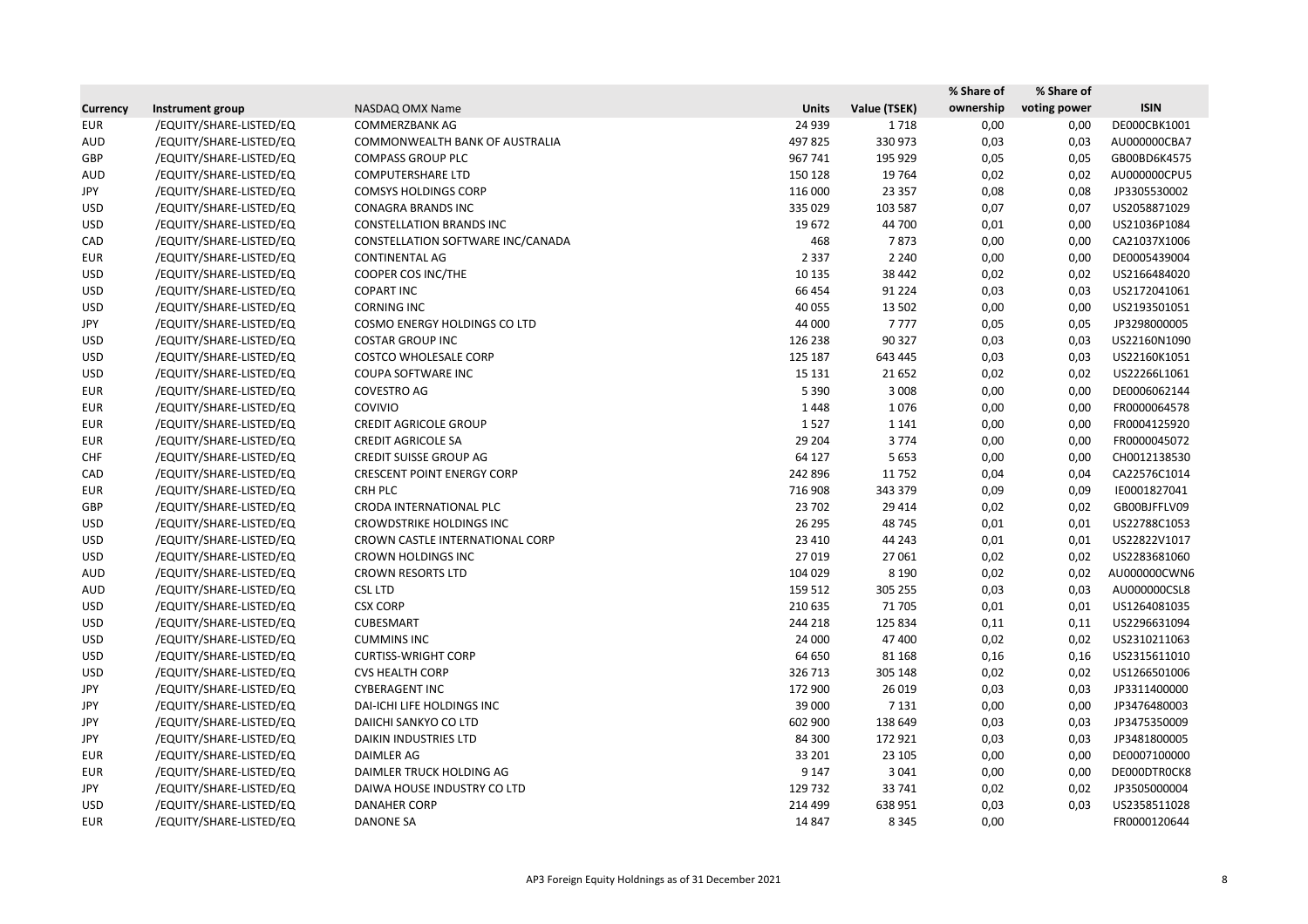|                 |                         |                                 |              |              | % Share of | % Share of   |              |
|-----------------|-------------------------|---------------------------------|--------------|--------------|------------|--------------|--------------|
| <b>Currency</b> | Instrument group        | NASDAQ OMX Name                 | <b>Units</b> | Value (TSEK) | ownership  | voting power | <b>ISIN</b>  |
| <b>DKK</b>      | /EQUITY/SHARE-LISTED/EQ | DANSKE BANK A/S                 | 17 3 16      | 2 7 0 8      | 0,00       | 0,00         | DK0010274414 |
| <b>USD</b>      | /EQUITY/SHARE-LISTED/EQ | DARDEN RESTAURANTS INC          | 38 9 23      | 53 086       | 0,03       | 0,03         | US2371941053 |
| <b>EUR</b>      | /EQUITY/SHARE-LISTED/EQ | DASSAULT AVIATION SA            | 620          | 606          | 0,00       |              | FR0014004L86 |
| <b>EUR</b>      | /EQUITY/SHARE-LISTED/EQ | DASSAULT SYSTEMES SE            | 18 5 43      | 9987         | 0,00       |              | FR0014003TT8 |
| <b>USD</b>      | /EQUITY/SHARE-LISTED/EQ | DATADOG INC                     | 36 667       | 59 129       | 0,01       | 0,00         | US23804L1035 |
| <b>EUR</b>      | /EQUITY/SHARE-LISTED/EQ | DAVIDE CAMPARI-MILANO SPA       | 11 9 55      | 1582         | 0,00       | 0,00         | NL0015435975 |
| <b>USD</b>      | /EQUITY/SHARE-LISTED/EQ | <b>DAVITA INC</b>               | 14 800       | 15 243       | 0,01       | 0,01         | US23918K1088 |
| SGD             | /EQUITY/SHARE-LISTED/EQ | <b>DBS GROUP HOLDINGS LTD</b>   | 570 545      | 125 141      | 0,02       | 0,02         | SG1L01001701 |
| GBP             | /EQUITY/SHARE-LISTED/EQ | DCC PLC                         | 2 4 3 6      | 1807         | 0,00       | 0,00         | IE0002424939 |
| <b>USD</b>      | /EQUITY/SHARE-LISTED/EQ | DEERE & CO                      | 48 200       | 149 636      | 0,02       | 0,02         | US2441991054 |
| <b>EUR</b>      | /EQUITY/SHARE-LISTED/EQ | <b>DELIVERY HERO SE</b>         | 3 4 2 3      | 3 4 5 4      | 0,00       | 0,00         | DE000A2E4K43 |
| <b>USD</b>      | /EQUITY/SHARE-LISTED/EQ | DELL TECHNOLOGIES INC           | 328 592      | 167 107      | 0,07       | 0,01         | US24703L2025 |
| <b>USD</b>      | /EQUITY/SHARE-LISTED/EQ | DELTA AIR LINES INC             | 17 298       | 6 1 2 0      | 0,00       | 0,00         | US2473617023 |
| JPY             | /EQUITY/SHARE-LISTED/EQ | <b>DENSO CORP</b>               | 44 135       | 33 066       | 0,01       | 0,01         | JP3551500006 |
| <b>USD</b>      | /EQUITY/SHARE-LISTED/EQ | <b>DENTSPLY SIRONA INC</b>      | 44 982       | 22 7 21      | 0,02       | 0,02         | US24906P1093 |
| JPY             | /EQUITY/SHARE-LISTED/EQ | <b>DENTSU GROUP INC</b>         | 54 032       | 17417        | 0,02       | 0,02         | JP3551520004 |
| <b>EUR</b>      | /EQUITY/SHARE-LISTED/EQ | <b>DEUTSCHE BANK AG</b>         | 51 650       | 5859         | 0,00       | 0,00         | DE0005140008 |
| <b>EUR</b>      | /EQUITY/SHARE-LISTED/EQ | DEUTSCHE BOERSE AG              | 191 033      | 289 328      | 0,10       | 0,10         | DE0005810055 |
| <b>EUR</b>      | /EQUITY/SHARE-LISTED/EQ | DEUTSCHE LUFTHANSA AG           | 14 6 12      | 930          | 0,00       | 0,00         | DE0008232125 |
| <b>EUR</b>      | /EQUITY/SHARE-LISTED/EQ | <b>DEUTSCHE POST AG</b>         | 24 631       | 14 3 39      | 0,00       | 0,00         | DE0005552004 |
| <b>EUR</b>      | /EQUITY/SHARE-LISTED/EQ | DEUTSCHE TELEKOM AG             | 1635955      | 274 555      | 0,02       | 0,03         | DE0005557508 |
| <b>USD</b>      | /EQUITY/SHARE-LISTED/EQ | DEXCOM INC                      | 21 0 20      | 102 188      | 0,02       | 0,02         | US2521311074 |
| <b>AUD</b>      | /EQUITY/SHARE-LISTED/EQ | <b>DEXUS</b>                    | 297 176      | 21 7 53      | 0,03       | 0,03         | AU000000DXS1 |
| GBP             | /EQUITY/SHARE-LISTED/EQ | <b>DIAGEO PLC</b>               | 691 958      | 342 471      | 0,03       | 0,03         | GB0002374006 |
| <b>EUR</b>      | /EQUITY/SHARE-LISTED/EQ | <b>DIASORIN SPA</b>             | 700          | 1 2 0 7      | 0,00       |              | IT0003492391 |
| <b>USD</b>      | /EQUITY/SHARE-LISTED/EQ | DIGITAL REALTY TRUST INC        | 10 14 1      | 16 239       | 0,00       | 0,00         | US2538681030 |
| GBP             | /EQUITY/SHARE-LISTED/EQ | DIRECT LINE INSURANCE GROUP PLC | 33 971       | 1 1 6 2      | 0,00       | 0,00         | GB00BY9D0Y18 |
| JPY             | /EQUITY/SHARE-LISTED/EQ | <b>DISCO CORP</b>               | 2 700        | 7462         | 0,01       | 0,01         | JP3548600000 |
| <b>USD</b>      | /EQUITY/SHARE-LISTED/EQ | DISCOVER FINANCIAL SERVICES     | 79833        | 83 5 26      | 0,03       | 0,03         | US2547091080 |
| <b>USD</b>      | /EQUITY/SHARE-LISTED/EQ | <b>DISCOVERY INC</b>            | 34 187       | 7 2 8 6      | 0,01       | 0,01         | US25470F1049 |
| <b>USD</b>      | /EQUITY/SHARE-LISTED/EQ | <b>DISCOVERY INC</b>            | 67833        | 14 0 64      | 0,01       |              | US25470F3029 |
| <b>NOK</b>      | /EQUITY/SHARE-LISTED/EQ | <b>DNB BANK ASA</b>             | 23 4 14      | 4856         | 0,00       | 0,00         | NO0010161896 |
| <b>USD</b>      | /EQUITY/SHARE-LISTED/EQ | <b>DOCUSIGN INC</b>             | 15 7 25      | 21 685       | 0,01       | 0,01         | US2561631068 |
| <b>USD</b>      | /EQUITY/SHARE-LISTED/EQ | DOLLAR GENERAL CORP             | 34 948       | 74 620       | 0,02       | 0,02         | US2566771059 |
| <b>USD</b>      | /EQUITY/SHARE-LISTED/EQ | DOLLAR TREE INC                 | 44 502       | 56 618       | 0,02       | 0,02         | US2567461080 |
| CAD             | /EQUITY/SHARE-LISTED/EQ | DOLLARAMA INC                   | 59 264       | 26 893       | 0,02       | 0,02         | CA25675T1075 |
| <b>USD</b>      | /EQUITY/SHARE-LISTED/EQ | <b>DOMINION ENERGY INC</b>      | 59 287       | 42 169       | 0,01       | 0,01         | US25746U1097 |
| <b>AUD</b>      | /EQUITY/SHARE-LISTED/EQ | DOMINO'S PIZZA ENTERPRISES LTD  | 16 9 17      | 13 143       | 0,02       | 0,02         | AU000000DMP0 |
| <b>USD</b>      | /EQUITY/SHARE-LISTED/EQ | DOMINO'S PIZZA INC              | 7584         | 38 749       | 0,02       | 0,02         | US25754A2015 |
| <b>DKK</b>      | /EQUITY/SHARE-LISTED/EQ | DONG ENERGY A/S                 | 133 395      | 154 230      | 0,03       | 0,03         | DK0060094928 |
| <b>USD</b>      | /EQUITY/SHARE-LISTED/EQ | <b>DOVER CORP</b>               | 31 780       | 52 252       | 0,02       | 0,02         | US2600031080 |
| <b>USD</b>      | /EQUITY/SHARE-LISTED/EQ | DOW INC                         | 30 887       | 15 8 62      | 0,00       | 0,00         | US2605571031 |
| <b>USD</b>      | /EQUITY/SHARE-LISTED/EQ | DR HORTON INC                   | 205 380      | 201 661      | 0,06       | 0,06         | US23331A1097 |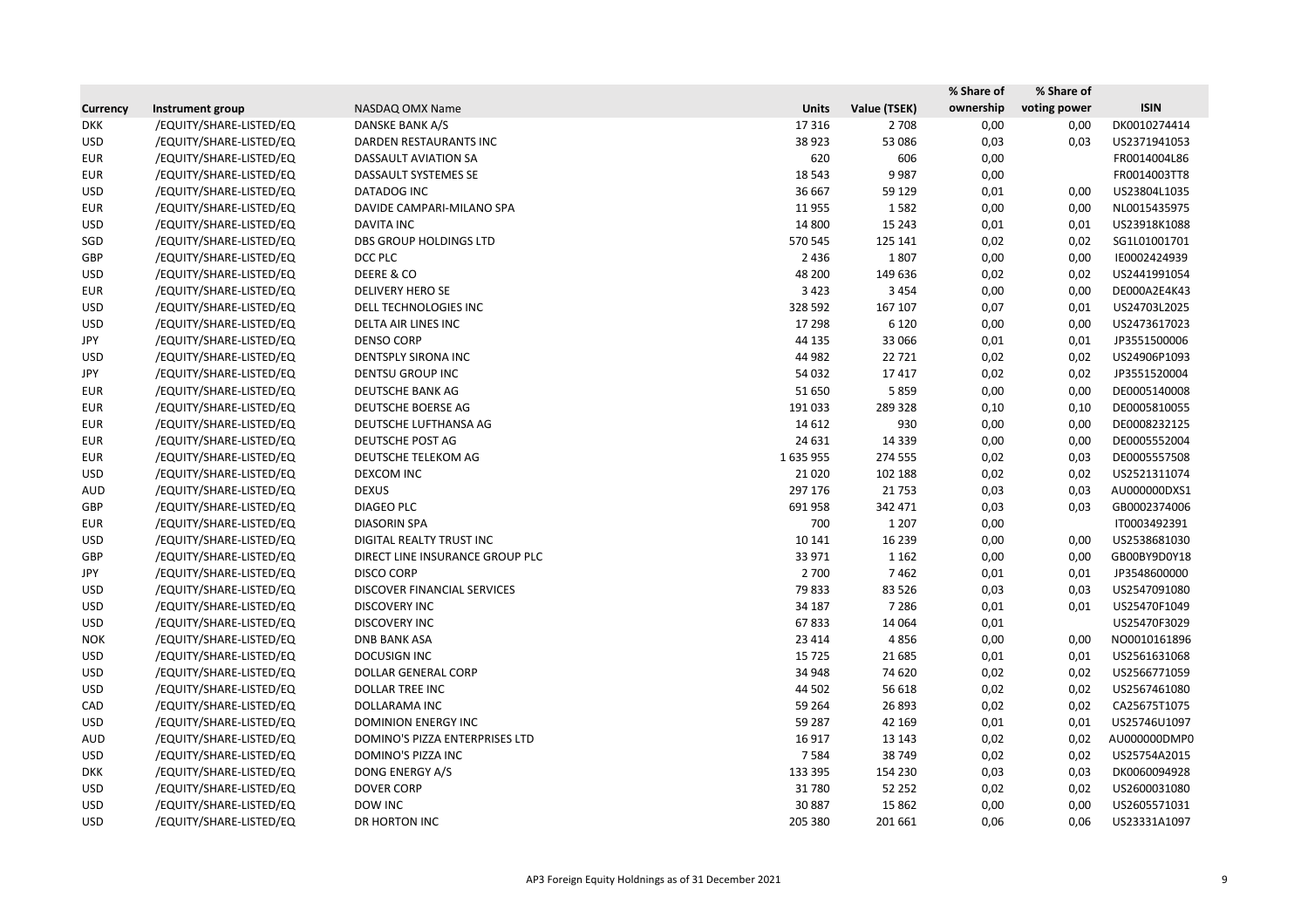|                 |                         |                                  |              |              | % Share of | % Share of   |              |
|-----------------|-------------------------|----------------------------------|--------------|--------------|------------|--------------|--------------|
| <b>Currency</b> | Instrument group        | NASDAQ OMX Name                  | <b>Units</b> | Value (TSEK) | ownership  | voting power | <b>ISIN</b>  |
| <b>USD</b>      | /EQUITY/SHARE-LISTED/EQ | DraftKings Inc                   | 70 543       | 17545        | 0,02       | 0,00         | US26142R1041 |
| <b>USD</b>      | /EQUITY/SHARE-LISTED/EQ | <b>DROPBOX INC</b>               | 65 413       | 14 5 34      | 0,02       | 0,01         | US26210C1045 |
| <b>DKK</b>      | /EQUITY/SHARE-LISTED/EQ | DSV A/S                          | 4 9 9 9      | 10 5 7 1     | 0,00       | 0,00         | DK0060079531 |
| <b>USD</b>      | /EQUITY/SHARE-LISTED/EQ | DT Midstream Inc                 | 32 137       | 13 960       | 0,03       | 0,03         | US23345M1071 |
| <b>USD</b>      | /EQUITY/SHARE-LISTED/EQ | <b>DUKE REALTY CORP</b>          | 77861        | 46 272       | 0,02       | 0,02         | US2644115055 |
| <b>USD</b>      | /EQUITY/SHARE-LISTED/EQ | DUPONT DE NEMOURS INC            | 20 372       | 14 8 99      | 0,00       | 0,00         | US26614N1028 |
| JPY             | /EQUITY/SHARE-LISTED/EQ | DUSKIN CO LTD                    | 71 300       | 15 747       | 0,14       | 0,14         | JP3505900005 |
| <b>USD</b>      | /EQUITY/SHARE-LISTED/EQ | <b>DYNATRACE INC</b>             | 43 855       | 23 962       | 0,02       | 0,02         | US2681501092 |
| <b>EUR</b>      | /EQUITY/SHARE-LISTED/EQ | E MERCK KG                       | 3 6 0 6      | 8428         | 0,00       | 0,00         | DE0006599905 |
| <b>EUR</b>      | /EQUITY/SHARE-LISTED/EQ | E.ON SE                          | 63 530       | 7975         | 0,00       | 0,00         | DE000ENAG999 |
| <b>USD</b>      | /EQUITY/SHARE-LISTED/EQ | EASTMAN CHEMICAL CO              | 38 133       | 41 744       | 0,03       | 0,03         | US2774321002 |
| GBP             | /EQUITY/SHARE-LISTED/EQ | <b>EASYJET PLC</b>               | 1780000      | 121 363      | 0,23       | 0,23         | GB00B7KR2P84 |
| <b>USD</b>      | /EQUITY/SHARE-LISTED/EQ | <b>EATON CORP PLC</b>            | 88 0 80      | 137818       | 0,01       | 0,02         | IE00B8KQN827 |
| JPY             | /EQUITY/SHARE-LISTED/EQ | <b>EBARA CORP</b>                | 49 700       | 24 9 69      | 0,05       | 0,05         | JP3166000004 |
| <b>USD</b>      | /EQUITY/SHARE-LISTED/EQ | <b>EBAY INC</b>                  | 60 000       | 36 125       | 0,01       | 0,01         | US2786421030 |
| <b>USD</b>      | /EQUITY/SHARE-LISTED/EQ | <b>ECOLAB INC</b>                | 158 267      | 336 150      | 0,06       | 0,06         | US2788651006 |
| <b>EUR</b>      | /EQUITY/SHARE-LISTED/EQ | EDENRED                          | 6879         | 2873         | 0,00       |              | FR0010908533 |
| <b>USD</b>      | /EQUITY/SHARE-LISTED/EQ | EDISON INTERNATIONAL             | 97 796       | 60 431       | 0,03       | 0,03         | US2810201077 |
| EUR             | /EQUITY/SHARE-LISTED/EQ | EDP - ENERGIAS DE PORTUGAL SA    | 8 3 7 2      | 1888         | 0,00       | 0,00         | ES0127797019 |
| <b>EUR</b>      | /EQUITY/SHARE-LISTED/EQ | EDP - ENERGIAS DE PORTUGAL SA    | 78 073       | 3884         | 0,00       | 0,00         | PTEDP0AM0009 |
| <b>USD</b>      | /EQUITY/SHARE-LISTED/EQ | <b>EDWARDS LIFESCIENCES CORP</b> | 90 239       | 105 844      | 0,01       | 0,01         | US28176E1082 |
| <b>EUR</b>      | /EQUITY/SHARE-LISTED/EQ | <b>EIFFAGE SA</b>                | 2 1 0 8      | 1963         | 0,00       |              | FR0000130452 |
| JPY             | /EQUITY/SHARE-LISTED/EQ | EISAI CO LTD                     | 117 000      | 60 078       | 0,04       | 0,04         | JP3160400002 |
| <b>USD</b>      | /EQUITY/SHARE-LISTED/EQ | ELANCO ANIMAL HEALTH INC         | 97 226       | 24 982       | 0,02       | 0,02         | US28414H1032 |
| <b>EUR</b>      | /EQUITY/SHARE-LISTED/EQ | ELECTRICITE DE FRANCE SA         | 13 0 39      | 1 3 8 7      | 0,00       |              | FR0010242511 |
| <b>USD</b>      | /EQUITY/SHARE-LISTED/EQ | <b>ELECTRONIC ARTS INC</b>       | 48 9 63      | 58 472       | 0,02       | 0,02         | US2855121099 |
| <b>USD</b>      | /EQUITY/SHARE-LISTED/EQ | ELI LILLY & CO                   | 178 875      | 447 340      | 0,02       | 0,02         | US5324571083 |
| <b>EUR</b>      | /EQUITY/SHARE-LISTED/EQ | ELIA GROUP SA/NV                 | 871          | 1038         | 0,00       | 0,00         | BE0003822393 |
| <b>EUR</b>      | /EQUITY/SHARE-LISTED/EQ | ELISA OYJ                        | 3 9 3 6      | 2 1 9 3      | 0,00       | 0,00         | FI0009007884 |
| <b>USD</b>      | /EQUITY/SHARE-LISTED/EQ | <b>EMERSON ELECTRIC CO</b>       | 283 058      | 238 260      | 0,05       | 0,05         | US2910111044 |
| CAD             | /EQUITY/SHARE-LISTED/EQ | <b>EMPIRE CO LTD</b>             | 34 187       | 9444         | 0,02       |              | CA2918434077 |
| <b>CHF</b>      | /EQUITY/SHARE-LISTED/EQ | <b>EMS-CHEMIE HOLDING AG</b>     | 198          | 2 0 0 9      | 0,00       | 0,00         | CH0016440353 |
| <b>USD</b>      | /EQUITY/SHARE-LISTED/EQ | EN+ GROUP INTERNATIONAL PJSC     | 44 000       | 4 6 6 1      | 0,01       | 0,01         | US29355E2081 |
| EUR             | /EQUITY/SHARE-LISTED/EQ | <b>ENAGAS SA</b>                 | 7 0 0 4      | 1471         | 0,00       | 0,00         | ES0130960018 |
| AUD             | /EQUITY/SHARE-LISTED/EQ | <b>ENDEAVOUR GROUP LTD</b>       | 434 818      | 19 291       | 0,02       | 0,02         | AU0000154833 |
| <b>EUR</b>      | /EQUITY/SHARE-LISTED/EQ | <b>ENDESA SA</b>                 | 8 9 4 0      | 1859         | 0,00       | 0,00         | ES0130670112 |
| <b>EUR</b>      | /EQUITY/SHARE-LISTED/EQ | <b>ENEL SPA</b>                  | 4 909 742    | 356 182      | 0,05       | 0,05         | IT0003128367 |
| CAD             | /EQUITY/SHARE-LISTED/EQ | <b>ENERPLUS CORP</b>             | 127 304      | 12 172       | 0,05       | 0,05         | CA2927661025 |
| <b>EUR</b>      | /EQUITY/SHARE-LISTED/EQ | <b>ENGIE SA</b>                  | 51 516       | 6 9 0 3      | 0,00       | 0,00         | FR0010208488 |
| <b>EUR</b>      | /EQUITY/SHARE-LISTED/EQ | <b>ENI SPA</b>                   | 122 733      | 15 4 42      | 0,00       | 0,00         | IT0003132476 |
| <b>USD</b>      | /EQUITY/SHARE-LISTED/EQ | <b>ENPHASE ENERGY INC</b>        | 29 6 60      | 49 1 26      | 0,02       | 0,02         | US29355A1079 |
| GBP             | /EQUITY/SHARE-LISTED/EQ | <b>ENTAIN PLC</b>                | 12 5 34      | 2 5 8 7      | 0,00       | 0,00         | IM00B5VQMV65 |
| <b>USD</b>      | /EQUITY/SHARE-LISTED/EQ | <b>ENTEGRIS INC</b>              | 27 905       | 35 012       | 0,02       | 0,02         | US29362U1043 |
|                 |                         |                                  |              |              |            |              |              |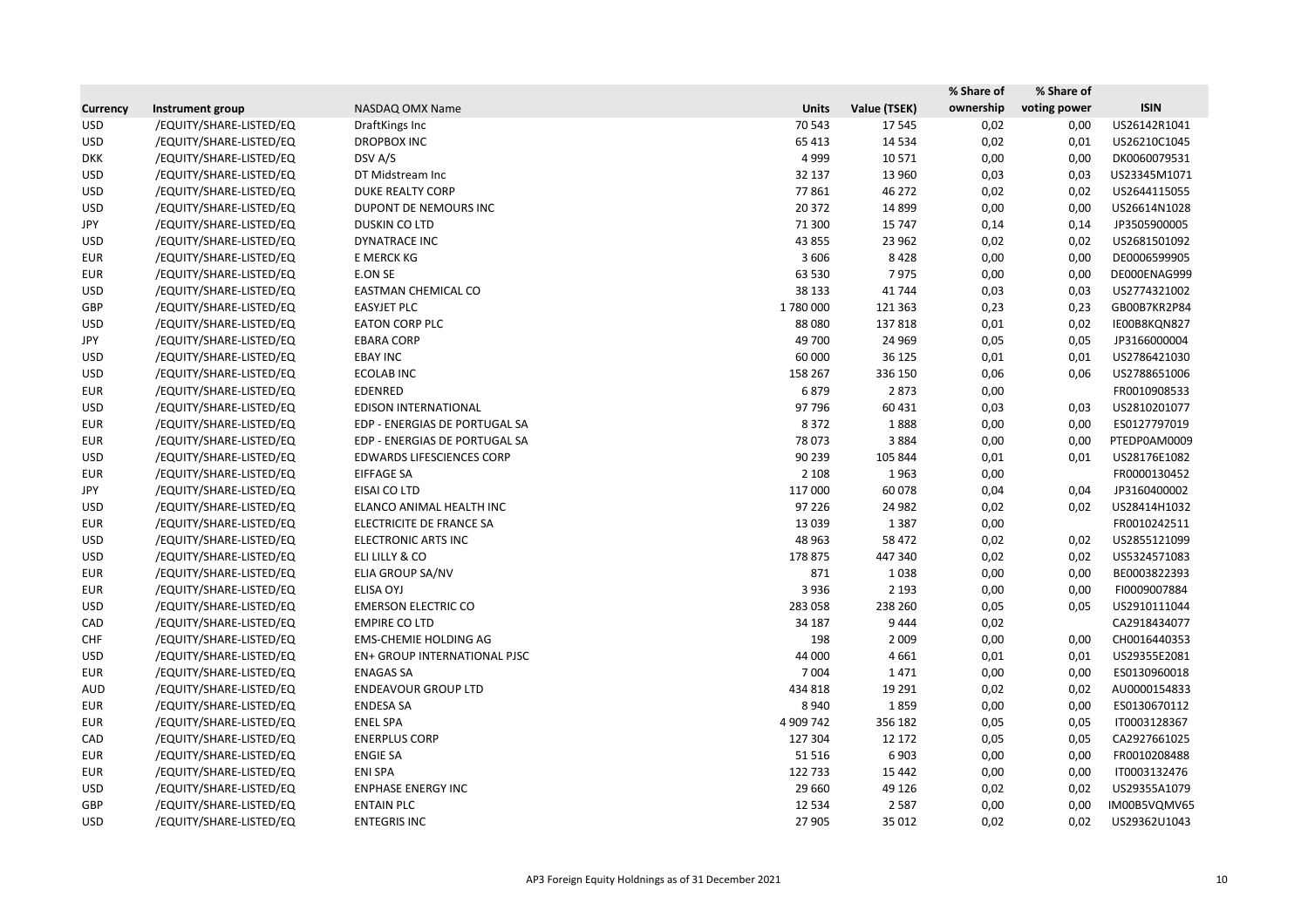|                 |                         |                                            |              |              | % Share of | % Share of   |              |
|-----------------|-------------------------|--------------------------------------------|--------------|--------------|------------|--------------|--------------|
| <b>Currency</b> | Instrument group        | NASDAQ OMX Name                            | <b>Units</b> | Value (TSEK) | ownership  | voting power | <b>ISIN</b>  |
| <b>USD</b>      | /EQUITY/SHARE-LISTED/EQ | <b>ENTERGY CORP</b>                        | 54 816       | 55 908       | 0,03       | 0,03         | US29364G1031 |
| <b>USD</b>      | /EQUITY/SHARE-LISTED/EQ | EPAM SYSTEMS INC                           | 18 6 54      | 112 895      | 0,03       | 0,03         | US29414B1044 |
| <b>USD</b>      | /EQUITY/SHARE-LISTED/EQ | <b>EQT CORP</b>                            | 92 291       | 18 2 24      | 0,02       | 0,02         | US26884L1098 |
| <b>USD</b>      | /EQUITY/SHARE-LISTED/EQ | <b>EQUIFAX INC</b>                         | 39 179       | 103 859      | 0,03       | 0,03         | US2944291051 |
| <b>USD</b>      | /EQUITY/SHARE-LISTED/EQ | <b>EQUINIX INC</b>                         | 8 2 0 3      | 62 819       | 0,01       | 0,01         | US29444U7000 |
| <b>USD</b>      | /EQUITY/SHARE-LISTED/EQ | <b>EQUITABLE HOLDINGS INC</b>              | 99 895       | 29 65 6      | 0,02       | 0,02         | US29452E1010 |
| <b>USD</b>      | /EQUITY/SHARE-LISTED/EQ | <b>EQUITY LIFESTYLE PROPERTIES INC</b>     | 35 960       | 28 540       | 0,02       | 0,02         | US29472R1086 |
| <b>USD</b>      | /EQUITY/SHARE-LISTED/EQ | <b>EQUITY RESIDENTIAL</b>                  | 19611        | 16 0 69      | 0,01       | 0,01         | US29476L1070 |
| <b>USD</b>      | /EQUITY/SHARE-LISTED/EQ | ERIE INDEMNITY CO                          | 5 2 5 0      | 9 1 5 8      | 0,01       |              | US29530P1021 |
| <b>EUR</b>      | /EQUITY/SHARE-LISTED/EQ | <b>ERSTE GROUP BANK AG</b>                 | 6997         | 2 9 7 9      | 0,00       | 0,00         | AT0000652011 |
| <b>HKD</b>      | /EQUITY/SHARE-LISTED/EQ | <b>ESR CAYMAN LTD</b>                      | 549 800      | 16824        | 0,02       | 0,02         | KYG319891092 |
| <b>USD</b>      | /EQUITY/SHARE-LISTED/EQ | <b>ESSENTIAL UTILITIES INC</b>             | 48 878       | 23 760       | 0,02       | 0,02         | US29670G1022 |
| <b>USD</b>      | /EQUITY/SHARE-LISTED/EQ | <b>ESSEX PROPERTY TRUST INC</b>            | 17 008       | 54 239       | 0,03       | 0,03         | US2971781057 |
| <b>EUR</b>      | /EQUITY/SHARE-LISTED/EQ | <b>ESSILORLUXOTTICA SA</b>                 | 10 3 10      | 19876        | 0,00       | 0,00         | FR0000121667 |
| <b>USD</b>      | /EQUITY/SHARE-LISTED/EQ | <b>ESTEE LAUDER COS INC</b>                | 121 232      | 406 338      | 0,05       | 0,01         | US5184391044 |
| <b>EUR</b>      | /EQUITY/SHARE-LISTED/EQ | ETABLISSEMENTS FRANZ COLRUYT NV            | 1 2 4 0      | 476          | 0,00       | 0,00         | BE0974256852 |
| <b>USD</b>      | /EQUITY/SHARE-LISTED/EQ | <b>ETSY INC</b>                            | 27 0 28      | 53 576       | 0,02       | 0,02         | US29786A1060 |
| <b>EUR</b>      | /EQUITY/SHARE-LISTED/EQ | <b>EURAZEO SE</b>                          | 999          | 790          | 0,00       |              | FR0000121121 |
| <b>EUR</b>      | /EQUITY/SHARE-LISTED/EQ | <b>EUROFINS SCIENTIFIC SE</b>              | 3 7 0 4      | 4 1 4 9      | 0,00       | 0,00         | FR0014000MR3 |
| <b>USD</b>      | /EQUITY/SHARE-LISTED/EQ | <b>EVEREST RE GROUP LTD</b>                | 8 2 8 3      | 20 542       | 0,02       | 0,02         | BMG3223R1088 |
| <b>USD</b>      | /EQUITY/SHARE-LISTED/EQ | <b>EVERSOURCE ENERGY</b>                   | 113 898      | 93 820       | 0,02       | 0,03         | US30040W1080 |
| <b>EUR</b>      | /EQUITY/SHARE-LISTED/EQ | <b>EVONIK INDUSTRIES AG</b>                | 5835         | 1710         | 0,00       | 0,00         | DE000EVNK013 |
| <b>USD</b>      | /EQUITY/SHARE-LISTED/EQ | <b>EXACT SCIENCES CORP</b>                 | 35 386       | 24 9 35      | 0,02       | 0,02         | US30063P1057 |
| <b>USD</b>      | /EQUITY/SHARE-LISTED/EQ | <b>EXELON CORP</b>                         | 87 346       | 45 678       | 0,01       | 0,01         | US30161N1019 |
| JPY             | /EQUITY/SHARE-LISTED/EQ | <b>EXEO GROUP INC</b>                      | 88 700       | 16 905       | 0,08       | 0,08         | JP3254200003 |
| <b>EUR</b>      | /EQUITY/SHARE-LISTED/EQ | <b>EXOR NV</b>                             | 2732         | 2 2 2 1      | 0,00       | 0,00         | NL0012059018 |
| <b>USD</b>      | /EQUITY/SHARE-LISTED/EQ | <b>EXPEDIA GROUP INC</b>                   | 56 614       | 92 632       | 0,04       | 0,03         | US30212P3038 |
| <b>USD</b>      | /EQUITY/SHARE-LISTED/EQ | EXPEDITORS INTERNATIONAL OF WASHINGTON INC | 213 900      | 260 069      | 0,13       | 0,13         | US3021301094 |
| <b>GBP</b>      | /EQUITY/SHARE-LISTED/EQ | <b>EXPERIAN PLC</b>                        | 1054414      | 469 623      | 0,11       | 0,11         | GB00B19NLV48 |
| <b>USD</b>      | /EQUITY/SHARE-LISTED/EQ | EXTRA SPACE STORAGE INC                    | 54 044       | 110 940      | 0,04       | 0,04         | US30225T1025 |
| <b>USD</b>      | /EQUITY/SHARE-LISTED/EQ | F5 INC                                     | 12 4 12      | 27 500       | 0,02       | 0,02         | US3156161024 |
| <b>USD</b>      | /EQUITY/SHARE-LISTED/EQ | FACTSET RESEARCH SYSTEMS INC               | 23 502       | 103 415      | 0,06       | 0,06         | US3030751057 |
| <b>USD</b>      | /EQUITY/SHARE-LISTED/EQ | <b>FAIR ISAAC CORP</b>                     | 9778         | 38 392       | 0,04       | 0,04         | US3032501047 |
| CAD             | /EQUITY/SHARE-LISTED/EQ | FAIRFAX FINANCIAL HOLDINGS LTD             | 13 8 61      | 61820        | 0,05       | 0,03         | CA3039011026 |
| JPY             | /EQUITY/SHARE-LISTED/EQ | <b>FANUC CORP</b>                          | 55 4 28      | 106 245      | 0,03       | 0,03         | JP3802400006 |
| JPY             | /EQUITY/SHARE-LISTED/EQ | <b>FAST RETAILING CO LTD</b>               | 30 150       | 154 815      | 0,03       | 0,03         | JP3802300008 |
| <b>USD</b>      | /EQUITY/SHARE-LISTED/EQ | <b>FASTENAL CO</b>                         | 220 005      | 127 601      | 0,04       | 0,04         | US3119001044 |
| <b>EUR</b>      | /EQUITY/SHARE-LISTED/EQ | <b>FAURECIA SE</b>                         | 2 4 6 5      | 1062         | 0,00       |              | FR0000121147 |
| <b>USD</b>      | /EQUITY/SHARE-LISTED/EQ | <b>FEDEX CORP</b>                          | 44 102       | 103 273      | 0,02       | 0,02         | US31428X1063 |
| GBP             | /EQUITY/SHARE-LISTED/EQ | <b>FERGUSON PLC</b>                        | 5 5 2 2      | 8874         | 0,00       | 0,00         | JE00BJVNSS43 |
| <b>EUR</b>      | /EQUITY/SHARE-LISTED/EQ | <b>FERRARI NV</b>                          | 2672         | 6 2 5 9      | 0,00       | 0,00         | NL0011585146 |
| EUR             | /EQUITY/SHARE-LISTED/EQ | <b>FERROVIAL SA</b>                        | 11 7 15      | 3 3 2 4      | 0,00       | 0,00         | ES0118900010 |
| <b>USD</b>      | /EQUITY/SHARE-LISTED/EQ | FIDELITY NATIONAL INFORMATION SERVICES INC | 272 064      | 268 861      | 0,04       | 0,04         | US31620M1062 |
|                 |                         |                                            |              |              |            |              |              |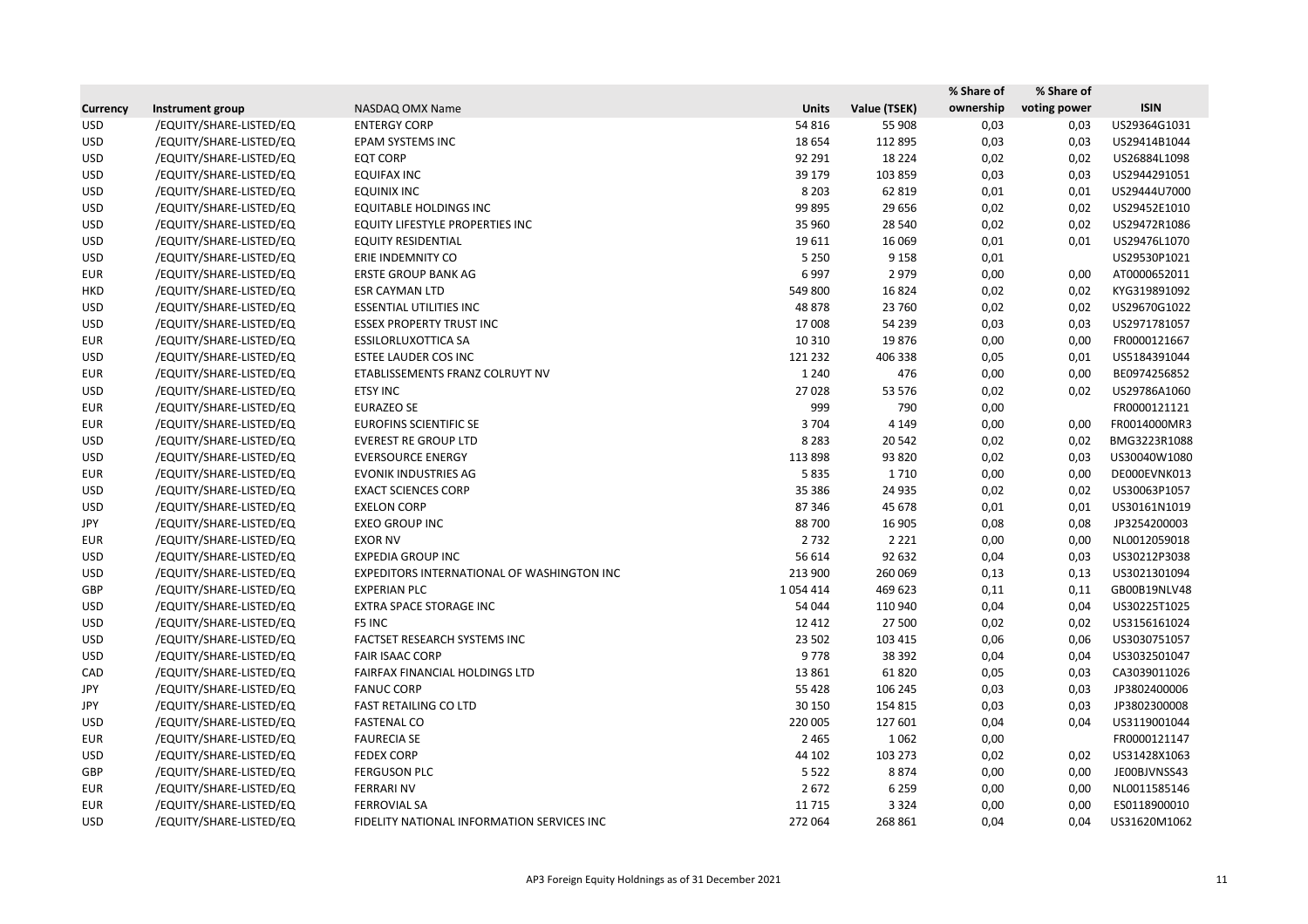|                 |                         |                                       |              |              | % Share of | % Share of   |              |
|-----------------|-------------------------|---------------------------------------|--------------|--------------|------------|--------------|--------------|
| <b>Currency</b> | Instrument group        | NASDAQ OMX Name                       | <b>Units</b> | Value (TSEK) | ownership  | voting power | <b>ISIN</b>  |
| <b>USD</b>      | /EQUITY/SHARE-LISTED/EQ | FIFTH THIRD BANCORP                   | 199 300      | 78 5 83      | 0,03       | 0,03         | US3167731005 |
| <b>EUR</b>      | /EQUITY/SHARE-LISTED/EQ | FINECOBANK BANCA FINECO SPA           | 918 333      | 145 941      | 0,15       | 0,15         | IT0000072170 |
| <b>USD</b>      | /EQUITY/SHARE-LISTED/EQ | FIRST REPUBLIC BANK/CA                | 176 147      | 329 344      | 0,10       | 0,10         | US33616C1009 |
| CAD             | /EQUITY/SHARE-LISTED/EQ | <b>FIRSTSERVICE CORP</b>              | 60 946       | 108 599      | 0,14       | 0,09         | CA33767E2024 |
| <b>USD</b>      | /EQUITY/SHARE-LISTED/EQ | <b>FISERV INC</b>                     | 23 970       | 22 5 25      | 0,00       | 0,00         | US3377381088 |
| <b>NZD</b>      | /EQUITY/SHARE-LISTED/EQ | FISHER & PAYKEL HEALTHCARE CORP LTD   | 159 312      | 32 350       | 0,03       | 0,03         | NZFAPE0001S2 |
| <b>USD</b>      | /EQUITY/SHARE-LISTED/EQ | FLEETCOR TECHNOLOGIES INC             | 23 688       | 48 006       | 0,03       | 0,03         | US3390411052 |
| <b>EUR</b>      | /EQUITY/SHARE-LISTED/EQ | FLUTTER ENTERTAINMENT PLC             | 3 5 5 9      | 5 0 9 3      | 0,00       | 0,00         | IE00BWT6H894 |
| <b>USD</b>      | /EQUITY/SHARE-LISTED/EQ | <b>FMC CORP</b>                       | 47 510       | 47 269       | 0,04       | 0,04         | US3024913036 |
| <b>USD</b>      | /EQUITY/SHARE-LISTED/EQ | <b>FNF GROUP</b>                      | 60 5 61      | 28 611       | 0,02       | 0,02         | US31620R3030 |
| <b>USD</b>      | /EQUITY/SHARE-LISTED/EQ | FORD MOTOR CO                         | 165 517      | 31 1 25      | 0,00       | 0,00         | US3453708600 |
| GBP             | /EQUITY/SHARE-LISTED/EQ | FORESIGHT SOLAR FUND LTD              | 900 000      | 11 191       | 0,15       | 0,15         | JE00BD3QJR55 |
| <b>AUD</b>      | /EQUITY/SHARE-LISTED/EQ | FORTESCUE METALS GROUP LTD            | 467891       | 59 165       | 0,02       | 0,02         | AU000000FMG4 |
| <b>USD</b>      | /EQUITY/SHARE-LISTED/EQ | <b>FORTINET INC</b>                   | 2 5 6 2      | 8 3 3 7      | 0,00       | 0,00         | US34959E1091 |
| <b>USD</b>      | /EQUITY/SHARE-LISTED/EQ | <b>FORTIVE CORP</b>                   | 67 2 20      | 46 430       | 0,02       | 0,02         | US34959J1088 |
| <b>EUR</b>      | /EQUITY/SHARE-LISTED/EQ | <b>FORTUM OY</b>                      | 12 5 05      | 3 4 7 5      | 0,00       | 0,00         | FI0009007132 |
| <b>USD</b>      | /EQUITY/SHARE-LISTED/EQ | FORTUNE BRANDS HOME & SECURITY INC    | 28 651       | 27 730       | 0,02       | 0,02         | US34964C1062 |
| <b>USD</b>      | /EQUITY/SHARE-LISTED/EQ | <b>FOX CORP</b>                       | 217 248      | 72 580       | 0,04       |              | US35137L1052 |
| <b>USD</b>      | /EQUITY/SHARE-LISTED/EQ | <b>FOX CORP</b>                       | 31823        | 9874         | 0,01       | 0,01         | US35137L2043 |
| CAD             | /EQUITY/SHARE-LISTED/EQ | FRANCO-NEVADA CORP                    | 12 2 2 2     | 15 3 25      | 0,01       | 0,01         | CA3518581051 |
| <b>USD</b>      | /EQUITY/SHARE-LISTED/EQ | <b>FRANKLIN RESOURCES INC</b>         | 64 5 58      | 19 5 7 5     | 0,01       | 0,01         | US3546131018 |
| <b>EUR</b>      | /EQUITY/SHARE-LISTED/EQ | FRESENIUS MEDICAL CARE AG & CO KGAA   | 5678         | 3 3 4 0      | 0,00       | 0,00         | DE0005785802 |
| <b>EUR</b>      | /EQUITY/SHARE-LISTED/EQ | FRESENIUS SE & CO KGAA                | 11 6 14      | 4 2 3 3      | 0,00       | 0,00         | DE0005785604 |
| <b>EUR</b>      | /EQUITY/SHARE-LISTED/EQ | <b>FUCHS PETROLUB SE</b>              | 1960         | 806          | 0,00       |              | DE000A3E5D64 |
| <b>JPY</b>      | /EQUITY/SHARE-LISTED/EQ | FUJI OIL HOLDINGS INC                 | 15 300       | 2 7 9 1      | 0,02       | 0,02         | JP3816400000 |
| JPY             | /EQUITY/SHARE-LISTED/EQ | <b>FUJIFILM HOLDINGS CORP</b>         | 134 200      | 89 959       | 0,03       | 0,03         | JP3814000000 |
| JPY             | /EQUITY/SHARE-LISTED/EQ | <b>FUJITSU LTD</b>                    | 82 900       | 128 596      | 0,04       | 0,04         | JP3818000006 |
| <b>USD</b>      | /EQUITY/SHARE-LISTED/EQ | FUTU HOLDINGS LTD                     | 20 605       | 8078         | 0,02       | 0,00         | US36118L1061 |
| <b>HKD</b>      | /EQUITY/SHARE-LISTED/EQ | <b>GALAXY ENTERTAINMENT GROUP LTD</b> | 601 000      | 28 197       | 0,01       | 0,01         | HK0027032686 |
| <b>USD</b>      | /EQUITY/SHARE-LISTED/EQ | <b>GARMIN LTD</b>                     | 39 201       | 48 329       | 0,02       | 0,02         | CH0114405324 |
| <b>USD</b>      | /EQUITY/SHARE-LISTED/EQ | <b>GARTNER INC</b>                    | 23 371       | 70 741       | 0,03       | 0,03         | US3666511072 |
| EUR             | /EQUITY/SHARE-LISTED/EQ | <b>GEA GROUP AG</b>                   | 3788         | 1876         | 0,00       | 0,00         | DE0006602006 |
| <b>CHF</b>      | /EQUITY/SHARE-LISTED/EQ | <b>GEBERIT AG</b>                     | 915          | 6775         | 0,00       | 0,00         | CH0030170408 |
| <b>EUR</b>      | /EQUITY/SHARE-LISTED/EQ | <b>GECINA SA</b>                      | 1 2 8 3      | 1623         | 0,00       | 0,00         | FR0010040865 |
| <b>USD</b>      | /EQUITY/SHARE-LISTED/EQ | <b>GENERAC HOLDINGS INC</b>           | 13 4 82      | 42 957       | 0,02       | 0,02         | US3687361044 |
| <b>USD</b>      | /EQUITY/SHARE-LISTED/EQ | <b>GENERAL MILLS INC</b>              | 24 801       | 15 130       | 0,00       | 0,00         | US3703341046 |
| <b>USD</b>      | /EQUITY/SHARE-LISTED/EQ | <b>GENERAL MOTORS CO</b>              | 253 832      | 134 741      | 0,02       | 0,02         | US37045V1008 |
| <b>DKK</b>      | /EQUITY/SHARE-LISTED/EQ | <b>GENMAB A/S</b>                     | 1815         | 6 6 0 8      | 0,00       | 0,00         | DK0010272202 |
| SGD             | /EQUITY/SHARE-LISTED/EQ | <b>GENTING SINGAPORE PLC</b>          | 1689 100     | 8791         | 0,01       | 0,01         | SGXE21576413 |
| <b>USD</b>      | /EQUITY/SHARE-LISTED/EQ | <b>GENUINE PARTS CO</b>               | 44 196       | 56 100       | 0,03       | 0,03         | US3724601055 |
| <b>EUR</b>      | /EQUITY/SHARE-LISTED/EQ | <b>GETLINK SE</b>                     | 10866        | 1629         | 0,00       |              | FR0010533075 |
| CAD             | /EQUITY/SHARE-LISTED/EQ | <b>GFL ENVIRONMENTAL INC</b>          | 32 5 35      | 11 154       | 0,01       | 0,01         | CA36168Q1046 |
| CAD             | /EQUITY/SHARE-LISTED/EQ | <b>GIBSON ENERGY INC</b>              | 29 201       | 4 6 9 3      | 0,02       | 0,02         | CA3748252069 |
|                 |                         |                                       |              |              |            |              |              |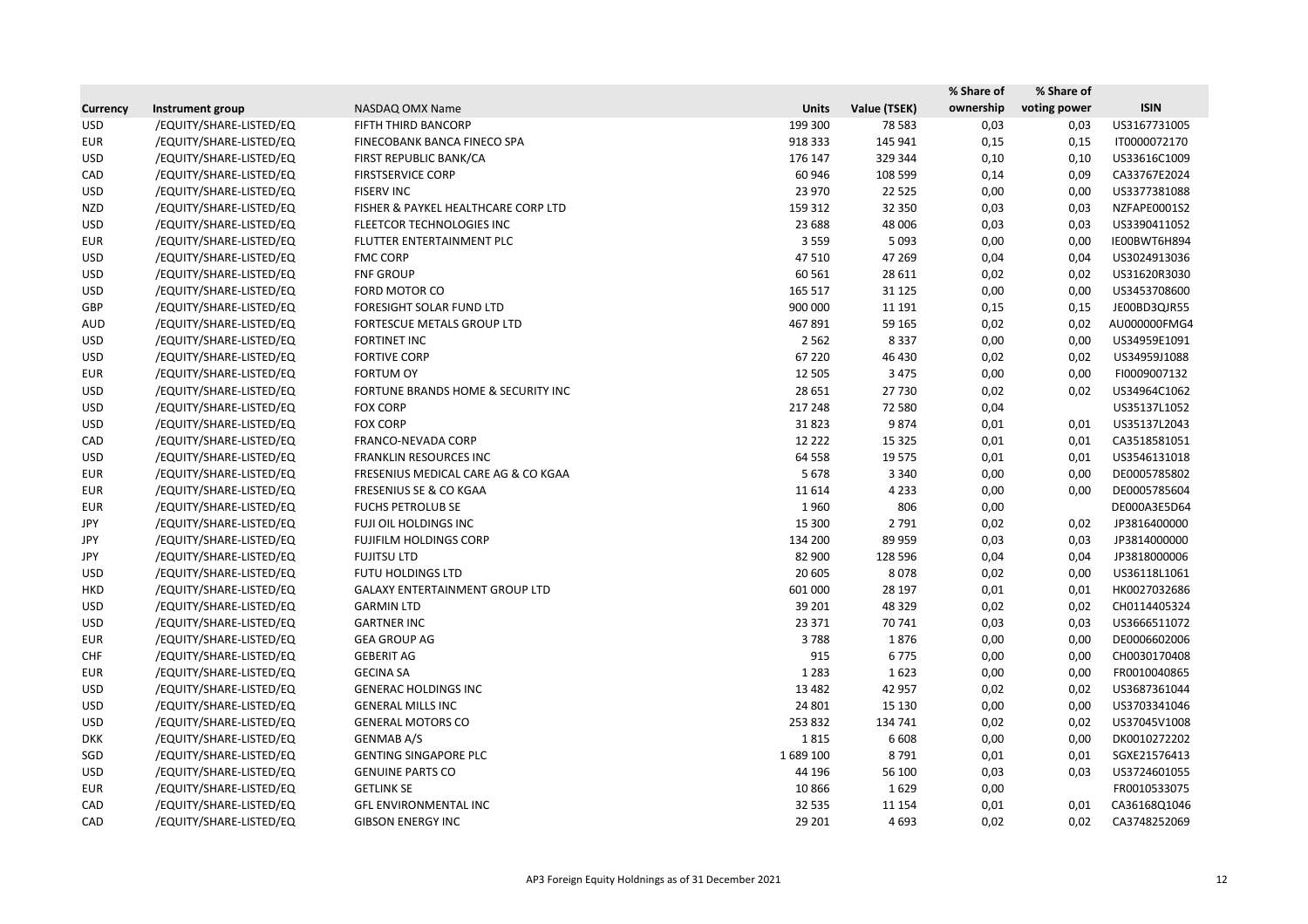|                 |                         |                                       |              |              | % Share of | % Share of   |              |
|-----------------|-------------------------|---------------------------------------|--------------|--------------|------------|--------------|--------------|
| <b>Currency</b> | Instrument group        | NASDAQ OMX Name                       | <b>Units</b> | Value (TSEK) | ownership  | voting power | <b>ISIN</b>  |
| CAD             | /EQUITY/SHARE-LISTED/EQ | <b>GILDAN ACTIVEWEAR INC</b>          | 40 235       | 15 4 66      | 0,02       | 0,02         | CA3759161035 |
| <b>USD</b>      | /EQUITY/SHARE-LISTED/EQ | <b>GILEAD SCIENCES INC</b>            | 125 524      | 82 519       | 0,01       | 0,01         | US3755581036 |
| <b>CHF</b>      | /EQUITY/SHARE-LISTED/EQ | <b>GIVAUDAN SA</b>                    | 261          | 12 4 28      | 0,00       | 0,00         | CH0010645932 |
| <b>NOK</b>      | /EQUITY/SHARE-LISTED/EQ | <b>GJENSIDIGE FORSIKRING ASA</b>      | 5 0 5 3      | 1 1 1 0      | 0,00       | 0,00         | NO0010582521 |
| GBP             | /EQUITY/SHARE-LISTED/EQ | <b>GLAXOSMITHKLINE PLC</b>            | 142 209      | 28 017       | 0,00       | 0,00         | GB0009252882 |
| GBP             | /EQUITY/SHARE-LISTED/EQ | <b>GLENCORE PLC</b>                   | 277 549      | 12762        | 0,00       | 0,00         | JE00B4T3BW64 |
| <b>USD</b>      | /EQUITY/SHARE-LISTED/EQ | <b>GLOBAL PAYMENTS INC</b>            | 50 584       | 61 910       | 0,01       | 0,02         | US37940X1028 |
| <b>USD</b>      | /EQUITY/SHARE-LISTED/EQ | <b>GLOBE LIFE INC</b>                 | 20 3 24      | 17 245       | 0,02       | 0,02         | US37959E1029 |
| JPY             | /EQUITY/SHARE-LISTED/EQ | <b>GLORY LTD</b>                      | 113 300      | 19 4 99      | 0,18       | 0,18         | JP3274400005 |
| <b>DKK</b>      | /EQUITY/SHARE-LISTED/EQ | <b>GN STORE NORD AS</b>               | 3 4 6 6      | 1973         | 0,00       | 0,00         | DK0010272632 |
| <b>USD</b>      | /EQUITY/SHARE-LISTED/EQ | <b>GODADDY INC</b>                    | 34 993       | 26 8 85      | 0,02       | 0,02         | US3802371076 |
| <b>USD</b>      | /EQUITY/SHARE-LISTED/EQ | GOLDMAN SACHS GROUP INC               | 93 887       | 325 182      | 0,03       | 0,03         | US38141G1040 |
| AUD             | /EQUITY/SHARE-LISTED/EQ | <b>GOODMAN GROUP</b>                  | 570 397      | 99 499       | 0,03       | 0,03         | AU000000GMG2 |
| <b>AUD</b>      | /EQUITY/SHARE-LISTED/EQ | <b>GPT GROUP</b>                      | 523 674      | 18 683       | 0,03       | 0,03         | AU000000GPT8 |
| <b>EUR</b>      | /EQUITY/SHARE-LISTED/EQ | <b>GRIFOLS SA</b>                     | 8 2 5 2      | 1434         | 0,00       | 0,00         | ES0171996087 |
| <b>EUR</b>      | /EQUITY/SHARE-LISTED/EQ | <b>GROUPE BRUXELLES LAMBERT SA</b>    | 2845         | 2875         | 0,00       |              | BE0003797140 |
| <b>USD</b>      | /EQUITY/SHARE-LISTED/EQ | <b>GUIDEWIRE SOFTWARE INC</b>         | 16 300       | 16 755       | 0,02       | 0,02         | US40171V1008 |
| <b>USD</b>      | /EQUITY/SHARE-LISTED/EQ | <b>H&amp;R BLOCK INC</b>              | 44 3 36      | 9 4 5 7      | 0,03       | 0,03         | US0936711052 |
| <b>USD</b>      | /EQUITY/SHARE-LISTED/EQ | HALFMOON PARENT INC                   | 72 053       | 149 801      | 0,02       | 0,02         | US1255231003 |
| GBP             | /EQUITY/SHARE-LISTED/EQ | <b>HALMA PLC</b>                      | 10 647       | 4 1 7 8      | 0,00       | 0,00         | GB0004052071 |
| <b>HKD</b>      | /EQUITY/SHARE-LISTED/EQ | HANG LUNG PROPERTIES LTD              | 566 000      | 10 543       | 0,01       | 0,01         | HK0101000591 |
| JPY             | /EQUITY/SHARE-LISTED/EQ | HANKYU HANSHIN HOLDINGS INC           | 247 300      | 63 4 83      | 0,10       | 0,10         | JP3774200004 |
| GBP             | /EQUITY/SHARE-LISTED/EQ | HARGREAVES LANSDOWN PLC               | 8953         | 1488         | 0,00       | 0,00         | GB00B1VZ0M25 |
| <b>USD</b>      | /EQUITY/SHARE-LISTED/EQ | HARTFORD FINANCIAL SERVICES GROUP INC | 173 828      | 108 656      | 0,05       | 0,05         | US4165151048 |
| <b>USD</b>      | /EQUITY/SHARE-LISTED/EQ | <b>HASBRO INC</b>                     | 43 873       | 40 4 29      | 0,03       | 0,03         | US4180561072 |
| <b>USD</b>      | /EQUITY/SHARE-LISTED/EQ | HCA HEALTHCARE INC                    | 21 8 93      | 50 9 26      | 0,01       | 0,01         | US40412C1018 |
| <b>USD</b>      | /EQUITY/SHARE-LISTED/EQ | <b>HDFC BANK LTD</b>                  | 52 000       | 30 635       | 0,00       |              | US40415F1012 |
| <b>USD</b>      | /EQUITY/SHARE-LISTED/EQ | HEALTHPEAK PROPERTIES INC             | 43 309       | 14 15 1      | 0,01       | 0,00         | US4181001037 |
| <b>USD</b>      | /EQUITY/SHARE-LISTED/EQ | HEALTHPEAK PROPERTIES INC             | 110 917      | 36 243       | 0,02       | 0,02         | US42250P1030 |
| <b>USD</b>      | /EQUITY/SHARE-LISTED/EQ | <b>HEICO CORP</b>                     | 48 3 65      | 63 152       | 0,04       | 0,08         | US4228061093 |
| <b>USD</b>      | /EQUITY/SHARE-LISTED/EQ | <b>HEICO CORP</b>                     | 55 783       | 64 909       | 0,04       | 0,01         | US4228062083 |
| <b>EUR</b>      | /EQUITY/SHARE-LISTED/EQ | HEIDELBERGCEMENT AG                   | 4 1 8 2      | 2 5 6 3      | 0,00       | 0,00         | DE0006047004 |
| <b>EUR</b>      | /EQUITY/SHARE-LISTED/EQ | HEINEKEN HOLDING NV                   | 2 6 1 7      | 2 1 8 7      | 0,00       | 0,00         | NL0000008977 |
| <b>EUR</b>      | /EQUITY/SHARE-LISTED/EQ | <b>HEINEKEN NV</b>                    | 59888        | 60 958       | 0,01       | 0,01         | NL0000009165 |
| <b>EUR</b>      | /EQUITY/SHARE-LISTED/EQ | <b>HELLOFRESH SE</b>                  | 3680         | 2 5 5 9      | 0,00       | 0,00         | DE000A161408 |
| <b>HKD</b>      | /EQUITY/SHARE-LISTED/EQ | HENDERSON LAND DEVELOPMENT CO LTD     | 400 843      | 15 4 55      | 0,00       | 0,01         | HK0012000102 |
| <b>EUR</b>      | /EQUITY/SHARE-LISTED/EQ | <b>HENKEL AG &amp; CO KGAA</b>        | 2 3 8 3      | 1686         | 0,00       | 0,00         | DE0006048408 |
| <b>EUR</b>      | /EQUITY/SHARE-LISTED/EQ | <b>HENKEL AG &amp; CO KGAA</b>        | 4074         | 2 9 8 4      | 0,00       |              | DE0006048432 |
| <b>USD</b>      | /EQUITY/SHARE-LISTED/EQ | HENRY SCHEIN INC                      | 28 644       | 20 10 7      | 0,02       | 0,02         | US8064071025 |
| EUR             | /EQUITY/SHARE-LISTED/EQ | <b>HERMES INTERNATIONAL</b>           | 1 2 2 8      | 19 4 20      | 0,00       |              | FR0000052292 |
| <b>USD</b>      | /EQUITY/SHARE-LISTED/EQ | HEWLETT PACKARD ENTERPRISE CO         | 1758112      | 251 022      | 0,14       | 0,14         | US42824C1099 |
| GBP             | /EQUITY/SHARE-LISTED/EQ | HIKMA PHARMACEUTICALS PLC             | 4768         | 1 2 9 7      | 0,00       | 0,00         | GB00B0LCW083 |
| USD             | /EQUITY/SHARE-LISTED/EQ | HILTON WORLDWIDE HOLDINGS INC         | 13 646       | 19 27 2      | 0,00       | 0,00         | US43300A2033 |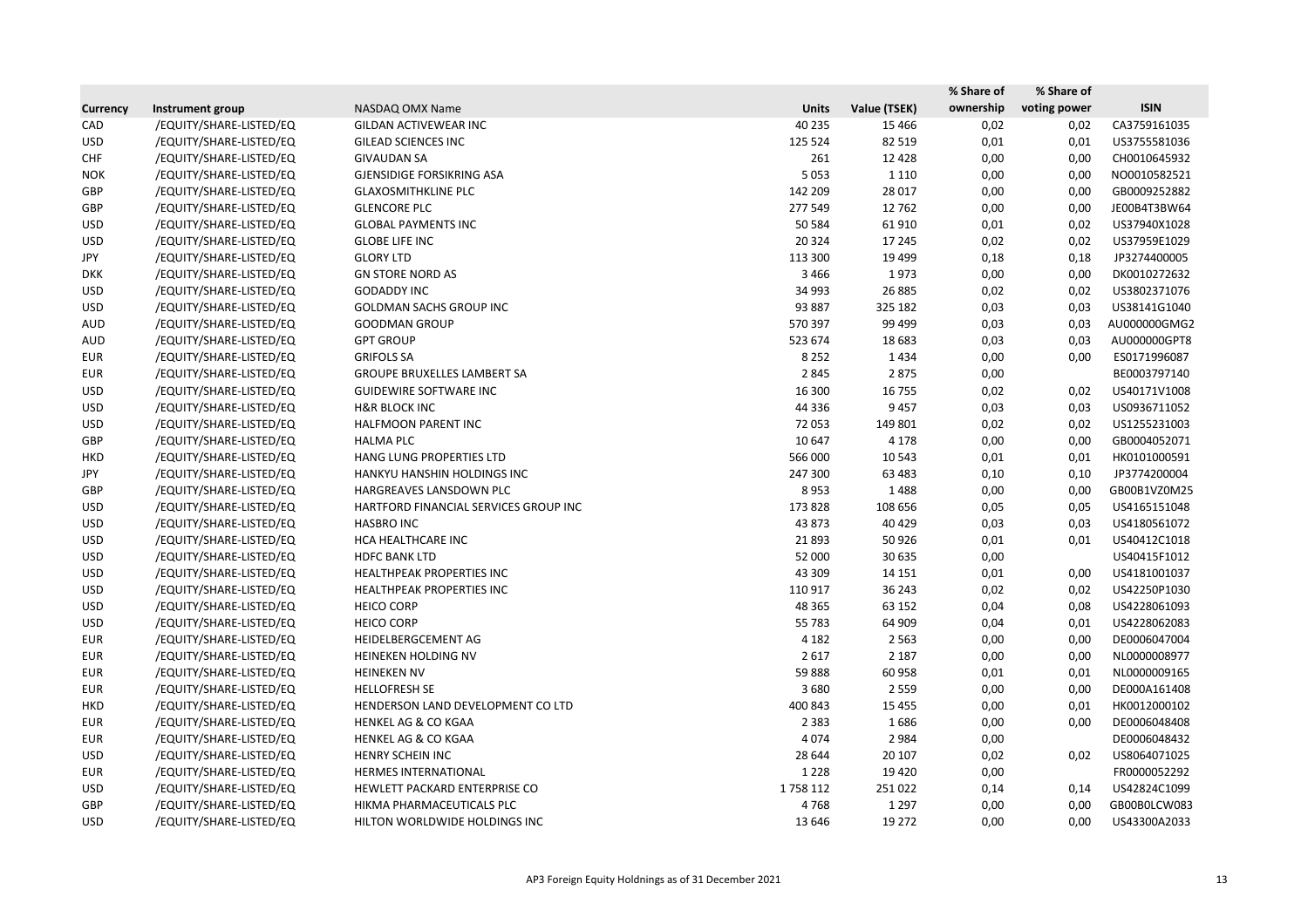|                 |                         |                                      |              |              | % Share of | % Share of   |              |
|-----------------|-------------------------|--------------------------------------|--------------|--------------|------------|--------------|--------------|
| <b>Currency</b> | Instrument group        | NASDAQ OMX Name                      | <b>Units</b> | Value (TSEK) | ownership  | voting power | <b>ISIN</b>  |
| <b>JPY</b>      | /EQUITY/SHARE-LISTED/EQ | <b>HINO MOTORS LTD</b>               | 84 800       | 6320         | 0,01       | 0,01         | JP3792600003 |
| JPY             | /EQUITY/SHARE-LISTED/EQ | HITACHI LTD                          | 232 185      | 113 728      | 0,02       | 0,02         | JP3788600009 |
| <b>HKD</b>      | /EQUITY/SHARE-LISTED/EQ | HKT TRUST / HKT LTD                  | 1046320      | 12 7 34      | 0,01       | 0,01         | HK0000093390 |
| <b>CHF</b>      | /EQUITY/SHARE-LISTED/EQ | <b>HOLCIM LTD</b>                    | 14 5 8 5     | 6741         | 0,00       | 0,00         | CH0012214059 |
| <b>USD</b>      | /EQUITY/SHARE-LISTED/EQ | <b>HOLLYFRONTIER CORP</b>            | 22 502       | 6678         | 0,01       | 0,01         | US4361061082 |
| <b>USD</b>      | /EQUITY/SHARE-LISTED/EQ | <b>HOLOGIC INC</b>                   | 73 013       | 50 610       | 0,03       | 0,03         | US4364401012 |
| <b>USD</b>      | /EQUITY/SHARE-LISTED/EQ | HOME DEPOT INC                       | 230 168      | 864 842      | 0,02       | 0,02         | US4370761029 |
| JPY             | /EQUITY/SHARE-LISTED/EQ | HONDA MOTOR CO LTD                   | 613 081      | 155 692      | 0,03       | 0,03         | JP3854600008 |
| <b>USD</b>      | /EQUITY/SHARE-LISTED/EQ | HONEYWELL INTERNATIONAL INC          | 79 815       | 150 676      | 0,01       | 0,01         | US4385161066 |
| <b>HKD</b>      | /EQUITY/SHARE-LISTED/EQ | HONG KONG & CHINA GAS CO LTD         | 3 093 473    | 43 612       | 0,02       | 0,02         | HK0003000038 |
| <b>HKD</b>      | /EQUITY/SHARE-LISTED/EQ | HONG KONG EXCHANGES & CLEARING LTD   | 332 968      | 176 092      | 0,03       | 0,03         | HK0388045442 |
| <b>USD</b>      | /EQUITY/SHARE-LISTED/EQ | HONGKONG LAND HOLDINGS LTD           | 326 000      | 15 3 48      | 0,01       | 0,01         | BMG4587L1090 |
| <b>USD</b>      | /EQUITY/SHARE-LISTED/EQ | <b>HORIZON THERAPEUTICS PLC</b>      | 92 531       | 90 277       | 0,04       | 0,04         | IE00BQPVQZ61 |
| <b>USD</b>      | /EQUITY/SHARE-LISTED/EQ | HOST HOTELS & RESORTS INC            | 229 125      | 36 075       | 0,03       | 0,03         | US44107P1049 |
| <b>USD</b>      | /EQUITY/SHARE-LISTED/EQ | HOWMET AEROSPACE INC                 | 119 388      | 34 40 6      | 0,03       | 0,03         | US4432011082 |
| JPY             | /EQUITY/SHARE-LISTED/EQ | <b>HOYA CORP</b>                     | 175 100      | 235 550      | 0,05       | 0,05         | JP3837800006 |
| <b>USD</b>      | /EQUITY/SHARE-LISTED/EQ | HP INC                               | 66 601       | 22 7 15      | 0,01       | 0,01         | US40434L1052 |
| GBP             | /EQUITY/SHARE-LISTED/EQ | <b>HSBC HOLDINGS PLC</b>             | 511 676      | 28 15 1      | 0,00       | 0,00         | GB0005405286 |
| <b>HKD</b>      | /EQUITY/SHARE-LISTED/EQ | HSBC HOLDINGS PLC                    | 211 300      | 35 016       | 0,01       | 0,01         | HK0011000095 |
| <b>USD</b>      | /EQUITY/SHARE-LISTED/EQ | <b>HUBSPOT INC</b>                   | 12 8 16      | 76 484       | 0,03       | 0,03         | US4435731009 |
| <b>USD</b>      | /EQUITY/SHARE-LISTED/EQ | <b>HUMANA INC</b>                    | 9852         | 41 376       | 0,01       | 0,01         | US4448591028 |
| <b>USD</b>      | /EQUITY/SHARE-LISTED/EQ | HUNTINGTON BANCSHARES INC            | 555 306      | 77 526       | 0,04       | 0,04         | US4461501045 |
| CAD             | /EQUITY/SHARE-LISTED/EQ | IA FINANCIAL CORP INC                | 21 7 89      | 11 304       | 0,01       | 0,02         | CA45075E1043 |
| <b>USD</b>      | /EQUITY/SHARE-LISTED/EQ | IAA INC                              | 72 557       | 33 253       | 0,05       | 0,05         | US4492531037 |
| <b>EUR</b>      | /EQUITY/SHARE-LISTED/EQ | <b>IBERDROLA SA</b>                  | 3 412 600    | 365 768      | 0,05       | 0,05         | ES0144580Y14 |
| JPY             | /EQUITY/SHARE-LISTED/EQ | <b>IBIDEN CO LTD</b>                 | 23 800       | 12 799       | 0,02       | 0,02         | JP3148800000 |
| JPY             | /EQUITY/SHARE-LISTED/EQ | <b>IDEMITSU KOSAN CO LTD</b>         | 146 100      | 33 737       | 0,05       | 0,05         | JP3142500002 |
| <b>USD</b>      | /EQUITY/SHARE-LISTED/EQ | <b>IDEX CORP</b>                     | 15 675       | 33 5 38      | 0,02       | 0,02         | US45167R1041 |
| <b>USD</b>      | /EQUITY/SHARE-LISTED/EQ | <b>IDEXX LABORATORIES INC</b>        | 72 304       | 431 047      | 0,09       | 0,09         | US45168D1046 |
| <b>AUD</b>      | /EQUITY/SHARE-LISTED/EQ | <b>IDP EDUCATION LTD</b>             | 64 5 64      | 14 7 26      | 0,02       | 0,02         | AU000000IEL5 |
| CAD             | /EQUITY/SHARE-LISTED/EQ | IGM FINANCIAL INC                    | 16 208       | 5 3 0 0      | 0,01       | 0,01         | CA4495861060 |
| <b>USD</b>      | /EQUITY/SHARE-LISTED/EQ | <b>IHS MARKIT LTD</b>                | 99 4 29      | 119 657      | 0,02       | 0,02         | BMG475671050 |
| <b>USD</b>      | /EQUITY/SHARE-LISTED/EQ | ILLINOIS TOOL WORKS INC              | 212 949      | 475 832      | 0,07       | 0,07         | US4523081093 |
| <b>USD</b>      | /EQUITY/SHARE-LISTED/EQ | <b>ILLUMINA INC</b>                  | 16812        | 57 908       | 0,01       | 0,01         | US4523271090 |
| <b>EUR</b>      | /EQUITY/SHARE-LISTED/EQ | <b>IMCD GROUP NV</b>                 | 2 0 0 0      | 4 0 0 9      | 0,00       | 0,00         | NL0010801007 |
| <b>USD</b>      | /EQUITY/SHARE-LISTED/EQ | <b>INCYTE CORP</b>                   | 29 6 65      | 19 714       | 0,01       | 0,01         | US45337C1027 |
| <b>EUR</b>      | /EQUITY/SHARE-LISTED/EQ | INDUSTRIA DE DISENO TEXTIL SA        | 487 806      | 143 291      | 0,02       | 0,02         | ES0148396007 |
| <b>EUR</b>      | /EQUITY/SHARE-LISTED/EQ | <b>INFINEON TECHNOLOGIES AG</b>      | 1 295 850    | 543 825      | 0,05       | 0,10         | DE0006231004 |
| GBP             | /EQUITY/SHARE-LISTED/EQ | <b>INFORMA PLC</b>                   | 41 517       | 2 6 3 0      | 0,00       | 0,00         | GB00BMJ6DW54 |
| <b>EUR</b>      | /EQUITY/SHARE-LISTED/EQ | INFRASTRUTTURE WIRELESS ITALIANE SPA | 9 3 0 3      | 1023         | 0,00       | 0,00         | IT0005090300 |
| EUR             | /EQUITY/SHARE-LISTED/EQ | ING GROEP NV                         | 5 049 897    | 636 510      | 0,13       | 0,13         | NL0011821202 |
| <b>USD</b>      | /EQUITY/SHARE-LISTED/EQ | INGERSOLL RAND INC                   | 158 401      | 88730        | 0,03       | 0,04         | US45687V1061 |
| <b>EUR</b>      | /EQUITY/SHARE-LISTED/EQ | <b>INPOST SA</b>                     | 4985         | 544          | 0,00       | 0,00         | LU2290522684 |
|                 |                         |                                      |              |              |            |              |              |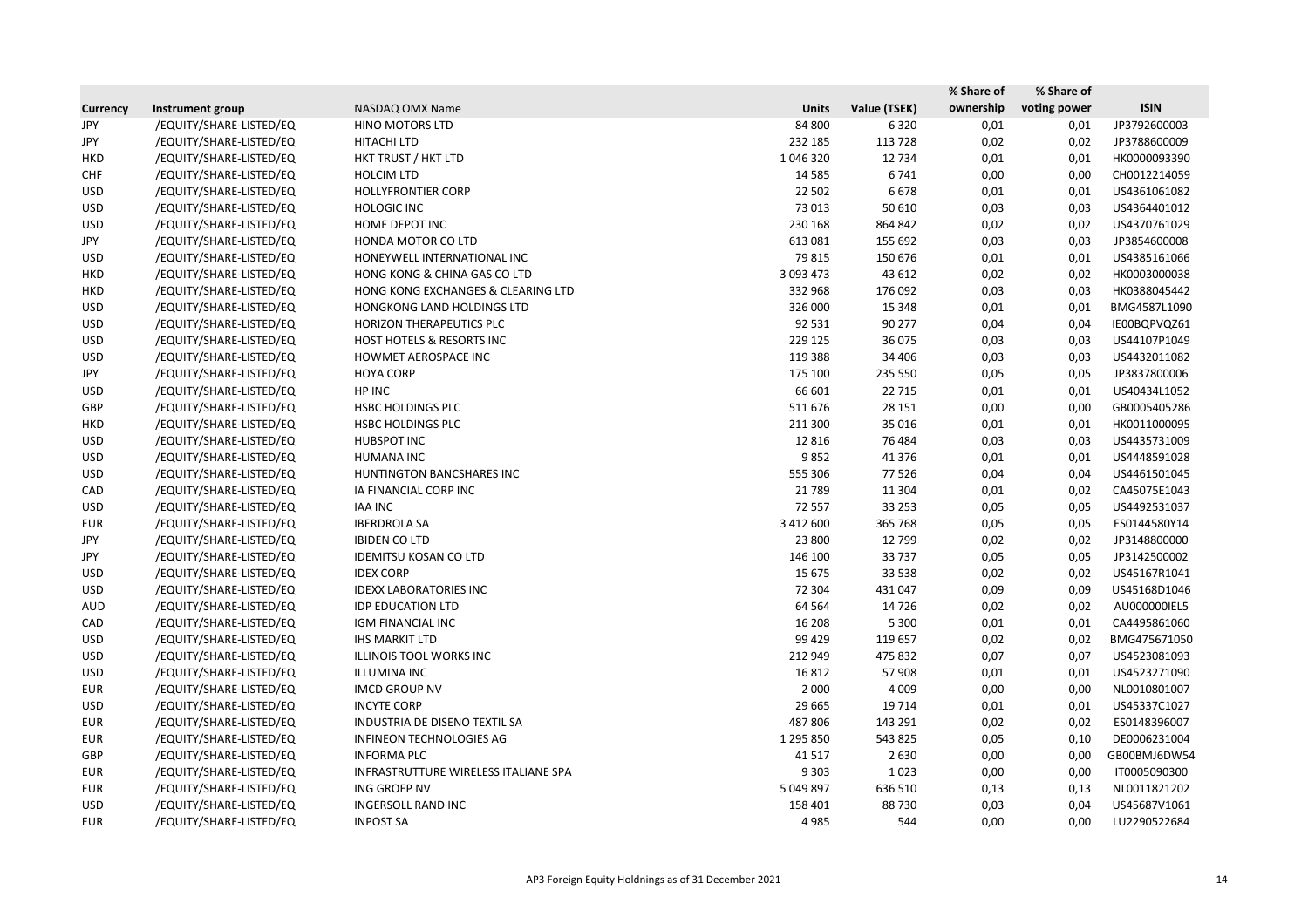|                 |                         |                                        |              |                | % Share of | % Share of   |              |
|-----------------|-------------------------|----------------------------------------|--------------|----------------|------------|--------------|--------------|
| <b>Currency</b> | Instrument group        | NASDAQ OMX Name                        | <b>Units</b> | Value (TSEK)   | ownership  | voting power | <b>ISIN</b>  |
| <b>USD</b>      | /EQUITY/SHARE-LISTED/EQ | <b>INSULET CORP</b>                    | 14 174       | 34 145         | 0,02       | 0,02         | US45784P1012 |
| <b>AUD</b>      | /EQUITY/SHARE-LISTED/EQ | <b>INSURANCE AUSTRALIA GROUP LTD</b>   | 681 102      | 19 099         | 0,03       | 0,03         | AU000000IAG3 |
| CAD             | /EQUITY/SHARE-LISTED/EQ | INTACT FINANCIAL CORP                  | 75 861       | 89 403         | 0,04       | 0,04         | CA45823T1066 |
| <b>USD</b>      | /EQUITY/SHARE-LISTED/EQ | <b>INTEL CORP</b>                      | 1 189 777    | 554 761        | 0,03       | 0,03         | US4581401001 |
| <b>USD</b>      | /EQUITY/SHARE-LISTED/EQ | INTERCONTINENTAL EXCHANGE INC          | 180 317      | 223 286        | 0,03       | 0,03         | US45866F1049 |
| GBP             | /EQUITY/SHARE-LISTED/EQ | INTERCONTINENTAL HOTELS GROUP PLC      | 3869         | 2 2 6 8        | 0,00       | 0,00         | GB00BHJYC057 |
| <b>USD</b>      | /EQUITY/SHARE-LISTED/EQ | <b>INTERDIGITAL INC</b>                | 3            | $\overline{2}$ | 0,00       | 0,00         | US45867G1013 |
| <b>USD</b>      | /EQUITY/SHARE-LISTED/EQ | INTERNATIONAL BUSINESS MACHINES CORP   | 121 698      | 147 271        | 0,01       | 0,01         | US4592001014 |
| <b>USD</b>      | /EQUITY/SHARE-LISTED/EQ | INTERNATIONAL FLAVORS & FRAGRANCES INC | 10 907       | 14 877         | 0,00       | 0,00         | US4595061015 |
| <b>USD</b>      | /EQUITY/SHARE-LISTED/EQ | INTERNATIONAL GAME TECHNOLOGY PLC      | 34 25 2      | 8965           | 0,02       | 0,01         | GB00BVG7F061 |
| <b>USD</b>      | /EQUITY/SHARE-LISTED/EQ | INTERNATIONAL PAPER CO                 | 76 410       | 32 501         | 0,02       | 0,02         | US4601461035 |
| JPY             | /EQUITY/SHARE-LISTED/EQ | INTERNET INITIATIVE JAPAN INC          | 56 200       | 20 988         | 0,06       | 0,06         | JP3152820001 |
| <b>USD</b>      | /EQUITY/SHARE-LISTED/EQ | INTERPUBLIC GROUP OF COS INC           | 141 267      | 47899          | 0,04       | 0,04         | US4606901001 |
| GBP             | /EQUITY/SHARE-LISTED/EQ | <b>INTERTEK GROUP PLC</b>              | 328 396      | 226 725        | 0,20       | 0,20         | GB0031638363 |
| EUR             | /EQUITY/SHARE-LISTED/EQ | <b>INTESA SANPAOLO SPA</b>             | 413 067      | 9671           | 0,00       | 0,00         | IT0000072618 |
| <b>USD</b>      | /EQUITY/SHARE-LISTED/EQ | <b>INTUIT INC</b>                      | 128 926      | 750 816        | 0,05       | 0,05         | US4612021034 |
| <b>USD</b>      | /EQUITY/SHARE-LISTED/EQ | INTUITIVE SURGICAL INC                 | 75 559       | 245 797        | 0,02       | 0,02         | US46120E6023 |
| <b>USD</b>      | /EQUITY/SHARE-LISTED/EQ | <b>INVESCO LTD</b>                     | 93 088       | 19 401         | 0,02       | 0,02         | BMG491BT1088 |
| <b>USD</b>      | /EQUITY/SHARE-LISTED/EQ | <b>INVITATION HOMES INC</b>            | 118 638      | 48 701         | 0,02       | 0,02         | US46187W1071 |
| <b>USD</b>      | /EQUITY/SHARE-LISTED/EQ | IPG PHOTONICS CORP                     | 8 0 1 1      | 12 4 8 5       | 0,02       | 0,02         | US44980X1090 |
| <b>EUR</b>      | /EQUITY/SHARE-LISTED/EQ | <b>IPSEN SA</b>                        | 1 0 4 3      | 864            | 0,00       |              | FR0010259150 |
| <b>USD</b>      | /EQUITY/SHARE-LISTED/EQ | <b>IQVIA HOLDINGS INC</b>              | 18 0 82      | 46 190         | 0,01       | 0,01         | US46266C1053 |
| <b>USD</b>      | /EQUITY/SHARE-LISTED/EQ | <b>IRON MOUNTAIN INC</b>               | 59 345       | 28 117         | 0,02       | 0,02         | US46284V1017 |
| JPY             | /EQUITY/SHARE-LISTED/EQ | <b>ISUZU MOTORS LTD</b>                | 150 200      | 16 899         | 0,02       | 0,02         | JP3137200006 |
| JPY             | /EQUITY/SHARE-LISTED/EQ | <b>ITOCHU CORP</b>                     | 744 491      | 205 922        | 0,05       | 0,05         | JP3143600009 |
| JPY             | /EQUITY/SHARE-LISTED/EQ | <b>ITOCHU TECHNO-SOLUTIONS CORP</b>    | 244 200      | 71 0 39        | 0,10       | 0,10         | JP3143900003 |
| CAD             | /EQUITY/SHARE-LISTED/EQ | <b>IVANHOE MINES LTD</b>               | 212 993      | 15 7 55        | 0,01       | 0,02         | CA46579R1047 |
| JPY             | /EQUITY/SHARE-LISTED/EQ | <b>IZUMI CO LTD</b>                    | 31 600       | 8012           | 0,04       | 0,04         | JP3138400001 |
| <b>USD</b>      | /EQUITY/SHARE-LISTED/EQ | J M SMUCKER CO/THE                     | 22 912       | 28 175         | 0,02       | 0,02         | US8326964058 |
| GBP             | /EQUITY/SHARE-LISTED/EQ | J SAINSBURY PLC                        | 38 854       | 1 3 1 4        | 0,00       | 0,00         | GB00B019KW72 |
| <b>USD</b>      | /EQUITY/SHARE-LISTED/EQ | JACK HENRY & ASSOCIATES INC            | 15 8 69      | 23 992         | 0,02       | 0,02         | US4262811015 |
| AUD             | /EQUITY/SHARE-LISTED/EQ | JAMES HARDIE INDUSTRIES PLC            | 122 987      | 44 769         | 0,03       | 0,03         | AU000000JHX1 |
| JPY             | /EQUITY/SHARE-LISTED/EQ | JAPAN EXCHANGE GROUP INC               | 138 970      | 27 512         | 0,03       | 0,03         | JP3183200009 |
| JPY             | /EQUITY/SHARE-LISTED/EQ | JAPAN POST HOLDINGS CO LTD             | 1468900      | 103 570        | 0,04       | 0,04         | JP3752900005 |
| <b>USD</b>      | /EQUITY/SHARE-LISTED/EQ | JAZZ PHARMACEUTICALS PLC               | 15 2 94      | 17641          | 0,02       | 0,02         | IE00B4Q5ZN47 |
| <b>USD</b>      | /EQUITY/SHARE-LISTED/EQ | JB HUNT TRANSPORT SERVICES INC         | 17 604       | 32 578         | 0,02       | 0,02         | US4456581077 |
| GBP             | /EQUITY/SHARE-LISTED/EQ | <b>JD SPORTS FASHION PLC</b>           | 54 903       | 1466           | 0,00       | 0,00         | GB00BM8Q5M07 |
| <b>EUR</b>      | /EQUITY/SHARE-LISTED/EQ | JDE PEET'S BV                          | 1739         | 485            | 0,00       | 0,00         | NL0014332678 |
| <b>EUR</b>      | /EQUITY/SHARE-LISTED/EQ | JERONIMO MARTINS SGPS SA               | 5739         | 1 1 8 8        | 0,00       | 0,00         | PTJMT0AE0001 |
| <b>USD</b>      | /EQUITY/SHARE-LISTED/EQ | JETBLUE AIRWAYS CORP                   | 29 4 5 6     | 3798           | 0,01       | 0,01         | US4771431016 |
| JPY             | /EQUITY/SHARE-LISTED/EQ | JFE HOLDINGS INC                       | 11 500       | 1 3 2 6        | 0,00       | 0,00         | JP3386030005 |
| JPY             | /EQUITY/SHARE-LISTED/EQ | <b>JGC HOLDINGS CORP</b>               | 48 300       | 3649           | 0,02       | 0,02         | JP3667600005 |
| HKD             | /EQUITY/SHARE-LISTED/EQ | JOHN SWIRE & SONS LTD                  | 326 800      | 7416           | 0,01       | 0,01         | HK0000063609 |
|                 |                         |                                        |              |                |            |              |              |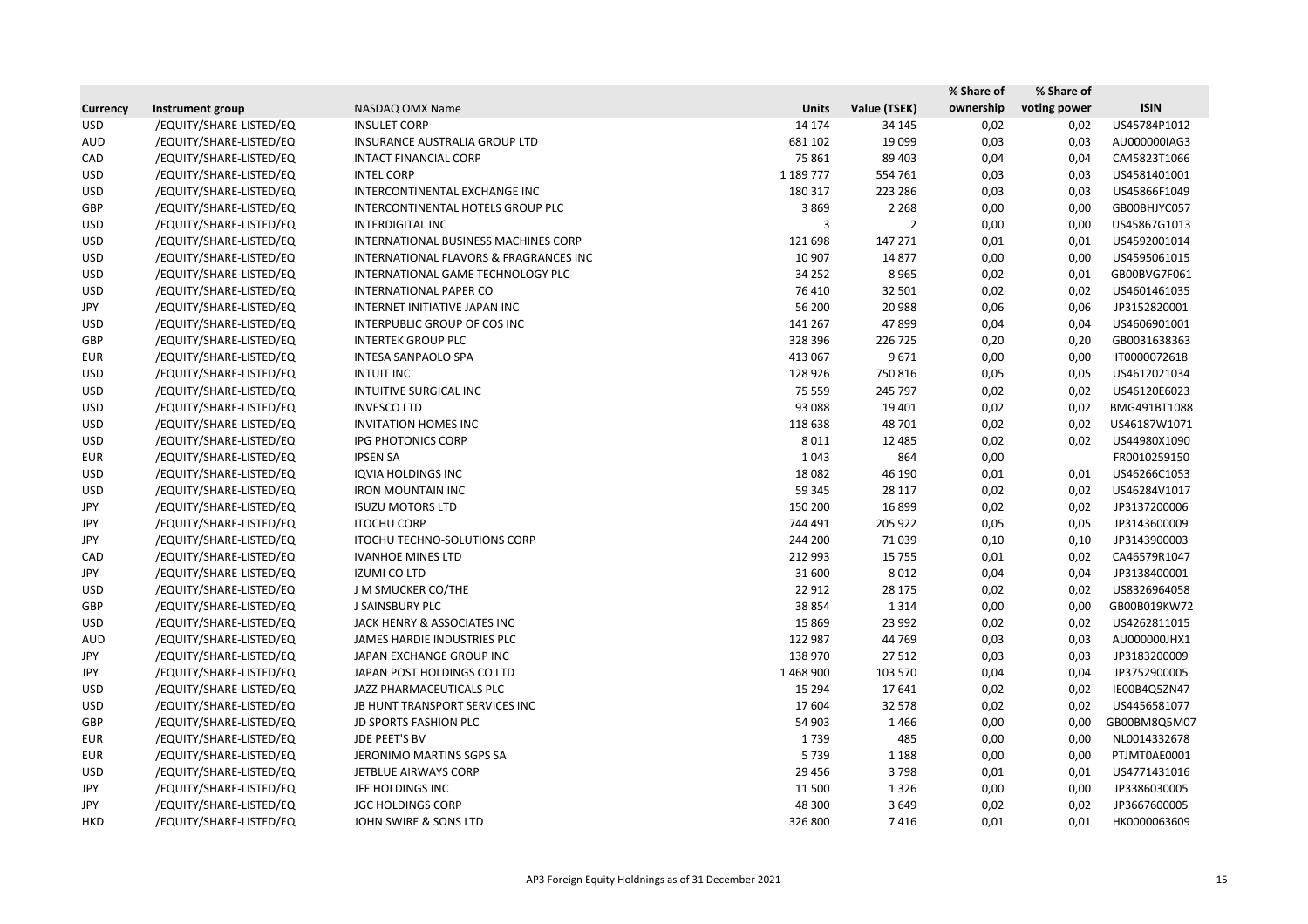|                 |                         |                                          |              |              | % Share of | % Share of   |              |
|-----------------|-------------------------|------------------------------------------|--------------|--------------|------------|--------------|--------------|
| <b>Currency</b> | Instrument group        | NASDAQ OMX Name                          | <b>Units</b> | Value (TSEK) | ownership  | voting power | <b>ISIN</b>  |
| <b>USD</b>      | /EQUITY/SHARE-LISTED/EQ | <b>JOHNSON &amp; JOHNSON</b>             | 729 878      | 1 130 466    | 0,03       | 0,03         | US4781601046 |
| <b>USD</b>      | /EQUITY/SHARE-LISTED/EQ | JOHNSON CONTROLS INTERNATIONAL PLC       | 309 428      | 227 791      | 0,02       | 0,04         | IE00BY7QL619 |
| GBP             | /EQUITY/SHARE-LISTED/EQ | JOHNSON MATTHEY PLC                      | 5452         | 1 3 6 8      | 0,00       | 0,00         | GB00BZ4BQC70 |
| <b>USD</b>      | /EQUITY/SHARE-LISTED/EQ | <b>JPMORGAN CHASE &amp; CO</b>           | 682 463      | 978 432      | 0,02       | 0,02         | US46625H1005 |
| <b>CHF</b>      | /EQUITY/SHARE-LISTED/EQ | JULIUS BAER GROUP LTD                    | 5 6 2 6      | 3 4 2 0      | 0,00       | 0,00         | CH0102484968 |
| <b>USD</b>      | /EQUITY/SHARE-LISTED/EQ | JUNIPER NETWORKS INC                     | 304 334      | 98 395       | 0,09       | 0,09         | US48203R1041 |
| <b>EUR</b>      | /EQUITY/SHARE-LISTED/EQ | JUST EAT TAKEAWAY.COM NV                 | 3788         | 1890         | 0,00       | 0,00         | NL0012015705 |
| JPY             | /EQUITY/SHARE-LISTED/EQ | <b>KANEKA CORP</b>                       | 2 4 0 0      | 712          | 0,00       | 0,00         | JP3215800008 |
| JPY             | /EQUITY/SHARE-LISTED/EQ | <b>KAO CORP</b>                          | 310 180      | 146 786      | 0,07       | 0,07         | JP3205800000 |
| <b>EUR</b>      | /EQUITY/SHARE-LISTED/EQ | <b>KBC GROUP NV</b>                      | 40 24 3      | 31 266       | 0,01       | 0,01         | BE0003565737 |
| JPY             | /EQUITY/SHARE-LISTED/EQ | <b>KDDI CORP</b>                         | 635 195      | 167 900      | 0,03       | 0,03         | JP3496400007 |
| JPY             | /EQUITY/SHARE-LISTED/EQ | KEISEI ELECTRIC RAILWAY CO LTD           | 170 300      | 41 641       | 0,10       | 0,10         | JP3278600006 |
| <b>USD</b>      | /EQUITY/SHARE-LISTED/EQ | <b>KELLOGG CO</b>                        | 138 953      | 81 044       | 0,04       | 0,04         | US4878361082 |
| SGD             | /EQUITY/SHARE-LISTED/EQ | <b>KEPPEL CORP LTD</b>                   | 393 600      | 13 5 34      | 0,01       | 0,02         | SG1U68934629 |
| <b>EUR</b>      | /EQUITY/SHARE-LISTED/EQ | <b>KERING SA</b>                         | 1591         | 11 5 8 0     | 0,00       |              | FR0000121485 |
| <b>EUR</b>      | /EQUITY/SHARE-LISTED/EQ | <b>KERRY GROUP PLC</b>                   | 3735         | 4 3 5 5      | 0,00       | 0,00         | IE0004906560 |
| <b>EUR</b>      | /EQUITY/SHARE-LISTED/EQ | <b>KESKO OYJ</b>                         | 6478         | 1957         | 0,00       | 0,00         | FI0009000202 |
| <b>USD</b>      | /EQUITY/SHARE-LISTED/EQ | KEURIG DR PEPPER INC                     | 307 198      | 102 520      | 0,02       | 0,02         | US49271V1008 |
| JPY             | /EQUITY/SHARE-LISTED/EQ | <b>KEWPIE CORP</b>                       | 47800        | 9 3 2 0      | 0,03       | 0,03         | JP3244800003 |
| <b>USD</b>      | /EQUITY/SHARE-LISTED/EQ | <b>KEYCORP</b>                           | 362 089      | 75 827       | 0,04       | 0,04         | US4932671088 |
| JPY             | /EQUITY/SHARE-LISTED/EQ | <b>KEYENCE CORP</b>                      | 66 936       | 380 386      | 0,03       | 0,03         | JP3236200006 |
| <b>USD</b>      | /EQUITY/SHARE-LISTED/EQ | <b>KEYSIGHT TECHNOLOGIES INC</b>         | 122 431      | 228 911      | 0,07       | 0,07         | US49338L1035 |
| JPY             | /EQUITY/SHARE-LISTED/EQ | <b>KIKKOMAN CORP</b>                     | 64 300       | 48 8 86      | 0,03       | 0,03         | JP3240400006 |
| <b>USD</b>      | /EQUITY/SHARE-LISTED/EQ | KIMBERLY-CLARK CORP                      | 28 7 82      | 37 243       | 0,01       | 0,01         | US4943681035 |
| GBP             | /EQUITY/SHARE-LISTED/EQ | KINGFISHER PLC                           | 44 870       | 1861         | 0,00       | 0,00         | GB0033195214 |
| <b>EUR</b>      | /EQUITY/SHARE-LISTED/EQ | KINGSPAN GROUP PLC                       | 3813         | 4 1 2 2      | 0,00       | 0,00         | IE0004927939 |
| CAD             | /EQUITY/SHARE-LISTED/EQ | KINROSS GOLD CORP                        | 263 891      | 13 8 83      | 0,02       | 0,02         | CA4969024047 |
| <b>EUR</b>      | /EQUITY/SHARE-LISTED/EQ | KION GROUP AG                            | 1775         | 1763         | 0,00       | 0,00         | DE000KGX8881 |
| JPY             | /EQUITY/SHARE-LISTED/EQ | KIRIN HOLDINGS CO LTD                    | 153 800      | 22 3 34      | 0,02       | 0,02         | JP3258000003 |
| CAD             | /EQUITY/SHARE-LISTED/EQ | KIRKLAND LAKE GOLD LTD                   | 55 994       | 21 275       | 0,01       | 0,02         | CA49741E1007 |
| <b>USD</b>      | /EQUITY/SHARE-LISTED/EQ | <b>KKR &amp; CO INC</b>                  | 222 980      | 150 403      | 0,04       |              | US48251W1045 |
| <b>USD</b>      | /EQUITY/SHARE-LISTED/EQ | <b>KLA CORP</b>                          | 21798        | 84 885       | 0,01       | 0,01         | US4824801009 |
| <b>EUR</b>      | /EQUITY/SHARE-LISTED/EQ | <b>KLEPIERRE SA</b>                      | 5 7 1 9      | 1 2 2 8      | 0,00       | 0,00         | FR0000121964 |
| <b>USD</b>      | /EQUITY/SHARE-LISTED/EQ | KNIGHT-SWIFT TRANSPORTATION HOLDINGS INC | 32 579       | 17975        | 0,01       | 0,02         | US4990491049 |
| <b>EUR</b>      | /EQUITY/SHARE-LISTED/EQ | <b>KNORR-BREMSE AG</b>                   | 1783         | 1595         | 0,00       | 0,00         | DE000KBX1006 |
| JPY             | /EQUITY/SHARE-LISTED/EQ | KOKUYO CO LTD                            | 47 500       | 6 4 0 1      | 0,04       | 0,04         | JP3297000006 |
| JPY             | /EQUITY/SHARE-LISTED/EQ | <b>KOMATSU LTD</b>                       | 784 400      | 166 112      | 0,08       | 0,08         | JP3304200003 |
| JPY             | /EQUITY/SHARE-LISTED/EQ | KONAMI HOLDINGS CORP                     | 7 500        | 3 2 5 5      | 0,01       | 0,01         | JP3300200007 |
| <b>EUR</b>      | /EQUITY/SHARE-LISTED/EQ | <b>KONE OYJ</b>                          | 34 857       | 22 6 24      | 0,01       | 0,00         | FI0009013403 |
| <b>EUR</b>      | /EQUITY/SHARE-LISTED/EQ | KONINKLIJKE AHOLD DELHAIZE NV            | 23 879       | 7409         | 0,00       | 0,00         | NL0011794037 |
| <b>EUR</b>      | /EQUITY/SHARE-LISTED/EQ | KONINKLIJKE DSM NV                       | 212 312      | 432 823      | 0,12       | 0,12         | NL0000009827 |
| <b>EUR</b>      | /EQUITY/SHARE-LISTED/EQ | KONINKLIJKE KPN NV                       | 93 096       | 2617         | 0,00       | 0,00         | NL0000009082 |
| <b>EUR</b>      | /EQUITY/SHARE-LISTED/EQ | KONINKLIJKE PHILIPS NV                   | 1011210      | 341 131      | 0,11       | 0,11         | NL0000009538 |
|                 |                         |                                          |              |              |            |              |              |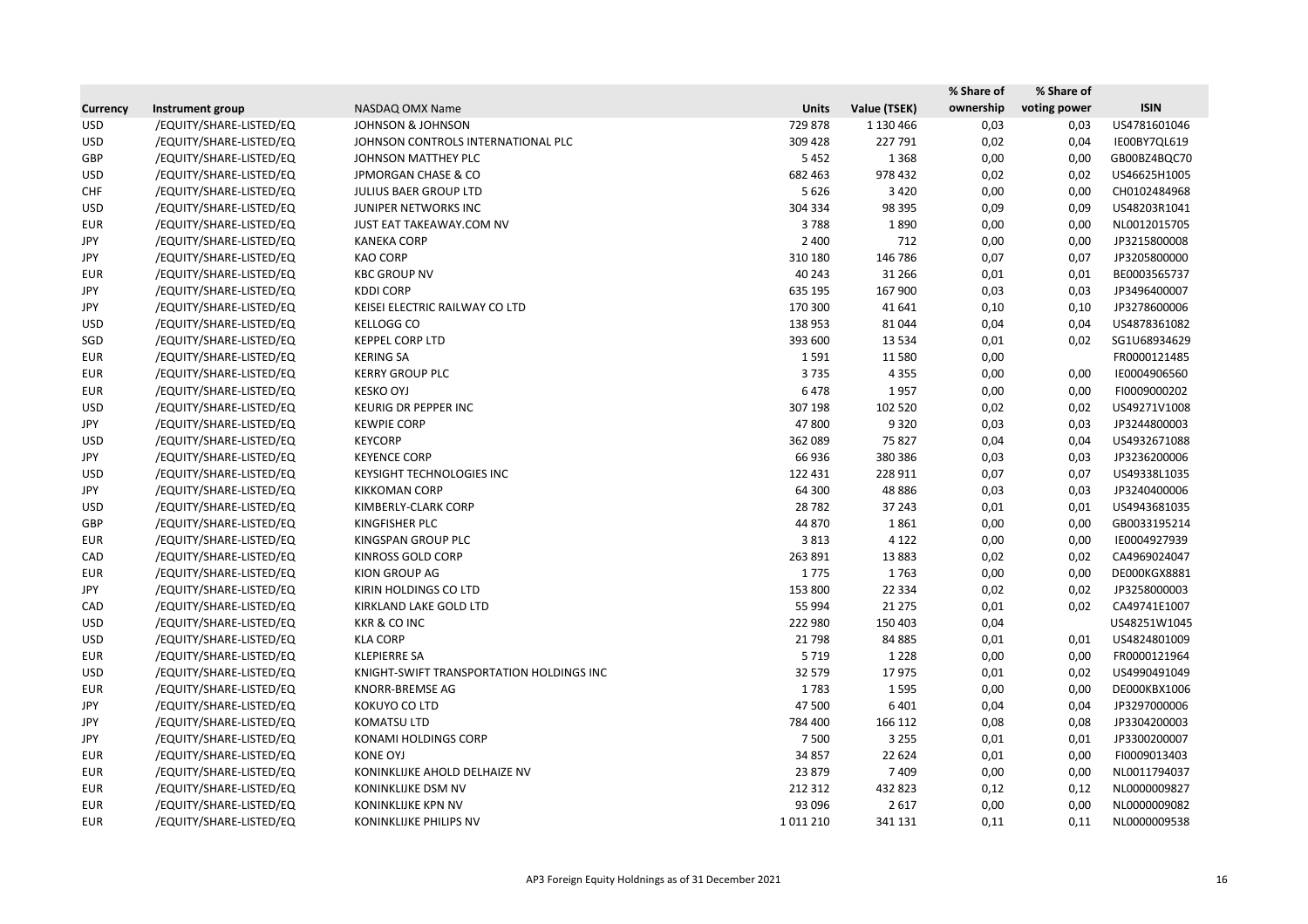|                 |                         |                                     |              |              | % Share of | % Share of   |              |
|-----------------|-------------------------|-------------------------------------|--------------|--------------|------------|--------------|--------------|
| <b>Currency</b> | Instrument group        | NASDAQ OMX Name                     | <b>Units</b> | Value (TSEK) | ownership  | voting power | <b>ISIN</b>  |
| <b>USD</b>      | /EQUITY/SHARE-LISTED/EQ | <b>KRAFT HEINZ CO</b>               | 43 308       | 14 077       | 0,00       | 0,00         | US5007541064 |
| JPY             | /EQUITY/SHARE-LISTED/EQ | <b>KUBOTA CORP</b>                  | 48           | 10           | 0,00       | 0,00         | JP3266400005 |
| <b>CHF</b>      | /EQUITY/SHARE-LISTED/EQ | KUEHNE + NAGEL INTERNATIONAL AG     | 1 3 4 6      | 3 9 3 8      | 0,00       | 0,00         | CH0025238863 |
| JPY             | /EQUITY/SHARE-LISTED/EQ | KURITA WATER INDUSTRIES LTD         | 46 700       | 20 047       | 0,04       | 0,04         | JP3270000007 |
| <b>USD</b>      | /EQUITY/SHARE-LISTED/EQ | <b>KYNDRYL HOLDINGS INC</b>         | 25 000       | 4 0 9 7      | 0,01       | 0,01         | US50155Q1004 |
| JPY             | /EQUITY/SHARE-LISTED/EQ | <b>KYOCERA CORP</b>                 | 90 000       | 50 855       | 0,02       | 0,02         | JP3249600002 |
| JPY             | /EQUITY/SHARE-LISTED/EQ | KYUSHU RAILWAY CO                   | 9 5 0 0      | 1787         | 0,01       | 0,01         | JP3247010006 |
| <b>EUR</b>      | /EQUITY/SHARE-LISTED/EQ | LA FRANCAISE DES JEUX SAEM          | 2020         | 810          | 0,00       |              | FR0013451333 |
| <b>USD</b>      | /EQUITY/SHARE-LISTED/EQ | LABORATORY CORP OF AMERICA HOLDINGS | 20 048       | 57 033       | 0,02       | 0,02         | US50540R4092 |
| <b>USD</b>      | /EQUITY/SHARE-LISTED/EQ | LAM RESEARCH CORP                   | 42 441       | 276 337      | 0,03       | 0,03         | US5128071082 |
| GBP             | /EQUITY/SHARE-LISTED/EQ | LAND SECURITIES GROUP PLC           | 19 6 19      | 1868         | 0,00       | 0,00         | GB00BYW0PQ60 |
| <b>USD</b>      | /EQUITY/SHARE-LISTED/EQ | LANDSTAR SYSTEM INC                 | 38 168       | 61 863       | 0,10       | 0,10         | US5150981018 |
| <b>EUR</b>      | /EQUITY/SHARE-LISTED/EQ | <b>LANXESS AG</b>                   | 2 3 3 2      | 1 3 0 9      | 0,00       | 0,00         | DE0005470405 |
| <b>USD</b>      | /EQUITY/SHARE-LISTED/EQ | LAS VEGAS SANDS CORP                | 31 663       | 10 790       | 0,00       | 0,00         | US5178341070 |
| JPY             | /EQUITY/SHARE-LISTED/EQ | <b>LASERTEC CORP</b>                | 2 100        | 5827         | 0,00       | 0,00         | JP3979200007 |
| JPY             | /EQUITY/SHARE-LISTED/EQ | <b>LAWSON INC</b>                   | 15 800       | 6770         | 0,02       | 0,02         | JP3982100004 |
| <b>USD</b>      | /EQUITY/SHARE-LISTED/EQ | <b>LEAR CORP</b>                    | 13 4 82      | 22 3 32      | 0,02       | 0,02         | US5218652049 |
| <b>EUR</b>      | /EQUITY/SHARE-LISTED/EQ | LEG IMMOBILIEN SE                   | 2015         | 2 5 4 6      | 0,00       | 0,00         | DE000LEG1110 |
| GBP             | /EQUITY/SHARE-LISTED/EQ | LEGAL & GENERAL GROUP PLC           | 149 571      | 5 4 5 7      | 0,00       | 0,00         | GB0005603997 |
| <b>EUR</b>      | /EQUITY/SHARE-LISTED/EQ | <b>LEGRAND SA</b>                   | 6 6 0 3      | 6996         | 0,00       | 0,00         | FR0010307819 |
| <b>AUD</b>      | /EQUITY/SHARE-LISTED/EQ | LENDLEASE CORP LTD                  | 287 562      | 20 235       | 0,04       | 0,04         | AU000000LLC3 |
| <b>USD</b>      | /EQUITY/SHARE-LISTED/EQ | <b>LENNAR CORP</b>                  | 134 940      | 141 916      | 0,04       | 0,02         | US5260571048 |
| <b>USD</b>      | /EQUITY/SHARE-LISTED/EQ | LENNOX INTERNATIONAL INC            | 7 1 1 7      | 20 901       | 0,02       | 0,02         | US5261071071 |
| <b>EUR</b>      | /EQUITY/SHARE-LISTED/EQ | LET'S GOWEX SA                      | 12 804       | 1048         | 0,02       | 0,02         | ES0158252033 |
| <b>USD</b>      | /EQUITY/SHARE-LISTED/EQ | LEVI STRAUSS & CO                   | 43 0 20      | 9749         | 0,04       | 0,00         | US52736R1023 |
| <b>USD</b>      | /EQUITY/SHARE-LISTED/EQ | LIBERTY BROADBAND CORP              | 13 3 3 3     | 19 447       | 0,01       |              | US5303073051 |
| <b>USD</b>      | /EQUITY/SHARE-LISTED/EQ | LIBERTY GLOBAL PLC                  | 33 0 23      | 8 2 9 4      | 0,01       | 0,01         | GB00B8W67662 |
| <b>USD</b>      | /EQUITY/SHARE-LISTED/EQ | <b>LIBERTY GLOBAL PLC</b>           | 417 610      | 106 208      | 0,08       |              | GB00B8W67B19 |
| <b>USD</b>      | /EQUITY/SHARE-LISTED/EQ | <b>LIBERTY MEDIA CORP</b>           | 40 023       | 22 9 16      | 0,02       |              | US5312298541 |
| <b>USD</b>      | /EQUITY/SHARE-LISTED/EQ | LIBERTY SIRIUSXM GROUP              | 25 4 53      | 11 718       | 0,01       | 0,01         | US5312294094 |
| <b>USD</b>      | /EQUITY/SHARE-LISTED/EQ | LIBERTY SIRIUSXM GROUP              | 40 964       | 18859        | 0,01       |              | US5312296073 |
| CAD             | /EQUITY/SHARE-LISTED/EQ | LIGHTSPEED COMMERCE INC             | 22 789       | 8 3 4 4      | 0,02       | 0,02         | CA53229C1077 |
| <b>USD</b>      | /EQUITY/SHARE-LISTED/EQ | LINCOLN NATIONAL CORP               | 66 604       | 41 162       | 0,04       | 0,04         | US5341871094 |
| <b>EUR</b>      | /EQUITY/SHARE-LISTED/EQ | LINDE PLC                           | 74 3 25      | 233 122      | 0,01       | 0,01         | IE00BZ12WP82 |
| <b>USD</b>      | /EQUITY/SHARE-LISTED/EQ | <b>LINDE PLC</b>                    | 104 500      | 329 236      | 0,01       | 0,02         | IE00BZ12WP82 |
| <b>CHF</b>      | /EQUITY/SHARE-LISTED/EQ | <b>LINDT &amp; SPRUENGLI AG</b>     | 3            | 3 6 4 3      | 0,00       | 0,00         | CH0010570759 |
| <b>CHF</b>      | /EQUITY/SHARE-LISTED/EQ | LINDT & SPRUENGLI AG                | 23           | 2887         | 0,00       |              | CH0010570767 |
| HKD             | /EQUITY/SHARE-LISTED/EQ | LINK REIT                           | 578 000      | 46 080       | 0,03       | 0,03         | HK0823032773 |
| <b>USD</b>      | /EQUITY/SHARE-LISTED/EQ | LITHIA MOTORS INC                   | 10 293       | 27 673       | 0,03       | 0,03         | US5367971034 |
| <b>USD</b>      | /EQUITY/SHARE-LISTED/EQ | LIVE NATION ENTERTAINMENT INC       | 42 748       | 46 3 24      | 0,02       | 0,02         | US5380341090 |
| JPY             | /EQUITY/SHARE-LISTED/EQ | <b>LIXIL CORP</b>                   | 50 500       | 12 169       | 0,02       | 0,02         | JP3626800001 |
| <b>USD</b>      | /EQUITY/SHARE-LISTED/EQ | <b>LKQ CORP</b>                     | 67 559       | 36 718       | 0,01       | 0,02         | US5018892084 |
| GBP             | /EQUITY/SHARE-LISTED/EQ | LLOYDS BANKING GROUP PLC            | 97 275 351   | 570 195      | 0,14       | 0,14         | GB0008706128 |
|                 |                         |                                     |              |              |            |              |              |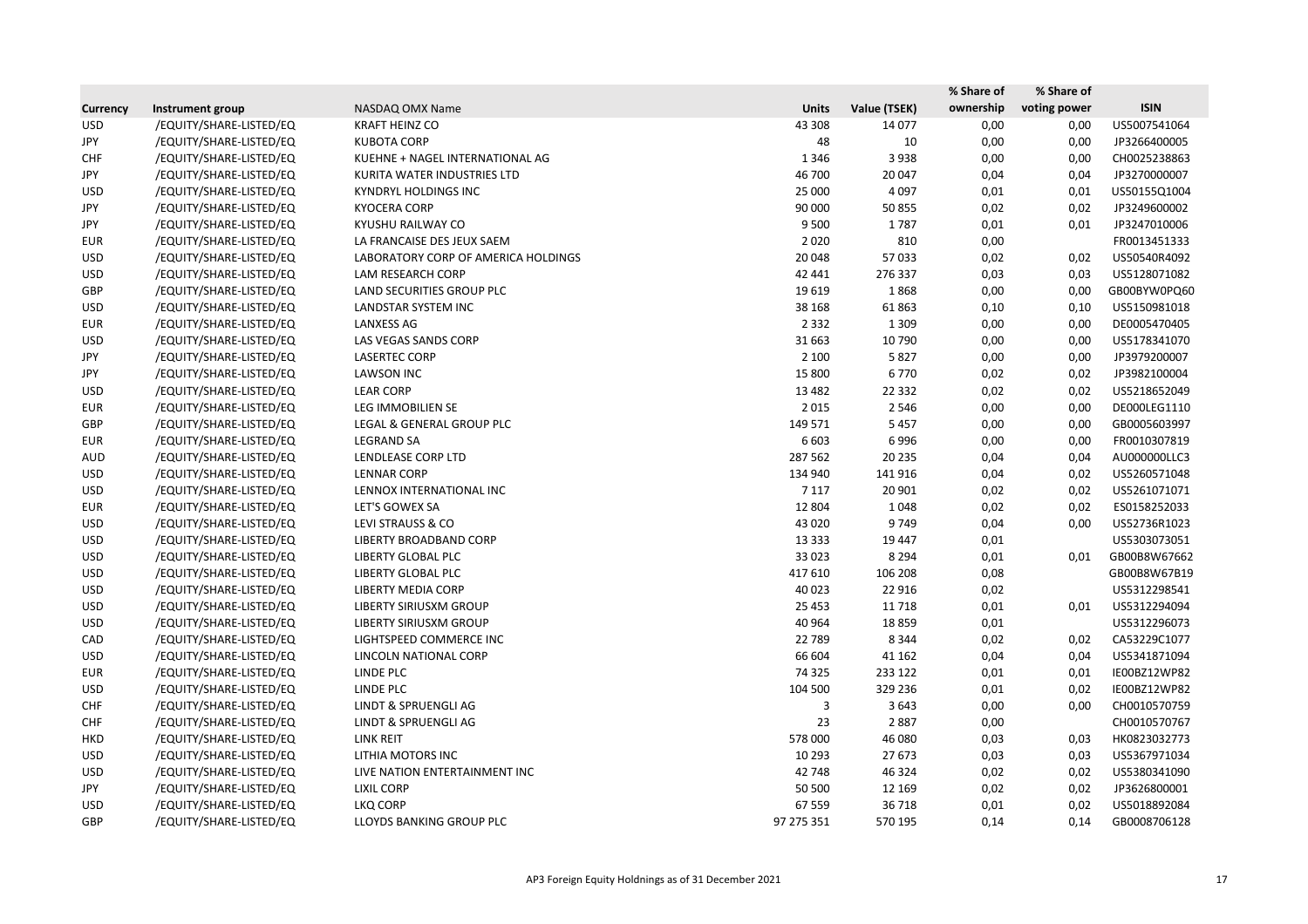|                 |                         |                                             |              |              | % Share of | % Share of   |              |
|-----------------|-------------------------|---------------------------------------------|--------------|--------------|------------|--------------|--------------|
| <b>Currency</b> | Instrument group        | NASDAQ OMX Name                             | <b>Units</b> | Value (TSEK) | ownership  | voting power | <b>ISIN</b>  |
| <b>USD</b>      | /EQUITY/SHARE-LISTED/EQ | <b>LOEWS CORP</b>                           | 107 849      | 56 400       | 0,04       | 0,04         | US5404241086 |
| <b>CHF</b>      | /EQUITY/SHARE-LISTED/EQ | LOGITECH INTERNATIONAL SA                   | 4783         | 3654         | 0,00       | 0,00         | CH0025751329 |
| GBP             | /EQUITY/SHARE-LISTED/EQ | LONDON STOCK EXCHANGE GROUP PLC             | 8684         | 7380         | 0,00       | 0,00         | GB00B0SWJX34 |
| <b>CHF</b>      | /EQUITY/SHARE-LISTED/EQ | LONZA GROUP AG                              | 2066         | 15 6 35      | 0,00       | 0,00         | CH0013841017 |
| <b>EUR</b>      | /EQUITY/SHARE-LISTED/EQ | L'OREAL SA                                  | 44 710       | 191 937      | 0,01       |              | FR0000120321 |
| <b>USD</b>      | /EQUITY/SHARE-LISTED/EQ | LOUISIANA-PACIFIC CORP                      | 14 2 2 1     | 10 0 88      | 0,02       | 0,02         | US5463471053 |
| <b>USD</b>      | /EQUITY/SHARE-LISTED/EQ | LOWE'S COS INC                              | 173 419      | 405 842      | 0,03       | 0,03         | US5486611073 |
| <b>USD</b>      | /EQUITY/SHARE-LISTED/EQ | LULULEMON ATHLETICA INC                     | 9 2 0 8      | 32 634       | 0,01       | 0,01         | US5500211090 |
| <b>USD</b>      | /EQUITY/SHARE-LISTED/EQ | LUMEN TECHNOLOGIES INC                      | 256 708      | 29 169       | 0,03       | 0,03         | US5502411037 |
| CAD             | /EQUITY/SHARE-LISTED/EQ | <b>LUNDIN MINING CORP</b>                   | 222 306      | 15 743       | 0,03       | 0,03         | CA5503721063 |
| <b>EUR</b>      | /EQUITY/SHARE-LISTED/EQ | LVMH MOET HENNESSY LOUIS VUITTON SE         | 83 001       | 621 281      | 0,02       |              | FR0000121014 |
| <b>USD</b>      | /EQUITY/SHARE-LISTED/EQ | <b>LYFT INC</b>                             | 53 749       | 20 794       | 0,02       | 0,01         | US55087P1049 |
| GBP             | /EQUITY/SHARE-LISTED/EQ | M&G PLC                                     | 67 533       | 1652         | 0,00       | 0,00         | GB00BKFB1C65 |
| <b>USD</b>      | /EQUITY/SHARE-LISTED/EQ | <b>M&amp;T BANK CORP</b>                    | 41 3 3 6     | 57 477       | 0,03       | 0,03         | US55261F1049 |
| JPY             | /EQUITY/SHARE-LISTED/EQ | M3 INC                                      | 93 900       | 42 768       | 0,01       | 0,01         | JP3435750009 |
| <b>AUD</b>      | /EQUITY/SHARE-LISTED/EQ | MACQUARIE GROUP LTD                         | 96 810       | 130 892      | 0,03       | 0,03         | AU000000MQG1 |
| AUD             | /EQUITY/SHARE-LISTED/EQ | Magellan Financial Group Ltd                | 61 990       | 8667         | 0,03       | 0,03         | AU000000MFG4 |
| CAD             | /EQUITY/SHARE-LISTED/EQ | MAGNA INTERNATIONAL INC                     | 23 194       | 17015        | 0,01       | 0,01         | CA5592224011 |
| <b>USD</b>      | /EQUITY/SHARE-LISTED/EQ | <b>MANHATTAN ASSOCIATES INC</b>             | 5 1 6 3      | 7 2 6 8      | 0,01       | 0,01         | US5627501092 |
| JPY             | /EQUITY/SHARE-LISTED/EQ | <b>MANI INC</b>                             | 79 400       | 9957         | 0,07       | 0,07         | JP3869920003 |
| CAD             | /EQUITY/SHARE-LISTED/EQ | MANULIFE FINANCIAL CORP                     | 232 715      | 40 216       | 0,01       | 0,01         | CA56501R1064 |
| SGD             | /EQUITY/SHARE-LISTED/EQ | MAPLETREE COMMERCIAL TRUST                  | 602 800      | 8097         | 0,02       | 0,02         | SG2D18969584 |
| SGD             | /EQUITY/SHARE-LISTED/EQ | <b>MAPLETREE LOGISTICS TRUST</b>            | 868 465      | 11 0 82      | 0,02       | 0,02         | SG1S03926213 |
| <b>USD</b>      | /EQUITY/SHARE-LISTED/EQ | <b>MARATHON OIL CORP</b>                    | 373 222      | 55 4 85      | 0,05       | 0,05         | US5658491064 |
| <b>USD</b>      | /EQUITY/SHARE-LISTED/EQ | <b>MARKEL CORP</b>                          | 2869         | 32 054       | 0,02       | 0,02         | US5705351048 |
| <b>USD</b>      | /EQUITY/SHARE-LISTED/EQ | MARKETAXESS HOLDINGS INC                    | 7906         | 29 439       | 0,02       | 0,02         | US57060D1081 |
| <b>USD</b>      | /EQUITY/SHARE-LISTED/EQ | MARRIOTT INTERNATIONAL INC/MD               | 80 046       | 119 753      | 0,01       | 0,02         | US5719032022 |
| <b>USD</b>      | /EQUITY/SHARE-LISTED/EQ | MARSH & MCLENNAN COS INC                    | 215 253      | 338752       | 0,04       | 0,04         | US5717481023 |
| <b>USD</b>      | /EQUITY/SHARE-LISTED/EQ | MARTIN MARIETTA MATERIALS INC               | 23 3 3 7     | 93 077       | 0,04       | 0,04         | US5732841060 |
| JPY             | /EQUITY/SHARE-LISTED/EQ | <b>MARUBENI CORP</b>                        | 151 700      | 13 3 5 2     | 0,01       | 0,01         | JP3877600001 |
| JPY             | /EQUITY/SHARE-LISTED/EQ | <b>MARUI GROUP CO LTD</b>                   | 94 700       | 16 120       | 0,05       | 0,05         | JP3870400003 |
| <b>USD</b>      | /EQUITY/SHARE-LISTED/EQ | MASCO CORP                                  | 99 038       | 62 965       | 0,04       | 0,04         | US5745991068 |
| <b>USD</b>      | /EQUITY/SHARE-LISTED/EQ | MASIMO CORP                                 | 10852        | 28 7 66      | 0,02       | 0,02         | US5747951003 |
| <b>USD</b>      | /EQUITY/SHARE-LISTED/EQ | MASTERCARD INC                              | 227 548      | 740 266      | 0,02       | 0,02         | US57636Q1040 |
| <b>USD</b>      | /EQUITY/SHARE-LISTED/EQ | <b>MATCH GROUP INC</b>                      | 72 311       | 86 583       | 0,02       | 0,03         | US57667L1070 |
| JPY             | /EQUITY/SHARE-LISTED/EQ | <b>MAZDA MOTOR CORP</b>                     | 633 700      | 44 093       | 0,10       | 0,10         | JP3868400007 |
| <b>USD</b>      | /EQUITY/SHARE-LISTED/EQ | MCCORMICK & CO INC/MD                       | 172 993      | 151 316      | 0,07       |              | US5797802064 |
| <b>USD</b>      | /EQUITY/SHARE-LISTED/EQ | <b>MCDONALD'S CORP</b>                      | 187 490      | 455 051      | 0,03       | 0,03         | US5801351017 |
| <b>USD</b>      | /EQUITY/SHARE-LISTED/EQ | MCKESSON CORP                               | 133 563      | 300 586      | 0,09       | 0,09         | US58155Q1031 |
| AUD             | /EQUITY/SHARE-LISTED/EQ | <b>MEDIBANK PVT LTD</b>                     | 749 245      | 16 5 22      | 0,03       | 0,03         | AU000000MPL3 |
| <b>USD</b>      | /EQUITY/SHARE-LISTED/EQ | MEDICAL PROPERTIES TRUST INC                | 123 396      | 26 400       | 0,02       | 0,02         | US58463J3041 |
| <b>EUR</b>      | /EQUITY/SHARE-LISTED/EQ | MEDIOBANCA BANCA DI CREDITO FINANZIARIO SPA | 15 5 76      | 1621         | 0,00       | 0,00         | IT0000062957 |
| <b>USD</b>      | /EQUITY/SHARE-LISTED/EQ | <b>MEDTRONIC PLC</b>                        | 330 259      | 309 327      | 0,02       | 0,02         | IE00BTN1Y115 |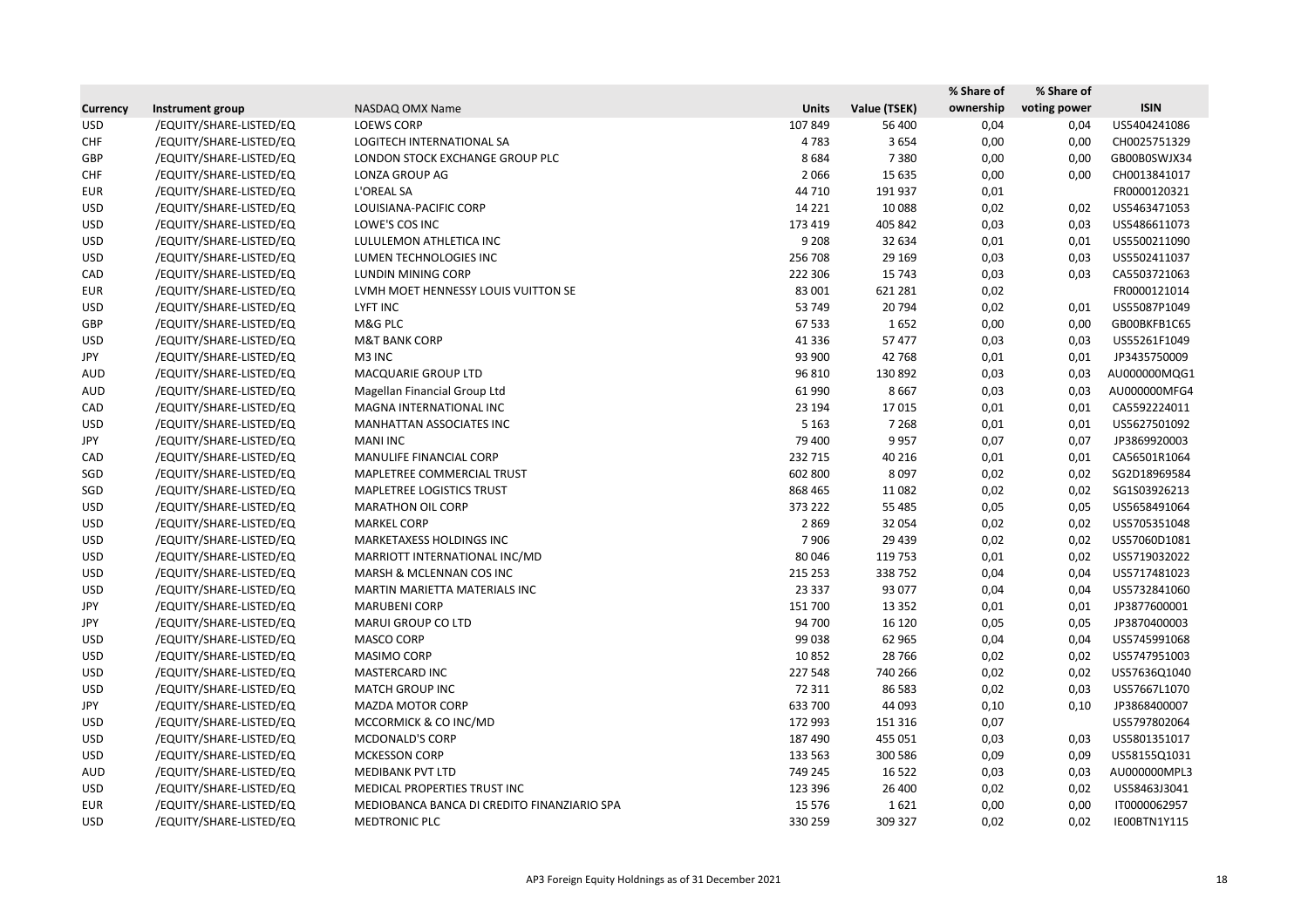|                 |                         |                                       |              |               | % Share of | % Share of   |              |
|-----------------|-------------------------|---------------------------------------|--------------|---------------|------------|--------------|--------------|
| <b>Currency</b> | Instrument group        | NASDAQ OMX Name                       | <b>Units</b> | Value (TSEK)  | ownership  | voting power | <b>ISIN</b>  |
| <b>USD</b>      | /EQUITY/SHARE-LISTED/EQ | MELCO INTERNATIONAL DEVELOPMENT LTD   | 83 210       | 7669          | 0,02       | 0,02         | US5854641009 |
| GBP             | /EQUITY/SHARE-LISTED/EQ | MELROSE INDUSTRIES PLC                | 108 531      | 2 1 2 8       | 0,00       | 0,00         | GB00BNR5MZ78 |
| <b>USD</b>      | /EQUITY/SHARE-LISTED/EQ | MERCADOLIBRE INC                      | 4 0 5 5      | 49 504        | 0,01       | 0,01         | US58733R1023 |
| JPY             | /EQUITY/SHARE-LISTED/EQ | <b>MERCARI INC</b>                    | 37 400       | 17 231        | 0,02       | 0,02         | JP3921290007 |
| <b>USD</b>      | /EQUITY/SHARE-LISTED/EQ | <b>MERCK &amp; CO INC</b>             | 408 928      | 283 750       | 0,02       | 0,02         | US58933Y1055 |
| <b>NZD</b>      | /EQUITY/SHARE-LISTED/EQ | MERCURY NZ LTD                        | 190 259      | 7 2 1 7       | 0,01       | 0,01         | NZMRPE0001S2 |
| <b>USD</b>      | /EQUITY/SHARE-LISTED/EQ | MERCURY SYSTEMS INC                   | 37 192       | 18 540        | 0,07       | 0,07         | US5893781089 |
| <b>NZD</b>      | /EQUITY/SHARE-LISTED/EQ | <b>MERIDIAN ENERGY LTD</b>            | 357826       | 10757         | 0,01       | 0,01         | NZMELE0002S7 |
| <b>USD</b>      | /EQUITY/SHARE-LISTED/EQ | META PLATFORMS INC                    | 454 560      | 1 3 8 4 2 5 4 | 0,02       | 0,01         | US30303M1027 |
| <b>USD</b>      | /EQUITY/SHARE-LISTED/EQ | METLIFE INC                           | 709 831      | 401 605       | 0,08       | 0,08         | US59156R1086 |
| CAD             | /EQUITY/SHARE-LISTED/EQ | METRO INC/CN                          | 49 8 25      | 24 042        | 0,02       | 0,02         | CA59162N1096 |
| <b>USD</b>      | /EQUITY/SHARE-LISTED/EQ | METTLER-TOLEDO INTERNATIONAL INC      | 5 7 0 3      | 87 634        | 0,02       | 0,02         | US5926881054 |
| <b>USD</b>      | /EQUITY/SHARE-LISTED/EQ | MGM RESORTS INTERNATIONAL             | 118 035      | 47 962        | 0,03       | 0,03         | US5529531015 |
| <b>USD</b>      | /EQUITY/SHARE-LISTED/EQ | MICROCHIP TECHNOLOGY INC              | 122 669      | 96 691        | 0,02       | 0,02         | US5950171042 |
| <b>USD</b>      | /EQUITY/SHARE-LISTED/EQ | MICRON TECHNOLOGY INC                 | 217089       | 183 086       | 0,02       | 0,02         | US5951121038 |
| <b>USD</b>      | /EQUITY/SHARE-LISTED/EQ | MICROSOFT CORP                        | 1671885      | 5 090 874     | 0,02       | 0,02         | US5949181045 |
| <b>USD</b>      | /EQUITY/SHARE-LISTED/EQ | MID-AMERICA APARTMENT COMMUNITIES INC | 23 876       | 49 5 98       | 0,02       | 0,02         | US59522J1034 |
| AUD             | /EQUITY/SHARE-LISTED/EQ | MIRVAC GROUP                          | 1089351      | 20 867        | 0,03       | 0,03         | AU000000MGR9 |
| JPY             | /EQUITY/SHARE-LISTED/EQ | <b>MISUMI GROUP INC</b>               | 16 900       | 6 2 7 2       | 0,01       | 0,01         | JP3885400006 |
| JPY             | /EQUITY/SHARE-LISTED/EQ | MITSUBISHI CHEMICAL HOLDINGS CORP     | 72 000       | 4823          | 0,00       | 0,00         | JP3897700005 |
| JPY             | /EQUITY/SHARE-LISTED/EQ | MITSUBISHI CORP                       | 509 047      | 146 162       | 0,03       | 0,03         | JP3898400001 |
| JPY             | /EQUITY/SHARE-LISTED/EQ | MITSUBISHI ELECTRIC CORP              | 709 891      | 81 404        | 0,03       | 0,03         | JP3902400005 |
| JPY             | /EQUITY/SHARE-LISTED/EQ | MITSUBISHI ESTATE CO LTD              | 663 959      | 83 236        | 0,05       | 0,05         | JP3899600005 |
| JPY             | /EQUITY/SHARE-LISTED/EQ | MITSUBISHI HEAVY INDUSTRIES LTD       | 354 700      | 74 153        | 0,11       | 0,11         | JP3900000005 |
| JPY             | /EQUITY/SHARE-LISTED/EQ | MITSUBISHI UFJ FINANCIAL GROUP INC    | 2 5 3 1 4 2  | 124 456       | 0,02       | 0,02         | JP3902900004 |
| JPY             | /EQUITY/SHARE-LISTED/EQ | MITSUI FUDOSAN CO LTD                 | 9600         | 1720          | 0,00       | 0,00         | JP3893200000 |
| JPY             | /EQUITY/SHARE-LISTED/EQ | MIURA CO LTD                          | 26 200       | 8 1 5 7       | 0,02       | 0,02         | JP3880800002 |
| JPY             | /EQUITY/SHARE-LISTED/EQ | MIZUHO FINANCIAL GROUP INC            | 49 3 14      | 5672          | 0,00       | 0,00         | JP3885780001 |
| <b>USD</b>      | /EQUITY/SHARE-LISTED/EQ | MODERNA THERAPEUTICS INC              | 36 269       | 83 400        | 0,01       | 0,01         | US60770K1079 |
| <b>USD</b>      | /EQUITY/SHARE-LISTED/EQ | <b>MOHAWK INDUSTRIES INC</b>          | 12 002       | 19 796        | 0,02       | 0,02         | US6081901042 |
| <b>USD</b>      | /EQUITY/SHARE-LISTED/EQ | MOLINA HEALTHCARE INC                 | 12 018       | 34 610        | 0,02       | 0,02         | US60855R1005 |
| <b>USD</b>      | /EQUITY/SHARE-LISTED/EQ | MOLSON COORS BEVERAGE CO              | 237 762      | 99 776        | 0,12       | 0,11         | US60871R2094 |
| <b>EUR</b>      | /EQUITY/SHARE-LISTED/EQ | <b>MONCLER SPA</b>                    | 4 3 3 9      | 2860          | 0,00       | 0,00         | IT0004965148 |
| <b>USD</b>      | /EQUITY/SHARE-LISTED/EQ | MONDELEZ INTERNATIONAL INC            | 126 384      | 75 876        | 0,01       | 0,01         | US6092071058 |
| GBP             | /EQUITY/SHARE-LISTED/EQ | <b>MONDI PLC</b>                      | 13789        | 3 0 8 8       | 0,00       | 0,00         | GB00B1CRLC47 |
| <b>USD</b>      | /EQUITY/SHARE-LISTED/EQ | MONGODB INC                           | 23 052       | 110 480       | 0,03       | 0,03         | US60937P1066 |
| <b>USD</b>      | /EQUITY/SHARE-LISTED/EQ | MONOLITHIC POWER SYSTEMS INC          | 8978         | 40 101        | 0,02       | 0,02         | US6098391054 |
| JPY             | /EQUITY/SHARE-LISTED/EQ | MONOTARO CO LTD                       | 43 900       | 7 1 5 5       | 0,01       | 0,01         | JP3922950005 |
| <b>USD</b>      | /EQUITY/SHARE-LISTED/EQ | MOODY'S CORP                          | 39 617       | 140 096       | 0,02       | 0,02         | US6153691059 |
| <b>USD</b>      | /EQUITY/SHARE-LISTED/EQ | <b>MORGAN STANLEY</b>                 | 525 983      | 467 455       | 0,03       | 0,03         | US6174464486 |
| <b>USD</b>      | /EQUITY/SHARE-LISTED/EQ | MOSAIC CO                             | 155 087      | 55 168        | 0,04       | 0,04         | US61945C1036 |
| <b>NOK</b>      | /EQUITY/SHARE-LISTED/EQ | <b>MOWI ASA</b>                       | 9986         | 2 1 4 0       | 0,00       | 0,00         | NO0003054108 |
| JPY             | /EQUITY/SHARE-LISTED/EQ | MS&AD INSURANCE GROUP HOLDINGS INC    | 506 400      | 141 301       | 0,09       | 0,09         | JP3890310000 |
|                 |                         |                                       |              |               |            |              |              |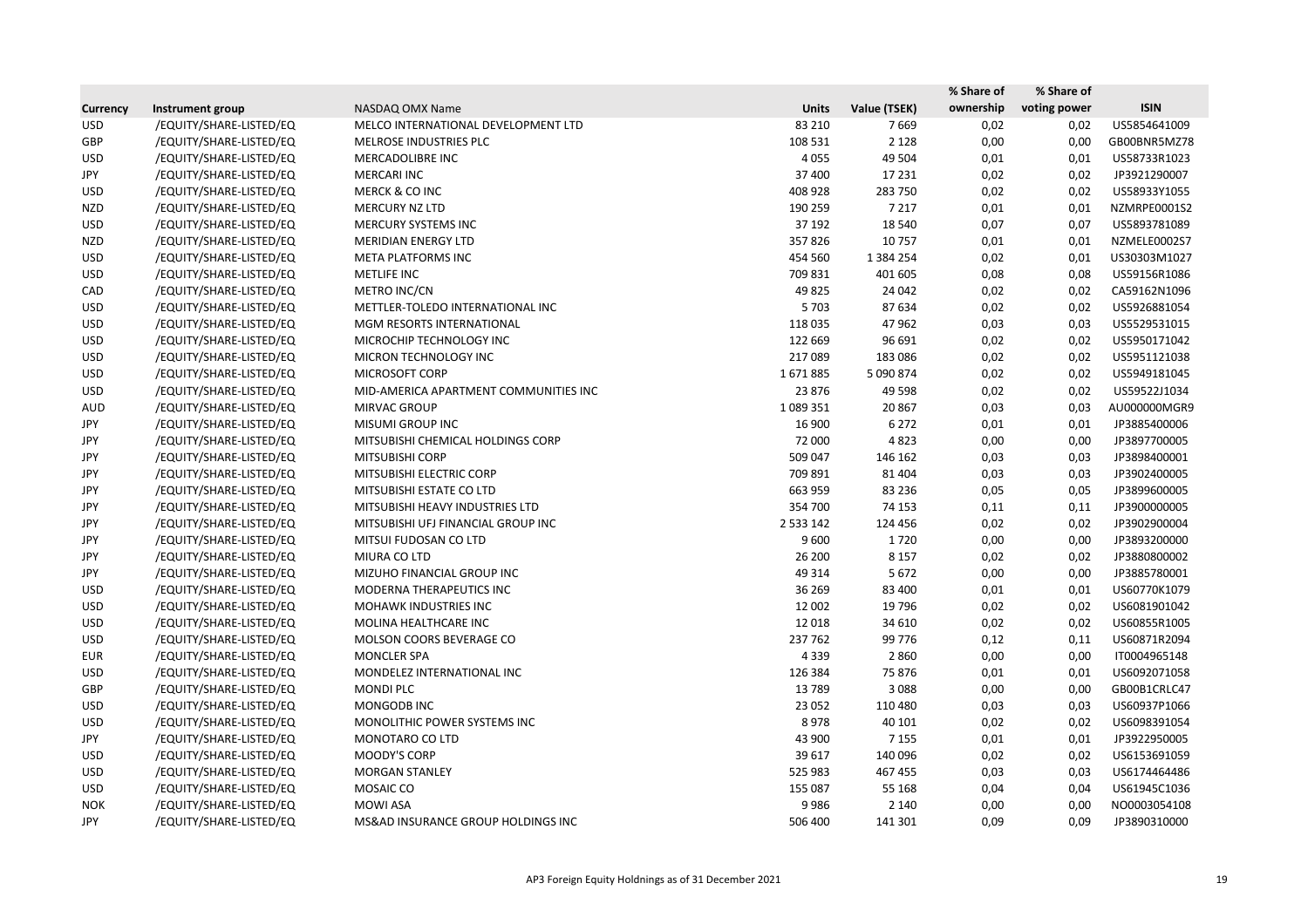|                 |                         |                                                    |              |              | % Share of | % Share of   |              |
|-----------------|-------------------------|----------------------------------------------------|--------------|--------------|------------|--------------|--------------|
| <b>Currency</b> | Instrument group        | NASDAQ OMX Name                                    | <b>Units</b> | Value (TSEK) | ownership  | voting power | <b>ISIN</b>  |
| <b>USD</b>      | /EQUITY/SHARE-LISTED/EQ | <b>MSCI INC</b>                                    | 2 3 9 9      | 13 308       | 0,00       | 0,00         | US55354G1004 |
| <b>HKD</b>      | /EQUITY/SHARE-LISTED/EQ | MTR CORP LTD                                       | 427 500      | 20 777       | 0,01       | 0,01         | HK0066009694 |
| <b>EUR</b>      | /EQUITY/SHARE-LISTED/EQ | MTU AERO ENGINES AG                                | 1 3 2 4      | 2 4 4 6      | 0,00       | 0,00         | DE000A0D9PT0 |
| <b>EUR</b>      | /EQUITY/SHARE-LISTED/EQ | MUENCHENER RUECKVERSICHERUNGS-GESELLSCHAFT AG IN M | 3 5 3 2      | 9 4 7 3      | 0,00       | 0,00         | DE0008430026 |
| JPY             | /EQUITY/SHARE-LISTED/EQ | MURATA MANUFACTURING CO LTD                        | 254 786      | 183 432      | 0,04       | 0,04         | JP3914400001 |
| JPY             | /EQUITY/SHARE-LISTED/EQ | NABTESCO CORP                                      | 15 500       | 4 1 4 9      | 0,01       | 0,01         | JP3651210001 |
| JPY             | /EQUITY/SHARE-LISTED/EQ | NANKAI ELECTRIC RAILWAY CO LTD                     | 149 100      | 25 4 97      | 0,13       | 0,13         | JP3653000004 |
| <b>USD</b>      | /EQUITY/SHARE-LISTED/EQ | NASDAQ INC                                         | 27 241       | 51 796       | 0,02       | 0,02         | US6311031081 |
| <b>AUD</b>      | /EQUITY/SHARE-LISTED/EQ | NATIONAL AUSTRALIA BANK LTD                        | 939 043      | 178 269      | 0,03       | 0,03         | AU000000NAB4 |
| CAD             | /EQUITY/SHARE-LISTED/EQ | NATIONAL BANK OF CANADA                            | 18088        | 12 503       | 0,01       | 0,01         | CA6330671034 |
| GBP             | /EQUITY/SHARE-LISTED/EQ | NATIONAL GRID PLC                                  | 3757619      | 488 348      | 0,10       | 0,10         | GB00BDR05C01 |
| JPY             | /EQUITY/SHARE-LISTED/EQ | NEC CORP                                           | 94 900       | 39 619       | 0,03       | 0,03         | JP3733000008 |
| <b>EUR</b>      | /EQUITY/SHARE-LISTED/EQ | <b>NEMETSCHEK SE</b>                               | 1615         | 1876         | 0,00       | 0,00         | DE0006452907 |
| <b>CHF</b>      | /EQUITY/SHARE-LISTED/EQ | <b>NESTLE SA</b>                                   | 1 535 110    | 1943966      | 0,05       | 0,05         | CH0038863350 |
| JPY             | /EQUITY/SHARE-LISTED/EQ | NET ONE SYSTEMS CO LTD                             | 28 900       | 7044         | 0,03       | 0,03         | JP3758200004 |
| <b>USD</b>      | /EQUITY/SHARE-LISTED/EQ | <b>NETAPP INC</b>                                  | 46 101       | 38 39 6      | 0,02       | 0,02         | US64110D1046 |
| <b>USD</b>      | /EQUITY/SHARE-LISTED/EQ | <b>NETFLIX INC</b>                                 | 38 908       | 212 220      | 0,01       | 0,01         | US64110L1061 |
| <b>USD</b>      | /EQUITY/SHARE-LISTED/EQ | NEUROCRINE BIOSCIENCES INC                         | 19 449       | 14 9 97      | 0,02       | 0,02         | US64125C1099 |
| <b>HKD</b>      | /EQUITY/SHARE-LISTED/EQ | NEW WORLD DEVELOPMENT CO LTD                       | 421 776      | 15 111       | 0,01       | 0,02         | HK0000608585 |
| <b>EUR</b>      | /EQUITY/SHARE-LISTED/EQ | NEWBELCO SA/NV                                     | 17 3 52      | 9 4 9 9      | 0,00       | 0,00         | BE0974293251 |
| AUD             | /EQUITY/SHARE-LISTED/EQ | NEWCREST MINING LTD                                | 225 815      | 36 388       | 0,03       | 0,03         | AU000000NCM7 |
| <b>USD</b>      | /EQUITY/SHARE-LISTED/EQ | NEWELL BRANDS INC                                  | 79 0 64      | 15 6 34      | 0,02       | 0,02         | US6512291062 |
| <b>USD</b>      | /EQUITY/SHARE-LISTED/EQ | <b>NEWMONT CORP</b>                                | 30 375       | 17056        | 0,00       | 0,00         | US6516391066 |
| <b>EUR</b>      | /EQUITY/SHARE-LISTED/EQ | <b>NEXI SPA</b>                                    | 12 183       | 1755         | 0,00       | 0,00         | IT0005366767 |
| JPY             | /EQUITY/SHARE-LISTED/EQ | NEXON CO LTD                                       | 217 000      | 37 944       | 0,02       | 0,02         | JP3758190007 |
| GBP             | /EQUITY/SHARE-LISTED/EQ | <b>NEXT PLC</b>                                    | 2 8 1 5      | 2 8 1 3      | 0,00       | 0,00         | GB0032089863 |
| GBP             | /EQUITY/SHARE-LISTED/EQ | NEXTENERGY SOLAR FUND LTD                          | 2 915 705    | 36 327       | 0,50       | 0,50         | GG00BJ0JVY01 |
| <b>USD</b>      | /EQUITY/SHARE-LISTED/EQ | NEXTERA ENERGY INC                                 | 767 039      | 648 353      | 0,04       | 0,04         | US65339F1012 |
| JPY             | /EQUITY/SHARE-LISTED/EQ | <b>NICHIREI CORP</b>                               | 53 800       | 11 2 64      | 0,04       | 0,04         | JP3665200006 |
| JPY             | /EQUITY/SHARE-LISTED/EQ | NIDEC CORP                                         | 99 100       | 105 341      | 0,02       | 0,02         | JP3734800000 |
| JPY             | /EQUITY/SHARE-LISTED/EQ | NIHON KOHDEN CORP                                  | 132 800      | 32 942       | 0,15       | 0,15         | JP3706800004 |
| JPY             | /EQUITY/SHARE-LISTED/EQ | NIHON M&A CENTER HOLDINGS INC                      | 66 000       | 14 638       | 0,02       | 0,02         | JP3689050007 |
| <b>USD</b>      | /EQUITY/SHARE-LISTED/EQ | <b>NIKE INC</b>                                    | 204 207      | 308 149      | 0,02       | 0,01         | US6541061031 |
| JPY             | /EQUITY/SHARE-LISTED/EQ | <b>NIKON CORP</b>                                  | 171 700      | 16 739       | 0,05       | 0,05         | JP3657400002 |
| JPY             | /EQUITY/SHARE-LISTED/EQ | NINTENDO CO LTD                                    | 29 900       | 126 121      | 0,02       | 0,02         | JP3756600007 |
| JPY             | /EQUITY/SHARE-LISTED/EQ | NIPPON EXPRESS CO LTD                              | 42 600       | 22 679       | 0,02       | 0,05         | JP3688370000 |
| JPY             | /EQUITY/SHARE-LISTED/EQ | NIPPON PAINT HOLDINGS CO LTD                       | 42 830       | 4 2 2 3      | 0,00       | 0,00         | JP3749400002 |
| JPY             | /EQUITY/SHARE-LISTED/EQ | NIPPON TELEGRAPH & TELEPHONE CORP                  | 427 164      | 105 792      | 0,01       | 0,01         | JP3735400008 |
| JPY             | /EQUITY/SHARE-LISTED/EQ | <b>NIPPON YUSEN KK</b>                             | 61899        | 42 632       | 0,04       | 0,04         | JP3753000003 |
| JPY             | /EQUITY/SHARE-LISTED/EQ | NISSIN FOODS HOLDINGS CO LTD                       | 5 700        | 3760         | 0,01       | 0,01         | JP3675600005 |
| JPY             | /EQUITY/SHARE-LISTED/EQ | NITORI HOLDINGS CO LTD                             | 62 500       | 84 642       | 0,05       | 0,05         | JP3756100008 |
| JPY             | /EQUITY/SHARE-LISTED/EQ | NITTO DENKO CORP                                   | 70 800       | 49 4 86      | 0,05       | 0,05         | JP3684000007 |
| EUR             | /EQUITY/SHARE-LISTED/EQ | NN GROUP NV                                        | 6806         | 3 3 3 6      | 0,00       | 0,00         | NL0010773842 |
|                 |                         |                                                    |              |              |            |              |              |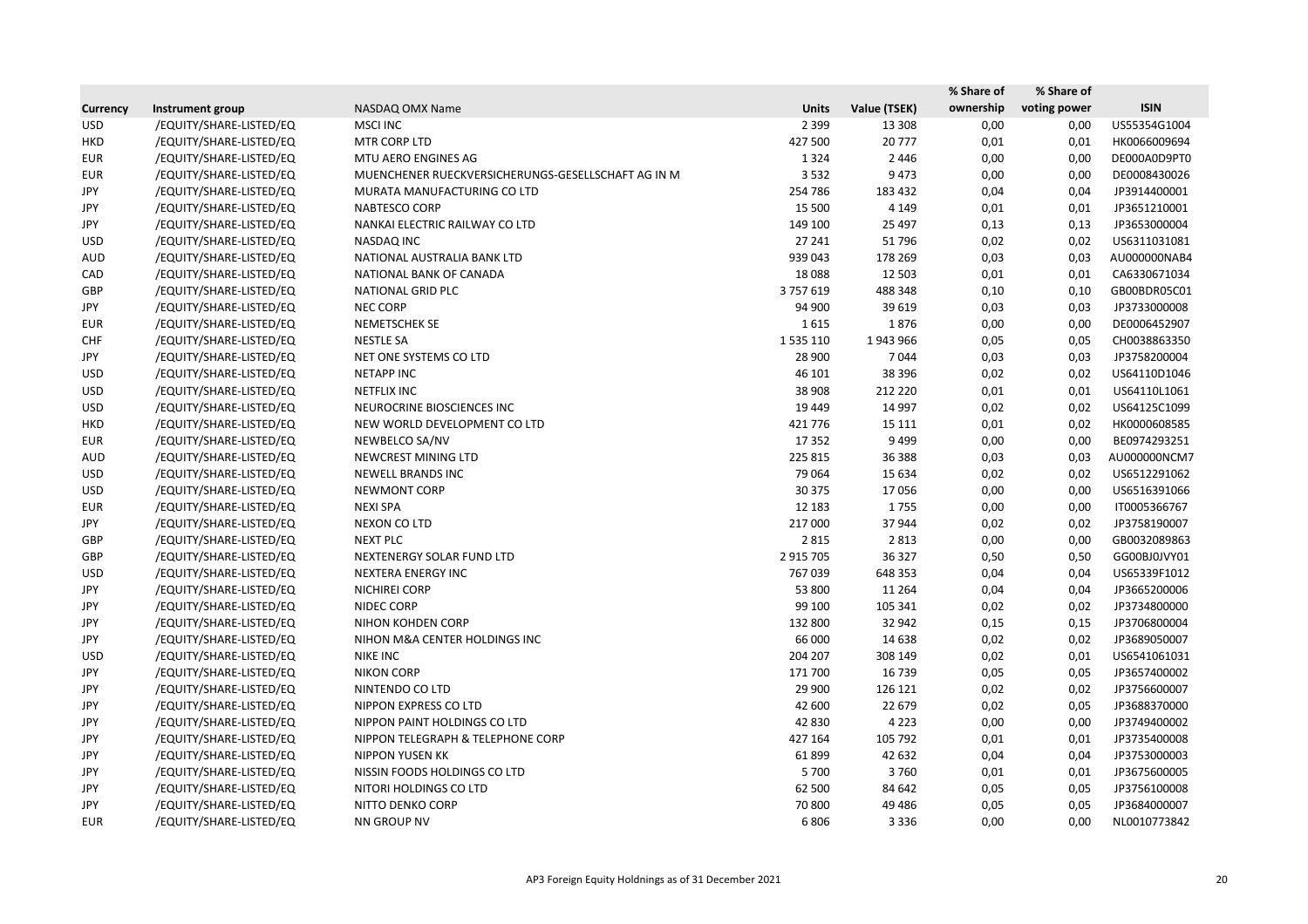|                 |                         |                                 |              |              | % Share of | % Share of   |              |
|-----------------|-------------------------|---------------------------------|--------------|--------------|------------|--------------|--------------|
| <b>Currency</b> | Instrument group        | NASDAQ OMX Name                 | <b>Units</b> | Value (TSEK) | ownership  | voting power | <b>ISIN</b>  |
| <b>EUR</b>      | /EQUITY/SHARE-LISTED/EQ | <b>NOKIA OYJ</b>                | 149 333      | 8570         | 0,00       | 0,00         | FI0009000681 |
| JPY             | /EQUITY/SHARE-LISTED/EQ | NOMURA HOLDINGS INC             | 342 699      | 13 5 18      | 0,01       | 0,01         | JP3762600009 |
| JPY             | /EQUITY/SHARE-LISTED/EQ | NOMURA REAL ESTATE HOLDINGS INC | 261 994      | 54 5 25      | 0,14       | 0,14         | JP3762900003 |
| JPY             | /EQUITY/SHARE-LISTED/EQ | NOMURA RESEARCH INSTITUTE LTD   | 315 000      | 122 221      | 0,05       | 0,05         | JP3762800005 |
| <b>USD</b>      | /EQUITY/SHARE-LISTED/EQ | <b>NORDSON CORP</b>             | 10 795       | 24 949       | 0,02       | 0,02         | US6556631025 |
| <b>USD</b>      | /EQUITY/SHARE-LISTED/EQ | NORDSTROM INC                   | 111 415      | 22 8 18      | 0,07       | 0,07         | US6556641008 |
| <b>USD</b>      | /EQUITY/SHARE-LISTED/EQ | NORFOLK SOUTHERN CORP           | 18 4 92      | 49 844       | 0,01       | 0,01         | US6558441084 |
| <b>NOK</b>      | /EQUITY/SHARE-LISTED/EQ | <b>NORSK HYDRO ASA</b>          | 37 4 69      | 2674         | 0,00       | 0,00         | NO0005052605 |
| <b>AUD</b>      | /EQUITY/SHARE-LISTED/EQ | NORTHERN STAR RESOURCES LTD     | 305 596      | 18 9 29      | 0,03       | 0,03         | AU000000NST8 |
| <b>USD</b>      | /EQUITY/SHARE-LISTED/EQ | <b>NORTHERN TRUST CORP</b>      | 10 2 21      | 11 0 69      | 0,00       | 0,00         | US6658591044 |
| CAD             | /EQUITY/SHARE-LISTED/EQ | NORTHLAND POWER INC             | 46 902       | 12 758       | 0,02       | 0,02         | CA6665111002 |
| <b>USD</b>      | /EQUITY/SHARE-LISTED/EQ | NORTONLIFELOCK INC              | 124 690      | 29 3 29      | 0,01       | 0,02         | US6687711084 |
| <b>USD</b>      | /EQUITY/SHARE-LISTED/EQ | <b>NOV INC</b>                  | 44 5 47      | 5 4 6 5      | 0,01       | 0,01         | US62955J1034 |
| <b>CHF</b>      | /EQUITY/SHARE-LISTED/EQ | NOVARTIS AG                     | 1 103 751    | 880 485      | 0,02       | 0,05         | CH0012005267 |
| <b>USD</b>      | /EQUITY/SHARE-LISTED/EQ | NOVAVAX INC                     | 14 5 62      | 18 8 63      | 0,02       | 0,02         | US6700024010 |
| <b>DKK</b>      | /EQUITY/SHARE-LISTED/EQ | NOVO NORDISK A/S                | 535 249      | 544 606      | 0,02       | 0,01         | DK0060534915 |
| <b>USD</b>      | /EQUITY/SHARE-LISTED/EQ | NOVOCURE LTD                    | 19 3 62      | 13 162       | 0,02       | 0,02         | JE00BYSS4X48 |
| <b>DKK</b>      | /EQUITY/SHARE-LISTED/EQ | NOVOZYMES A/S                   | 5762         | 4 2 8 5      | 0,00       | 0,00         | DK0060336014 |
| JPY             | /EQUITY/SHARE-LISTED/EQ | NTT DATA CORP                   | 234 900      | 45 543       | 0,02       | 0,02         | JP3165700000 |
| <b>USD</b>      | /EQUITY/SHARE-LISTED/EQ | NUANCE COMMUNICATIONS INC       | 68 2 24      | 34 171       | 0,02       | 0,02         | US67020Y1001 |
| <b>USD</b>      | /EQUITY/SHARE-LISTED/EQ | <b>NUCOR CORP</b>               | 77012        | 79 592       | 0,03       | 0,03         | US6703461052 |
| CAD             | /EQUITY/SHARE-LISTED/EQ | <b>NUVEI CORP</b>               | 11 7 33      | 6896         | 0,02       | 0,00         | CA67079A1021 |
| <b>USD</b>      | /EQUITY/SHARE-LISTED/EQ | <b>NVIDIA CORP</b>              | 582 067      | 1 549 944    | 0,02       | 0,02         | US67066G1040 |
| <b>USD</b>      | /EQUITY/SHARE-LISTED/EQ | <b>NVR INC</b>                  | 524          | 28 0 33      | 0,02       | 0,02         | US62944T1051 |
| <b>USD</b>      | /EQUITY/SHARE-LISTED/EQ | <b>NXP SEMICONDUCTORS NV</b>    | 113 315      | 233 688      | 0,04       | 0,04         | NL0009538784 |
| <b>USD</b>      | /EQUITY/SHARE-LISTED/EQ | OAK STREET HEALTH INC           | 19 9 14      | 5975         | 0,01       | 0,01         | US67181A1079 |
| GBP             | /EQUITY/SHARE-LISTED/EQ | <b>OCADO GROUP PLC</b>          | 11 046       | 2 2 7 3      | 0,00       | 0,00         | GB00B3MBS747 |
| <b>USD</b>      | /EQUITY/SHARE-LISTED/EQ | <b>OKTA INC</b>                 | 69 348       | 140 749      | 0,05       | 0,03         | US6792951054 |
| <b>USD</b>      | /EQUITY/SHARE-LISTED/EQ | OLD DOMINION FREIGHT LINE INC   | 30 258       | 98 179       | 0,03       | 0,03         | US6795801009 |
| JPY             | /EQUITY/SHARE-LISTED/EQ | <b>OLYMPUS CORP</b>             | 317 000      | 66 034       | 0,02       | 0,02         | JP3201200007 |
| <b>USD</b>      | /EQUITY/SHARE-LISTED/EQ | OMNICOM GROUP INC               | 110 467      | 73 281       | 0,05       | 0,05         | US6819191064 |
| JPY             | /EQUITY/SHARE-LISTED/EQ | <b>OMRON CORP</b>               | 206 900      | 186 420      | 0,10       | 0,10         | JP3197800000 |
| <b>USD</b>      | /EQUITY/SHARE-LISTED/EQ | ON SEMICONDUCTOR CORP           | 148 601      | 91 380       | 0,03       | 0,03         | US6821891057 |
| CAD             | /EQUITY/SHARE-LISTED/EQ | <b>ONEX CORP</b>                | 15 194       | 10 812       | 0,02       | 0,01         | CA68272K1030 |
| JPY             | /EQUITY/SHARE-LISTED/EQ | ONO PHARMACEUTICAL CO LTD       | 57 200       | 12 844       | 0,01       | 0,01         | JP3197600004 |
| JPY             | /EQUITY/SHARE-LISTED/EQ | OPEN HOUSE GROUP CO LTD         | 42 500       | 20 116       | 0,03       | 0,03         | JP3173540000 |
| CAD             | /EQUITY/SHARE-LISTED/EQ | <b>OPEN TEXT CORP</b>           | 85 230       | 36 678       | 0,03       | 0,03         | CA6837151068 |
| <b>USD</b>      | /EQUITY/SHARE-LISTED/EQ | ORACLE CORP                     | 160 000      | 126 334      | 0,01       | 0,01         | US68389X1054 |
| JPY             | /EQUITY/SHARE-LISTED/EQ | ORACLE CORP JAPAN               | 15 400       | 10 5 82      | 0,01       | 0,01         | JP3689500001 |
| <b>EUR</b>      | /EQUITY/SHARE-LISTED/EQ | <b>ORANGE SA</b>                | 2 822 601    | 273 557      | 0,05       |              | FR0000133308 |
| <b>USD</b>      | /EQUITY/SHARE-LISTED/EQ | O'REILLY AUTOMOTIVE INC         | 2 2 7 7      | 14 5 5 9     | 0,00       | 0,00         | US67103H1077 |
| AUD             | /EQUITY/SHARE-LISTED/EQ | ORICA LTD                       | 154 744      | 13 945       | 0,04       | 0,04         | AU0000000RI1 |
| JPY             | /EQUITY/SHARE-LISTED/EQ | ORIENTAL LAND CO LTD/JAPAN      | 69 300       | 105 674      | 0,02       | 0,02         | JP3198900007 |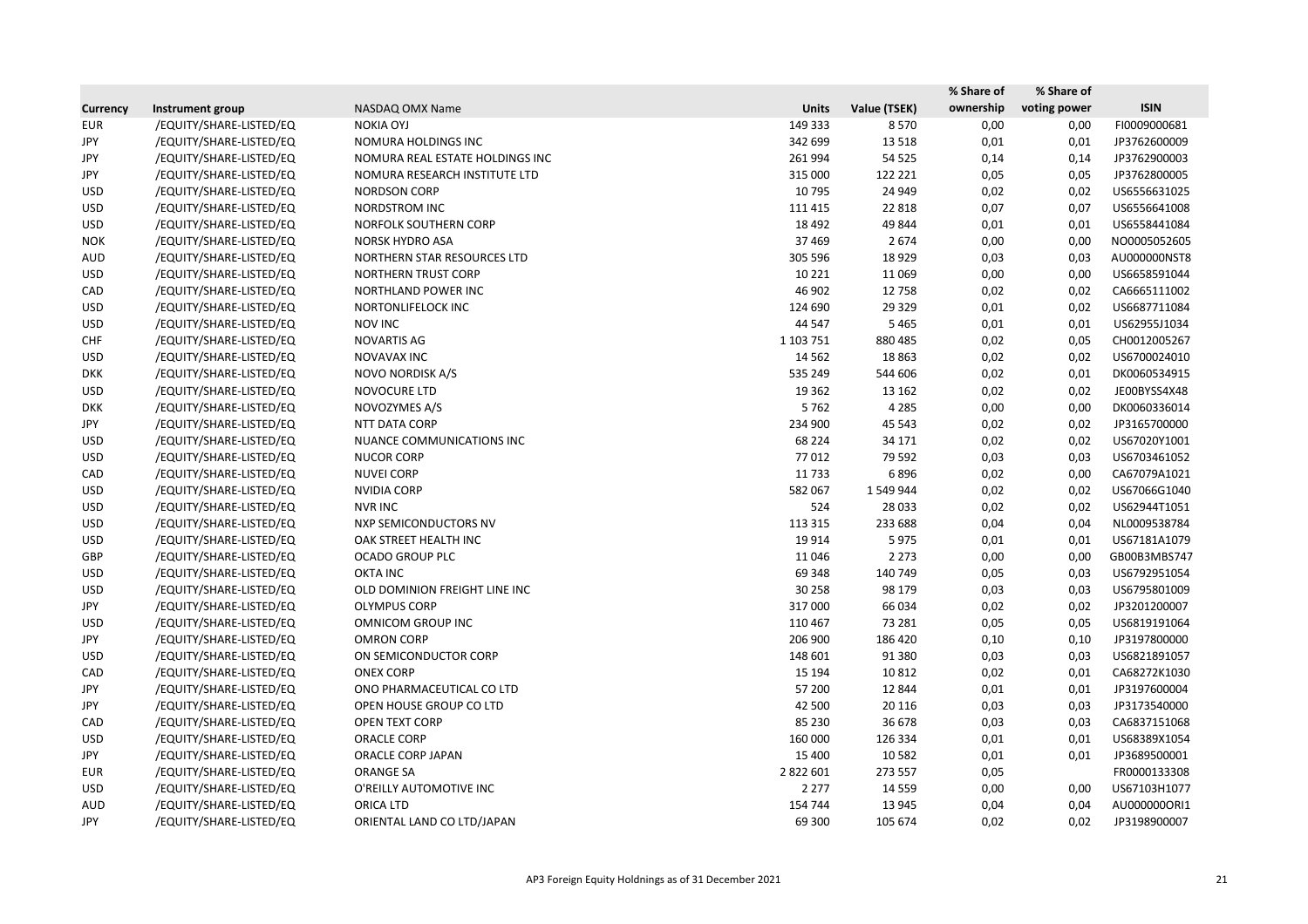|                 |                         |                                         |              |              | % Share of | % Share of   |              |
|-----------------|-------------------------|-----------------------------------------|--------------|--------------|------------|--------------|--------------|
| <b>Currency</b> | Instrument group        | NASDAQ OMX Name                         | <b>Units</b> | Value (TSEK) | ownership  | voting power | <b>ISIN</b>  |
| <b>EUR</b>      | /EQUITY/SHARE-LISTED/EQ | <b>ORION OYJ</b>                        | 2936         | 1 1 0 4      | 0,00       | 0,00         | FI0009014377 |
| <b>NOK</b>      | /EQUITY/SHARE-LISTED/EQ | <b>ORKLA ASA</b>                        | 17082        | 1550         | 0,00       | 0,00         | NO0003733800 |
| <b>EUR</b>      | /EQUITY/SHARE-LISTED/EQ | <b>ORPEA SA</b>                         | 1436         | 1 3 0 3      | 0,00       |              | FR0000184798 |
| <b>USD</b>      | /EQUITY/SHARE-LISTED/EQ | OTIS WORLDWIDE CORP                     | 357 597      | 281 900      | 0,08       | 0,08         | US68902V1070 |
| SGD             | /EQUITY/SHARE-LISTED/EQ | OVERSEA-CHINESE BANKING CORP LTD        | 935 576      | 71 627       | 0,02       | 0,02         | SG1S04926220 |
| <b>USD</b>      | /EQUITY/SHARE-LISTED/EQ | <b>OVINTIV INC</b>                      | 91 165       | 27816        | 0,02       | 0,03         | US69047Q1022 |
| <b>USD</b>      | /EQUITY/SHARE-LISTED/EQ | <b>OWENS CORNING</b>                    | 29 3 5 3     | 24 051       | 0,03       | 0,03         | US6907421019 |
| <b>USD</b>      | /EQUITY/SHARE-LISTED/EQ | PACCAR INC                              | 63 000       | 50 343       | 0,02       | 0,02         | US6937181088 |
| <b>USD</b>      | /EQUITY/SHARE-LISTED/EQ | PACKAGING CORP OF AMERICA               | 19677        | 24 255       | 0,02       | 0,02         | US6951561090 |
| <b>USD</b>      | /EQUITY/SHARE-LISTED/EQ | PALANTIR TECHNOLOGIES INC               | 66 987       | 11 044       | 0,00       | 0,00         | US69608A1088 |
| <b>USD</b>      | /EQUITY/SHARE-LISTED/EQ | PALO ALTO NETWORKS INC                  | 9 1 8 3      | 46 290       | 0,01       | 0,01         | US6974351057 |
| CAD             | /EQUITY/SHARE-LISTED/EQ | PAN AMERICAN SILVER CORP                | 74 738       | 16 907       | 0,04       | 0,04         | CA6979001089 |
| JPY             | /EQUITY/SHARE-LISTED/EQ | PAN PACIFIC INTERNATIONAL HOLDINGS CORP | 313 600      | 39 1 29      | 0,05       | 0,05         | JP3639650005 |
| JPY             | /EQUITY/SHARE-LISTED/EQ | PANASONIC CORP                          | 1058493      | 105 275      | 0,04       | 0,04         | JP3866800000 |
| <b>DKK</b>      | /EQUITY/SHARE-LISTED/EQ | PANDORA A/S                             | 2 1 2 0      | 2 3 9 3      | 0,00       | 0,00         | DK0060252690 |
| JPY             | /EQUITY/SHARE-LISTED/EQ | PARK24 CO LTD                           | 7700         | 954          | 0,00       | 0,00         | JP3780100008 |
| <b>USD</b>      | /EQUITY/SHARE-LISTED/EQ | PARKER-HANNIFIN CORP                    | 22 685       | 65 3 38      | 0,02       | 0,02         | US7010941042 |
| <b>CHF</b>      | /EQUITY/SHARE-LISTED/EQ | PARTNERS GROUP HOLDING AG               | 575          | 8642         | 0,00       | 0,00         | CH0024608827 |
| <b>USD</b>      | /EQUITY/SHARE-LISTED/EQ | PAYCHEX INC                             | 12 750       | 15 7 5 7     | 0,00       | 0,00         | US7043261079 |
| <b>USD</b>      | /EQUITY/SHARE-LISTED/EQ | PAYCOM SOFTWARE INC                     | 10 5 12      | 39 5 15      | 0,02       | 0,02         | US70432V1026 |
| <b>USD</b>      | /EQUITY/SHARE-LISTED/EQ | PAYPAL HOLDINGS INC                     | 285 923      | 488 178      | 0,02       | 0,02         | US70450Y1038 |
| GBP             | /EQUITY/SHARE-LISTED/EQ | PEARSON PLC                             | 20 909       | 1572         | 0,00       | 0,00         | GB0006776081 |
| <b>USD</b>      | /EQUITY/SHARE-LISTED/EQ | PELOTON INTERACTIVE INC                 | 34 712       | 11 2 3 9     | 0,01       | 0,00         | US70614W1009 |
| <b>USD</b>      | /EQUITY/SHARE-LISTED/EQ | PENN NATIONAL GAMING INC                | 20 038       | 9 4 0 7      | 0,01       | 0,01         | US7075691094 |
| <b>USD</b>      | /EQUITY/SHARE-LISTED/EQ | PENSKE AUTOMOTIVE GROUP INC             | 6708         | 6512         | 0,01       | 0,01         | US70959W1036 |
| <b>USD</b>      | /EQUITY/SHARE-LISTED/EQ | PENTAIR PLC                             | 60 70 7      | 40 140       | 0,04       | 0,04         | IE00BLS09M33 |
| <b>USD</b>      | /EQUITY/SHARE-LISTED/EQ | PEPSICO INC                             | 292 844      | 460 569      | 0,02       | 0,02         | US7134481081 |
| <b>USD</b>      | /EQUITY/SHARE-LISTED/EQ | PERKINELMER INC                         | 22 091       | 40 214       | 0,02       | 0,02         | US7140461093 |
| <b>EUR</b>      | /EQUITY/SHARE-LISTED/EQ | PERNOD RICARD SA                        | 4763         | 10 372       | 0,00       |              | FR0000120693 |
| GBP             | /EQUITY/SHARE-LISTED/EQ | PERSIMMON PLC                           | 6 7 7 8      | 2 3 7 4      | 0,00       | 0,00         | GB0006825383 |
| JPY             | /EQUITY/SHARE-LISTED/EQ | PERSOL HOLDINGS CO LTD                  | 108 800      | 28 5 7 1     | 0,05       | 0,05         | JP3547670004 |
| <b>USD</b>      | /EQUITY/SHARE-LISTED/EQ | PFIZER INC                              | 950 609      | 508 224      | 0,02       | 0,02         | US7170811035 |
| <b>USD</b>      | /EQUITY/SHARE-LISTED/EQ | <b>PG&amp;E CORP</b>                    | 368 233      | 40 474       | 0,02       | 0,02         | US69331C1080 |
| GBP             | /EQUITY/SHARE-LISTED/EQ | PHOENIX GROUP HOLDINGS PLC              | 16 4 84      | 1 3 2 0      | 0,00       | 0,00         | GB00BGXQNP29 |
| <b>USD</b>      | /EQUITY/SHARE-LISTED/EQ | PINTEREST INC                           | 36 667       | 12 067       | 0,01       | 0,00         | US72352L1061 |
| <b>USD</b>      | /EQUITY/SHARE-LISTED/EQ | PLUG POWER INC                          | 273 047      | 69 788       | 0,05       | 0,05         | US72919P2020 |
| <b>USD</b>      | /EQUITY/SHARE-LISTED/EQ | PNC FINANCIAL SERVICES GROUP INC/THE    | 47 708       | 86 613       | 0,01       | 0,01         | US6934751057 |
| <b>USD</b>      | /EQUITY/SHARE-LISTED/EQ | POOL CORP                               | 13 198       | 67 633       | 0,03       | 0,03         | US73278L1052 |
| <b>EUR</b>      | /EQUITY/SHARE-LISTED/EQ | PORSCHE AUTOMOBIL HOLDING SE            | 3 2 3 6      | 2 7 8 0      | 0,00       |              | DE000PAH0038 |
| <b>EUR</b>      | /EQUITY/SHARE-LISTED/EQ | POSTE ITALIANE SPA                      | 13 176       | 1566         | 0,00       | 0,00         | IT0003796171 |
| <b>HKD</b>      | /EQUITY/SHARE-LISTED/EQ | POWER ASSETS HOLDINGS LTD               | 383 500      | 21 644       | 0,02       | 0,02         | HK0006000050 |
| CAD             | /EQUITY/SHARE-LISTED/EQ | POWER CORP OF CANADA                    | 92 796       | 27 802       | 0,01       | 0,01         | CA7392391016 |
| <b>USD</b>      | /EQUITY/SHARE-LISTED/EQ | PPG INDUSTRIES INC                      | 37 000       | 57 766       | 0,02       | 0,02         | US6935061076 |
|                 |                         |                                         |              |              |            |              |              |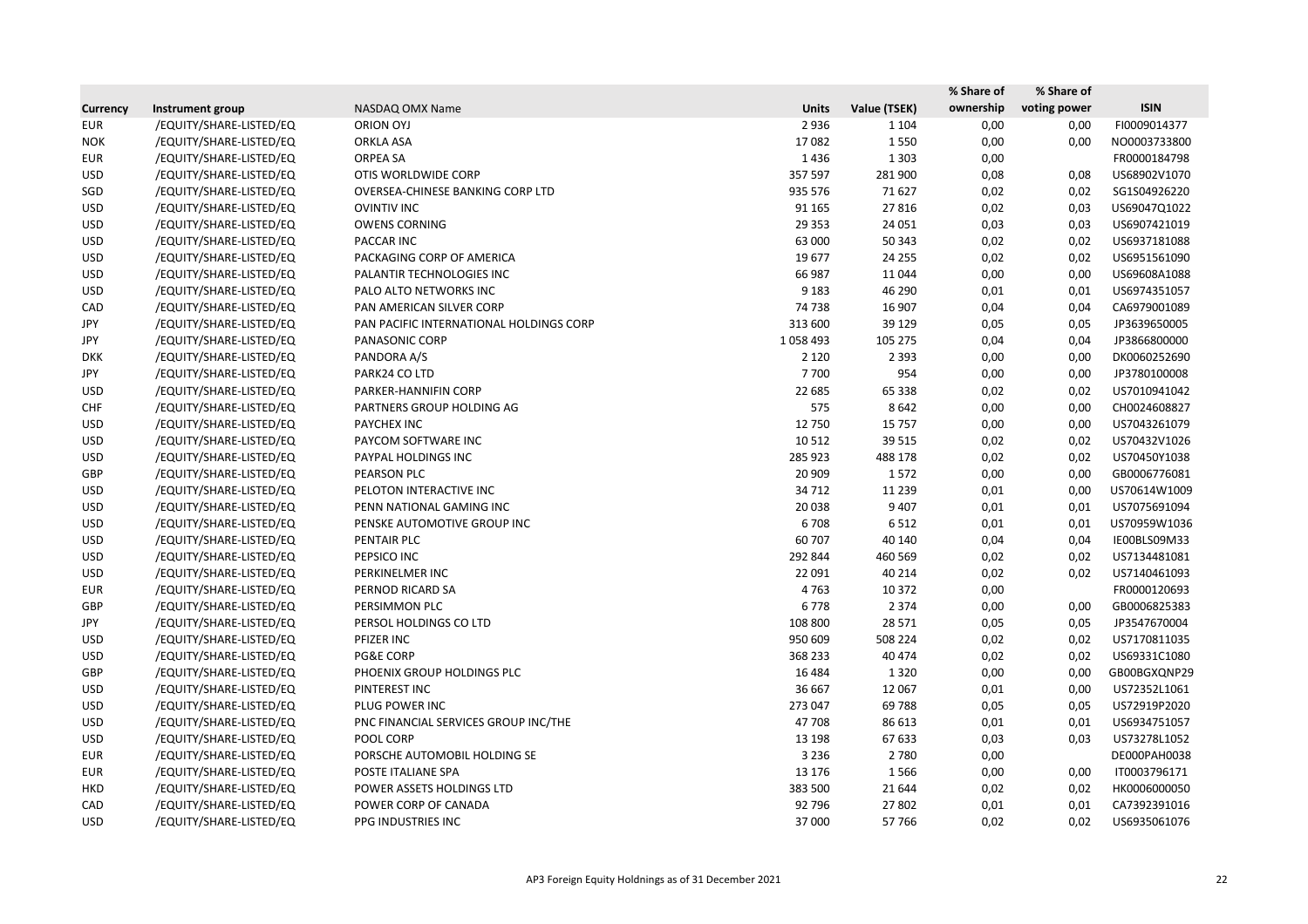|                 |                         |                                  |               |              | % Share of | % Share of   |              |
|-----------------|-------------------------|----------------------------------|---------------|--------------|------------|--------------|--------------|
| <b>Currency</b> | Instrument group        | NASDAQ OMX Name                  | <b>Units</b>  | Value (TSEK) | ownership  | voting power | <b>ISIN</b>  |
| CAD             | /EQUITY/SHARE-LISTED/EQ | PRAIRIESKY ROYALTY LTD           | 38 341        | 3746         | 0,02       | 0,02         | CA7397211086 |
| <b>USD</b>      | /EQUITY/SHARE-LISTED/EQ | PRINCIPAL FINANCIAL GROUP INC    | 109 052       | 71 414       | 0,04       | 0,04         | US74251V1026 |
| <b>USD</b>      | /EQUITY/SHARE-LISTED/EQ | PROCTER & GAMBLE CO              | 443 130       | 656 288      | 0,02       | 0,02         | US7427181091 |
| <b>USD</b>      | /EQUITY/SHARE-LISTED/EQ | PROLOGIS INC                     | 385 659       | 587 862      | 0,05       | 0,05         | US74340W1036 |
| <b>EUR</b>      | /EQUITY/SHARE-LISTED/EQ | PROSUS NV                        | 467884        | 354 220      | 0,02       | 0,02         | NL0013654783 |
| <b>USD</b>      | /EQUITY/SHARE-LISTED/EQ | PRUDENTIAL FINANCIAL INC         | 59 664        | 58 470       | 0,02       | 0,02         | US7443201022 |
| GBP             | /EQUITY/SHARE-LISTED/EQ | PRUDENTIAL PLC                   | 2 2 3 8 9 7 9 | 349 931      | 0,08       | 0,08         | GB0007099541 |
| <b>EUR</b>      | /EQUITY/SHARE-LISTED/EQ | PRYSMIAN SPA                     | 6 2 7 1       | 2 1 3 8      | 0,00       | 0,00         | IT0004176001 |
| <b>USD</b>      | /EQUITY/SHARE-LISTED/EQ | PTC INC                          | 22 797        | 25 005       | 0,02       | 0,02         | US69370C1009 |
| <b>USD</b>      | /EQUITY/SHARE-LISTED/EQ | PUBLIC STORAGE                   | 12 602        | 42 736       | 0,01       | 0,01         | US74460D1090 |
| <b>EUR</b>      | /EQUITY/SHARE-LISTED/EQ | PUBLICIS GROUPE SA               | 597 288       | 364 062      | 0,24       |              | FR0000130577 |
| <b>USD</b>      | /EQUITY/SHARE-LISTED/EQ | PULTEGROUP INC                   | 84 576        | 43 770       | 0,03       | 0,03         | US7458671010 |
| <b>EUR</b>      | /EQUITY/SHARE-LISTED/EQ | <b>PUMA SE</b>                   | 2 2 4 7       | 2 4 8 7      | 0,00       | 0,00         | DE0006969603 |
| AUD             | /EQUITY/SHARE-LISTED/EQ | <b>QANTAS AIRWAYS LTD</b>        | 413 002       | 13 6 20      | 0,02       | 0,02         | AU000000QAN2 |
| <b>AUD</b>      | /EQUITY/SHARE-LISTED/EQ | <b>QBE INSURANCE GROUP LTD</b>   | 452 174       | 33 783       | 0,03       | 0,03         | AU000000QBE9 |
| <b>EUR</b>      | /EQUITY/SHARE-LISTED/EQ | <b>QIAGEN NV</b>                 | 6359          | 3 2 0 7      | 0,00       | 0,00         | NL0012169213 |
| <b>USD</b>      | /EQUITY/SHARE-LISTED/EQ | <b>QORVO INC</b>                 | 22 7 73       | 32 245       | 0,02       | 0,02         | US74736K1016 |
| <b>USD</b>      | /EQUITY/SHARE-LISTED/EQ | <b>QUALCOMM INC</b>              | 223 920       | 370 739      | 0,02       | 0,02         | US7475251036 |
| CAD             | /EQUITY/SHARE-LISTED/EQ | <b>QUEBECOR INC</b>              | 33 132        | 6780         | 0,02       | 0,00         | CA7481932084 |
| <b>USD</b>      | /EQUITY/SHARE-LISTED/EQ | <b>QUEST DIAGNOSTICS INC</b>     | 25 144        | 39 3 86      | 0,02       | 0,02         | US74834L1008 |
| <b>USD</b>      | /EQUITY/SHARE-LISTED/EQ | <b>RADIAN GROUP INC</b>          | 68 697        | 13 142       | 0,04       | 0,04         | US7502361014 |
| <b>EUR</b>      | /EQUITY/SHARE-LISTED/EQ | RAIFFEISEN BANK INTERNATIONAL AG | 3722          | 992          | 0,00       | 0,00         | AT0000606306 |
| JPY             | /EQUITY/SHARE-LISTED/EQ | <b>RAKUTEN GROUP INC</b>         | 170 010       | 15 4 25      | 0,01       | 0,01         | JP3967200001 |
| <b>USD</b>      | /EQUITY/SHARE-LISTED/EQ | RALPH LAUREN CORP                | 20 341        | 21 8 9 0     | 0,04       | 0,01         | US7512121010 |
| <b>AUD</b>      | /EQUITY/SHARE-LISTED/EQ | RAMSAY HEALTH CARE LTD           | 50 112        | 23 5 85      | 0,02       | 0,02         | AU000000RHC8 |
| <b>EUR</b>      | /EQUITY/SHARE-LISTED/EQ | RANDSTAD NV                      | 2 9 4 2       | 1819         | 0,00       | 0,00         | NL0000379121 |
| <b>EUR</b>      | /EQUITY/SHARE-LISTED/EQ | RATIONAL AG                      | 129           | 1 1 9 6      | 0,00       | 0,00         | DE0007010803 |
| <b>USD</b>      | /EQUITY/SHARE-LISTED/EQ | RAYMOND JAMES FINANCIAL INC      | 40 004        | 36 3 64      | 0,02       | 0,02         | US7547301090 |
| <b>AUD</b>      | /EQUITY/SHARE-LISTED/EQ | <b>REA GROUP LTD</b>             | 14 7 61       | 16 289       | 0,01       | 0,01         | AU000000REA9 |
| <b>USD</b>      | /EQUITY/SHARE-LISTED/EQ | <b>REALTY INCOME CORP</b>        | 139 877       | 90 663       | 0,02       | 0,02         | US7561091049 |
| GBP             | /EQUITY/SHARE-LISTED/EQ | RECKITT BENCKISER GROUP PLC      | 551855        | 429 184      | 0,08       | 0,08         | GB00B24CGK77 |
| <b>EUR</b>      | /EQUITY/SHARE-LISTED/EQ | <b>RECORDATI SPA</b>             | 2914          | 1695         | 0,00       | 0,00         | IT0003828271 |
| JPY             | /EQUITY/SHARE-LISTED/EQ | RECRUIT HOLDINGS CO LTD          | 426 200       | 233 624      | 0,03       | 0,03         | JP3970300004 |
| EUR             | /EQUITY/SHARE-LISTED/EQ | RED ELECTRICA CORP SA            | 12 172        | 2 3 8 4      | 0,00       | 0,00         | ES0173093024 |
| AUD             | /EQUITY/SHARE-LISTED/EQ | <b>REECE LTD</b>                 | 81 197        | 14 447       | 0,01       | 0,01         | AU000000REH4 |
| <b>USD</b>      | /EQUITY/SHARE-LISTED/EQ | <b>REGENCY CENTERS CORP</b>      | 54 967        | 37 499       | 0,03       | 0,03         | US7588491032 |
| <b>USD</b>      | /EQUITY/SHARE-LISTED/EQ | REGENERON PHARMACEUTICALS INC    | 17 192        | 98 298       | 0,02       | 0,01         | US75886F1075 |
| <b>USD</b>      | /EQUITY/SHARE-LISTED/EQ | <b>REGIONS FINANCIAL CORP</b>    | 336 633       | 66 443       | 0,04       | 0,04         | US7591EP1005 |
| <b>USD</b>      | /EQUITY/SHARE-LISTED/EQ | RELIANCE STEEL & ALUMINUM CO     | 5 6 7 1       | 8 3 2 9      | 0,01       | 0,01         | US7595091023 |
| GBP             | /EQUITY/SHARE-LISTED/EQ | <b>RELX PLC</b>                  | 47890         | 14 10 6      | 0,00       | 0,00         | GB00B2B0DG97 |
| <b>EUR</b>      | /EQUITY/SHARE-LISTED/EQ | REMY COINTREAU SA                | 515           | 1 1 3 5      | 0,00       |              | FR0000130395 |
| <b>EUR</b>      | /EQUITY/SHARE-LISTED/EQ | <b>RENAULT SA</b>                | 4 0 6 2       | 1 2 7 7      | 0,00       |              | FR0000131906 |
| JPY             | /EQUITY/SHARE-LISTED/EQ | RENESAS ELECTRONICS CORP         | 233 800       | 26 158       | 0,01       | 0,01         | JP3164720009 |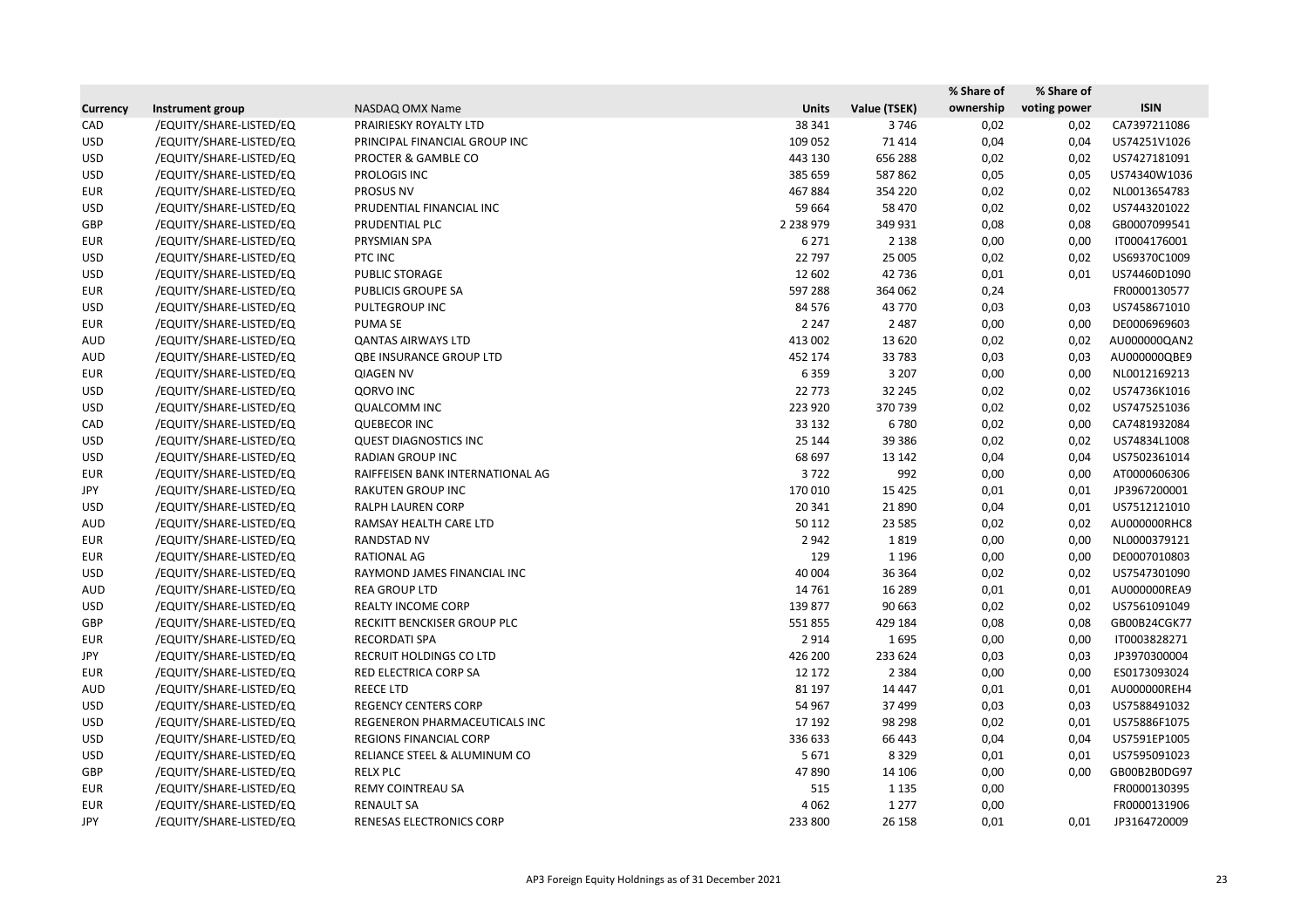|                 |                         |                                     |               |               | % Share of | % Share of   |              |
|-----------------|-------------------------|-------------------------------------|---------------|---------------|------------|--------------|--------------|
| <b>Currency</b> | Instrument group        | NASDAQ OMX Name                     | <b>Units</b>  | Value (TSEK)  | ownership  | voting power | <b>ISIN</b>  |
| GBP             | /EQUITY/SHARE-LISTED/EQ | RENTOKIL INITIAL PLC                | 45 845        | 3 2 8 3       | 0,00       | 0,00         | GB00B082RF11 |
| <b>USD</b>      | /EQUITY/SHARE-LISTED/EQ | REPUBLIC SERVICES INC               | 21 0 24       | 26 544        | 0,01       | 0,01         | US7607591002 |
| <b>USD</b>      | /EQUITY/SHARE-LISTED/EQ | <b>RESMED INC</b>                   | 4725          | 11 143        | 0,00       | 0,00         | US7611521078 |
| JPY             | /EQUITY/SHARE-LISTED/EQ | <b>RESORTTRUST INC</b>              | 181 000       | 26 739        | 0,17       | 0,17         | JP3974450003 |
| CAD             | /EQUITY/SHARE-LISTED/EQ | RESTAURANT BRANDS INTERNATIONAL INC | 22 3 68       | 12 297        | 0,00       | 0,00         | CA76131D1033 |
| <b>USD</b>      | /EQUITY/SHARE-LISTED/EQ | RINGCENTRAL INC                     | 16 9 54       | 28 7 58       | 0,02       | 0,01         | US76680R2067 |
| AUD             | /EQUITY/SHARE-LISTED/EQ | RIO TINTO LTD                       | 109 706       | 72 294        | 0,03       | 0,01         | AU000000RIO1 |
| GBP             | /EQUITY/SHARE-LISTED/EQ | RIO TINTO PLC                       | 412 370       | 247 381       | 0,03       | 0,03         | GB0007188757 |
| CAD             | /EQUITY/SHARE-LISTED/EQ | RIOCAN REAL ESTATE INVESTMENT TRUST | 123 681       | 20 3 36       | 0,04       | 0,04         | CA7669101031 |
| CAD             | /EQUITY/SHARE-LISTED/EQ | RITCHIE BROS AUCTIONEERS INC        | 23 24 2       | 12 8 96       | 0,02       | 0,02         | CA7677441056 |
| <b>USD</b>      | /EQUITY/SHARE-LISTED/EQ | RIVIAN AUTOMOTIVE INC               | 57 233        | 53 730        | 0,01       | 0,01         | US76954A1034 |
| <b>USD</b>      | /EQUITY/SHARE-LISTED/EQ | ROBERT HALF INTERNATIONAL INC       | 26 250        | 26 504        | 0,02       | 0,02         | US7703231032 |
| <b>CHF</b>      | /EQUITY/SHARE-LISTED/EQ | ROCHE HOLDING AG                    | 298 501       | 1 1 2 4 4 5 7 | 0,03       |              | CH0012032048 |
| <b>CHF</b>      | /EQUITY/SHARE-LISTED/EQ | ROCHE HOLDING AG                    | 897           | 3644          | 0,00       | 0,00         | CH0012032113 |
| <b>USD</b>      | /EQUITY/SHARE-LISTED/EQ | ROCKWELL AUTOMATION INC             | 18 800        | 59 379        | 0,02       | 0,02         | US7739031091 |
| <b>DKK</b>      | /EQUITY/SHARE-LISTED/EQ | ROCKWOOL INTERNATIONAL A/S          | 216           | 855           | 0,00       | 0,00         | DK0010219153 |
| CAD             | /EQUITY/SHARE-LISTED/EQ | ROGERS COMMUNICATIONS INC           | 38 055        | 16 4 29       | 0,00       |              | CA7751092007 |
| JPY             | /EQUITY/SHARE-LISTED/EQ | ROHM CO LTD                         | 86 600        | 71 287        | 0,08       | 0,08         | JP3982800009 |
| <b>USD</b>      | /EQUITY/SHARE-LISTED/EQ | <b>ROKU INC</b>                     | 5708          | 11 7 93       | 0,00       | 0,00         | US77543R1023 |
| <b>USD</b>      | /EQUITY/SHARE-LISTED/EQ | <b>ROLLINS INC</b>                  | 45 6 69       | 14 145        | 0,01       | 0,01         | US7757111049 |
| <b>USD</b>      | /EQUITY/SHARE-LISTED/EQ | ROPER TECHNOLOGIES INC              | 33 4 37       | 148 903       | 0,03       | 0,03         | US7766961061 |
| <b>USD</b>      | /EQUITY/SHARE-LISTED/EQ | ROSS STORES INC                     | 38 317        | 39 646        | 0,01       | 0,01         | US7782961038 |
| CAD             | /EQUITY/SHARE-LISTED/EQ | ROYAL BANK OF CANADA                | 608 609       | 585 640       | 0,02       | 0,04         | CA7800871021 |
| GBP             | /EQUITY/SHARE-LISTED/EQ | ROYAL BANK OF SCOTLAND GROUP PLC    | 145 505       | 4 0 2 7       | 0,00       | 0,00         | GB00B7T77214 |
| <b>USD</b>      | /EQUITY/SHARE-LISTED/EQ | ROYAL CARIBBEAN CRUISES LTD         | 66 092        | 46 016        | 0,03       | 0,03         | LR0008862868 |
| EUR             | /EQUITY/SHARE-LISTED/EQ | ROYAL DUTCH SHELL PLC               | 584 923       | 116 329       | 0,00       | 0,01         | GB00B03MLX29 |
| GBP             | /EQUITY/SHARE-LISTED/EQ | ROYAL DUTCH SHELL PLC               | 2 3 3 2 8 6 3 | 463 812       | 0,02       | 0,03         | GB00B03MLX29 |
| GBP             | /EQUITY/SHARE-LISTED/EQ | ROYAL DUTCH SHELL PLC               | 144 180       | 28 6 85       | 0,00       | 0,00         | GB00B03MM408 |
| <b>USD</b>      | /EQUITY/SHARE-LISTED/EQ | ROYALTY PHARMA PLC                  | 79 060        | 28 5 25       | 0,02       | 0,01         | GB00BMVP7Y09 |
| <b>EUR</b>      | /EQUITY/SHARE-LISTED/EQ | RWE AG                              | 18 14 3       | 6 6 7 3       | 0,00       | 0,00         | DE0007037129 |
| <b>EUR</b>      | /EQUITY/SHARE-LISTED/EQ | RYANAIR HOLDINGS PLC                | 780 000       | 122 471       | 0,03       | 0,07         | IE00BYTBXV33 |
| <b>USD</b>      | /EQUITY/SHARE-LISTED/EQ | RYDER SYSTEM INC                    | 141 261       | 105 424       | 0,26       | 0,26         | US7835491082 |
| <b>NZD</b>      | /EQUITY/SHARE-LISTED/EQ | RYMAN HEALTHCARE LTD                | 118 711       | 9014          | 0,02       | 0,02         | NZRYME0001S4 |
| <b>USD</b>      | /EQUITY/SHARE-LISTED/EQ | S&P GLOBAL INC                      | 139 638       | 596 643       | 0,06       | 0,06         | US78409V1044 |
| <b>USD</b>      | /EQUITY/SHARE-LISTED/EQ | SALESFORCE.COM INC                  | 213 071       | 490 245       | 0,02       | 0,02         | US79466L3024 |
| <b>EUR</b>      | /EQUITY/SHARE-LISTED/EQ | SAMPO OYJ                           | 12 637        | 5733          | 0,00       | 0,00         | FI0009003305 |
| KRW             | /EQUITY/SHARE-LISTED/EQ | SAMSUNG ELECTRONICS CO LTD          | 91 000        | 54 268        | 0,00       | 0,00         | KR7005930003 |
| <b>HKD</b>      | /EQUITY/SHARE-LISTED/EQ | <b>SANDS CHINA LTD</b>              | 670 800       | 14 147        | 0,01       | 0,01         | KYG7800X1079 |
| <b>EUR</b>      | /EQUITY/SHARE-LISTED/EQ | SANOFI                              | 781 322       | 712 584       | 0,02       |              | FR0000120578 |
| JPY             | /EQUITY/SHARE-LISTED/EQ | SANRIO CO LTD                       | 9 600         | 1886          | 0,01       | 0,01         | JP3343200006 |
| JPY             | /EQUITY/SHARE-LISTED/EQ | SANTEN PHARMACEUTICAL CO LTD        | 366 300       | 40 5 21       | 0,09       | 0,09         | JP3336000009 |
| EUR             | /EQUITY/SHARE-LISTED/EQ | SAP SE                              | 492 133       | 632 871       | 0,02       | 0,04         | DE0007164600 |
| CAD             | /EQUITY/SHARE-LISTED/EQ | SAPUTO INC                          | 110 562       | 22 5 8 5      | 0,03       | 0,03         | CA8029121057 |
|                 |                         |                                     |               |               |            |              |              |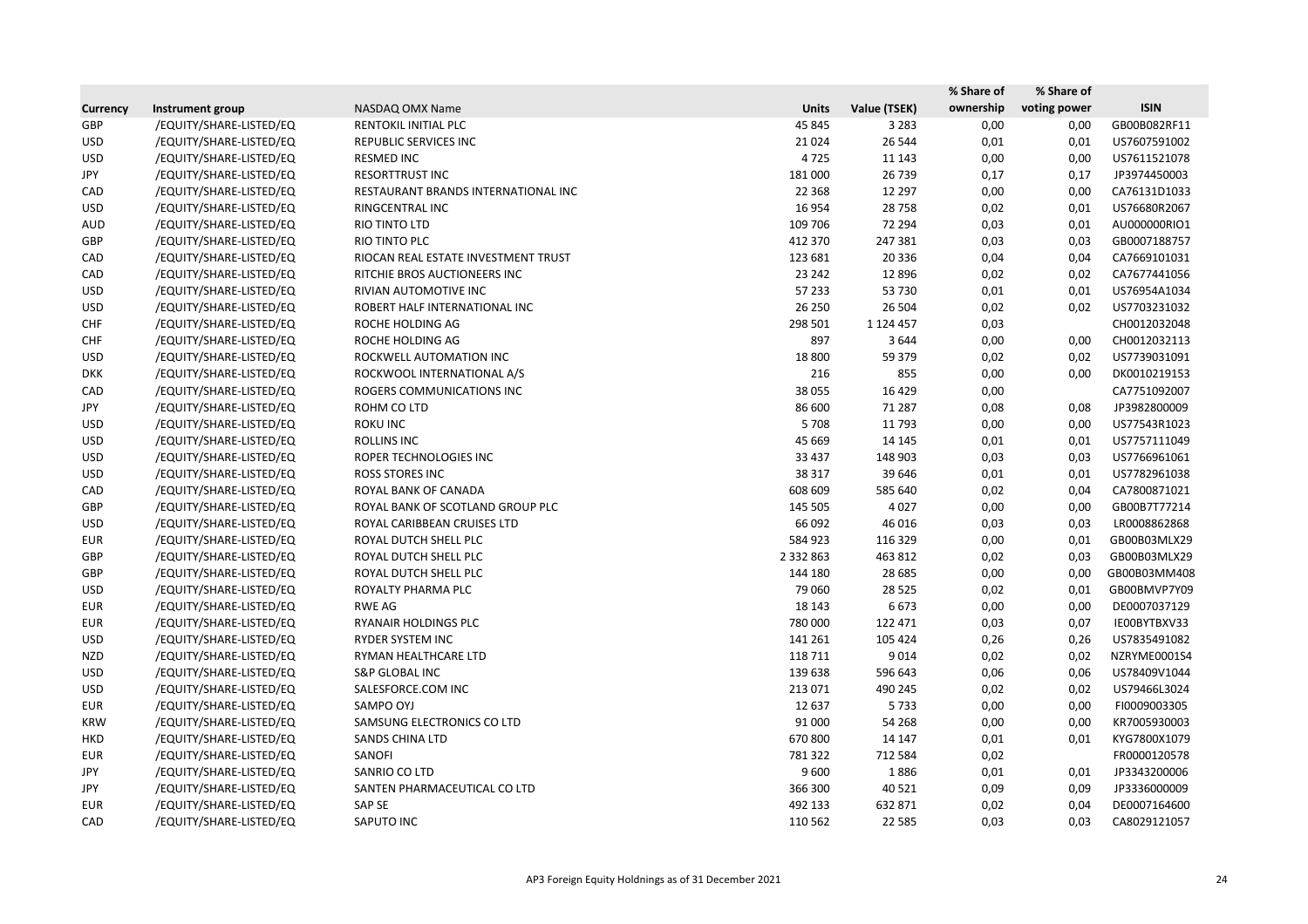|                 |                         |                                      |              |              | % Share of | % Share of   |              |
|-----------------|-------------------------|--------------------------------------|--------------|--------------|------------|--------------|--------------|
| <b>Currency</b> | Instrument group        | NASDAQ OMX Name                      | <b>Units</b> | Value (TSEK) | ownership  | voting power | <b>ISIN</b>  |
| <b>EUR</b>      | /EQUITY/SHARE-LISTED/EQ | <b>SARTORIUS AG</b>                  | 732          | 4 4 8 6      | 0,00       |              | DE0007165631 |
| <b>EUR</b>      | /EQUITY/SHARE-LISTED/EQ | SARTORIUS STEDIM BIOTECH             | 769          | 3819         | 0,00       |              | FR0013154002 |
| <b>USD</b>      | /EQUITY/SHARE-LISTED/EQ | SBA COMMUNICATIONS CORP              | 4 3 2 3      | 15 2 26      | 0,00       | 0,00         | US78410G1040 |
| <b>NOK</b>      | /EQUITY/SHARE-LISTED/EQ | <b>SBANKEN ASA</b>                   | 149 427      | 14 3 7 5     | 0,14       | 0,14         | NO0010739402 |
| JPY             | /EQUITY/SHARE-LISTED/EQ | SBI HOLDINGS INC/JAPAN               | 19 9 60      | 4920         | 0,01       | 0,01         | JP3436120004 |
| AUD             | /EQUITY/SHARE-LISTED/EQ | <b>SCENTRE GROUP</b>                 | 1653094      | 34 386       | 0,03       | 0,03         | AU000000SCG8 |
| <b>NOK</b>      | /EQUITY/SHARE-LISTED/EQ | <b>SCHIBSTED ASA</b>                 | 2 0 7 0      | 723          | 0,00       | 0,00         | NO0003028904 |
| <b>NOK</b>      | /EQUITY/SHARE-LISTED/EQ | <b>SCHIBSTED ASA</b>                 | 2688         | 820          | 0,00       | 0,00         | NO0010736879 |
| <b>CHF</b>      | /EQUITY/SHARE-LISTED/EQ | SCHINDLER HOLDING AG                 | 1 0 0 4      | 2 4 4 9      | 0,00       |              | CH0024638196 |
| <b>CHF</b>      | /EQUITY/SHARE-LISTED/EQ | SCHINDLER HOLDING AG                 | 496          | 1 2 0 5      | 0,00       | 0,00         | CH0024638212 |
| <b>EUR</b>      | /EQUITY/SHARE-LISTED/EQ | SCHNEIDER ELECTRIC SE                | 469 479      | 833 633      | 0,04       |              | FR0000121972 |
| <b>USD</b>      | /EQUITY/SHARE-LISTED/EQ | SCHNEIDER NATIONAL INC               | 57 163       | 13 9 27      | 0,06       | 0,01         | US80689H1023 |
| GBP             | /EQUITY/SHARE-LISTED/EQ | <b>SCHRODERS PLC</b>                 | 3 1 1 8      | 1 3 6 1      | 0,00       | 0,00         | GB0002405495 |
| <b>EUR</b>      | /EQUITY/SHARE-LISTED/EQ | <b>SCOR SE</b>                       | 4 0 1 1      | 1 1 3 3      | 0,00       | 0,00         | FR0010411983 |
| <b>EUR</b>      | /EQUITY/SHARE-LISTED/EQ | SCOUT24 HOLDING GMBH                 | 2 4 2 8      | 1535         | 0,00       | 0,00         | DE000A12DM80 |
| JPY             | /EQUITY/SHARE-LISTED/EQ | <b>SCSK CORP</b>                     | 204 500      | 36 803       | 0,07       | 0,07         | JP3400400002 |
| <b>USD</b>      | /EQUITY/SHARE-LISTED/EQ | <b>SEA LTD</b>                       | 38 0 68      | 77 104       | 0,01       | 0,01         | US81141R1005 |
| <b>USD</b>      | /EQUITY/SHARE-LISTED/EQ | SEAGATE TECHNOLOGY HOLDINGS PLC      | 77 419       | 79 192       | 0,03       | 0,03         | IE00BKVD2N49 |
| <b>USD</b>      | /EQUITY/SHARE-LISTED/EQ | <b>SEALED AIR CORP</b>               | 31 141       | 19 0 23      | 0,02       | 0,02         | US81211K1007 |
| <b>EUR</b>      | /EQUITY/SHARE-LISTED/EQ | <b>SEB SA</b>                        | 588          | 829          | 0,00       |              | FR0000121709 |
| JPY             | /EQUITY/SHARE-LISTED/EQ | SECOM CO LTD                         | 115 805      | 72 712       | 0,05       | 0,05         | JP3421800008 |
| AUD             | /EQUITY/SHARE-LISTED/EQ | <b>SEEK LTD</b>                      | 92 806       | 20 0 25      | 0,03       | 0,03         | AU000000SEK6 |
| JPY             | /EQUITY/SHARE-LISTED/EQ | SEGA SAMMY HOLDINGS INC              | 309 400      | 43 957       | 0,12       | 0,12         | JP3419050004 |
| GBP             | /EQUITY/SHARE-LISTED/EQ | <b>SEGRO PLC</b>                     | 33 777       | 5 9 5 0      | 0,00       | 0,00         | GB00B5ZN1N88 |
| <b>USD</b>      | /EQUITY/SHARE-LISTED/EQ | SEI INVESTMENTS CO                   | 24 193       | 13 3 48      | 0,02       | 0,02         | US7841171033 |
| JPY             | /EQUITY/SHARE-LISTED/EQ | SEIBU HOLDINGS INC                   | 162 400      | 13739        | 0,05       | 0,05         | JP3417200007 |
| JPY             | /EQUITY/SHARE-LISTED/EQ | SEKISUI CHEMICAL CO LTD              | 273 400      | 41 3 14      | 0,06       | 0,06         | JP3419400001 |
| JPY             | /EQUITY/SHARE-LISTED/EQ | SEKISUI HOUSE LTD                    | 659 900      | 128 099      | 0,10       | 0,10         | JP3420600003 |
| <b>USD</b>      | /EQUITY/SHARE-LISTED/EQ | <b>SEMPRA ENERGY</b>                 | 13 0 74      | 15 6 58      | 0,00       | 0,00         | US8168511090 |
| <b>USD</b>      | /EQUITY/SHARE-LISTED/EQ | SENSATA TECHNOLOGIES HOLDING PLC     | 33 0 51      | 18 460       | 0,02       | 0,02         | GB00BFMBMT84 |
| <b>USD</b>      | /EQUITY/SHARE-LISTED/EQ | SERVICE CORP INTERNATIONAL/US        | 117 152      | 75 297       | 0,07       | 0,07         | US8175651046 |
| <b>USD</b>      | /EQUITY/SHARE-LISTED/EQ | SERVICENOW INC                       | 92 170       | 541 678      | 0,05       | 0,05         | US81762P1021 |
| JPY             | /EQUITY/SHARE-LISTED/EQ | <b>SEVEN &amp; I HOLDINGS CO LTD</b> | 199 575      | 79 334       | 0,02       | 0,02         | JP3422950000 |
| GBP             | /EQUITY/SHARE-LISTED/EQ | SEVERN TRENT PLC                     | 7081         | 2 5 5 9      | 0,00       | 0,00         | GB00B1FH8J72 |
| JPY             | /EQUITY/SHARE-LISTED/EQ | SG HOLDINGS CO LTD                   | 189 700      | 40 165       | 0,03       | 0,03         | JP3162770006 |
| <b>CHF</b>      | /EQUITY/SHARE-LISTED/EQ | SGS SA                               | 149          | 4511         | 0,00       | 0,00         | CH0002497458 |
| CAD             | /EQUITY/SHARE-LISTED/EQ | <b>SHAW COMMUNICATIONS INC</b>       | 112 555      | 30 971       | 0,02       |              | CA82028K2002 |
| JPY             | /EQUITY/SHARE-LISTED/EQ | SHIMADZU CORP                        | 83 900       | 32 0 26      | 0,03       | 0,03         | JP3357200009 |
| JPY             | /EQUITY/SHARE-LISTED/EQ | SHIN-ETSU CHEMICAL CO LTD            | 86 357       | 135 249      | 0,02       | 0,02         | JP3371200001 |
| JPY             | /EQUITY/SHARE-LISTED/EQ | <b>SHIONOGI &amp; CO LTD</b>         | 81 800       | 52 254       | 0,03       | 0,03         | JP3347200002 |
| JPY             | /EQUITY/SHARE-LISTED/EQ | SHISEIDO CO LTD                      | 32 800       | 16 541       | 0,01       | 0,01         | JP3351600006 |
| CAD             | /EQUITY/SHARE-LISTED/EQ | <b>SHOPIFY INC</b>                   | 14 2 5 7     | 177 982      | 0,01       | 0,01         | CA82509L1076 |
| EUR             | /EQUITY/SHARE-LISTED/EQ | <b>SIEMENS AG</b>                    | 642 755      | 1010410      | 0,04       | 0,08         | DE0007236101 |
|                 |                         |                                      |              |              |            |              |              |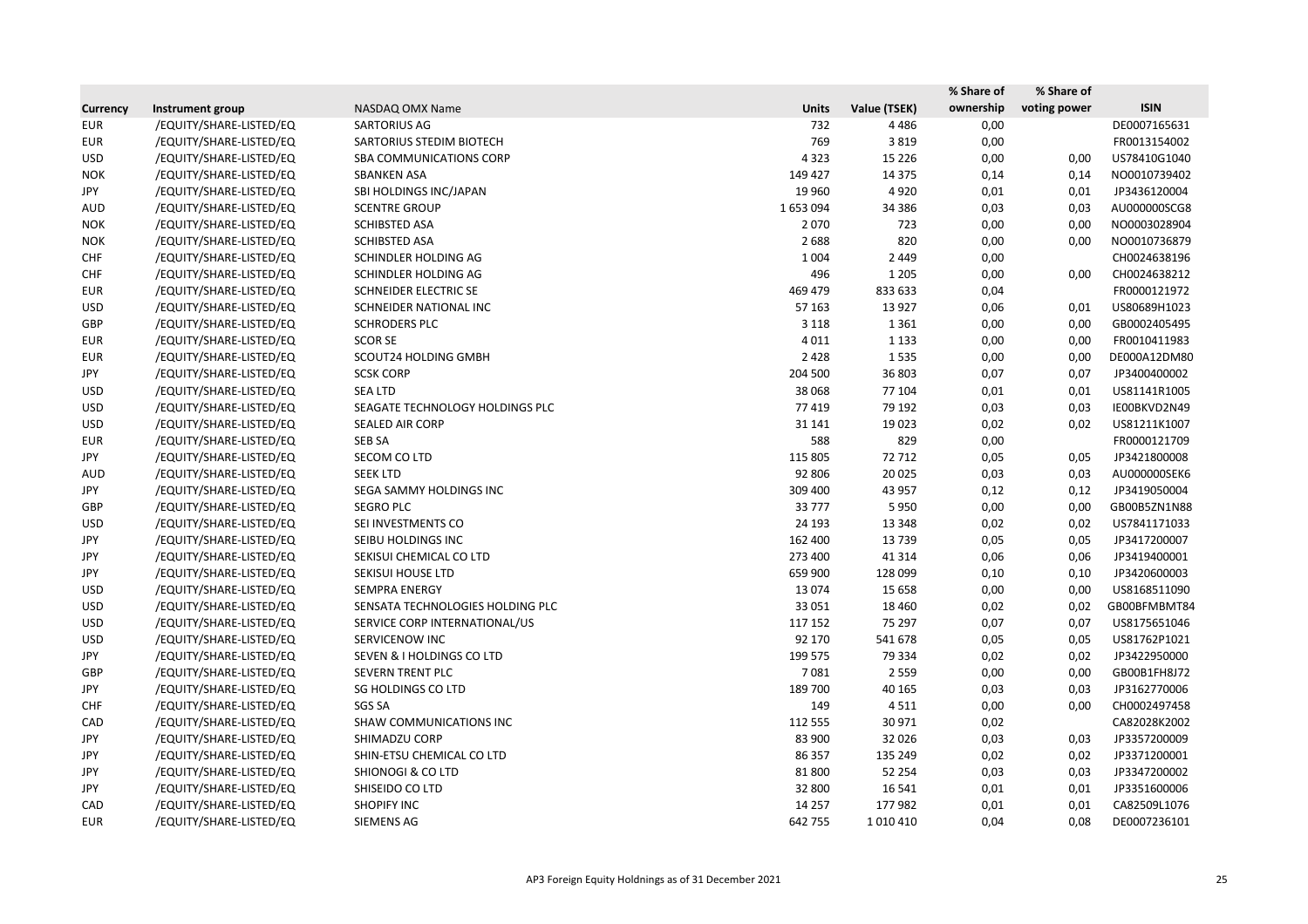|                 |                         |                                        |               |              | % Share of | % Share of   |              |
|-----------------|-------------------------|----------------------------------------|---------------|--------------|------------|--------------|--------------|
| <b>Currency</b> | Instrument group        | NASDAQ OMX Name                        | <b>Units</b>  | Value (TSEK) | ownership  | voting power | <b>ISIN</b>  |
| <b>EUR</b>      | /EQUITY/SHARE-LISTED/EQ | SIEMENS ENERGY AG                      | 9928          | 2 2 9 9      | 0,00       | 0,00         | DE000ENER6Y0 |
| <b>EUR</b>      | /EQUITY/SHARE-LISTED/EQ | SIEMENS GAMESA RENEWABLE ENERGY SA     | 5838          | 1 2 6 6      | 0,00       | 0,00         | ES0143416115 |
| <b>EUR</b>      | /EQUITY/SHARE-LISTED/EQ | SIEMENS HEALTHINEERS AG                | 7886          | 5 3 4 4      | 0,00       | 0,00         | DE000SHL1006 |
| <b>CHF</b>      | /EQUITY/SHARE-LISTED/EQ | SIG COMBIBLOC GROUP AG                 | 661 506       | 167 354      | 0,20       | 0,20         | CH0435377954 |
| <b>USD</b>      | /EQUITY/SHARE-LISTED/EQ | SIGNATURE BANK/NEW YORK NY             | 12 478        | 36 544       | 0,02       | 0,02         | US82669G1040 |
| <b>CHF</b>      | /EQUITY/SHARE-LISTED/EQ | SIKA AG                                | 15 0 93       | 57 0 21      | 0,01       | 0,01         | CH0418792922 |
| <b>USD</b>      | /EQUITY/SHARE-LISTED/EQ | SILICON LABORATORIES INC               | 8869          | 16 575       | 0,02       | 0,02         | US8269191024 |
| <b>USD</b>      | /EQUITY/SHARE-LISTED/EQ | SIMON PROPERTY GROUP INC               | 29 7 18       | 42 988       | 0,01       | 0,01         | US8288061091 |
| SGD             | /EQUITY/SHARE-LISTED/EQ | SINGAPORE AIRLINES LTD                 | 374 299       | 12 5 43      | 0,01       | 0,01         | SG1V61937297 |
| SGD             | /EQUITY/SHARE-LISTED/EQ | SINGAPORE EXCHANGE LTD                 | 224 525       | 14 0 23      | 0,02       | 0,02         | SG1J26887955 |
| SGD             | /EQUITY/SHARE-LISTED/EQ | SINGAPORE TECHNOLOGIES ENGINEERING LTD | 436 100       | 11 0 12      | 0,01       | 0,01         | SG1F60858221 |
| SGD             | /EQUITY/SHARE-LISTED/EQ | SINGAPORE TELECOMMUNICATIONS LTD       | 2 2 8 1 5 0 0 | 35 547       | 0,01       | 0,01         | SG1T75931496 |
| <b>HKD</b>      | /EQUITY/SHARE-LISTED/EQ | SINO LAND CO LTD                       | 928 757       | 10 473       | 0,01       | 0,01         | HK0083000502 |
| <b>USD</b>      | /EQUITY/SHARE-LISTED/EQ | SIRIUS XM HOLDINGS INC                 | 1739331       | 99 998       | 0,04       | 0,04         | US82968B1035 |
| <b>HKD</b>      | /EQUITY/SHARE-LISTED/EQ | SITC INTERNATIONAL HOLDINGS CO LTD     | 362 000       | 11855        | 0,01       | 0,01         | KYG8187G1055 |
| <b>USD</b>      | /EQUITY/SHARE-LISTED/EQ | SITEONE LANDSCAPE SUPPLY INC           | 13 968        | 30 640       | 0,03       | 0,03         | US82982L1035 |
| <b>USD</b>      | /EQUITY/SHARE-LISTED/EQ | <b>SKYWORKS SOLUTIONS INC</b>          | 112 668       | 158 255      | 0,07       | 0,07         | US83088M1027 |
| JPY             | /EQUITY/SHARE-LISTED/EQ | <b>SMC CORP</b>                        | 2 100         | 12 8 11      | 0,00       | 0,00         | JP3162600005 |
| GBP             | /EQUITY/SHARE-LISTED/EQ | <b>SMITH &amp; NEPHEW PLC</b>          | 1524660       | 241 842      | 0,17       | 0,17         | GB0009223206 |
| GBP             | /EQUITY/SHARE-LISTED/EQ | <b>SMITHS GROUP PLC</b>                | 9918          | 1921         | 0,00       | 0,00         | GB00B1WY2338 |
| <b>EUR</b>      | /EQUITY/SHARE-LISTED/EQ | SMURFIT KAPPA GROUP PLC                | 760 630       | 379 357      | 0,15       | 0,29         | IE00B1RR8406 |
| EUR             | /EQUITY/SHARE-LISTED/EQ | <b>SNAM SPA</b>                        | 57 033        | 3 1 1 2      | 0,00       | 0,00         | IT0003153415 |
| <b>USD</b>      | /EQUITY/SHARE-LISTED/EQ | <b>SNAP INC</b>                        | 102 426       | 43 613       | 0,01       |              | US83304A1060 |
| <b>USD</b>      | /EQUITY/SHARE-LISTED/EQ | <b>SNAP-ON INC</b>                     | 11 287        | 22 010       | 0,02       | 0,02         | US8330341012 |
| <b>USD</b>      | /EQUITY/SHARE-LISTED/EQ | SNOWFLAKE INC                          | 22 5 93       | 69 293       | 0,01       | 0,01         | US8334451098 |
| <b>EUR</b>      | /EQUITY/SHARE-LISTED/EQ | SOCIETE GENERALE SA                    | 20 29 1       | 6 3 1 0      | 0,00       | 0,00         | FR0000130809 |
| EUR             | /EQUITY/SHARE-LISTED/EQ | SODEXO SA                              | 1884          | 1495         | 0,00       |              | FR0000121220 |
| <b>USD</b>      | /EQUITY/SHARE-LISTED/EQ | SOFI TECHNOLOGIES INC                  | 106 303       | 15 2 16      | 0,01       | 0,01         | US83406F1021 |
| <b>EUR</b>      | /EQUITY/SHARE-LISTED/EQ | <b>SOFINA SA</b>                       | 390           | 1735         | 0,00       | 0,00         | BE0003717312 |
| JPY             | /EQUITY/SHARE-LISTED/EQ | SOFTBANK CORP                          | 1 302 300     | 148 926      | 0,03       | 0,03         | JP3732000009 |
| JPY             | /EQUITY/SHARE-LISTED/EQ | SOFTBANK GROUP CORP                    | 338 464       | 144 604      | 0,02       | 0,02         | JP3436100006 |
| JPY             | /EQUITY/SHARE-LISTED/EQ | SOHGO SECURITY SERVICES CO LTD         | 181 600       | 65 250       | 0,18       | 0,18         | JP3431900004 |
| <b>USD</b>      | /EQUITY/SHARE-LISTED/EQ | SOLAREDGE TECHNOLOGIES INC             | 11 0 70       | 28 1 20      | 0,02       | 0,02         | US83417M1045 |
| <b>EUR</b>      | /EQUITY/SHARE-LISTED/EQ | SOLVAY SA                              | 2 0 8 0       | 2 1 8 9      | 0,00       | 0,00         | BE0003470755 |
| AUD             | /EQUITY/SHARE-LISTED/EQ | SONIC HEALTHCARE LTD                   | 125 529       | 38 5 30      | 0,03       | 0,03         | AU000000SHL7 |
| <b>CHF</b>      | /EQUITY/SHARE-LISTED/EQ | SONOVA HOLDING AG                      | 1530          | 5 4 4 0      | 0,00       | 0,00         | CH0012549785 |
| JPY             | /EQUITY/SHARE-LISTED/EQ | <b>SONY GROUP CORP</b>                 | 468 400       | 533 068      | 0,04       | 0,04         | JP3435000009 |
| <b>USD</b>      | /EQUITY/SHARE-LISTED/EQ | SOUTHWEST AIRLINES CO                  | 96 000        | 37 235       | 0,02       | 0,02         | US8447411088 |
| <b>NOK</b>      | /EQUITY/SHARE-LISTED/EQ | SPAREBANK 1 OESTLANDET                 | 804 750       | 120 301      | 0,69       | 0,69         | NO0010751910 |
| <b>NZD</b>      | /EQUITY/SHARE-LISTED/EQ | SPARK NEW ZEALAND LTD                  | 505 852       | 14 173       | 0,03       | 0,03         | NZTELE0001S4 |
| GBP             | /EQUITY/SHARE-LISTED/EQ | SPIRAX-SARCO ENGINEERING PLC           | 1830          | 3 6 0 2      | 0,00       | 0,00         | GB00BWFGQN14 |
| <b>USD</b>      | /EQUITY/SHARE-LISTED/EQ | <b>SPLUNK INC</b>                      | 46 4 69       | 48 68 6      | 0,03       | 0,03         | US8486371045 |
| <b>USD</b>      | /EQUITY/SHARE-LISTED/EQ | SPOTIFY TECHNOLOGY SA                  | 14 652        | 31 046       | 0,01       | 0,01         | LU1778762911 |
|                 |                         |                                        |               |              |            |              |              |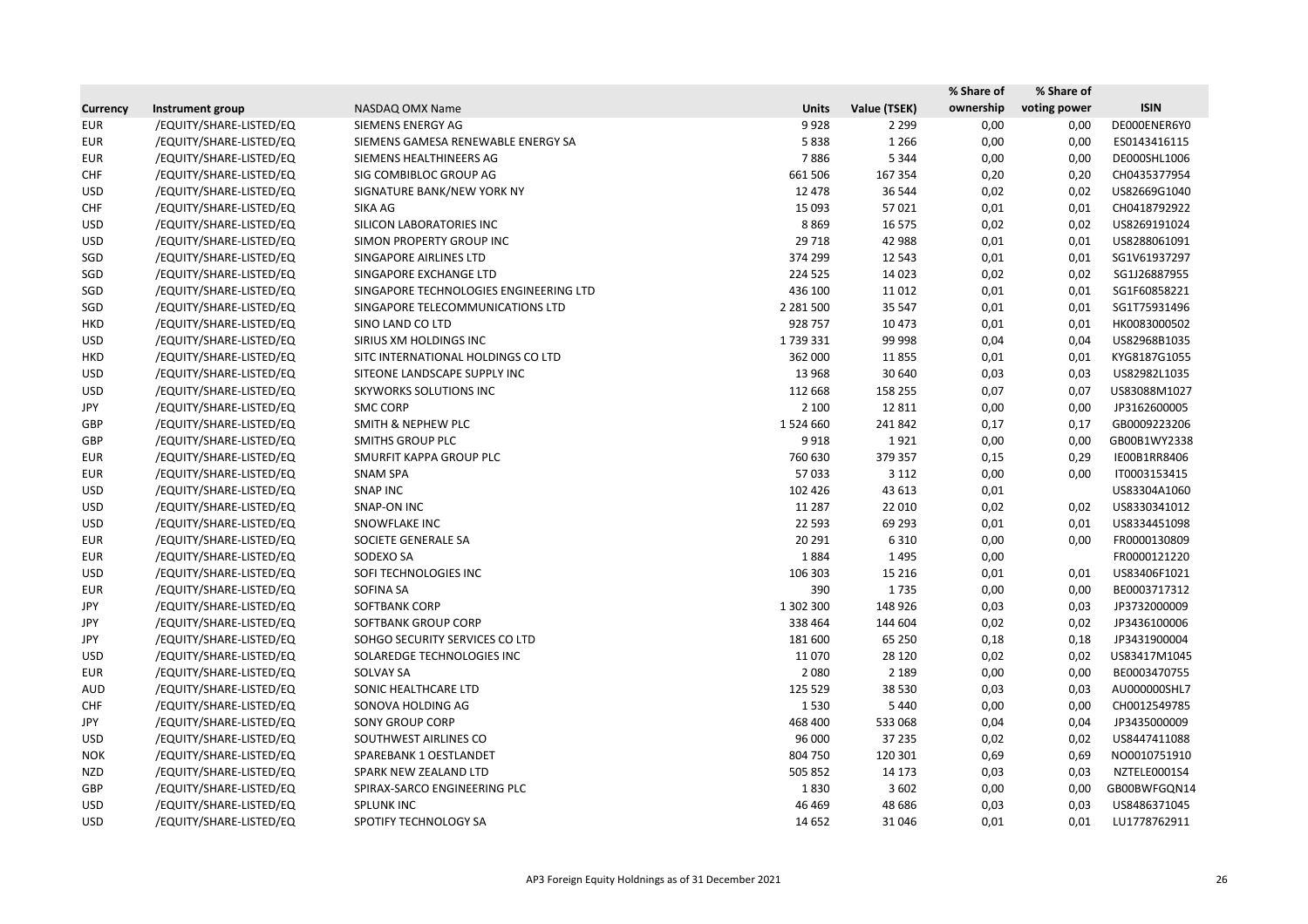|                 |                         |                                        |              |              | % Share of | % Share of   |              |
|-----------------|-------------------------|----------------------------------------|--------------|--------------|------------|--------------|--------------|
| <b>Currency</b> | Instrument group        | NASDAQ OMX Name                        | <b>Units</b> | Value (TSEK) | ownership  | voting power | <b>ISIN</b>  |
| <b>USD</b>      | /EQUITY/SHARE-LISTED/EQ | SS&C TECHNOLOGIES HOLDINGS INC         | 64 5 84      | 47936        | 0,03       | 0,03         | US78467J1007 |
| GBP             | /EQUITY/SHARE-LISTED/EQ | <b>SSE PLC</b>                         | 29 4 34      | 5952         | 0,00       | 0,00         | GB0007908733 |
| GBP             | /EQUITY/SHARE-LISTED/EQ | ST JAMES'S PLACE PLC                   | 13 5 61      | 2 8 0 0      | 0,00       | 0,00         | GB0007669376 |
| GBP             | /EQUITY/SHARE-LISTED/EQ | STANDARD CHARTERED PLC                 | 66 857       | 3676         | 0,00       | 0,00         | GB0004082847 |
| <b>USD</b>      | /EQUITY/SHARE-LISTED/EQ | <b>STANLEY BLACK &amp; DECKER INC</b>  | 29 850       | 50 976       | 0,02       | 0,02         | US8545021011 |
| <b>USD</b>      | /EQUITY/SHARE-LISTED/EQ | <b>STARBUCKS CORP</b>                  | 113 360      | 120 052      | 0,01       | 0,01         | US8552441094 |
| <b>USD</b>      | /EQUITY/SHARE-LISTED/EQ | <b>STATE STREET CORP</b>               | 15 5 30      | 13 0 76      | 0,00       | 0,00         | US8574771031 |
| <b>USD</b>      | /EQUITY/SHARE-LISTED/EQ | STEEL DYNAMICS INC                     | 43 9 24      | 24 684       | 0,02       | 0,02         | US8581191009 |
| <b>EUR</b>      | /EQUITY/SHARE-LISTED/EQ | <b>STELLANTIS NV</b>                   | 42 480       | 7 2 9 8      | 0,00       | 0,00         | NL00150001Q9 |
| <b>USD</b>      | /EQUITY/SHARE-LISTED/EQ | <b>STERIS PLC</b>                      | 20 5 30      | 45 244       | 0,02       | 0,02         | IE00BFY8C754 |
| <b>USD</b>      | /EQUITY/SHARE-LISTED/EQ | STIFEL FINANCIAL CORP                  | 73 337       | 46 758       | 0,07       | 0,07         | US8606301021 |
| <b>EUR</b>      | /EQUITY/SHARE-LISTED/EQ | STMICROELECTRONICS NV                  | 911 186      | 406 880      | 0,10       | 0,10         | NL0000226223 |
| <b>AUD</b>      | /EQUITY/SHARE-LISTED/EQ | <b>STOCKLAND</b>                       | 780 243      | 21 7 7 7     | 0,03       | 0,03         | AU000000SGP0 |
| <b>EUR</b>      | /EQUITY/SHARE-LISTED/EQ | STORA ENSO OYJ                         | 2 767 164    | 459 842      | 0,35       | 0,12         | FI0009005961 |
| <b>CHF</b>      | /EQUITY/SHARE-LISTED/EQ | STRAUMANN HOLDING AG                   | 287          | 5 5 2 4      | 0,00       | 0,00         | CH0012280076 |
| <b>USD</b>      | /EQUITY/SHARE-LISTED/EQ | <b>STRYKER CORP</b>                    | 89 30 6      | 216 226      | 0,02       | 0,02         | US8636671013 |
| <b>EUR</b>      | /EQUITY/SHARE-LISTED/EQ | <b>SUEZ SA</b>                         | 9884         | 2016         | 0,00       | 0,00         | FR0010613471 |
| JPY             | /EQUITY/SHARE-LISTED/EQ | SUMITOMO CHEMICAL CO LTD               | 3 635 900    | 154 938      | 0,22       | 0,22         | JP3401400001 |
| JPY             | /EQUITY/SHARE-LISTED/EQ | SUMITOMO CORP                          | 885 200      | 118 349      | 0,07       | 0,07         | JP3404600003 |
| JPY             | /EQUITY/SHARE-LISTED/EQ | SUMITOMO METAL MINING CO LTD           | 10 999       | 3762         | 0,00       | 0,00         | JP3402600005 |
| JPY             | /EQUITY/SHARE-LISTED/EQ | SUMITOMO MITSUI FINANCIAL GROUP INC    | 688 390      | 213 407      | 0,05       | 0,05         | JP3890350006 |
| JPY             | /EQUITY/SHARE-LISTED/EQ | SUMITOMO MITSUI TRUST HOLDINGS INC     | 362 027      | 109 385      | 0,10       | 0,10         | JP3892100003 |
| JPY             | /EQUITY/SHARE-LISTED/EQ | SUMITOMO REALTY & DEVELOPMENT CO LTD   | 32 900       | 8751         | 0,01       | 0,01         | JP3409000001 |
| <b>USD</b>      | /EQUITY/SHARE-LISTED/EQ | SUN COMMUNITIES INC                    | 23 8 52      | 45 344       | 0,02       | 0,02         | US8666741041 |
| <b>HKD</b>      | /EQUITY/SHARE-LISTED/EQ | SUN HUNG KAI PROPERTIES LTD            | 360 500      | 39 604       | 0,01       | 0,01         | HK0016000132 |
| CAD             | /EQUITY/SHARE-LISTED/EQ | SUN LIFE FINANCIAL INC                 | 61 440       | 31 007       | 0,01       | 0,01         | CA8667961053 |
| AUD             | /EQUITY/SHARE-LISTED/EQ | <b>SUNCORP GROUP LTD</b>               | 419 546      | 30 572       | 0,01       | 0,03         | AU000000SUN6 |
| <b>USD</b>      | /EQUITY/SHARE-LISTED/EQ | <b>SUNRUN INC</b>                      | 35 650       | 11 0 71      | 0,02       | 0,02         | US86771W1053 |
| JPY             | /EQUITY/SHARE-LISTED/EQ | <b>SUNTORY BEVERAGE &amp; FOOD LTD</b> | 143 700      | 47 000       | 0,05       | 0,05         | JP3336560002 |
| <b>USD</b>      | /EQUITY/SHARE-LISTED/EQ | <b>SVB FINANCIAL GROUP</b>             | 59 4 84      | 365 272      | 0,10       | 0,10         | US78486Q1013 |
| <b>CHF</b>      | /EQUITY/SHARE-LISTED/EQ | <b>SWATCH GROUP AG/THE</b>             | 1 1 1 4      | 592          | 0,00       | 0,00         | CH0012255144 |
| <b>CHF</b>      | /EQUITY/SHARE-LISTED/EQ | SWATCH GROUP AG/THE                    | 613          | 1699         | 0,00       | 0,00         | CH0012255151 |
| <b>HKD</b>      | /EQUITY/SHARE-LISTED/EQ | <b>SWIRE PACIFIC LTD</b>               | 139 000      | 7 1 5 9      | 0,02       | 0,00         | HK0019000162 |
| <b>CHF</b>      | /EQUITY/SHARE-LISTED/EQ | SWISS LIFE HOLDING AG                  | 807          | 4 4 8 3      | 0,00       | 0,00         | CH0014852781 |
| <b>CHF</b>      | /EQUITY/SHARE-LISTED/EQ | SWISS PRIME SITE AG                    | 2 1 1 8      | 1887         | 0,00       | 0,00         | CH0008038389 |
| <b>CHF</b>      | /EQUITY/SHARE-LISTED/EQ | SWISS RE AG                            | 7595         | 6812         | 0,00       | 0,00         | CH0126881561 |
| <b>CHF</b>      | /EQUITY/SHARE-LISTED/EQ | SWISSCOM AG                            | 715          | 3656         | 0,00       | 0,00         | CH0008742519 |
| AUD             | /EQUITY/SHARE-LISTED/EQ | <b>SYDNEY AIRPORT</b>                  | 365 366      | 20876        | 0,01       | 0,01         | AU000000SYD9 |
| <b>EUR</b>      | /EQUITY/SHARE-LISTED/EQ | SYMRISE AG                             | 3633         | 4874         | 0,00       | 0,00         | DE000SYM9999 |
| <b>USD</b>      | /EQUITY/SHARE-LISTED/EQ | SYNCHRONY FINANCIAL                    | 206 911      | 86 904       | 0,04       | 0,04         | US87165B1035 |
| <b>USD</b>      | /EQUITY/SHARE-LISTED/EQ | <b>SYNOPSYS INC</b>                    | 31 4 84      | 105 041      | 0,02       | 0,02         | US8716071076 |
| <b>USD</b>      | /EQUITY/SHARE-LISTED/EQ | <b>SYSCO CORP</b>                      | 52 195       | 37 120       | 0,01       | 0,01         | US8718291078 |
| JPY             | /EQUITY/SHARE-LISTED/EQ | <b>SYSMEX CORP</b>                     | 112 700      | 137 785      | 0,05       | 0,05         | JP3351100007 |
|                 |                         |                                        |              |              |            |              |              |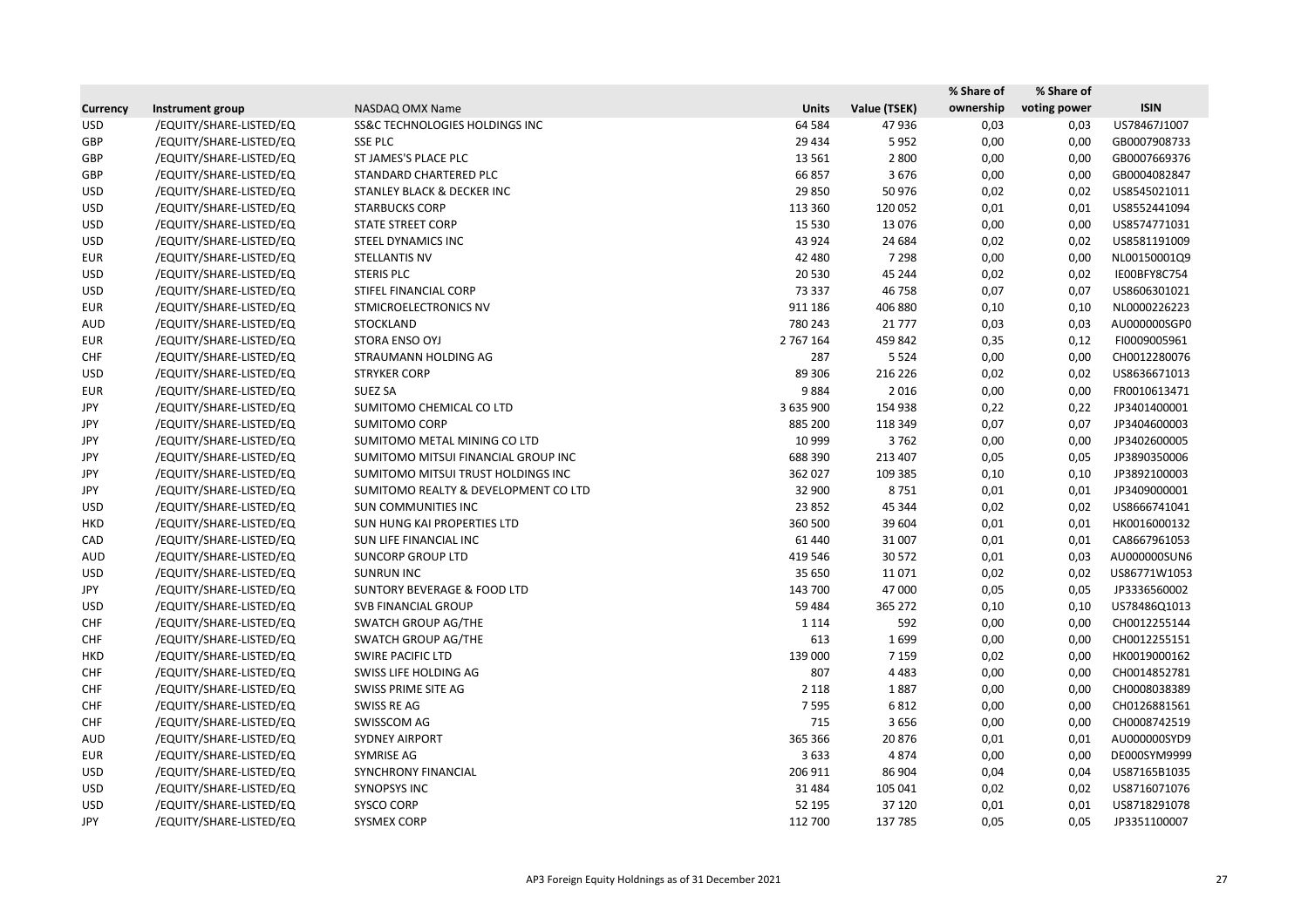|                 |                         |                                           |              |               | % Share of | % Share of   |              |
|-----------------|-------------------------|-------------------------------------------|--------------|---------------|------------|--------------|--------------|
| <b>Currency</b> | Instrument group        | NASDAQ OMX Name                           | <b>Units</b> | Value (TSEK)  | ownership  | voting power | <b>ISIN</b>  |
| JPY             | /EQUITY/SHARE-LISTED/EQ | <b>T&amp;D HOLDINGS INC</b>               | 5 2 0 0      | 602           | 0,00       | 0,00         | JP3539220008 |
| AUD             | /EQUITY/SHARE-LISTED/EQ | <b>TABCORP HOLDINGS LTD</b>               | 770 008      | 25 4 44       | 0,03       | 0,03         | AU000000TAH8 |
| <b>USD</b>      | /EQUITY/SHARE-LISTED/EQ | TAIWAN SEMICONDUCTOR MANUFACTURING CO LTD | 77 643       | 84 574        | 0,00       |              | US8740391003 |
| JPY             | /EQUITY/SHARE-LISTED/EQ | TAKEDA PHARMACEUTICAL CO LTD              | 498 139      | 122 860       | 0,03       | 0,03         | JP3463000004 |
| <b>USD</b>      | /EQUITY/SHARE-LISTED/EQ | TAKE-TWO INTERACTIVE SOFTWARE INC         | 23 979       | 38 5 83       | 0,02       | 0,02         | US8740541094 |
| <b>USD</b>      | /EQUITY/SHARE-LISTED/EQ | <b>TARGA RESOURCES CORP</b>               | 67 501       | 31926         | 0,03       | 0,03         | US87612G1013 |
| <b>USD</b>      | /EQUITY/SHARE-LISTED/EQ | <b>TARGET CORP</b>                        | 202 182      | 423 657       | 0,04       | 0,04         | US87612E1064 |
| GBP             | /EQUITY/SHARE-LISTED/EQ | <b>TAYLOR WIMPEY PLC</b>                  | 79 627       | 1714          | 0,00       | 0,00         | GB0008782301 |
| CAD             | /EQUITY/SHARE-LISTED/EQ | <b>TC ENERGY CORP</b>                     | 286 702      | 120 895       | 0,03       | 0,03         | CA87807B1076 |
| JPY             | /EQUITY/SHARE-LISTED/EQ | <b>TDK CORP</b>                           | 58 900       | 20793         | 0,02       | 0,02         | JP3538800008 |
| <b>USD</b>      | /EQUITY/SHARE-LISTED/EQ | TE CONNECTIVITY LTD                       | 180 464      | 263 612       | 0,06       | 0,06         | CH0102993182 |
| <b>EUR</b>      | /EQUITY/SHARE-LISTED/EQ | TEAMVIEWER AG                             | 4520         | 550           | 0,00       | 0,00         | DE000A2YN900 |
| JPY             | /EQUITY/SHARE-LISTED/EQ | TECHNOPRO HOLDINGS INC                    | 35 000       | 9604          | 0,03       | 0,03         | JP3545240008 |
| <b>HKD</b>      | /EQUITY/SHARE-LISTED/EQ | TECHTRONIC INDUSTRIES CO LTD              | 380 000      | 68 4 89       | 0,02       | 0,02         | HK0669013440 |
| CAD             | /EQUITY/SHARE-LISTED/EQ | <b>TECK RESOURCES LTD</b>                 | 177879       | 46 447        | 0,03       | 0,01         | CA8787422044 |
| <b>USD</b>      | /EQUITY/SHARE-LISTED/EQ | TELADOC HEALTH INC                        | 29 4 95      | 24 5 20       | 0,02       | 0,02         | US87918A1051 |
| <b>EUR</b>      | /EQUITY/SHARE-LISTED/EQ | TELECOM ITALIA SPA/MILANO                 | 273 802      | 1 2 2 4       | 0,00       | 0,00         | IT0003497168 |
| <b>EUR</b>      | /EQUITY/SHARE-LISTED/EQ | TELECOM ITALIA SPA/MILANO                 | 165 441      | 712           | 0,00       |              | IT0003497176 |
| <b>USD</b>      | /EQUITY/SHARE-LISTED/EQ | TELEDYNE TECHNOLOGIES INC                 | 15 7 7 6     | 62 403        | 0,03       | 0,03         | US8793601050 |
| <b>USD</b>      | /EQUITY/SHARE-LISTED/EQ | <b>TELEFLEX INC</b>                       | 9 7 0 3      | 28 857        | 0,02       | 0,02         | US8793691069 |
| <b>EUR</b>      | /EQUITY/SHARE-LISTED/EQ | TELEFONICA DEUTSCHLAND HOLDING AG         | 28 6 54      | 720           | 0,00       | 0,00         | DE000A1J5RX9 |
| <b>EUR</b>      | /EQUITY/SHARE-LISTED/EQ | <b>TELEFONICA SA</b>                      | 142 062      | 5 6 3 4       | 0,00       | 0,00         | ES0178430E18 |
| <b>NOK</b>      | /EQUITY/SHARE-LISTED/EQ | <b>TELENOR ASA</b>                        | 19 4 05      | 2 7 6 1       | 0,00       | 0,00         | NO0010063308 |
| <b>EUR</b>      | /EQUITY/SHARE-LISTED/EQ | TELEPERFORMANCE                           | 1458         | 5885          | 0,00       | 0,00         | FR0000051807 |
| <b>AUD</b>      | /EQUITY/SHARE-LISTED/EQ | TELSTRA CORP LTD                          | 1 150 133    | 31 646        | 0,01       | 0,01         | AU000000TLS2 |
| CAD             | /EQUITY/SHARE-LISTED/EQ | <b>TELUS CORP</b>                         | 941 510      | 201 036       | 0,06       |              | CA87971M9969 |
| <b>CHF</b>      | /EQUITY/SHARE-LISTED/EQ | <b>TEMENOS AG</b>                         | 1847         | 2 3 1 3       | 0,00       | 0,00         | CH0012453913 |
| <b>HKD</b>      | /EQUITY/SHARE-LISTED/EQ | <b>TENCENT HOLDINGS LTD</b>               | 111 000      | 58 8 8 4      | 0,00       | 0,00         | KYG875721634 |
| <b>USD</b>      | /EQUITY/SHARE-LISTED/EQ | <b>TERADYNE INC</b>                       | 124 227      | 183 928       | 0,08       | 0,08         | US8807701029 |
| <b>EUR</b>      | /EQUITY/SHARE-LISTED/EQ | TERNA - RETE ELETTRICA NAZIONALE          | 39 8 24      | 2917          | 0,00       | 0,00         | IT0003242622 |
| JPY             | /EQUITY/SHARE-LISTED/EQ | <b>TERUMO CORP</b>                        | 297 300      | 113 600       | 0,04       | 0,04         | JP3546800008 |
| GBP             | /EQUITY/SHARE-LISTED/EQ | <b>TESCO PLC</b>                          | 22 987 883   | 817 222       | 0,30       | 0,30         | GB00BLGZ9862 |
| <b>USD</b>      | /EQUITY/SHARE-LISTED/EQ | <b>TESLA INC</b>                          | 159 116      | 1 5 2 2 4 1 0 | 0,02       | 0,02         | US88160R1014 |
| <b>USD</b>      | /EQUITY/SHARE-LISTED/EQ | TEXAS INSTRUMENTS INC                     | 198 850      | 339 313       | 0,02       | 0,02         | US8825081040 |
| <b>USD</b>      | /EQUITY/SHARE-LISTED/EQ | TEXAS PACIFIC LAND CORP                   | 738          | 8 3 4 5       | 0,01       | 0,01         | US88262P1021 |
| CAD             | /EQUITY/SHARE-LISTED/EQ | TFI INTERNATIONAL INC                     | 17 2 29      | 17520         | 0,02       | 0,02         | CA87241L1094 |
| <b>USD</b>      | /EQUITY/SHARE-LISTED/EQ | THE ALLSTATE CORP                         | 27 6 68      | 29 4 72       | 0,01       | 0,01         | US0200021014 |
| <b>USD</b>      | /EQUITY/SHARE-LISTED/EQ | THE CLOROX CO                             | 25 274       | 39 8 98       | 0,02       | 0,02         | US1890541097 |
| <b>USD</b>      | /EQUITY/SHARE-LISTED/EQ | THE HERSHEY CO                            | 58 4 67      | 102 414       | 0,04       | 0,01         | US4278661081 |
| <b>USD</b>      | /EQUITY/SHARE-LISTED/EQ | THE KROGER CO                             | 68 949       | 28 2 54       | 0,01       | 0,01         | US5010441013 |
| <b>USD</b>      | /EQUITY/SHARE-LISTED/EQ | THE PROGRESSIVE CORP                      | 46 738       | 43 4 37       | 0,01       | 0,01         | US7433151039 |
| GBP             | /EQUITY/SHARE-LISTED/EQ | THE SAGE GROUP PLC                        | 29 9 58      | 3 1 3 2       | 0,00       | 0,00         | GB00B8C3BL03 |
| <b>USD</b>      | /EQUITY/SHARE-LISTED/EQ | THE SHERWIN-WILLIAMS CO                   | 58 941       | 187928        | 0,02       | 0,02         | US8243481061 |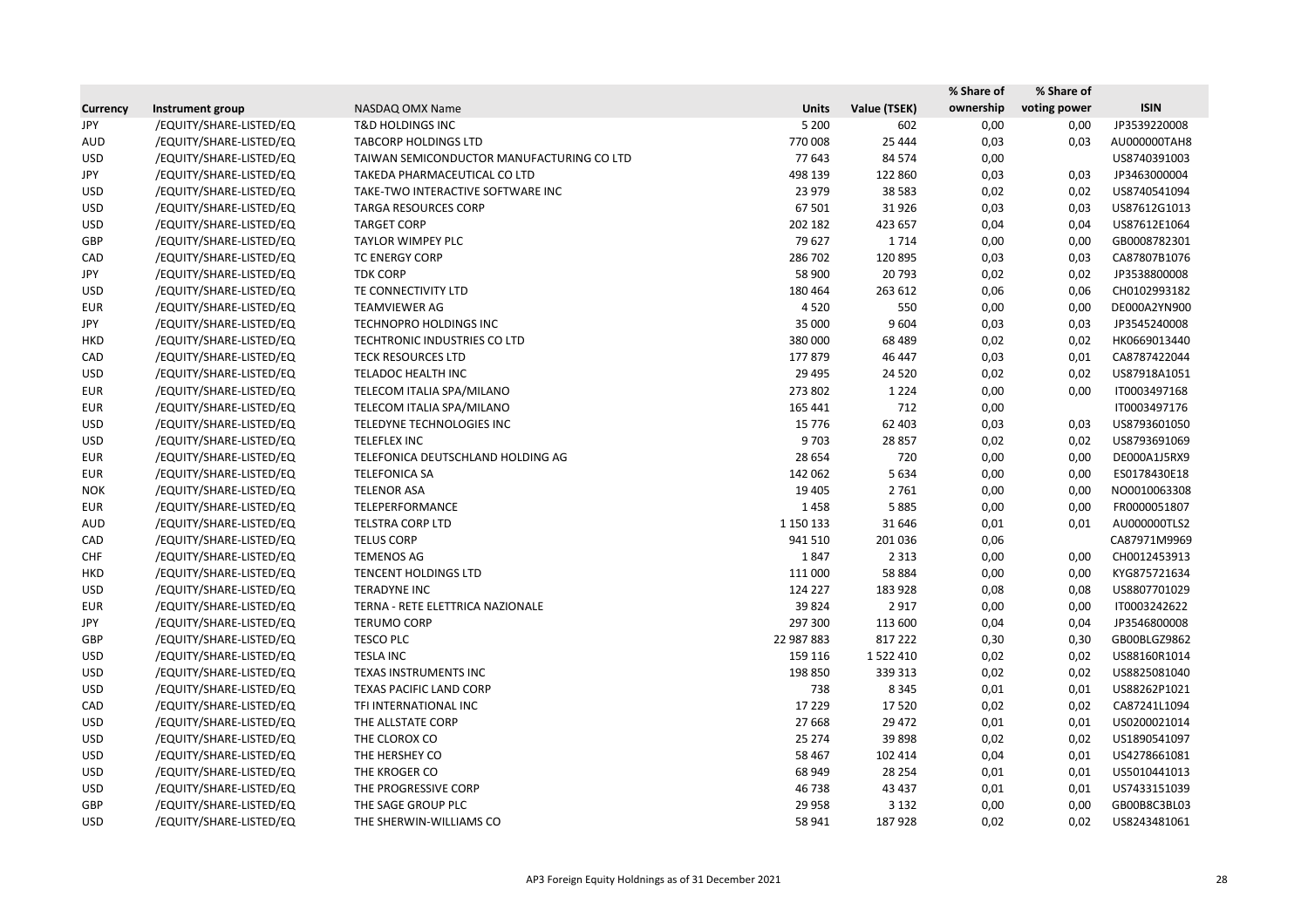|                 |                         |                                 |               |              | % Share of | % Share of   |              |
|-----------------|-------------------------|---------------------------------|---------------|--------------|------------|--------------|--------------|
| <b>Currency</b> | Instrument group        | NASDAQ OMX Name                 | <b>Units</b>  | Value (TSEK) | ownership  | voting power | <b>ISIN</b>  |
| <b>USD</b>      | /EQUITY/SHARE-LISTED/EQ | THERMO FISHER SCIENTIFIC INC    | 78759         | 475 790      | 0,02       | 0,02         | US8835561023 |
| <b>GBP</b>      | /EQUITY/SHARE-LISTED/EQ | THG PLC                         | 2776826       | 78 047       | 0,23       | 0,23         | GB00BMTV7393 |
| <b>USD</b>      | /EQUITY/SHARE-LISTED/EQ | TJX COS INC                     | 208 731       | 143 475      | 0,02       | 0,02         | US8725401090 |
| <b>USD</b>      | /EQUITY/SHARE-LISTED/EQ | <b>T-MOBILE US INC</b>          | 71 432        | 75 008       | 0,01       | 0,01         | US8725901040 |
| CAD             | /EQUITY/SHARE-LISTED/EQ | <b>TMX GROUP LTD</b>            | 11 2 25       | 10 3 19      | 0,02       | 0,02         | CA87262K1057 |
| JPY             | /EQUITY/SHARE-LISTED/EQ | TOKIO MARINE HOLDINGS INC       | 149 005       | 74 883       | 0,02       | 0,02         | JP3910660004 |
| JPY             | /EQUITY/SHARE-LISTED/EQ | <b>TOKYO CENTURY CORP</b>       | 94 600        | 41 502       | 0,08       | 0,08         | JP3424950008 |
| JPY             | /EQUITY/SHARE-LISTED/EQ | <b>TOKYO ELECTRON LTD</b>       | 73 000        | 380 410      | 0,05       | 0,05         | JP3571400005 |
| JPY             | /EQUITY/SHARE-LISTED/EQ | <b>TOKYO GAS CO LTD</b>         | 497 899       | 80 719       | 0,11       | 0,11         | JP3573000001 |
| JPY             | /EQUITY/SHARE-LISTED/EQ | TORAY INDUSTRIES INC            | 1 047 900     | 56 172       | 0,06       | 0,06         | JP3621000003 |
| CAD             | /EQUITY/SHARE-LISTED/EQ | <b>TOROMONT INDUSTRIES LTD</b>  | 17050         | 13 976       | 0,02       | 0,02         | CA8911021050 |
| CAD             | /EQUITY/SHARE-LISTED/EQ | TORONTO-DOMINION BANK           | 221 032       | 153 644      | 0,01       | 0,01         | CA8911605092 |
| JPY             | /EQUITY/SHARE-LISTED/EQ | <b>TOSHIBA CORP</b>             | 50 626        | 18827        | 0,01       | 0,01         | JP3592200004 |
| <b>EUR</b>      | /EQUITY/SHARE-LISTED/EQ | <b>TOTALENERGIES SE</b>         | 1 2 1 4 2 7 6 | 557 975      | 0,05       |              | FR0000120271 |
| JPY             | /EQUITY/SHARE-LISTED/EQ | <b>TOTO LTD</b>                 | 78 5 53       | 32 671       | 0,04       | 0,04         | JP3596200000 |
| JPY             | /EQUITY/SHARE-LISTED/EQ | TOYOBO CO LTD                   | 160 500       | 15 8 49      | 0,18       | 0,18         | JP3619800000 |
| JPY             | /EQUITY/SHARE-LISTED/EQ | <b>TOYOTA MOTOR CORP</b>        | 3 077 430     | 509 437      | 0,02       | 0,02         | JP3633400001 |
| <b>USD</b>      | /EQUITY/SHARE-LISTED/EQ | <b>TRACTOR SUPPLY CO</b>        | 32 058        | 69 253       | 0,03       | 0,03         | US8923561067 |
| <b>USD</b>      | /EQUITY/SHARE-LISTED/EQ | TRADE DESK INC                  | 128 822       | 106 883      | 0,03       | 0,01         | US88339J1051 |
| <b>USD</b>      | /EQUITY/SHARE-LISTED/EQ | <b>TRADEWEB MARKETS INC</b>     | 22 050        | 19 9 92      | 0,02       | 0,00         | US8926721064 |
| <b>USD</b>      | /EQUITY/SHARE-LISTED/EQ | TRANE TECHNOLOGIES PLC          | 148 293       | 271 250      | 0,06       | 0,06         | IE00BK9ZQ967 |
| <b>USD</b>      | /EQUITY/SHARE-LISTED/EQ | TRANSDIGM GROUP INC             | 4864          | 28 0 20      | 0,01       | 0,01         | US8936411003 |
| <b>USD</b>      | /EQUITY/SHARE-LISTED/EQ | <b>TRANSUNION</b>               | 63 865        | 68 5 66      | 0,03       | 0,03         | US89400J1079 |
| <b>AUD</b>      | /EQUITY/SHARE-LISTED/EQ | <b>TRANSURBAN GROUP</b>         | 842 630       | 76 655       | 0,03       | 0,03         | AU000000TCL6 |
| <b>USD</b>      | /EQUITY/SHARE-LISTED/EQ | TRAVEL + LEISURE CO             | 191 552       | 95 854       | 0,11       | 0,22         | US8941641024 |
| <b>USD</b>      | /EQUITY/SHARE-LISTED/EQ | TRAVELERS COS INC               | 81822         | 115 884      | 0,03       | 0,03         | US89417E1091 |
| <b>AUD</b>      | /EQUITY/SHARE-LISTED/EQ | TREASURY WINE ESTATES LTD       | 214 123       | 17 449       | 0,03       | 0,03         | AU000000TWE9 |
| JPY             | /EQUITY/SHARE-LISTED/EQ | TREND MICRO INC/JAPAN           | 16 000        | 8038         | 0,01       | 0,01         | JP3637300009 |
| <b>USD</b>      | /EQUITY/SHARE-LISTED/EQ | TRIMBLE INC                     | 116 495       | 91 962       | 0,05       | 0,05         | US8962391004 |
| <b>USD</b>      | /EQUITY/SHARE-LISTED/EQ | TRUIST FINANCIAL CORP           | 65 689        | 34 822       | 0,00       | 0,00         | US89832Q1094 |
| <b>DKK</b>      | /EQUITY/SHARE-LISTED/EQ | TRYG A/S                        | 9 0 9 4       | 2 0 3 3      | 0,00       | 0,00         | DK0060636678 |
| JPY             | /EQUITY/SHARE-LISTED/EQ | TV ASAHI HOLDINGS CORP          | 24 400        | 2 7 4 9      | 0,02       | 0,02         | JP3429000007 |
| <b>USD</b>      | /EQUITY/SHARE-LISTED/EQ | <b>TWILIO INC</b>               | 6584          | 15 698       | 0,00       | 0,00         | US90138F1021 |
| <b>USD</b>      | /EQUITY/SHARE-LISTED/EQ | <b>TWITTER INC</b>              | 163 684       | 64 051       | 0,02       | 0,02         | US90184L1026 |
| <b>USD</b>      | /EQUITY/SHARE-LISTED/EQ | TYLER TECHNOLOGIES INC          | 8 4 0 5       | 40 937       | 0,02       | 0,02         | US9022521051 |
| <b>USD</b>      | /EQUITY/SHARE-LISTED/EQ | <b>TYSON FOODS INC</b>          | 15 247        | 12 0 32      | 0,01       | 0,00         | US9024941034 |
| <b>USD</b>      | /EQUITY/SHARE-LISTED/EQ | <b>UBER TECHNOLOGIES INC</b>    | 142 734       | 54 186       | 0,01       | 0,01         | US90353T1007 |
| <b>EUR</b>      | /EQUITY/SHARE-LISTED/EQ | <b>UBISOFT ENTERTAINMENT SA</b> | 190 768       | 84 5 96      | 0,15       |              | FR0000054470 |
| <b>CHF</b>      | /EQUITY/SHARE-LISTED/EQ | <b>UBS GROUP AG</b>             | 92 393        | 15 0 75      | 0,00       | 0,00         | CH0244767585 |
| <b>EUR</b>      | /EQUITY/SHARE-LISTED/EQ | UCB SA                          | 3 4 9 7       | 3 6 1 3      | 0,00       | 0,00         | BE0003739530 |
| <b>USD</b>      | /EQUITY/SHARE-LISTED/EQ | UDR INC                         | 85 140        | 46 243       | 0,03       | 0,03         | US9026531049 |
| <b>USD</b>      | /EQUITY/SHARE-LISTED/EQ | UGI CORP                        | 474 186       | 197 101      | 0,23       | 0,23         | US9026811052 |
| <b>USD</b>      | /EQUITY/SHARE-LISTED/EQ | ULTA BEAUTY INC                 | 12 1 28       | 45 277       | 0,02       | 0,02         | US90384S3031 |
|                 |                         |                                 |               |              |            |              |              |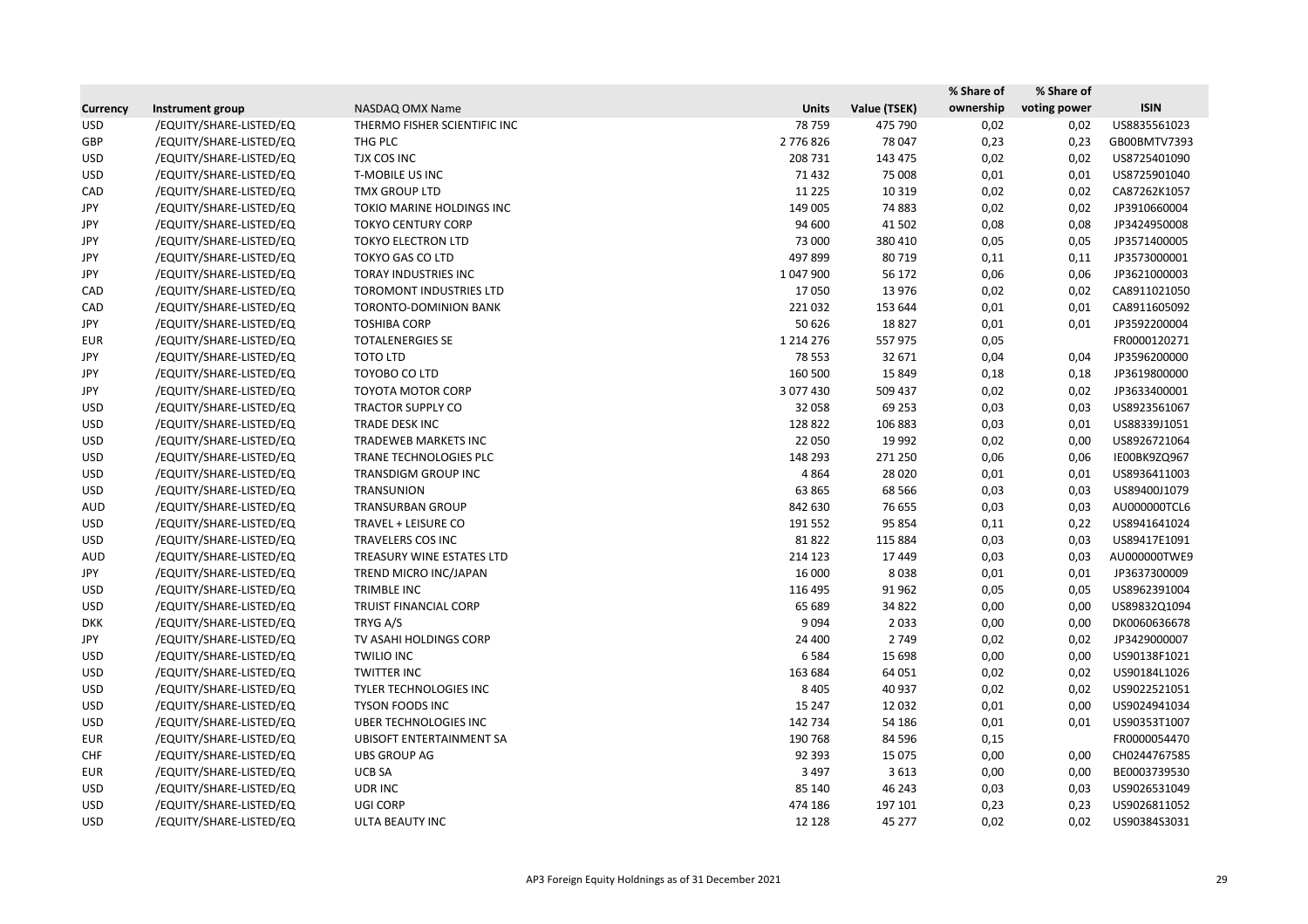| <b>ISIN</b><br>ownership<br>voting power<br>Value (TSEK)<br><b>Currency</b><br>Instrument group<br>NASDAQ OMX Name<br><b>Units</b><br>BE0974320526<br>/EQUITY/SHARE-LISTED/EQ<br><b>UMICORE SA</b><br>5 4 8 1<br>0,00<br>0,00<br><b>EUR</b><br>2017<br>3 4 4 6<br><b>EUR</b><br>/EQUITY/SHARE-LISTED/EQ<br>UNIBAIL-RODAMCO-WESTFIELD<br>2 1 8 6<br>0,00<br>0,00<br>FR0013326246<br>/EQUITY/SHARE-LISTED/EQ<br>206 200<br>0,03<br>0,03<br>JP3951600000<br>JPY<br><b>UNICHARM CORP</b><br>81 044<br>/EQUITY/SHARE-LISTED/EQ<br>53 496<br>7460<br>0,00<br>IT0005239360<br><b>UNICREDIT SPA</b><br>0,00<br><b>EUR</b><br>GBP<br>/EQUITY/SHARE-LISTED/EQ<br>UNILEVER PLC<br>60 338<br>29 193<br>0,00<br>0,00<br>GB00B10RZP78<br>/EQUITY/SHARE-LISTED/EQ<br>91 665<br>209 082<br>0,01<br>0,01<br><b>USD</b><br><b>UNION PACIFIC CORP</b><br>US9078181081<br>2685<br>966<br>DE0005089031<br><b>EUR</b><br>/EQUITY/SHARE-LISTED/EQ<br>UNITED INTERNET AG<br>0,00<br>0,00<br>SGD<br>/EQUITY/SHARE-LISTED/EQ<br>326 098<br>58 911<br>0,02<br>0,02<br>SG1M31001969<br>UNITED OVERSEAS BANK LTD<br>/EQUITY/SHARE-LISTED/EQ<br>197 732<br>383 719<br>0,03<br>US9113121068<br><b>USD</b><br>UNITED PARCEL SERVICE INC<br>0,01<br>/EQUITY/SHARE-LISTED/EQ<br>33 4 80<br>100 725<br>0,05<br>US9113631090<br><b>USD</b><br>UNITED RENTALS INC<br>0,05<br>/EQUITY/SHARE-LISTED/EQ<br>UNITED STATES CELLULAR CORP<br>74 717<br>0,14<br>0,02<br>US9116841084<br><b>USD</b><br>21 3 23<br>UNITED UTILITIES GROUP PLC<br>19 3 15<br>2 5 7 9<br>0,00<br>GB00B39J2M42<br><b>GBP</b><br>/EQUITY/SHARE-LISTED/EQ<br>0,00<br>/EQUITY/SHARE-LISTED/EQ<br>UNITEDHEALTH GROUP INC<br>218 289<br>992 407<br>0,02<br>0,02<br>US91324P1021<br><b>USD</b><br>/EQUITY/SHARE-LISTED/EQ<br>13 14 1<br>0,00<br>US91332U1016<br><b>USD</b><br>UNITY SOFTWARE INC<br>17012<br>0,00<br>/EQUITY/SHARE-LISTED/EQ<br>1011661<br>258 111<br>0,06<br>0,06<br>NL0015000IY2<br><b>EUR</b><br>UNIVERSAL MUSIC GROUP NV<br>SGD<br>/EQUITY/SHARE-LISTED/EQ<br><b>UOL GROUP LTD</b><br>129 726<br>6 1 7 7<br>0,02<br>0,02<br>SG1S83002349<br>/EQUITY/SHARE-LISTED/EQ<br>14 972<br>0,00<br>0,00<br>FI0009005987<br><b>EUR</b><br>UPM-KYMMENE OYJ<br>5 1 5 8<br>/EQUITY/SHARE-LISTED/EQ<br>5 1 5 7<br>7064<br>0,01<br>US91680M1071<br><b>USD</b><br>UPSTART HOLDINGS INC<br>0,01<br>/EQUITY/SHARE-LISTED/EQ<br>0,01<br>US9029733048<br><b>USD</b><br><b>US BANCORP</b><br>74 614<br>37 945<br>0,01<br>/EQUITY/SHARE-LISTED/EQ<br>9 4 1 7<br><b>USD</b><br>VAIL RESORTS INC<br>27 957<br>0,01<br>0,02<br>US91879Q1094<br>/EQUITY/SHARE-LISTED/EQ<br>VALEO<br>5433<br>0,00<br><b>EUR</b><br>1487<br>FR0013176526<br>VAT GROUP AG<br>900<br>4 0 6 4<br>0,00<br>0,00<br>CH0311864901<br><b>CHF</b><br>/EQUITY/SHARE-LISTED/EQ<br>/EQUITY/SHARE-LISTED/EQ<br><b>VEEVA SYSTEMS INC</b><br>2 5 4 1<br>5878<br>0,00<br>0,00<br>US9224751084<br><b>USD</b><br>US92276F1003<br><b>USD</b><br>/EQUITY/SHARE-LISTED/EQ<br><b>VENTAS INC</b><br>92 0 25<br>42 592<br>0,02<br>0,02<br>/EQUITY/SHARE-LISTED/EQ<br>0,03<br>SGD<br><b>VENTURE CORP LTD</b><br>77 300<br>9 5 0 5<br>0,03<br>SG0531000230<br>/EQUITY/SHARE-LISTED/EQ<br>0,00<br>FR0000124141<br><b>EUR</b><br><b>VEOLIA ENVIRONNEMENT SA</b><br>18 704<br>6 2 1 3<br>/EQUITY/SHARE-LISTED/EQ<br>0,00<br>AT0000746409<br><b>EUR</b><br><b>VERBUND AG</b><br>1914<br>1949<br>0,00<br>/EQUITY/SHARE-LISTED/EQ<br>0,01<br>US92345Y1064<br><b>USD</b><br><b>VERISK ANALYTICS INC</b><br>20 000<br>41 4 18<br>0,01<br>/EQUITY/SHARE-LISTED/EQ<br>US92343V1044<br><b>USD</b><br><b>VERIZON COMMUNICATIONS INC</b><br>565 462<br>266 015<br>0,01<br>0,01<br>CAD<br>/EQUITY/SHARE-LISTED/EQ<br><b>VERMILION ENERGY INC</b><br>107 553<br>12 2 5 7<br>0,07<br>0,07<br>CA9237251058<br>/EQUITY/SHARE-LISTED/EQ<br><b>VERTEX PHARMACEUTICALS INC</b><br>28 6 66<br>56 994<br>US92532F1003<br><b>USD</b><br>0,01<br>0,01<br>/EQUITY/SHARE-LISTED/EQ<br>VESTAS WIND SYSTEMS A/S<br>626 725<br>173 519<br>DK0061539921<br>0,06<br>0,06<br><b>DKK</b><br><b>USD</b><br>/EQUITY/SHARE-LISTED/EQ<br><b>VF CORP</b><br>41 107<br>27 251<br>0,01<br>US9182041080<br>0,01<br><b>USD</b><br>/EQUITY/SHARE-LISTED/EQ<br><b>VIACOMCBS INC</b><br>36 743<br>11 101<br>0,00<br>US92556H1077<br>0,09<br>/EQUITY/SHARE-LISTED/EQ<br>183 701<br>0,02<br>US92556H2067<br><b>USD</b><br>VIACOMCBS INC<br>50 195<br>/EQUITY/SHARE-LISTED/EQ<br><b>VIATRIS INC</b><br>0,04<br>US92556V1061<br><b>USD</b><br>435 523<br>53 351<br>0,04<br>/EQUITY/SHARE-LISTED/EQ<br>VICI PROPERTIES INC<br>127 010<br>34 624<br>US9256521090<br><b>USD</b><br>0,02<br>0,02<br>/EQUITY/SHARE-LISTED/EQ<br><b>VICINITY CENTRES</b><br>1 3 5 0 2 8 2<br>0,03<br>AU000000VCX7<br>AUD<br>15 0 21<br>0,03<br>/EQUITY/SHARE-LISTED/EQ<br>CH0364749348<br><b>CHF</b><br><b>VIFOR PHARMA AG</b><br>1 3 4 5<br>2 1 6 8<br>0,00<br>0,00<br>/EQUITY/SHARE-LISTED/EQ<br>20 649<br>19753<br>0,00<br>FR0000125486<br><b>EUR</b><br><b>VINCI SA</b><br>/EQUITY/SHARE-LISTED/EQ<br><b>VISA INC</b><br>1 109 343<br><b>USD</b><br>565 397<br>0,03<br>US92826C8394<br>0,03<br>/EQUITY/SHARE-LISTED/EQ<br><b>VIVENDI SE</b><br>19 6 96<br>FR0000127771<br><b>EUR</b><br>2 4 1 1<br>0,00<br>/EQUITY/SHARE-LISTED/EQ<br><b>VMWARE INC</b><br>30 0 70<br>0,01<br>0,01<br>US9285634021<br><b>USD</b><br>31 548 |  |  | % Share of | % Share of |  |
|------------------------------------------------------------------------------------------------------------------------------------------------------------------------------------------------------------------------------------------------------------------------------------------------------------------------------------------------------------------------------------------------------------------------------------------------------------------------------------------------------------------------------------------------------------------------------------------------------------------------------------------------------------------------------------------------------------------------------------------------------------------------------------------------------------------------------------------------------------------------------------------------------------------------------------------------------------------------------------------------------------------------------------------------------------------------------------------------------------------------------------------------------------------------------------------------------------------------------------------------------------------------------------------------------------------------------------------------------------------------------------------------------------------------------------------------------------------------------------------------------------------------------------------------------------------------------------------------------------------------------------------------------------------------------------------------------------------------------------------------------------------------------------------------------------------------------------------------------------------------------------------------------------------------------------------------------------------------------------------------------------------------------------------------------------------------------------------------------------------------------------------------------------------------------------------------------------------------------------------------------------------------------------------------------------------------------------------------------------------------------------------------------------------------------------------------------------------------------------------------------------------------------------------------------------------------------------------------------------------------------------------------------------------------------------------------------------------------------------------------------------------------------------------------------------------------------------------------------------------------------------------------------------------------------------------------------------------------------------------------------------------------------------------------------------------------------------------------------------------------------------------------------------------------------------------------------------------------------------------------------------------------------------------------------------------------------------------------------------------------------------------------------------------------------------------------------------------------------------------------------------------------------------------------------------------------------------------------------------------------------------------------------------------------------------------------------------------------------------------------------------------------------------------------------------------------------------------------------------------------------------------------------------------------------------------------------------------------------------------------------------------------------------------------------------------------------------------------------------------------------------------------------------------------------------------------------------------------------------------------------------------------------------------------------------------------------------------------------------------------------------------------------------------------------------------------------------------------------------------------------------------------------------------------------------------------------------------------------------------------------------------------------------------------------------------------------------------------------------------------------------------------------------------------------------------------------------------------------------------------------------------------------------------------------------------------------------------------------------------------------------------------------------------------------------------------------------------------------------------------------------------------------------------------------------------------------------------------------------------------------------------------------------------------------------------------------|--|--|------------|------------|--|
|                                                                                                                                                                                                                                                                                                                                                                                                                                                                                                                                                                                                                                                                                                                                                                                                                                                                                                                                                                                                                                                                                                                                                                                                                                                                                                                                                                                                                                                                                                                                                                                                                                                                                                                                                                                                                                                                                                                                                                                                                                                                                                                                                                                                                                                                                                                                                                                                                                                                                                                                                                                                                                                                                                                                                                                                                                                                                                                                                                                                                                                                                                                                                                                                                                                                                                                                                                                                                                                                                                                                                                                                                                                                                                                                                                                                                                                                                                                                                                                                                                                                                                                                                                                                                                                                                                                                                                                                                                                                                                                                                                                                                                                                                                                                                                                                                                                                                                                                                                                                                                                                                                                                                                                                                                                                                                                              |  |  |            |            |  |
|                                                                                                                                                                                                                                                                                                                                                                                                                                                                                                                                                                                                                                                                                                                                                                                                                                                                                                                                                                                                                                                                                                                                                                                                                                                                                                                                                                                                                                                                                                                                                                                                                                                                                                                                                                                                                                                                                                                                                                                                                                                                                                                                                                                                                                                                                                                                                                                                                                                                                                                                                                                                                                                                                                                                                                                                                                                                                                                                                                                                                                                                                                                                                                                                                                                                                                                                                                                                                                                                                                                                                                                                                                                                                                                                                                                                                                                                                                                                                                                                                                                                                                                                                                                                                                                                                                                                                                                                                                                                                                                                                                                                                                                                                                                                                                                                                                                                                                                                                                                                                                                                                                                                                                                                                                                                                                                              |  |  |            |            |  |
|                                                                                                                                                                                                                                                                                                                                                                                                                                                                                                                                                                                                                                                                                                                                                                                                                                                                                                                                                                                                                                                                                                                                                                                                                                                                                                                                                                                                                                                                                                                                                                                                                                                                                                                                                                                                                                                                                                                                                                                                                                                                                                                                                                                                                                                                                                                                                                                                                                                                                                                                                                                                                                                                                                                                                                                                                                                                                                                                                                                                                                                                                                                                                                                                                                                                                                                                                                                                                                                                                                                                                                                                                                                                                                                                                                                                                                                                                                                                                                                                                                                                                                                                                                                                                                                                                                                                                                                                                                                                                                                                                                                                                                                                                                                                                                                                                                                                                                                                                                                                                                                                                                                                                                                                                                                                                                                              |  |  |            |            |  |
|                                                                                                                                                                                                                                                                                                                                                                                                                                                                                                                                                                                                                                                                                                                                                                                                                                                                                                                                                                                                                                                                                                                                                                                                                                                                                                                                                                                                                                                                                                                                                                                                                                                                                                                                                                                                                                                                                                                                                                                                                                                                                                                                                                                                                                                                                                                                                                                                                                                                                                                                                                                                                                                                                                                                                                                                                                                                                                                                                                                                                                                                                                                                                                                                                                                                                                                                                                                                                                                                                                                                                                                                                                                                                                                                                                                                                                                                                                                                                                                                                                                                                                                                                                                                                                                                                                                                                                                                                                                                                                                                                                                                                                                                                                                                                                                                                                                                                                                                                                                                                                                                                                                                                                                                                                                                                                                              |  |  |            |            |  |
|                                                                                                                                                                                                                                                                                                                                                                                                                                                                                                                                                                                                                                                                                                                                                                                                                                                                                                                                                                                                                                                                                                                                                                                                                                                                                                                                                                                                                                                                                                                                                                                                                                                                                                                                                                                                                                                                                                                                                                                                                                                                                                                                                                                                                                                                                                                                                                                                                                                                                                                                                                                                                                                                                                                                                                                                                                                                                                                                                                                                                                                                                                                                                                                                                                                                                                                                                                                                                                                                                                                                                                                                                                                                                                                                                                                                                                                                                                                                                                                                                                                                                                                                                                                                                                                                                                                                                                                                                                                                                                                                                                                                                                                                                                                                                                                                                                                                                                                                                                                                                                                                                                                                                                                                                                                                                                                              |  |  |            |            |  |
|                                                                                                                                                                                                                                                                                                                                                                                                                                                                                                                                                                                                                                                                                                                                                                                                                                                                                                                                                                                                                                                                                                                                                                                                                                                                                                                                                                                                                                                                                                                                                                                                                                                                                                                                                                                                                                                                                                                                                                                                                                                                                                                                                                                                                                                                                                                                                                                                                                                                                                                                                                                                                                                                                                                                                                                                                                                                                                                                                                                                                                                                                                                                                                                                                                                                                                                                                                                                                                                                                                                                                                                                                                                                                                                                                                                                                                                                                                                                                                                                                                                                                                                                                                                                                                                                                                                                                                                                                                                                                                                                                                                                                                                                                                                                                                                                                                                                                                                                                                                                                                                                                                                                                                                                                                                                                                                              |  |  |            |            |  |
|                                                                                                                                                                                                                                                                                                                                                                                                                                                                                                                                                                                                                                                                                                                                                                                                                                                                                                                                                                                                                                                                                                                                                                                                                                                                                                                                                                                                                                                                                                                                                                                                                                                                                                                                                                                                                                                                                                                                                                                                                                                                                                                                                                                                                                                                                                                                                                                                                                                                                                                                                                                                                                                                                                                                                                                                                                                                                                                                                                                                                                                                                                                                                                                                                                                                                                                                                                                                                                                                                                                                                                                                                                                                                                                                                                                                                                                                                                                                                                                                                                                                                                                                                                                                                                                                                                                                                                                                                                                                                                                                                                                                                                                                                                                                                                                                                                                                                                                                                                                                                                                                                                                                                                                                                                                                                                                              |  |  |            |            |  |
|                                                                                                                                                                                                                                                                                                                                                                                                                                                                                                                                                                                                                                                                                                                                                                                                                                                                                                                                                                                                                                                                                                                                                                                                                                                                                                                                                                                                                                                                                                                                                                                                                                                                                                                                                                                                                                                                                                                                                                                                                                                                                                                                                                                                                                                                                                                                                                                                                                                                                                                                                                                                                                                                                                                                                                                                                                                                                                                                                                                                                                                                                                                                                                                                                                                                                                                                                                                                                                                                                                                                                                                                                                                                                                                                                                                                                                                                                                                                                                                                                                                                                                                                                                                                                                                                                                                                                                                                                                                                                                                                                                                                                                                                                                                                                                                                                                                                                                                                                                                                                                                                                                                                                                                                                                                                                                                              |  |  |            |            |  |
|                                                                                                                                                                                                                                                                                                                                                                                                                                                                                                                                                                                                                                                                                                                                                                                                                                                                                                                                                                                                                                                                                                                                                                                                                                                                                                                                                                                                                                                                                                                                                                                                                                                                                                                                                                                                                                                                                                                                                                                                                                                                                                                                                                                                                                                                                                                                                                                                                                                                                                                                                                                                                                                                                                                                                                                                                                                                                                                                                                                                                                                                                                                                                                                                                                                                                                                                                                                                                                                                                                                                                                                                                                                                                                                                                                                                                                                                                                                                                                                                                                                                                                                                                                                                                                                                                                                                                                                                                                                                                                                                                                                                                                                                                                                                                                                                                                                                                                                                                                                                                                                                                                                                                                                                                                                                                                                              |  |  |            |            |  |
|                                                                                                                                                                                                                                                                                                                                                                                                                                                                                                                                                                                                                                                                                                                                                                                                                                                                                                                                                                                                                                                                                                                                                                                                                                                                                                                                                                                                                                                                                                                                                                                                                                                                                                                                                                                                                                                                                                                                                                                                                                                                                                                                                                                                                                                                                                                                                                                                                                                                                                                                                                                                                                                                                                                                                                                                                                                                                                                                                                                                                                                                                                                                                                                                                                                                                                                                                                                                                                                                                                                                                                                                                                                                                                                                                                                                                                                                                                                                                                                                                                                                                                                                                                                                                                                                                                                                                                                                                                                                                                                                                                                                                                                                                                                                                                                                                                                                                                                                                                                                                                                                                                                                                                                                                                                                                                                              |  |  |            |            |  |
|                                                                                                                                                                                                                                                                                                                                                                                                                                                                                                                                                                                                                                                                                                                                                                                                                                                                                                                                                                                                                                                                                                                                                                                                                                                                                                                                                                                                                                                                                                                                                                                                                                                                                                                                                                                                                                                                                                                                                                                                                                                                                                                                                                                                                                                                                                                                                                                                                                                                                                                                                                                                                                                                                                                                                                                                                                                                                                                                                                                                                                                                                                                                                                                                                                                                                                                                                                                                                                                                                                                                                                                                                                                                                                                                                                                                                                                                                                                                                                                                                                                                                                                                                                                                                                                                                                                                                                                                                                                                                                                                                                                                                                                                                                                                                                                                                                                                                                                                                                                                                                                                                                                                                                                                                                                                                                                              |  |  |            |            |  |
|                                                                                                                                                                                                                                                                                                                                                                                                                                                                                                                                                                                                                                                                                                                                                                                                                                                                                                                                                                                                                                                                                                                                                                                                                                                                                                                                                                                                                                                                                                                                                                                                                                                                                                                                                                                                                                                                                                                                                                                                                                                                                                                                                                                                                                                                                                                                                                                                                                                                                                                                                                                                                                                                                                                                                                                                                                                                                                                                                                                                                                                                                                                                                                                                                                                                                                                                                                                                                                                                                                                                                                                                                                                                                                                                                                                                                                                                                                                                                                                                                                                                                                                                                                                                                                                                                                                                                                                                                                                                                                                                                                                                                                                                                                                                                                                                                                                                                                                                                                                                                                                                                                                                                                                                                                                                                                                              |  |  |            |            |  |
|                                                                                                                                                                                                                                                                                                                                                                                                                                                                                                                                                                                                                                                                                                                                                                                                                                                                                                                                                                                                                                                                                                                                                                                                                                                                                                                                                                                                                                                                                                                                                                                                                                                                                                                                                                                                                                                                                                                                                                                                                                                                                                                                                                                                                                                                                                                                                                                                                                                                                                                                                                                                                                                                                                                                                                                                                                                                                                                                                                                                                                                                                                                                                                                                                                                                                                                                                                                                                                                                                                                                                                                                                                                                                                                                                                                                                                                                                                                                                                                                                                                                                                                                                                                                                                                                                                                                                                                                                                                                                                                                                                                                                                                                                                                                                                                                                                                                                                                                                                                                                                                                                                                                                                                                                                                                                                                              |  |  |            |            |  |
|                                                                                                                                                                                                                                                                                                                                                                                                                                                                                                                                                                                                                                                                                                                                                                                                                                                                                                                                                                                                                                                                                                                                                                                                                                                                                                                                                                                                                                                                                                                                                                                                                                                                                                                                                                                                                                                                                                                                                                                                                                                                                                                                                                                                                                                                                                                                                                                                                                                                                                                                                                                                                                                                                                                                                                                                                                                                                                                                                                                                                                                                                                                                                                                                                                                                                                                                                                                                                                                                                                                                                                                                                                                                                                                                                                                                                                                                                                                                                                                                                                                                                                                                                                                                                                                                                                                                                                                                                                                                                                                                                                                                                                                                                                                                                                                                                                                                                                                                                                                                                                                                                                                                                                                                                                                                                                                              |  |  |            |            |  |
|                                                                                                                                                                                                                                                                                                                                                                                                                                                                                                                                                                                                                                                                                                                                                                                                                                                                                                                                                                                                                                                                                                                                                                                                                                                                                                                                                                                                                                                                                                                                                                                                                                                                                                                                                                                                                                                                                                                                                                                                                                                                                                                                                                                                                                                                                                                                                                                                                                                                                                                                                                                                                                                                                                                                                                                                                                                                                                                                                                                                                                                                                                                                                                                                                                                                                                                                                                                                                                                                                                                                                                                                                                                                                                                                                                                                                                                                                                                                                                                                                                                                                                                                                                                                                                                                                                                                                                                                                                                                                                                                                                                                                                                                                                                                                                                                                                                                                                                                                                                                                                                                                                                                                                                                                                                                                                                              |  |  |            |            |  |
|                                                                                                                                                                                                                                                                                                                                                                                                                                                                                                                                                                                                                                                                                                                                                                                                                                                                                                                                                                                                                                                                                                                                                                                                                                                                                                                                                                                                                                                                                                                                                                                                                                                                                                                                                                                                                                                                                                                                                                                                                                                                                                                                                                                                                                                                                                                                                                                                                                                                                                                                                                                                                                                                                                                                                                                                                                                                                                                                                                                                                                                                                                                                                                                                                                                                                                                                                                                                                                                                                                                                                                                                                                                                                                                                                                                                                                                                                                                                                                                                                                                                                                                                                                                                                                                                                                                                                                                                                                                                                                                                                                                                                                                                                                                                                                                                                                                                                                                                                                                                                                                                                                                                                                                                                                                                                                                              |  |  |            |            |  |
|                                                                                                                                                                                                                                                                                                                                                                                                                                                                                                                                                                                                                                                                                                                                                                                                                                                                                                                                                                                                                                                                                                                                                                                                                                                                                                                                                                                                                                                                                                                                                                                                                                                                                                                                                                                                                                                                                                                                                                                                                                                                                                                                                                                                                                                                                                                                                                                                                                                                                                                                                                                                                                                                                                                                                                                                                                                                                                                                                                                                                                                                                                                                                                                                                                                                                                                                                                                                                                                                                                                                                                                                                                                                                                                                                                                                                                                                                                                                                                                                                                                                                                                                                                                                                                                                                                                                                                                                                                                                                                                                                                                                                                                                                                                                                                                                                                                                                                                                                                                                                                                                                                                                                                                                                                                                                                                              |  |  |            |            |  |
|                                                                                                                                                                                                                                                                                                                                                                                                                                                                                                                                                                                                                                                                                                                                                                                                                                                                                                                                                                                                                                                                                                                                                                                                                                                                                                                                                                                                                                                                                                                                                                                                                                                                                                                                                                                                                                                                                                                                                                                                                                                                                                                                                                                                                                                                                                                                                                                                                                                                                                                                                                                                                                                                                                                                                                                                                                                                                                                                                                                                                                                                                                                                                                                                                                                                                                                                                                                                                                                                                                                                                                                                                                                                                                                                                                                                                                                                                                                                                                                                                                                                                                                                                                                                                                                                                                                                                                                                                                                                                                                                                                                                                                                                                                                                                                                                                                                                                                                                                                                                                                                                                                                                                                                                                                                                                                                              |  |  |            |            |  |
|                                                                                                                                                                                                                                                                                                                                                                                                                                                                                                                                                                                                                                                                                                                                                                                                                                                                                                                                                                                                                                                                                                                                                                                                                                                                                                                                                                                                                                                                                                                                                                                                                                                                                                                                                                                                                                                                                                                                                                                                                                                                                                                                                                                                                                                                                                                                                                                                                                                                                                                                                                                                                                                                                                                                                                                                                                                                                                                                                                                                                                                                                                                                                                                                                                                                                                                                                                                                                                                                                                                                                                                                                                                                                                                                                                                                                                                                                                                                                                                                                                                                                                                                                                                                                                                                                                                                                                                                                                                                                                                                                                                                                                                                                                                                                                                                                                                                                                                                                                                                                                                                                                                                                                                                                                                                                                                              |  |  |            |            |  |
|                                                                                                                                                                                                                                                                                                                                                                                                                                                                                                                                                                                                                                                                                                                                                                                                                                                                                                                                                                                                                                                                                                                                                                                                                                                                                                                                                                                                                                                                                                                                                                                                                                                                                                                                                                                                                                                                                                                                                                                                                                                                                                                                                                                                                                                                                                                                                                                                                                                                                                                                                                                                                                                                                                                                                                                                                                                                                                                                                                                                                                                                                                                                                                                                                                                                                                                                                                                                                                                                                                                                                                                                                                                                                                                                                                                                                                                                                                                                                                                                                                                                                                                                                                                                                                                                                                                                                                                                                                                                                                                                                                                                                                                                                                                                                                                                                                                                                                                                                                                                                                                                                                                                                                                                                                                                                                                              |  |  |            |            |  |
|                                                                                                                                                                                                                                                                                                                                                                                                                                                                                                                                                                                                                                                                                                                                                                                                                                                                                                                                                                                                                                                                                                                                                                                                                                                                                                                                                                                                                                                                                                                                                                                                                                                                                                                                                                                                                                                                                                                                                                                                                                                                                                                                                                                                                                                                                                                                                                                                                                                                                                                                                                                                                                                                                                                                                                                                                                                                                                                                                                                                                                                                                                                                                                                                                                                                                                                                                                                                                                                                                                                                                                                                                                                                                                                                                                                                                                                                                                                                                                                                                                                                                                                                                                                                                                                                                                                                                                                                                                                                                                                                                                                                                                                                                                                                                                                                                                                                                                                                                                                                                                                                                                                                                                                                                                                                                                                              |  |  |            |            |  |
|                                                                                                                                                                                                                                                                                                                                                                                                                                                                                                                                                                                                                                                                                                                                                                                                                                                                                                                                                                                                                                                                                                                                                                                                                                                                                                                                                                                                                                                                                                                                                                                                                                                                                                                                                                                                                                                                                                                                                                                                                                                                                                                                                                                                                                                                                                                                                                                                                                                                                                                                                                                                                                                                                                                                                                                                                                                                                                                                                                                                                                                                                                                                                                                                                                                                                                                                                                                                                                                                                                                                                                                                                                                                                                                                                                                                                                                                                                                                                                                                                                                                                                                                                                                                                                                                                                                                                                                                                                                                                                                                                                                                                                                                                                                                                                                                                                                                                                                                                                                                                                                                                                                                                                                                                                                                                                                              |  |  |            |            |  |
|                                                                                                                                                                                                                                                                                                                                                                                                                                                                                                                                                                                                                                                                                                                                                                                                                                                                                                                                                                                                                                                                                                                                                                                                                                                                                                                                                                                                                                                                                                                                                                                                                                                                                                                                                                                                                                                                                                                                                                                                                                                                                                                                                                                                                                                                                                                                                                                                                                                                                                                                                                                                                                                                                                                                                                                                                                                                                                                                                                                                                                                                                                                                                                                                                                                                                                                                                                                                                                                                                                                                                                                                                                                                                                                                                                                                                                                                                                                                                                                                                                                                                                                                                                                                                                                                                                                                                                                                                                                                                                                                                                                                                                                                                                                                                                                                                                                                                                                                                                                                                                                                                                                                                                                                                                                                                                                              |  |  |            |            |  |
|                                                                                                                                                                                                                                                                                                                                                                                                                                                                                                                                                                                                                                                                                                                                                                                                                                                                                                                                                                                                                                                                                                                                                                                                                                                                                                                                                                                                                                                                                                                                                                                                                                                                                                                                                                                                                                                                                                                                                                                                                                                                                                                                                                                                                                                                                                                                                                                                                                                                                                                                                                                                                                                                                                                                                                                                                                                                                                                                                                                                                                                                                                                                                                                                                                                                                                                                                                                                                                                                                                                                                                                                                                                                                                                                                                                                                                                                                                                                                                                                                                                                                                                                                                                                                                                                                                                                                                                                                                                                                                                                                                                                                                                                                                                                                                                                                                                                                                                                                                                                                                                                                                                                                                                                                                                                                                                              |  |  |            |            |  |
|                                                                                                                                                                                                                                                                                                                                                                                                                                                                                                                                                                                                                                                                                                                                                                                                                                                                                                                                                                                                                                                                                                                                                                                                                                                                                                                                                                                                                                                                                                                                                                                                                                                                                                                                                                                                                                                                                                                                                                                                                                                                                                                                                                                                                                                                                                                                                                                                                                                                                                                                                                                                                                                                                                                                                                                                                                                                                                                                                                                                                                                                                                                                                                                                                                                                                                                                                                                                                                                                                                                                                                                                                                                                                                                                                                                                                                                                                                                                                                                                                                                                                                                                                                                                                                                                                                                                                                                                                                                                                                                                                                                                                                                                                                                                                                                                                                                                                                                                                                                                                                                                                                                                                                                                                                                                                                                              |  |  |            |            |  |
|                                                                                                                                                                                                                                                                                                                                                                                                                                                                                                                                                                                                                                                                                                                                                                                                                                                                                                                                                                                                                                                                                                                                                                                                                                                                                                                                                                                                                                                                                                                                                                                                                                                                                                                                                                                                                                                                                                                                                                                                                                                                                                                                                                                                                                                                                                                                                                                                                                                                                                                                                                                                                                                                                                                                                                                                                                                                                                                                                                                                                                                                                                                                                                                                                                                                                                                                                                                                                                                                                                                                                                                                                                                                                                                                                                                                                                                                                                                                                                                                                                                                                                                                                                                                                                                                                                                                                                                                                                                                                                                                                                                                                                                                                                                                                                                                                                                                                                                                                                                                                                                                                                                                                                                                                                                                                                                              |  |  |            |            |  |
|                                                                                                                                                                                                                                                                                                                                                                                                                                                                                                                                                                                                                                                                                                                                                                                                                                                                                                                                                                                                                                                                                                                                                                                                                                                                                                                                                                                                                                                                                                                                                                                                                                                                                                                                                                                                                                                                                                                                                                                                                                                                                                                                                                                                                                                                                                                                                                                                                                                                                                                                                                                                                                                                                                                                                                                                                                                                                                                                                                                                                                                                                                                                                                                                                                                                                                                                                                                                                                                                                                                                                                                                                                                                                                                                                                                                                                                                                                                                                                                                                                                                                                                                                                                                                                                                                                                                                                                                                                                                                                                                                                                                                                                                                                                                                                                                                                                                                                                                                                                                                                                                                                                                                                                                                                                                                                                              |  |  |            |            |  |
|                                                                                                                                                                                                                                                                                                                                                                                                                                                                                                                                                                                                                                                                                                                                                                                                                                                                                                                                                                                                                                                                                                                                                                                                                                                                                                                                                                                                                                                                                                                                                                                                                                                                                                                                                                                                                                                                                                                                                                                                                                                                                                                                                                                                                                                                                                                                                                                                                                                                                                                                                                                                                                                                                                                                                                                                                                                                                                                                                                                                                                                                                                                                                                                                                                                                                                                                                                                                                                                                                                                                                                                                                                                                                                                                                                                                                                                                                                                                                                                                                                                                                                                                                                                                                                                                                                                                                                                                                                                                                                                                                                                                                                                                                                                                                                                                                                                                                                                                                                                                                                                                                                                                                                                                                                                                                                                              |  |  |            |            |  |
|                                                                                                                                                                                                                                                                                                                                                                                                                                                                                                                                                                                                                                                                                                                                                                                                                                                                                                                                                                                                                                                                                                                                                                                                                                                                                                                                                                                                                                                                                                                                                                                                                                                                                                                                                                                                                                                                                                                                                                                                                                                                                                                                                                                                                                                                                                                                                                                                                                                                                                                                                                                                                                                                                                                                                                                                                                                                                                                                                                                                                                                                                                                                                                                                                                                                                                                                                                                                                                                                                                                                                                                                                                                                                                                                                                                                                                                                                                                                                                                                                                                                                                                                                                                                                                                                                                                                                                                                                                                                                                                                                                                                                                                                                                                                                                                                                                                                                                                                                                                                                                                                                                                                                                                                                                                                                                                              |  |  |            |            |  |
|                                                                                                                                                                                                                                                                                                                                                                                                                                                                                                                                                                                                                                                                                                                                                                                                                                                                                                                                                                                                                                                                                                                                                                                                                                                                                                                                                                                                                                                                                                                                                                                                                                                                                                                                                                                                                                                                                                                                                                                                                                                                                                                                                                                                                                                                                                                                                                                                                                                                                                                                                                                                                                                                                                                                                                                                                                                                                                                                                                                                                                                                                                                                                                                                                                                                                                                                                                                                                                                                                                                                                                                                                                                                                                                                                                                                                                                                                                                                                                                                                                                                                                                                                                                                                                                                                                                                                                                                                                                                                                                                                                                                                                                                                                                                                                                                                                                                                                                                                                                                                                                                                                                                                                                                                                                                                                                              |  |  |            |            |  |
|                                                                                                                                                                                                                                                                                                                                                                                                                                                                                                                                                                                                                                                                                                                                                                                                                                                                                                                                                                                                                                                                                                                                                                                                                                                                                                                                                                                                                                                                                                                                                                                                                                                                                                                                                                                                                                                                                                                                                                                                                                                                                                                                                                                                                                                                                                                                                                                                                                                                                                                                                                                                                                                                                                                                                                                                                                                                                                                                                                                                                                                                                                                                                                                                                                                                                                                                                                                                                                                                                                                                                                                                                                                                                                                                                                                                                                                                                                                                                                                                                                                                                                                                                                                                                                                                                                                                                                                                                                                                                                                                                                                                                                                                                                                                                                                                                                                                                                                                                                                                                                                                                                                                                                                                                                                                                                                              |  |  |            |            |  |
|                                                                                                                                                                                                                                                                                                                                                                                                                                                                                                                                                                                                                                                                                                                                                                                                                                                                                                                                                                                                                                                                                                                                                                                                                                                                                                                                                                                                                                                                                                                                                                                                                                                                                                                                                                                                                                                                                                                                                                                                                                                                                                                                                                                                                                                                                                                                                                                                                                                                                                                                                                                                                                                                                                                                                                                                                                                                                                                                                                                                                                                                                                                                                                                                                                                                                                                                                                                                                                                                                                                                                                                                                                                                                                                                                                                                                                                                                                                                                                                                                                                                                                                                                                                                                                                                                                                                                                                                                                                                                                                                                                                                                                                                                                                                                                                                                                                                                                                                                                                                                                                                                                                                                                                                                                                                                                                              |  |  |            |            |  |
|                                                                                                                                                                                                                                                                                                                                                                                                                                                                                                                                                                                                                                                                                                                                                                                                                                                                                                                                                                                                                                                                                                                                                                                                                                                                                                                                                                                                                                                                                                                                                                                                                                                                                                                                                                                                                                                                                                                                                                                                                                                                                                                                                                                                                                                                                                                                                                                                                                                                                                                                                                                                                                                                                                                                                                                                                                                                                                                                                                                                                                                                                                                                                                                                                                                                                                                                                                                                                                                                                                                                                                                                                                                                                                                                                                                                                                                                                                                                                                                                                                                                                                                                                                                                                                                                                                                                                                                                                                                                                                                                                                                                                                                                                                                                                                                                                                                                                                                                                                                                                                                                                                                                                                                                                                                                                                                              |  |  |            |            |  |
|                                                                                                                                                                                                                                                                                                                                                                                                                                                                                                                                                                                                                                                                                                                                                                                                                                                                                                                                                                                                                                                                                                                                                                                                                                                                                                                                                                                                                                                                                                                                                                                                                                                                                                                                                                                                                                                                                                                                                                                                                                                                                                                                                                                                                                                                                                                                                                                                                                                                                                                                                                                                                                                                                                                                                                                                                                                                                                                                                                                                                                                                                                                                                                                                                                                                                                                                                                                                                                                                                                                                                                                                                                                                                                                                                                                                                                                                                                                                                                                                                                                                                                                                                                                                                                                                                                                                                                                                                                                                                                                                                                                                                                                                                                                                                                                                                                                                                                                                                                                                                                                                                                                                                                                                                                                                                                                              |  |  |            |            |  |
|                                                                                                                                                                                                                                                                                                                                                                                                                                                                                                                                                                                                                                                                                                                                                                                                                                                                                                                                                                                                                                                                                                                                                                                                                                                                                                                                                                                                                                                                                                                                                                                                                                                                                                                                                                                                                                                                                                                                                                                                                                                                                                                                                                                                                                                                                                                                                                                                                                                                                                                                                                                                                                                                                                                                                                                                                                                                                                                                                                                                                                                                                                                                                                                                                                                                                                                                                                                                                                                                                                                                                                                                                                                                                                                                                                                                                                                                                                                                                                                                                                                                                                                                                                                                                                                                                                                                                                                                                                                                                                                                                                                                                                                                                                                                                                                                                                                                                                                                                                                                                                                                                                                                                                                                                                                                                                                              |  |  |            |            |  |
|                                                                                                                                                                                                                                                                                                                                                                                                                                                                                                                                                                                                                                                                                                                                                                                                                                                                                                                                                                                                                                                                                                                                                                                                                                                                                                                                                                                                                                                                                                                                                                                                                                                                                                                                                                                                                                                                                                                                                                                                                                                                                                                                                                                                                                                                                                                                                                                                                                                                                                                                                                                                                                                                                                                                                                                                                                                                                                                                                                                                                                                                                                                                                                                                                                                                                                                                                                                                                                                                                                                                                                                                                                                                                                                                                                                                                                                                                                                                                                                                                                                                                                                                                                                                                                                                                                                                                                                                                                                                                                                                                                                                                                                                                                                                                                                                                                                                                                                                                                                                                                                                                                                                                                                                                                                                                                                              |  |  |            |            |  |
|                                                                                                                                                                                                                                                                                                                                                                                                                                                                                                                                                                                                                                                                                                                                                                                                                                                                                                                                                                                                                                                                                                                                                                                                                                                                                                                                                                                                                                                                                                                                                                                                                                                                                                                                                                                                                                                                                                                                                                                                                                                                                                                                                                                                                                                                                                                                                                                                                                                                                                                                                                                                                                                                                                                                                                                                                                                                                                                                                                                                                                                                                                                                                                                                                                                                                                                                                                                                                                                                                                                                                                                                                                                                                                                                                                                                                                                                                                                                                                                                                                                                                                                                                                                                                                                                                                                                                                                                                                                                                                                                                                                                                                                                                                                                                                                                                                                                                                                                                                                                                                                                                                                                                                                                                                                                                                                              |  |  |            |            |  |
|                                                                                                                                                                                                                                                                                                                                                                                                                                                                                                                                                                                                                                                                                                                                                                                                                                                                                                                                                                                                                                                                                                                                                                                                                                                                                                                                                                                                                                                                                                                                                                                                                                                                                                                                                                                                                                                                                                                                                                                                                                                                                                                                                                                                                                                                                                                                                                                                                                                                                                                                                                                                                                                                                                                                                                                                                                                                                                                                                                                                                                                                                                                                                                                                                                                                                                                                                                                                                                                                                                                                                                                                                                                                                                                                                                                                                                                                                                                                                                                                                                                                                                                                                                                                                                                                                                                                                                                                                                                                                                                                                                                                                                                                                                                                                                                                                                                                                                                                                                                                                                                                                                                                                                                                                                                                                                                              |  |  |            |            |  |
|                                                                                                                                                                                                                                                                                                                                                                                                                                                                                                                                                                                                                                                                                                                                                                                                                                                                                                                                                                                                                                                                                                                                                                                                                                                                                                                                                                                                                                                                                                                                                                                                                                                                                                                                                                                                                                                                                                                                                                                                                                                                                                                                                                                                                                                                                                                                                                                                                                                                                                                                                                                                                                                                                                                                                                                                                                                                                                                                                                                                                                                                                                                                                                                                                                                                                                                                                                                                                                                                                                                                                                                                                                                                                                                                                                                                                                                                                                                                                                                                                                                                                                                                                                                                                                                                                                                                                                                                                                                                                                                                                                                                                                                                                                                                                                                                                                                                                                                                                                                                                                                                                                                                                                                                                                                                                                                              |  |  |            |            |  |
|                                                                                                                                                                                                                                                                                                                                                                                                                                                                                                                                                                                                                                                                                                                                                                                                                                                                                                                                                                                                                                                                                                                                                                                                                                                                                                                                                                                                                                                                                                                                                                                                                                                                                                                                                                                                                                                                                                                                                                                                                                                                                                                                                                                                                                                                                                                                                                                                                                                                                                                                                                                                                                                                                                                                                                                                                                                                                                                                                                                                                                                                                                                                                                                                                                                                                                                                                                                                                                                                                                                                                                                                                                                                                                                                                                                                                                                                                                                                                                                                                                                                                                                                                                                                                                                                                                                                                                                                                                                                                                                                                                                                                                                                                                                                                                                                                                                                                                                                                                                                                                                                                                                                                                                                                                                                                                                              |  |  |            |            |  |
|                                                                                                                                                                                                                                                                                                                                                                                                                                                                                                                                                                                                                                                                                                                                                                                                                                                                                                                                                                                                                                                                                                                                                                                                                                                                                                                                                                                                                                                                                                                                                                                                                                                                                                                                                                                                                                                                                                                                                                                                                                                                                                                                                                                                                                                                                                                                                                                                                                                                                                                                                                                                                                                                                                                                                                                                                                                                                                                                                                                                                                                                                                                                                                                                                                                                                                                                                                                                                                                                                                                                                                                                                                                                                                                                                                                                                                                                                                                                                                                                                                                                                                                                                                                                                                                                                                                                                                                                                                                                                                                                                                                                                                                                                                                                                                                                                                                                                                                                                                                                                                                                                                                                                                                                                                                                                                                              |  |  |            |            |  |
|                                                                                                                                                                                                                                                                                                                                                                                                                                                                                                                                                                                                                                                                                                                                                                                                                                                                                                                                                                                                                                                                                                                                                                                                                                                                                                                                                                                                                                                                                                                                                                                                                                                                                                                                                                                                                                                                                                                                                                                                                                                                                                                                                                                                                                                                                                                                                                                                                                                                                                                                                                                                                                                                                                                                                                                                                                                                                                                                                                                                                                                                                                                                                                                                                                                                                                                                                                                                                                                                                                                                                                                                                                                                                                                                                                                                                                                                                                                                                                                                                                                                                                                                                                                                                                                                                                                                                                                                                                                                                                                                                                                                                                                                                                                                                                                                                                                                                                                                                                                                                                                                                                                                                                                                                                                                                                                              |  |  |            |            |  |
|                                                                                                                                                                                                                                                                                                                                                                                                                                                                                                                                                                                                                                                                                                                                                                                                                                                                                                                                                                                                                                                                                                                                                                                                                                                                                                                                                                                                                                                                                                                                                                                                                                                                                                                                                                                                                                                                                                                                                                                                                                                                                                                                                                                                                                                                                                                                                                                                                                                                                                                                                                                                                                                                                                                                                                                                                                                                                                                                                                                                                                                                                                                                                                                                                                                                                                                                                                                                                                                                                                                                                                                                                                                                                                                                                                                                                                                                                                                                                                                                                                                                                                                                                                                                                                                                                                                                                                                                                                                                                                                                                                                                                                                                                                                                                                                                                                                                                                                                                                                                                                                                                                                                                                                                                                                                                                                              |  |  |            |            |  |
|                                                                                                                                                                                                                                                                                                                                                                                                                                                                                                                                                                                                                                                                                                                                                                                                                                                                                                                                                                                                                                                                                                                                                                                                                                                                                                                                                                                                                                                                                                                                                                                                                                                                                                                                                                                                                                                                                                                                                                                                                                                                                                                                                                                                                                                                                                                                                                                                                                                                                                                                                                                                                                                                                                                                                                                                                                                                                                                                                                                                                                                                                                                                                                                                                                                                                                                                                                                                                                                                                                                                                                                                                                                                                                                                                                                                                                                                                                                                                                                                                                                                                                                                                                                                                                                                                                                                                                                                                                                                                                                                                                                                                                                                                                                                                                                                                                                                                                                                                                                                                                                                                                                                                                                                                                                                                                                              |  |  |            |            |  |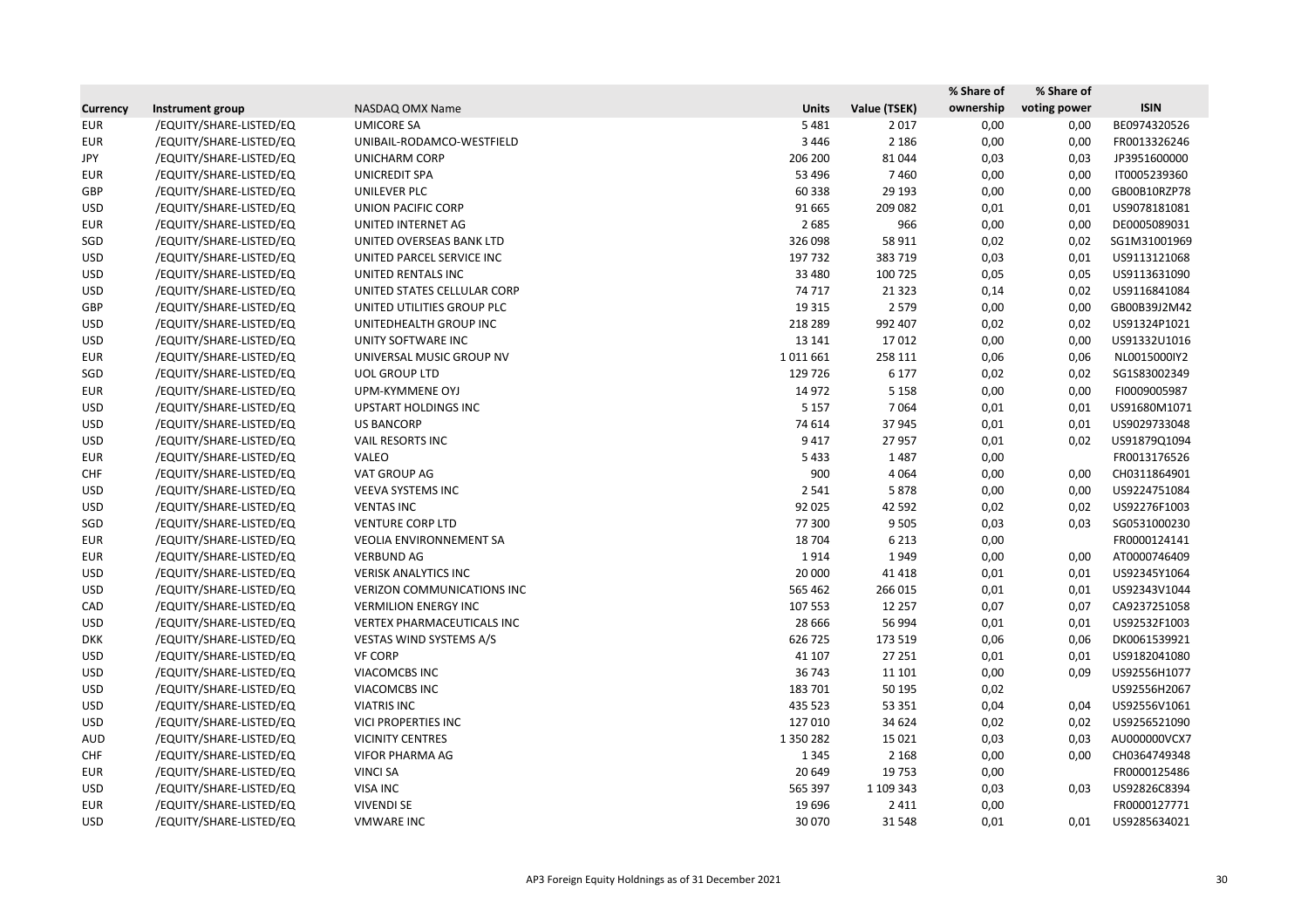|                 |                         |                                          |              |              | % Share of | % Share of   |              |
|-----------------|-------------------------|------------------------------------------|--------------|--------------|------------|--------------|--------------|
| <b>Currency</b> | Instrument group        | NASDAQ OMX Name                          | <b>Units</b> | Value (TSEK) | ownership  | voting power | <b>ISIN</b>  |
| GBP             | /EQUITY/SHARE-LISTED/EQ | <b>VODAFONE GROUP PLC</b>                | 15 953 761   | 219 625      | 0,06       | 0,06         | GB00BH4HKS39 |
| <b>EUR</b>      | /EQUITY/SHARE-LISTED/EQ | <b>VOESTALPINE AG</b>                    | 3 2 1 7      | 1060         | 0,00       | 0,00         | AT0000937503 |
| <b>EUR</b>      | /EQUITY/SHARE-LISTED/EQ | <b>VOLKSWAGEN AG</b>                     | 858          | 2 2 8 3      | 0,00       | 0,00         | DE0007664005 |
| <b>EUR</b>      | /EQUITY/SHARE-LISTED/EQ | <b>VOLKSWAGEN AG</b>                     | 176 441      | 322 418      | 0,04       |              | DE0007664039 |
| <b>EUR</b>      | /EQUITY/SHARE-LISTED/EQ | <b>VONOVIA SE</b>                        | 15 3 48      | 7664         | 0,00       | 0,00         | DE000A1ML7J1 |
| <b>USD</b>      | /EQUITY/SHARE-LISTED/EQ | <b>VORNADO REALTY TRUST</b>              | 73 781       | 27 963       | 0,04       | 0,04         | US9290421091 |
| <b>USD</b>      | /EQUITY/SHARE-LISTED/EQ | <b>VOYA FINANCIAL INC</b>                | 129 144      | 77 533       | 0,12       | 0,12         | US9290891004 |
| <b>USD</b>      | /EQUITY/SHARE-LISTED/EQ | <b>VULCAN MATERIALS CO</b>               | 128 888      | 242 232      | 0,10       | 0,10         | US9291601097 |
| <b>USD</b>      | /EQUITY/SHARE-LISTED/EQ | W R BERKLEY CORP                         | 28 8 63      | 21 5 30      | 0,02       | 0,02         | US0844231029 |
| <b>USD</b>      | /EQUITY/SHARE-LISTED/EQ | WALGREENS BOOTS ALLIANCE INC             | 79 29 6      | 37 447       | 0,01       | 0,01         | US9314271084 |
| <b>USD</b>      | /EQUITY/SHARE-LISTED/EQ | WALT DISNEY CO                           | 342 387      | 480 147      | 0,02       | 0,02         | US2546871060 |
| <b>EUR</b>      | /EQUITY/SHARE-LISTED/EQ | <b>WARTSILA OYJ ABP</b>                  | 12 8 46      | 1635         | 0,00       | 0,00         | FI0009003727 |
| CAD             | /EQUITY/SHARE-LISTED/EQ | <b>WASTE CONNECTIONS INC</b>             | 1639         | 2 0 2 5      | 0,00       | 0,00         | CA94106B1013 |
| <b>USD</b>      | /EQUITY/SHARE-LISTED/EQ | WASTE CONNECTIONS INC                    | 189 687      | 234 030      | 0,03       | 0,07         | CA94106B1013 |
| <b>USD</b>      | /EQUITY/SHARE-LISTED/EQ | WASTE MANAGEMENT INC                     | 42 837       | 64 730       | 0,01       | 0,01         | US94106L1098 |
| <b>USD</b>      | /EQUITY/SHARE-LISTED/EQ | <b>WATERS CORP</b>                       | 12 8 51      | 43 3 52      | 0,02       | 0,02         | US9418481035 |
| <b>USD</b>      | /EQUITY/SHARE-LISTED/EQ | <b>WAYFAIR INC</b>                       | 15 5 82      | 26 800       | 0,02       | 0,00         | US94419L1017 |
| <b>USD</b>      | /EQUITY/SHARE-LISTED/EQ | <b>WELLS FARGO &amp; CO</b>              | 556 452      | 241725       | 0,01       | 0,01         | US9497461015 |
| <b>USD</b>      | /EQUITY/SHARE-LISTED/EQ | WELLTOWER INC                            | 136 451      | 105 961      | 0,02       | 0,03         | US95040Q1040 |
| <b>EUR</b>      | /EQUITY/SHARE-LISTED/EQ | <b>WENDEL SE</b>                         | 681          | 739          | 0,00       |              | FR0000121204 |
| <b>AUD</b>      | /EQUITY/SHARE-LISTED/EQ | <b>WESFARMERS LTD</b>                    | 313 278      | 122 287      | 0,01       | 0,03         | AU000000WES1 |
| CAD             | /EQUITY/SHARE-LISTED/EQ | WEST FRASER TIMBER CO LTD                | 97 708       | 84 517       | 0,09       | 0,09         | CA9528451052 |
| JPY             | /EQUITY/SHARE-LISTED/EQ | WEST JAPAN RAILWAY CO                    | 71 600       | 27 077       | 0,03       | 0,03         | JP3659000008 |
| <b>USD</b>      | /EQUITY/SHARE-LISTED/EQ | WEST PHARMACEUTICAL SERVICES INC         | 18 190       | 77 241       | 0,02       | 0,02         | US9553061055 |
| <b>USD</b>      | /EQUITY/SHARE-LISTED/EQ | <b>WESTERN DIGITAL CORP</b>              | 108 779      | 64 2 23      | 0,03       | 0,03         | US9581021055 |
| <b>USD</b>      | /EQUITY/SHARE-LISTED/EQ | <b>WESTERN UNION CO</b>                  | 82 453       | 13 3 18      | 0,02       | 0,02         | US9598021098 |
| <b>USD</b>      | /EQUITY/SHARE-LISTED/EQ | WESTINGHOUSE AIR BRAKE TECHNOLOGIES CORP | 37 112       | 30 950       | 0,02       | 0,02         | US9297401088 |
| AUD             | /EQUITY/SHARE-LISTED/EQ | <b>WESTPAC BANKING CORP</b>              | 1 0 64 2 0 7 | 149 561      | 0,03       | 0,03         | AU000000WBC1 |
| <b>USD</b>      | /EQUITY/SHARE-LISTED/EQ | <b>WESTROCK CO</b>                       | 65 343       | 26 244       | 0,02       | 0,02         | US96145D1054 |
| <b>USD</b>      | /EQUITY/SHARE-LISTED/EQ | <b>WEYERHAEUSER CO</b>                   | 74 785       | 27883        | 0,01       | 0,01         | US9621661043 |
| <b>HKD</b>      | /EQUITY/SHARE-LISTED/EQ | WH GROUP LTD                             | 2 304 009    | 13 0 84      | 0,02       | 0,02         | KYG960071028 |
| <b>HKD</b>      | /EQUITY/SHARE-LISTED/EQ | WHARF REAL ESTATE INVESTMENT CO LTD      | 461 000      | 21 200       | 0,02       | 0,02         | KYG9593A1040 |
| <b>USD</b>      | /EQUITY/SHARE-LISTED/EQ | <b>WHIRLPOOL CORP</b>                    | 79 243       | 168 358      | 0,13       | 0,13         | US9633201069 |
| GBP             | /EQUITY/SHARE-LISTED/EQ | WHITBREAD PLC                            | 4 2 8 2      | 1573         | 0,00       | 0,00         | GB00B1KJJ408 |
| CAD             | /EQUITY/SHARE-LISTED/EQ | WHITECAP RESOURCES INC                   | 152 336      | 8 1 7 8      | 0,02       | 0,02         | CA96467A2002 |
| <b>DKK</b>      | /EQUITY/SHARE-LISTED/EQ | WILLIAM DEMANT HOLDING A/S               | 2 9 9 6      | 1 3 9 0      | 0,00       | 0,00         | DK0060738599 |
| <b>USD</b>      | /EQUITY/SHARE-LISTED/EQ | WILLIS TOWERS WATSON PLC                 | 42 3 94      | 91 156       | 0,03       | 0,03         | IE00BDB6Q211 |
| AUD             | /EQUITY/SHARE-LISTED/EQ | WISETECH GLOBAL LTD                      | 40 842       | 15 749       | 0,01       | 0,01         | AU000000WTC3 |
| <b>EUR</b>      | /EQUITY/SHARE-LISTED/EQ | <b>WOLTERS KLUWER NV</b>                 | 27 690       | 29 5 36      | 0,01       | 0,01         | NL0000395903 |
| CAD             | /EQUITY/SHARE-LISTED/EQ | WOODBRIDGE CO LTD/THE                    | 19 479       | 21 1 20      | 0,00       | 0,00         | CA8849037095 |
| AUD             | /EQUITY/SHARE-LISTED/EQ | <b>WOOLWORTHS GROUP LTD</b>              | 350 250      | 87 633       | 0,03       | 0,03         | AU000000WOW2 |
| <b>USD</b>      | /EQUITY/SHARE-LISTED/EQ | <b>WORKDAY INC</b>                       | 105 705      | 261 443      | 0,05       | 0,01         | US98138H1014 |
| <b>EUR</b>      | /EQUITY/SHARE-LISTED/EQ | WORLDLINE SA/FRANCE                      | 6635         | 3 3 4 8      | 0,00       |              | FR0011981968 |
|                 |                         |                                          |              |              |            |              |              |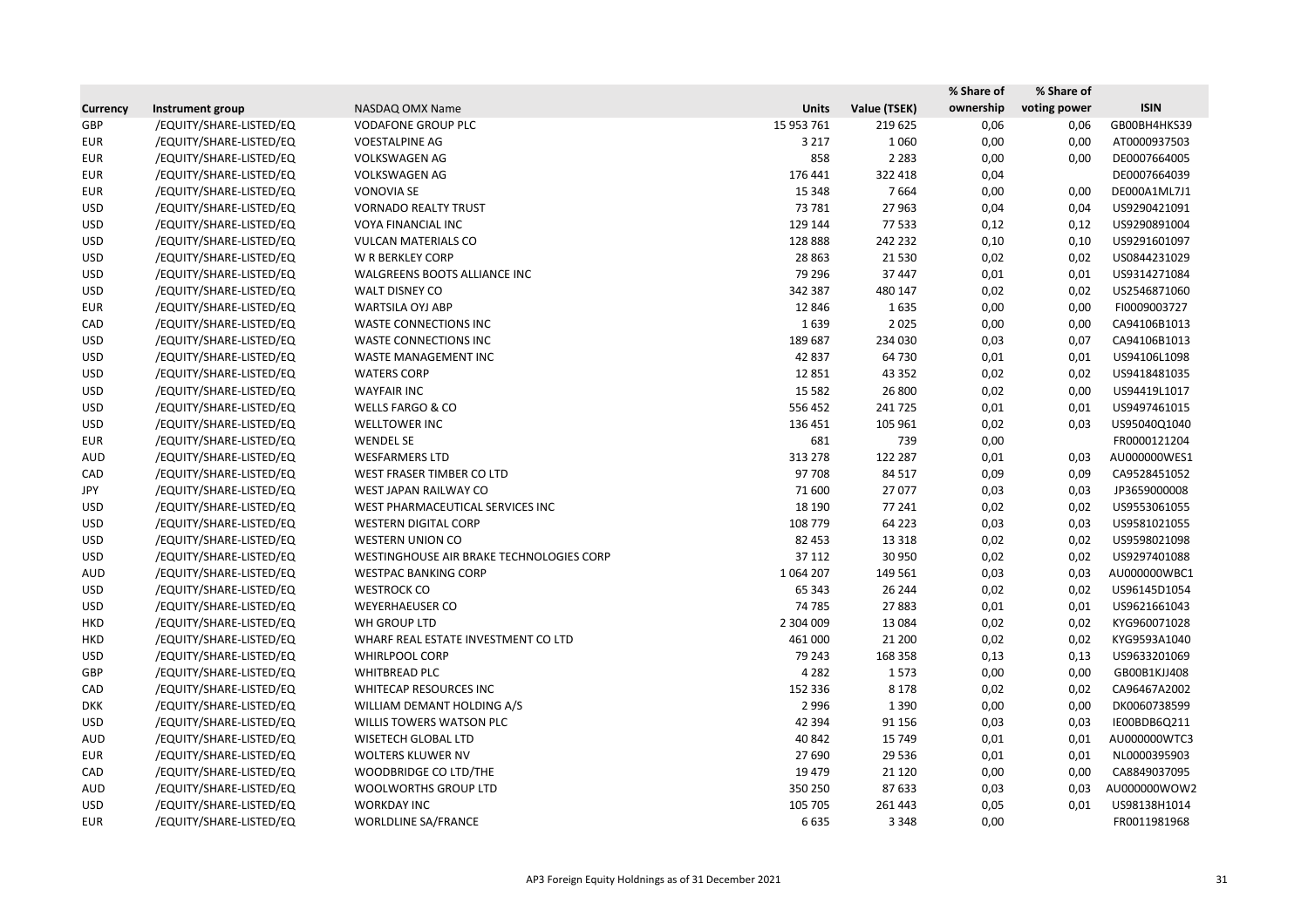|                 |                             |                                                            |               |               | % Share of | % Share of   |              |
|-----------------|-----------------------------|------------------------------------------------------------|---------------|---------------|------------|--------------|--------------|
| <b>Currency</b> | Instrument group            | NASDAQ OMX Name                                            | <b>Units</b>  | Value (TSEK)  | ownership  | voting power | <b>ISIN</b>  |
| <b>USD</b>      | /EQUITY/SHARE-LISTED/EQ     | WP CAREY INC                                               | 38 061        | 28 274        | 0,02       | 0,02         | US92936U1097 |
| <b>GBP</b>      | /EQUITY/SHARE-LISTED/EQ     | <b>WPP PLC</b>                                             | 33 166        | 4553          | 0,00       | 0,00         | JE00B8KF9B49 |
| CAD             | /EQUITY/SHARE-LISTED/EQ     | WSP GLOBAL INC                                             | 25 4 34       | 33 4 76       | 0,02       | 0,02         | CA92938W2022 |
| <b>USD</b>      | /EQUITY/SHARE-LISTED/EQ     | <b>WW GRAINGER INC</b>                                     | 20 503        | 96 201        | 0,04       | 0,04         | US3848021040 |
| <b>USD</b>      | /EQUITY/SHARE-LISTED/EQ     | WYNDHAM HOTELS & RESORTS INC                               | 10 946        | 8885          | 0,01       | 0,01         | US98311A1051 |
| <b>USD</b>      | /EQUITY/SHARE-LISTED/EQ     | WYNN RESORTS LTD                                           | 38 4 93       | 29 637        | 0,03       | 0,03         | US9831341071 |
| <b>AUD</b>      | /EQUITY/SHARE-LISTED/EQ     | <b>XERO LTD</b>                                            | 36 938        | 34 391        | 0,01       | 0,02         | NZXROE0001S2 |
| <b>USD</b>      | /EQUITY/SHARE-LISTED/EQ     | XILINX INC                                                 | 48 122        | 92 379        | 0,02       | 0,02         | US9839191015 |
| <b>HKD</b>      | /EQUITY/SHARE-LISTED/EQ     | XINYI GLASS HOLDINGS LTD                                   | 488 000       | 11 0 51       | 0,01       | 0,01         | KYG9828G1082 |
| <b>USD</b>      | /EQUITY/SHARE-LISTED/EQ     | XYLEM INC/NY                                               | 77077         | 83 685        | 0,04       | 0,04         | US98419M1009 |
| JPY             | /EQUITY/SHARE-LISTED/EQ     | YAMADA HOLDINGS CO LTD                                     | 212 200       | 6557          | 0,02       | 0,02         | JP3939000000 |
| JPY             | /EQUITY/SHARE-LISTED/EQ     | YAMAHA CORP                                                | 126 500       | 56 392        | 0,07       | 0,07         | JP3942600002 |
| JPY             | /EQUITY/SHARE-LISTED/EQ     | YAMAHA MOTOR CO LTD                                        | 202 200       | 43 861        | 0,06       | 0,06         | JP3942800008 |
| JPY             | /EQUITY/SHARE-LISTED/EQ     | YAOKO CO LTD                                               | 8 0 0 0       | 4 3 9 7       | 0,02       | 0,02         | JP3930200005 |
| <b>NOK</b>      | /EQUITY/SHARE-LISTED/EQ     | YARA INTERNATIONAL ASA                                     | 4875          | 2 2 2 7       | 0,00       | 0,00         | NO0010208051 |
| JPY             | /EQUITY/SHARE-LISTED/EQ     | YASKAWA ELECTRIC CORP                                      | 144 700       | 64 164        | 0,05       | 0,05         | JP3932000007 |
| JPY             | /EQUITY/SHARE-LISTED/EQ     | YOKOGAWA ELECTRIC CORP                                     | 84 100        | 13 7 14       | 0,03       | 0,03         | JP3955000009 |
| <b>USD</b>      | /EQUITY/SHARE-LISTED/EQ     | YUM! BRANDS INC                                            | 30 000        | 37717         | 0,01       | 0,01         | US9884981013 |
| JPY             | /EQUITY/SHARE-LISTED/EQ     | Z HOLDINGS CORP                                            | 327 800       | 17 201        | 0,00       | 0,00         | JP3933800009 |
| <b>EUR</b>      | /EQUITY/SHARE-LISTED/EQ     | <b>ZALANDO SE</b>                                          | 4 6 9 7       | 3 4 4 0       | 0,00       | 0,00         | DE000ZAL1111 |
| <b>USD</b>      | /EQUITY/SHARE-LISTED/EQ     | ZEBRA TECHNOLOGIES CORP                                    | 10 990        | 59 2 23       | 0,02       | 0,02         | US9892071054 |
| <b>USD</b>      | /EQUITY/SHARE-LISTED/EQ     | <b>ZENDESK INC</b>                                         | 24 700        | 23 3 22       | 0,02       | 0,02         | US98936J1016 |
| <b>USD</b>      | /EQUITY/SHARE-LISTED/EQ     | ZILLOW GROUP INC                                           | 14 0 35       | 7906          | 0,00       | 0,01         | US98954M1018 |
| <b>USD</b>      | /EQUITY/SHARE-LISTED/EQ     | ZILLOW GROUP INC                                           | 34 4 48       | 19 9 14       | 0,01       |              | US98954M2008 |
| <b>USD</b>      | /EQUITY/SHARE-LISTED/EQ     | ZIMMER BIOMET HOLDINGS INC                                 | 21 7 7 6      | 25 047        | 0,01       | 0,01         | US98956P1021 |
| <b>USD</b>      | /EQUITY/SHARE-LISTED/EQ     | <b>ZOETIS INC</b>                                          | 188 127       | 415 650       | 0,04       | 0,04         | US98978V1035 |
| <b>USD</b>      | /EQUITY/SHARE-LISTED/EQ     | ZOOM VIDEO COMMUNICATIONS INC                              | 42 5 31       | 70818         | 0,02       | 0,01         | US98980L1017 |
| <b>USD</b>      | /EQUITY/SHARE-LISTED/EQ     | ZOOMINFO TECHNOLOGIES INC                                  | 55 608        | 32 32 3       | 0,01       | 0,01         | US98980F1049 |
| JPY             | /EQUITY/SHARE-LISTED/EQ     | ZOZO INC                                                   | 151 600       | 42 790        | 0,05       | 0,05         | JP3399310006 |
| <b>USD</b>      | /EQUITY/SHARE-LISTED/EQ     | ZSCALER INC                                                | 23 5 82       | 68 606        | 0,02       | 0,02         | US98980G1022 |
| <b>CHF</b>      | /EQUITY/SHARE-LISTED/EQ     | ZURICH INSURANCE GROUP AG                                  | 120 375       | 478 932       | 0,08       | 0,08         | CH0011075394 |
| <b>USD</b>      | /EQUITY/SHARE-LISTED/EQ     | <b>ZYNGA INC</b>                                           | 665 307       | 38 5 5 1      | 0,06       | 0,06         | US98986T1088 |
| <b>USD</b>      | /FUND/SHARE-LISTED/BALANCED | <b>GLOBAL MACRO FUND 1</b>                                 | 43 3 8 5      | 529 506       |            |              |              |
| <b>EUR</b>      | /FUND/SHARE-LISTED/EQ       | ABERDEEN STANDARD INVESTMENTS EUROPE SMALL CAP EQUITY FUND | 1 2 1 6 8 0 0 | 813 585       |            |              |              |
| <b>USD</b>      | /FUND/SHARE-LISTED/EQ       | MULTI-STRATEGY FUND 1                                      | 625 078       | 5 373 527     |            |              |              |
| <b>USD</b>      | /FUND/SHARE-LISTED/EQ       | iShares RUSSELL 2000 ETF                                   | 500 000       | 1 007 014     |            |              |              |
| <b>USD</b>      | /FUND/SHARE-LISTED/EQ       | iShares MSCI Emerging Markets ETF                          | 250 000       | 110 570       |            |              |              |
| <b>USD</b>      | /FUND/SHARE-LISTED/EQ       | <b>VOLATILITY FUND</b>                                     | 1 0 6 7 4 3   | 1619379       |            |              |              |
| <b>USD</b>      | /FUND/SHARE-LISTED/EQ       | CRAMER ROSENTHAL MCGLYNN US SMALL CAP EQUITY FUND          | 629 229       | 1011436       |            |              |              |
| <b>USD</b>      | /FUND/SHARE-LISTED/EQ       | FISHER EMERGING MARKETS EQUITY ESG FUND                    | 3 8 1 5 2 2 7 | 4 625 931     |            |              |              |
| <b>USD</b>      | /FUND/SHARE-LISTED/EQ       | FISHER GLOBAL SMALL CAP EQUITY ESG FUND                    | 1 495 795     | 1 3 5 8 7 3 9 |            |              |              |